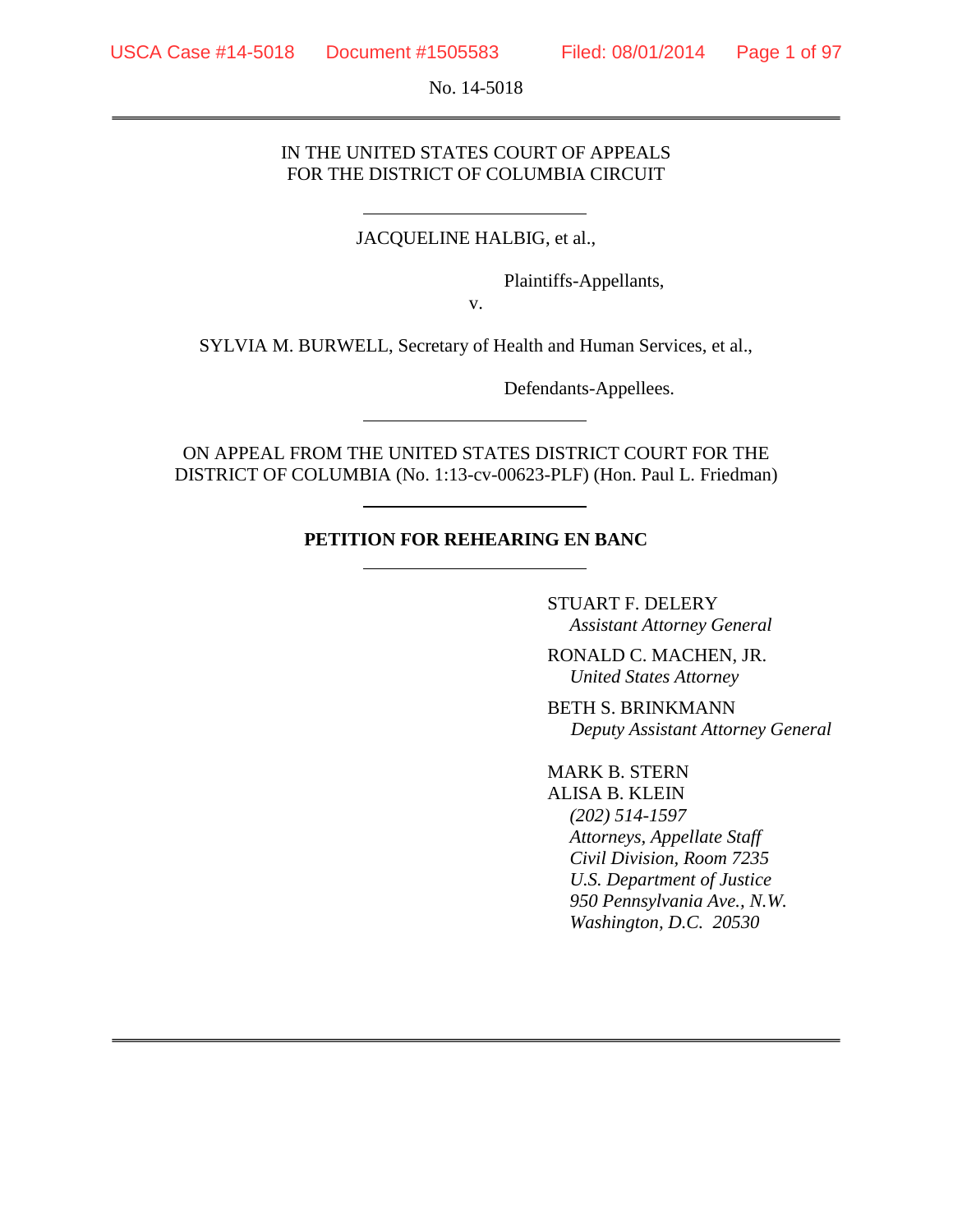## **INTRODUCTION AND RULE 35(b) STATEMENT**

The Affordable Care Act (ACA) provides generous tax credits to help lowand moderate-income consumers purchase health insurance through state-specific marketplaces known as "Exchanges." In a decision that directly conflicts with a unanimous Fourth Circuit opinion issued the same day, a divided panel of this Court interpreted the ACA to preclude the Internal Revenue Service (IRS) from providing those tax credits to residents of the 34 States that opted to allow the federal government to establish Exchanges on their behalf. As the panel majority acknowledged, that interpretation—if ultimately sustained—would impose a severe hardship on "millions of individuals" who are currently receiving tax credits through federally facilitated exchanges, Op. 41, and it would "bode[] ill" for the insurance markets in the affected States, which would be roiled by unintended consequences of ACA reforms that were predicated on the availability of tax credits, *id.* at 39 n.12. Against the backdrop of congressional intent to deliver "near-universal coverage," ACA  $\S$  1501(a)(2)(C), it is "unfathomable" that Congress intended the regime that the majority would impose. Dissent 15.

The panel majority stated that it interpreted the ACA to require those harsh and illogical results "with reluctance" and based only on the premise that the statutory text unambiguously forecloses the contrary interpretation adopted by the IRS. Op. 41. But as demonstrated by Judge Edwards's dissent and by the Fourth

-1-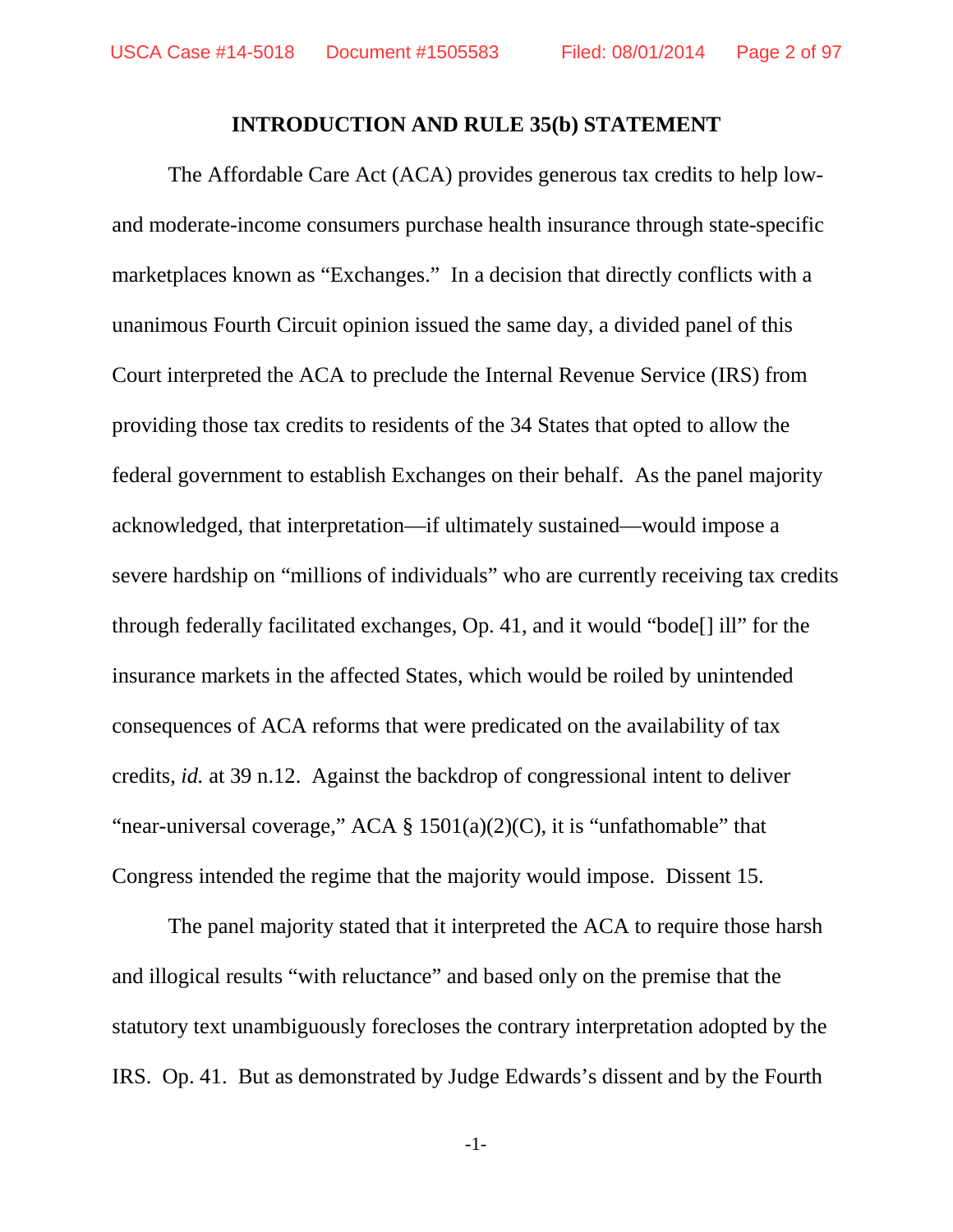Circuit's decision in *King v. Burwell*, \_\_ F.3d \_\_, 2014 WL 3582800 (July 22, 2014), petition for cert. pending, No. 13-\_\_ (filed July 31, 2014), that premise is wrong. The text, structure, and purpose of the ACA make clear that tax credits are available to consumers "regardless of whether the Exchange on which they purchased their health insurance coverage is a creature of the state or the federal bureaucracy." *Id.* at \*13 (Davis, J., concurring). Congress intended an Exchange to operate effectively in each State and gave each State a real choice whether to create that Exchange itself; it did not deny tax credits to individuals who need them in States that opted to have HHS set up their Exchanges.

The majority reached a contrary conclusion only because it deemed a single statutory phrase to be unambiguous, and then asked whether its reading of that phrase rendered "absurd" other provisions in the Act. But the "words of a statute must be read in their context and with a view to their place in the overall statutory scheme," *Util. Air Regulatory Grp. v. EPA*, 134 S. Ct. 2427, 2441 (2014), and a court must strive to harmonize statutory provisions, not just to avoid absurdity. The majority ignored those teachings, risking "disastrous consequences." Dissent 3.

The disruption threatened by the panel majority's erroneous interpretation and the direct conflict with *King* present a question of "exceptional importance" warranting en banc consideration. Fed. R. App. P. 35(b)(1)(B).

-2-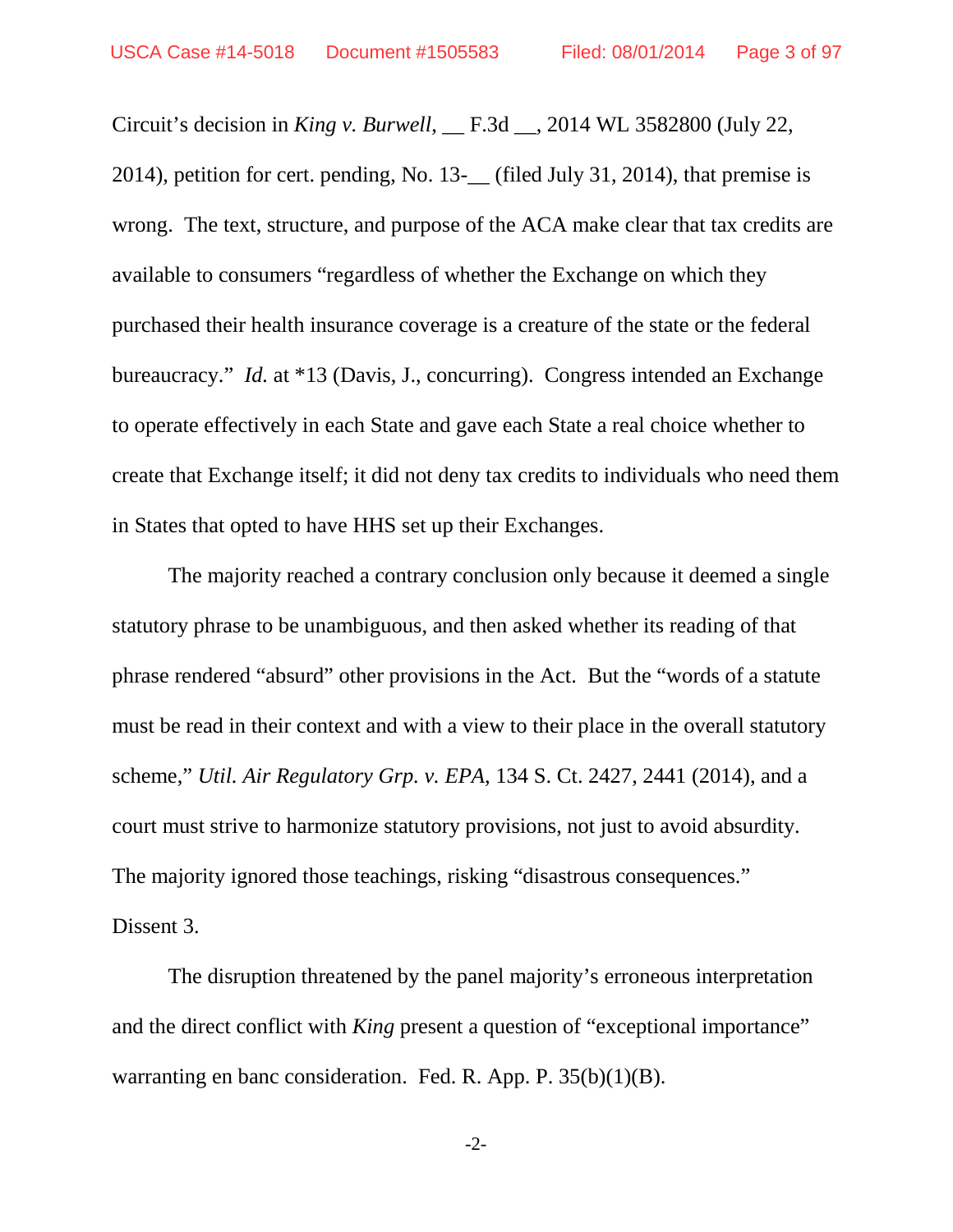## **STATEMENT**

**A. 1.** Congress enacted the Affordable Care Act "to increase the number of Americans covered by health insurance and decrease the cost of health care." *NFIB v. Sebelius*, 132 S. Ct. 2566, 2580 (2012). In the individual market, the Act achieves those goals through the mutually reinforcing effect of three interdependent measures: (1) nondiscrimination requirements, which bar insurers from denying coverage or charging higher premiums based on a person's medical condition or history, see 42 U.S.C. 300gg to 300gg-4; (2) the individual coverage provision (sometimes called the "individual mandate"), which requires most people to maintain health insurance coverage or pay a tax penalty, see 26 U.S.C. 5000A; and (3) the premium tax credits at issue here, which provide billions of dollars in federal subsidies to help people with household incomes between 100% and 400% of the federal poverty level purchase insurance, see 26 U.S.C. 36B.

These three measures "work *in tandem*, each one a necessary component to ensure the basic viability of each State's insurance market." Dissent 12. The nondiscrimination rules ensure that people are able to obtain insurance regardless of preexisting conditions or other risk factors. But as Congress recognized—and as state experience had vividly demonstrated—those rules by themselves would encourage consumers to "wait to purchase health insurance until they needed care," secure in the knowledge that they could not be denied coverage or charged

-3-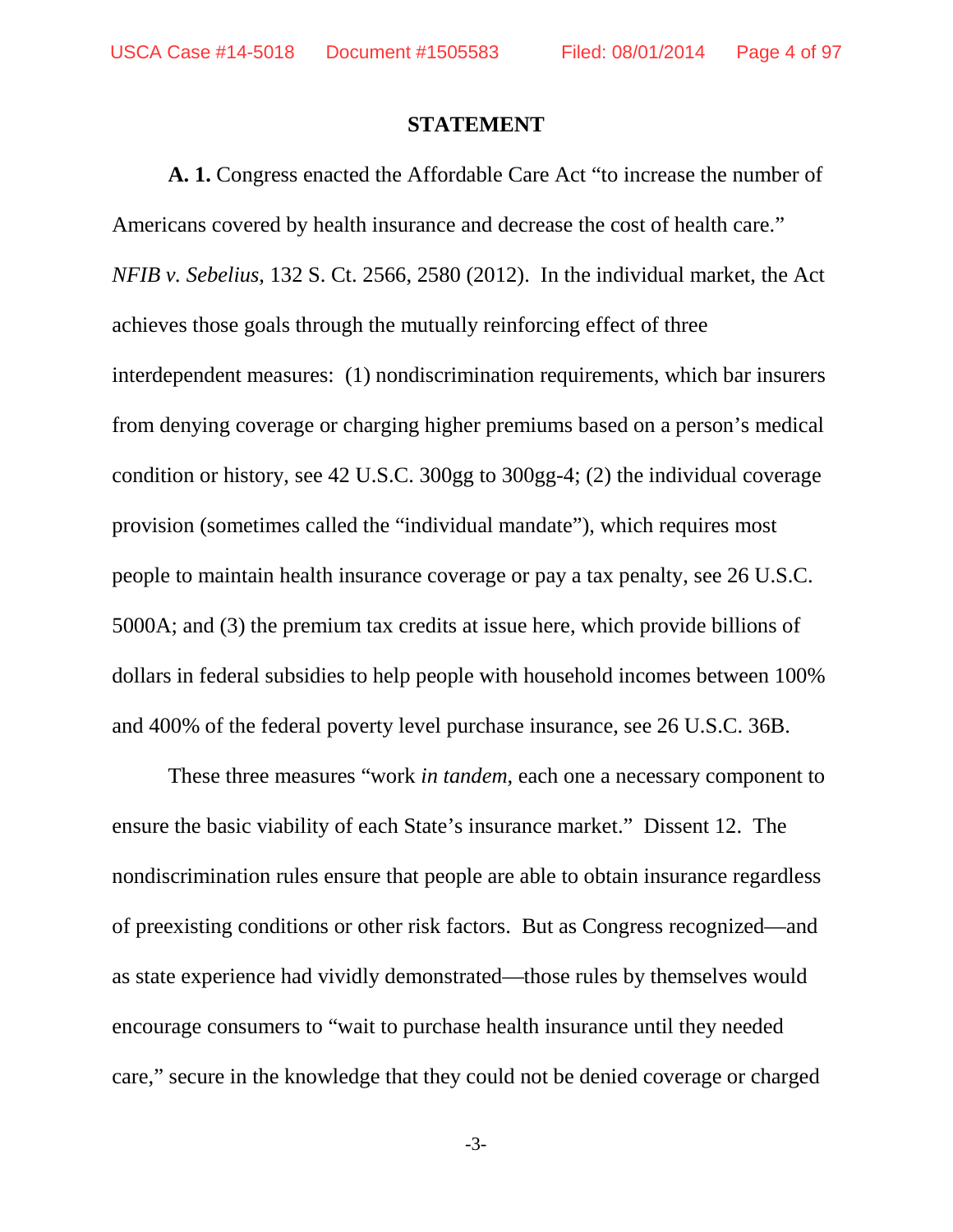higher premiums. ACA § 1501(a)(2)(I). This "adverse selection" problem would force insurers to raise rates, which would in turn drive even more healthy consumers out of the market, sending insurance markets into a "death spiral." *NFIB*, 132 S. Ct. at 2626 (Ginsburg, J., concurring in part and dissenting in part).

Congress was well aware of the States' experiences, and it adopted the individual coverage provision to "minimize this adverse selection [problem] and broaden the health insurance risk pool" by requiring most consumers to maintain health insurance coverage or pay a tax penalty. ACA  $\S$  1501(a)(2)(I); see 26 U.S.C. 5000A(a)-(b). "But recognizing that individuals cannot be made to purchase what they cannot afford, Congress provided that the mandate would not apply if the cost of insurance exceeds eight percent" of a consumer's household income. Dissent 14; see 26 U.S.C. 5000A(e)(1)(A).

By providing tax credits to low- and moderate-income consumers, the ACA makes insurance affordable for "millions" of consumers who would otherwise be exempt from the individual coverage provision. Op. 8. "Without the subsidies," in contrast, "the individual mandate is simply not viable as a mechanism for creating a stable insurance market." Dissent 14; accord *King*, 2014 WL 3582800, at \*12. The two features are accordingly expressly linked in the statute, which ties application of the individual coverage provision to the cost of insurance *after* subsidies are taken into account. 26 U.S.C. 5000A(e)(1)(B)(ii); see Dissent 14-15.

-4-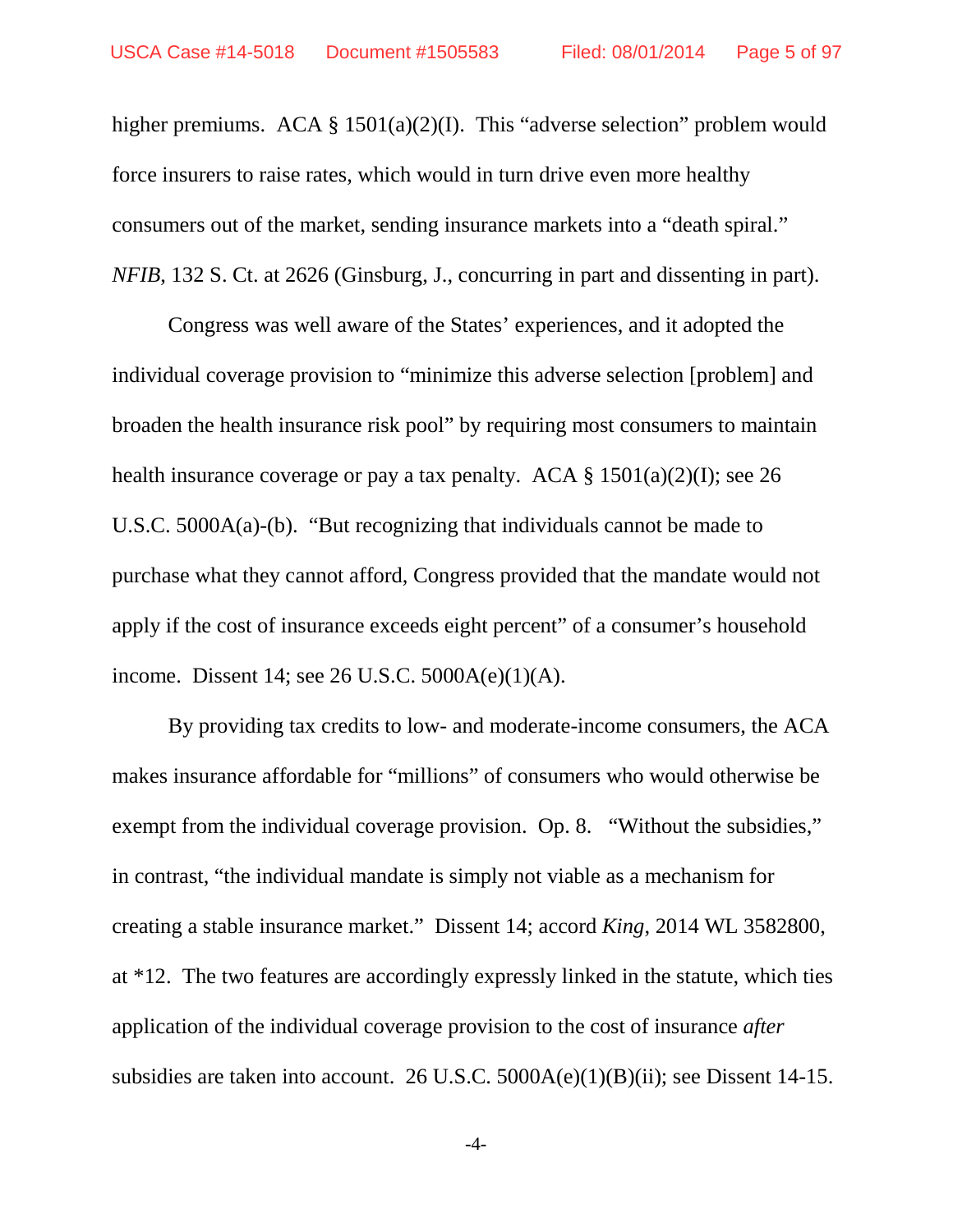The nondiscrimination rules, individual coverage provision, and tax credits form a "three-legged stool": All are necessary to achieve the ACA's fundamental goal of expanding health insurance coverage while avoiding the death spirals that plagued earlier efforts at reform. Dissent 12. Recognizing this interdependence, Congress provided that all three policies would become effective on the same date, January 1, 2014. ACA §§ 1255, 1401(e), 1501(d).

**2.** Exchanges play a "[c]entral" role in implementing these policies. Op. 6. Exchanges are state-specific marketplaces through which consumers can compare and purchase health plans available in their State. ACA § 1311(d). They are also the mechanism through which qualifying individuals obtain tax credits: Only individuals who purchase plans on an Exchange are eligible for the credits, and Exchanges facilitate a process by which the government will advance a consumer's tax credits directly to his or her insurer on a monthly basis. See ACA § 1412.

Section 1311(b)(1) of the Act provides that "[e]ach State shall, not later than January 1, 2014, establish an American Health Benefit Exchange (referred to in this title as an 'Exchange')." In order to afford "State Flexibility," however, the ACA provides that if a State chooses not to establish the "required Exchange" for itself, then HHS "shall … establish and operate such Exchange within the State." ACA § 1321(c). Thus far, 16 States have set up their own Exchanges, while 34 States have opted to have HHS to establish Exchanges on their behalf. JA328.

-5-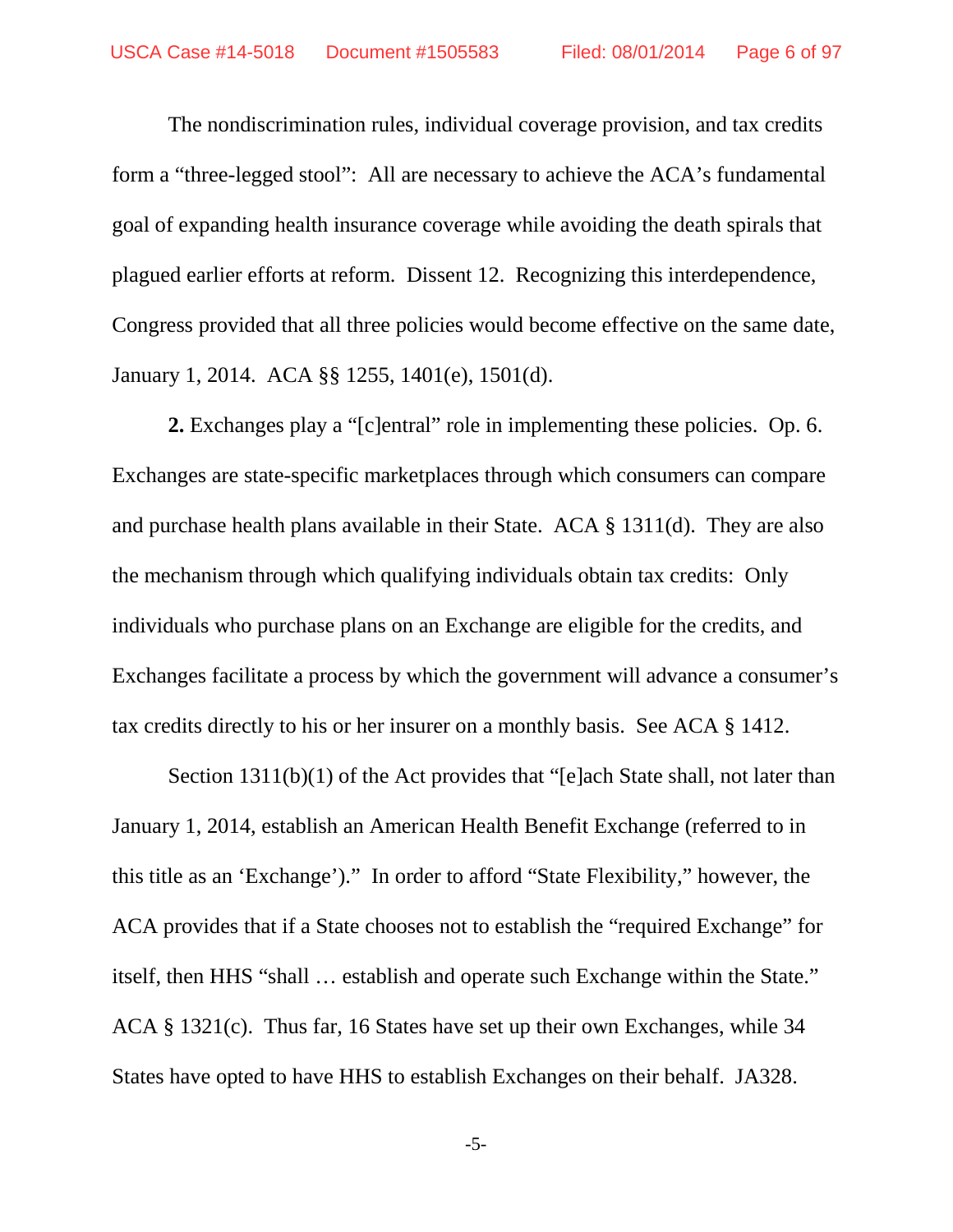The IRS is responsible for implementing 26 U.S.C. 36B, the provision authorizing tax credits for qualifying individuals who purchase health insurance on Exchanges. Section 36B(b) provides that the amount of the available credit is based in part on the premium the taxpayer paid for a health insurance plan "offered in the individual market within a State" that was "enrolled in through an Exchange established by the State under [Section]  $1311$  $1311$ ." 26 U.S.C.  $36B(b)(2)(A)$ .<sup>1</sup> The IRS, through notice-and-comment rulemaking, interpreted this language in light of Section 1321 to mean that tax credits are available on federally facilitated and state-run Exchanges alike. 26 C.F.R. 1.36B-1(k), 1.36B-2(a); 77 Fed. Reg. 30,377 (2012).

**3.** Since the system of Exchanges and tax credits began operating in January 2014, more than 8 million people have obtained coverage through an Exchange. 5.4 million of them used a federally facilitated Exchange, and 87% of those people are paying for their insurance using tax credits, which cover an average of 76% of their premiums. The average subsidy in [2](#page-6-1)014 is expected to be  $$4,700.<sup>2</sup>$ 

**B.** Plaintiff David Klemencic lives in West Virginia, which opted to have HHS establish an Exchange on the State's behalf. Op. 10. He alleges that he does

 $\overline{a}$ 

<span id="page-6-0"></span><sup>&</sup>lt;sup>1</sup> The statute uses a similar formulation to define a "coverage month" for which a tax credit is available. 26 U.S.C.  $36B(c)(2)(A)(i)$ .

<span id="page-6-1"></span><sup>2</sup> *ASPE Research Brief: Premium Affordability, Competition and Choice in the Health Insurance Marketplace, 2014*, at 3 (June 2014); *Congressional Budget Office, The Budget and Economic Outlook: 2014 to 2024*, at 108 tbl. B–2 (2014).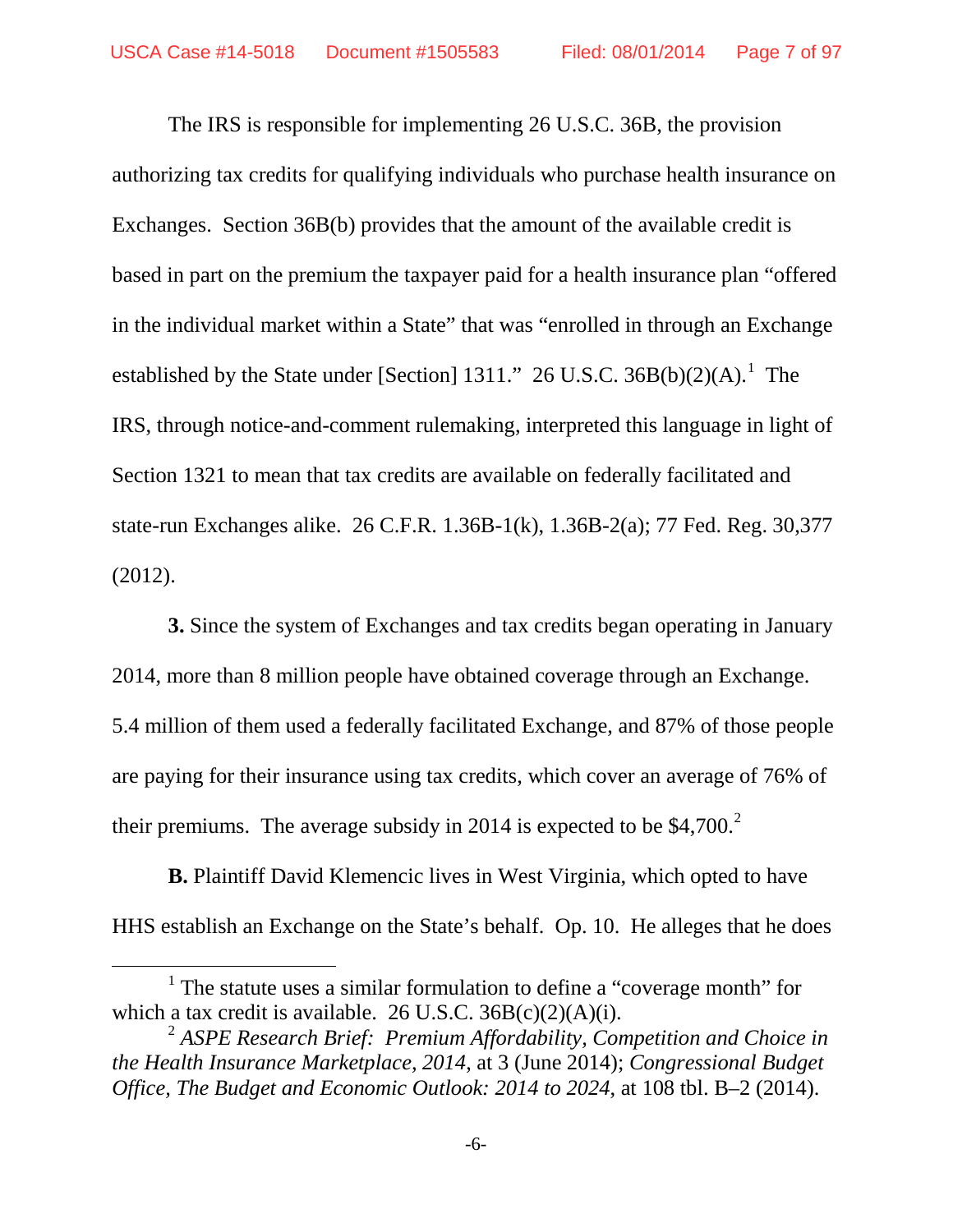not wish to purchase health insurance, and that absent the subsidies made available under Section 36B he could forgo coverage without paying a tax penalty because the cost would exceed 8% of his income. *Ibid.*; see 26 U.S.C. 5000A(e).But the availability of tax credits means that he could obtain coverage on the West Virginia Exchange for just a few dollars per month, and the individual coverage provision therefore requires him to purchase insurance or pay a tax penalty. *Ibid.*

Seeking to evade this result, Klemencic and others filed this suit, alleging that Congress unambiguously precluded tax credits for residents of a State that opted to have HHS establish the required Exchange on its behalf. The district court (Friedman, J.) rejected that argument. The court explained that "the plain text of the statute, the statutory structure, and the statutory purpose make clear that Congress intended to make premium tax credits available on both state-run and federally-facilitated Exchanges." JA361. At a minimum, the court held, the IRS's interpretation is "a reasonable one." JA362 n.14.

A divided panel reversed. Over Judge Edwards's dissent, the majority ruled that Section 36B unambiguously precludes the IRS from providing tax credits for insurance purchased on any Exchange established by HHS for a State.<sup>[3](#page-7-0)</sup> On the same day, a unanimous panel of the Fourth Circuit disagreed, upholding the IRS's

 $\overline{a}$ 

<span id="page-7-0"></span><sup>&</sup>lt;sup>3</sup> The panel also held that Klemencic's claim is justiciable and that he can sue under the Administrative Procedure Act despite the availability of a tax refund action. Op. 9-14. We respectfully disagree for the reasons stated in our brief.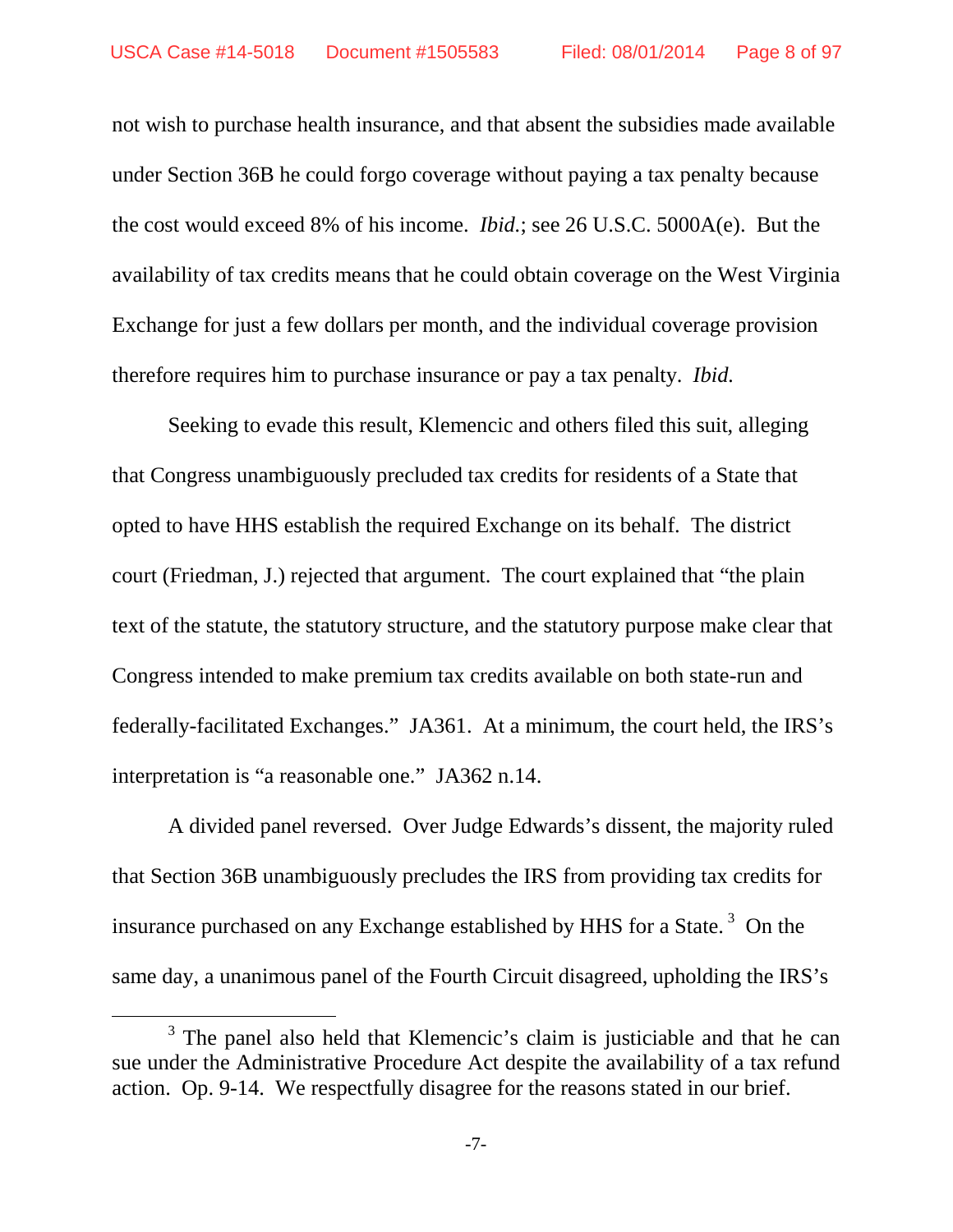regulation as a reasonable interpretation of the statute. *King*, 2014 WL 3582800.

## **ARGUMENT**

The panel majority did not deny that its interpretation would severely disrupt the functioning of the ACA, with "disastrous consequences" for insurance markets and for the millions of Americans currently relying on tax credits provided through a federally facilitated Exchange to obtain insurance. Dissent 3. The majority felt constrained to adopt an interpretation requiring those results because of what it labeled the "plain meaning" of Section 36B. Op. 15, 21, 26, 27, 29, 30, 32, 34, 41. But the majority discerned that plain meaning only by disregarding the Supreme Court's repeated admonitions that "statutory construction is a holistic endeavor," *Adoptive Couple v. Baby Girl*, 133 S. Ct. 2552, 2563 (2013), and that a court must "interpret the relevant words not in a vacuum, but with reference to the statutory context, 'structure, history, and purpose,'" *Abramski v. United States*, 134 S. Ct. 2259, 2267 (2014).

The majority nominally acknowledged its duty to consider all of "the ACA's interconnected provisions and overall structure" and to "interpret the Act, if possible, 'as a symmetrical and coherent scheme.'" Op. 14 (quoting *FDA v. Brown & Williamson Tobacco Corp.*, 529 U.S. 120, 133 (2000)). In reality, however, the majority derived its "plain meaning" by focusing exclusively on a few provisions in isolation. Only after it had done so did it consider the ACA's broader statutory

-8-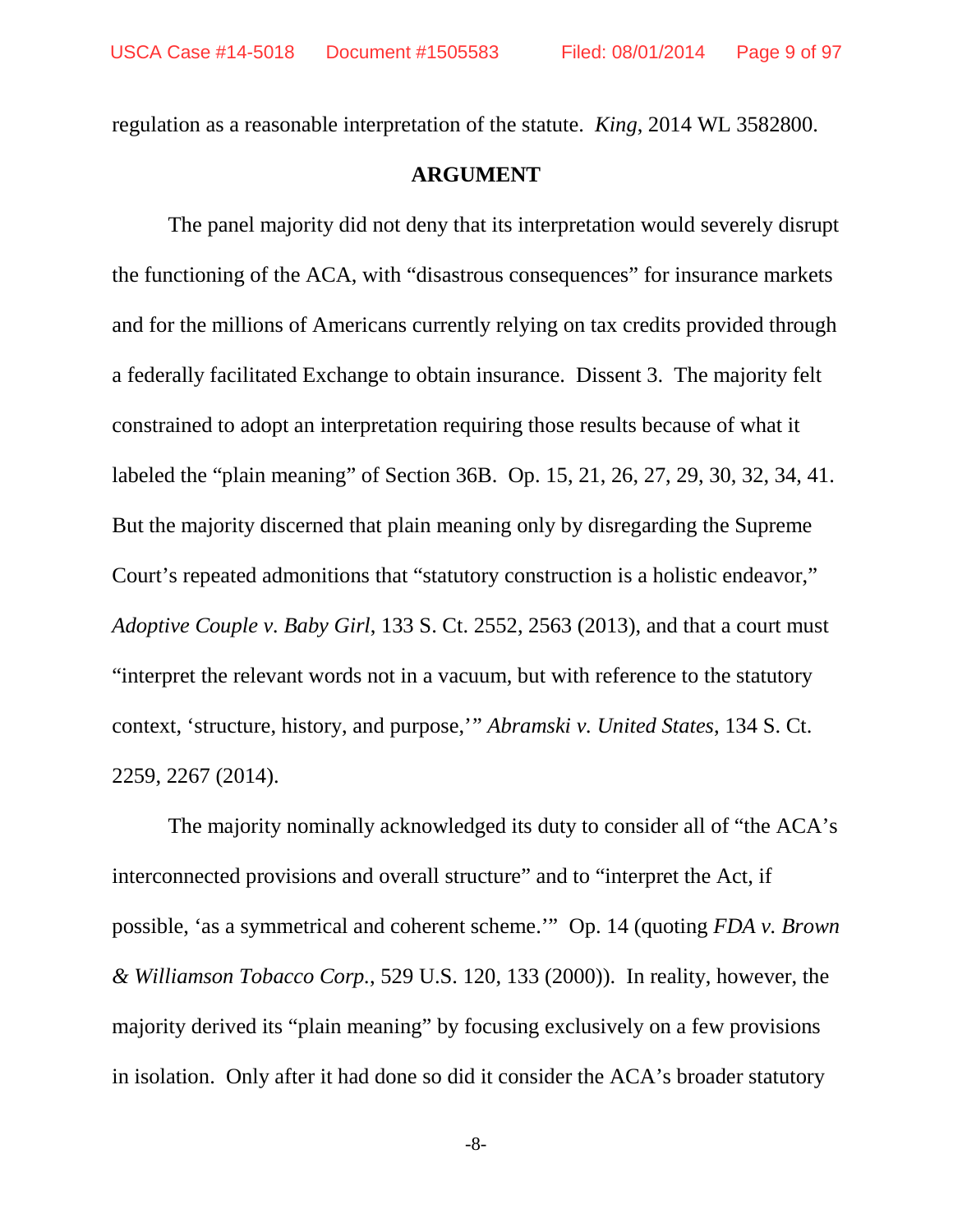context, structure, and purpose. And when it took that step, the majority asked the wrong question: Rather than seeking to identify the construction that would treat the entire Act "as a symmetrical and coherent scheme," *Brown & Williamson*, 529 U.S. at 133, the majority presumed that its blinkered view of the plain meaning of a single phrase in Section 36B was correct and asked only whether that interpretation would "render … other provisions of the ACA absurd." Op. 22. Each step of that analysis was wrong.

**1.** The operative statutory provisions make clear that when HHS establishes an Exchange on behalf of a State under Section 1321, that Exchange is an Exchange "established by the State under [Section] 1311" for purposes of the taxcredit formula in 26 U.S.C. 36B. Section 1311(b) provides that "[e]ach State shall … establish an [Exchange]." The statute makes clear, however, that States are not required to establish those Exchanges for themselves. Section 1321, which provides for "State Flexibility" with respect to Exchanges, allows a State to "elect[]" to establish an Exchange, but provides that if the State fails to establish the "required Exchange" then HHS "shall … establish and operate *such Exchange* within the State." ACA  $\S$  1321(c)(1) (emphasis added).

As the majority acknowledged, the use of the word "such" conveys that an Exchange established by HHS for a State is "the equivalent of the Exchange a state would have established had it elected to do so," Op. 16—that is, the equivalent of

-9-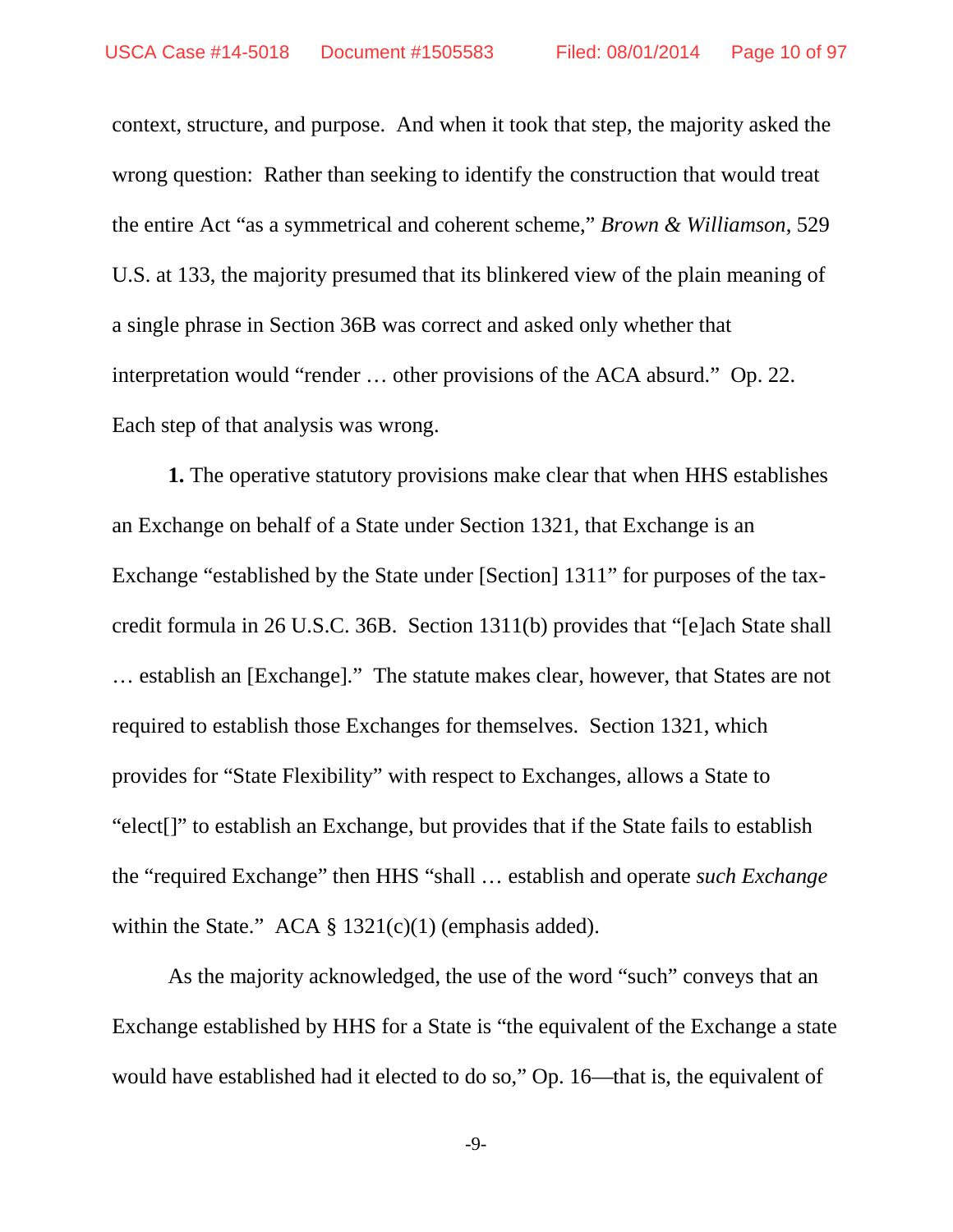an Exchange "established by the State under [Section 1311]." And that conclusion is confirmed by the relevant definitional provision, which states that an "Exchange" is "an American Health Benefit Exchange *established under section 1311*." ACA § 1563 (emphasis added); see ACA § 1551 (incorporating this definition). In light of that definition, the majority acknowledged that an Exchange established by HHS on behalf of a State qualifies as one "established under Section 1311," Op. 21, "even though [HHS's] authority appears in section 1321," *id.* at 17.

Having come that far, however, the majority stopped too soon: If an Exchange that the State opts to have HHS establish on its behalf qualifies as an Exchange "established under Section 1311," Op. 21, then it necessarily also qualifies as an Exchange "established by the State." Section 1311 requires "[e]ach State" to establish an Exchange and does not refer to any other type of Exchange. § 1311(b)(1); see also § 1311(d)(1) ("An Exchange shall be a governmental agency or nonprofit entity *that is established by a State*." (emphasis added)). At a minimum, these provisions "can reasonably be interpreted to deem the HHScreated Exchange to be the equivalent of an Exchange created in the first instance by the State." Dissent 9; see *King*, 2014 WL 3582800, at \*6-\*7.[4](#page-10-0)

**2.** That is also the only interpretation that harmonizes Section 36B with

 $\overline{a}$ 

<span id="page-10-0"></span><sup>4</sup> Plaintiffs conceded as much below, stating that "[t]he term 'such,' and the definition of 'Exchange,' confirm that the federal government should establish *the same Exchange* as the state was supposed to have established." R.57 at 5.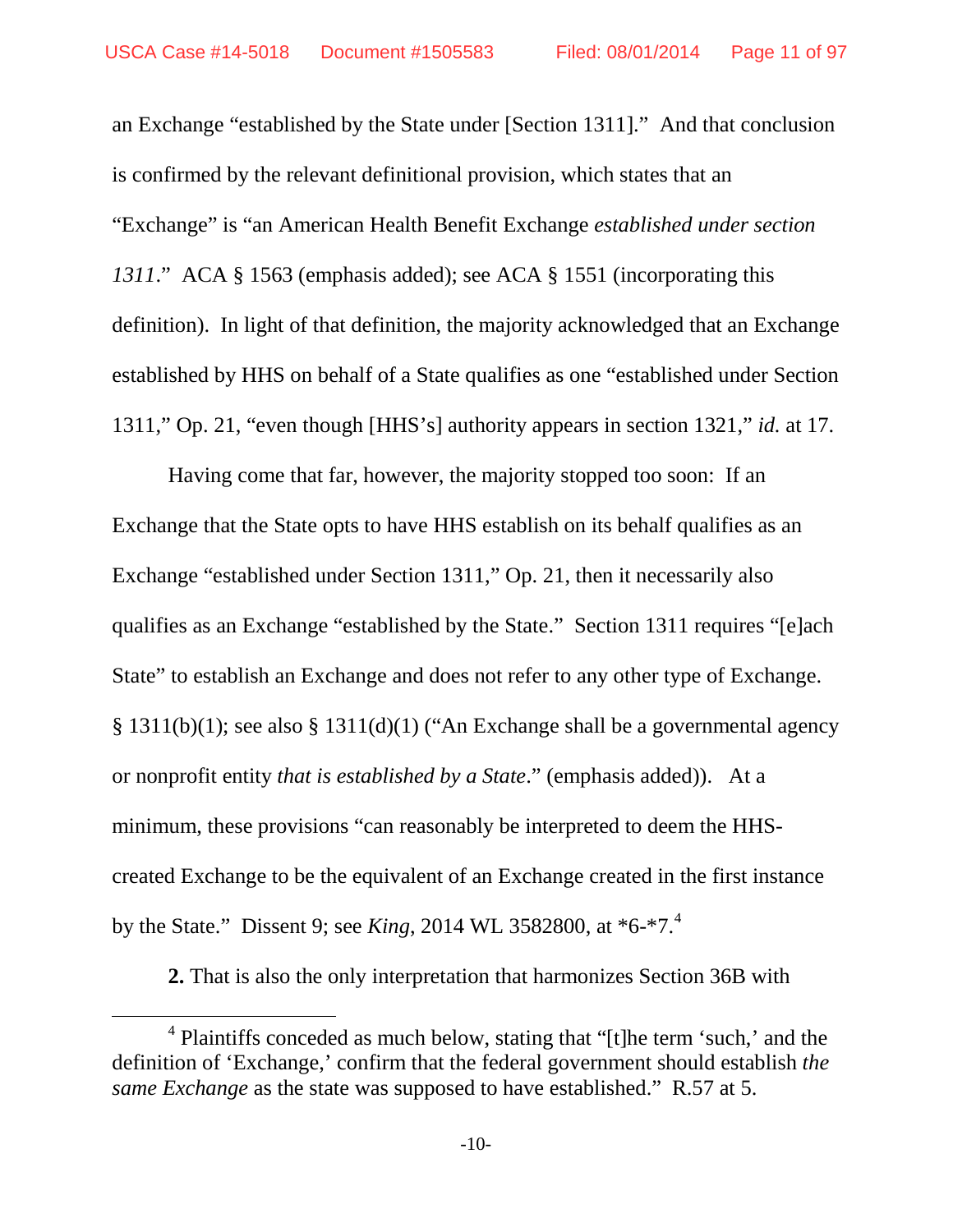numerous other provisions of the ACA demonstrating that tax credits are available

on all Exchanges, including those established for States by HHS. For example:

- Section 36B itself, in a provision entitled "[r]econciliation of credit and advance credit," requires both State and federally facilitated Exchanges to report information to the IRS for use in administering tax credits, including data "necessary to determine eligibility for, and the amount of, such credit." 26 U.S.C. 36B(f)(3). There would have been no reason for Section 36B to require federally facilitated Exchanges to make these reports if the tax credits that very Section affords were available only on state-operated Exchanges. Dissent 20-24.
- Section 1312(f) defines a "qualified individual" eligible to buy insurance on an Exchange as a person who "resides in the State that established the Exchange."  $§ 1312(f)(1)(A)(ii)$ . But on the majority's view, "there would be no individuals 'qualified' to purchase coverage in the 34 States with HHS-created Exchanges"—and those Exchanges would serve no purpose. Dissent 23.
- Section 1311(d)(4)(G) requires all Exchanges to make available "a calculator to determine the actual cost of coverage [of available insurance plans] after the application of any premium tax credit" available to a consumer. Such a tool would serve no purpose on a federally facilitated Exchange if tax credits were never available.
- The Act provides that, as a condition of receiving federal Medicaid funds, a State may not tighten its Medicaid eligibility standards between March 2010 and the date when "an Exchange established by the State under [Section 1311] is fully operational." 42 U.S.C. 1396a(gg)(1). This was intended to be a temporary transitional provision. Under the majority's view, however, it is an obligation that extends forever in States that opt to have HHS establish Exchanges on their behalf.
- In the event of a funding shortfall in a State's Children's Health Insurance Program, the ACA directs the State to enroll children in coverage "offered through an Exchange established by the State under section [1311]." 42 U.S.C. 1397ee(d)(3)(B). Under the majority's view, this duty would apply only to States that established their own Exchanges—a result that it recognized as an "oddity." Op. 30 n.10.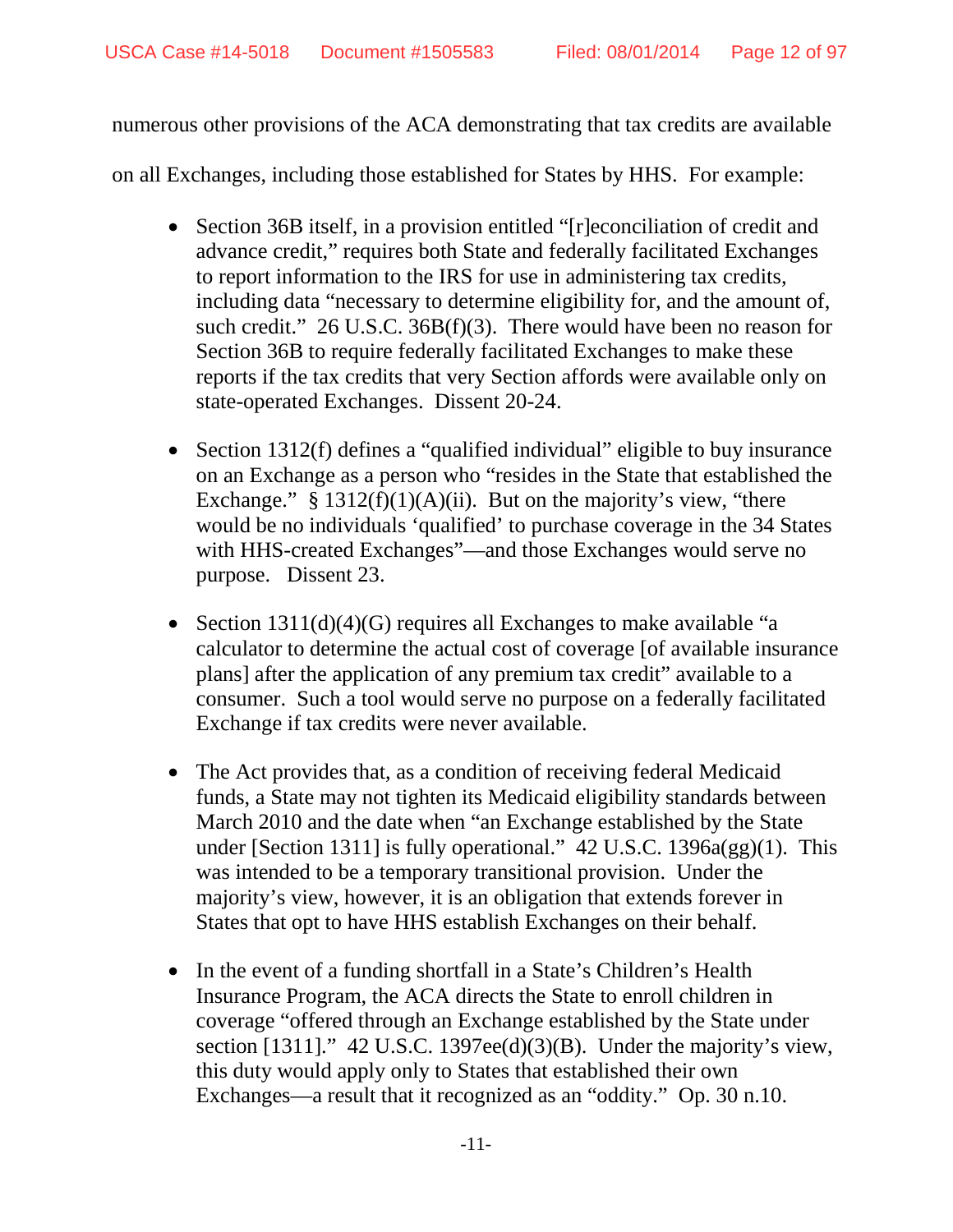The majority found that none of these inconsistencies and anomalies met "the high threshold of absurdity" required to overcome a statute's "plain meaning." Op. 22-29 & n.10. But "absurdity" was the wrong test. The majority erred by purporting to discern the plain meaning of one provision *before* considering all relevant provisions of the Act. A court "should not confine itself to examining a particular statutory provision in isolation. Rather, the meaning—or ambiguity—of certain words or phrases may only become evident when placed in context." *Nat'l Ass'n of Home Builders v. Defenders of Wildlife*, 551 U.S. 644, 666 (2007).

Moreover, the panel majority's efforts to rationalize the numerous perverse consequences of its view only confirmed the difficulties with its interpretation. For example, the majority acknowledged that, under its view, there are no "qualified individuals" in a State with an Exchange run for the State by HHS. Op. 26-27. To circumvent that problem, the majority declared that individuals need not be "qualified" to shop on an Exchange. *Id.* at 27. But that reading is untenable for at least two reasons. First, numerous provisions make clear that "qualified individual" status is a prerequisite to participation in an Exchange.<sup>[5](#page-12-0)</sup> Second, the majority's view yields still further anomalies. For example, the ACA allows a plan

 $\overline{a}$ 

<span id="page-12-0"></span> $5$  See, *e.g.*, ACA § 1311(d)(2)(A) ("An Exchange shall make available qualified health plans to qualified individuals and qualified employers."); ACA § 1331(e)(2) (providing that a person eligible for coverage under a different program "shall not be treated as a qualified individual under section 1312 eligible for enrollment in a qualified health plan offered through an Exchange").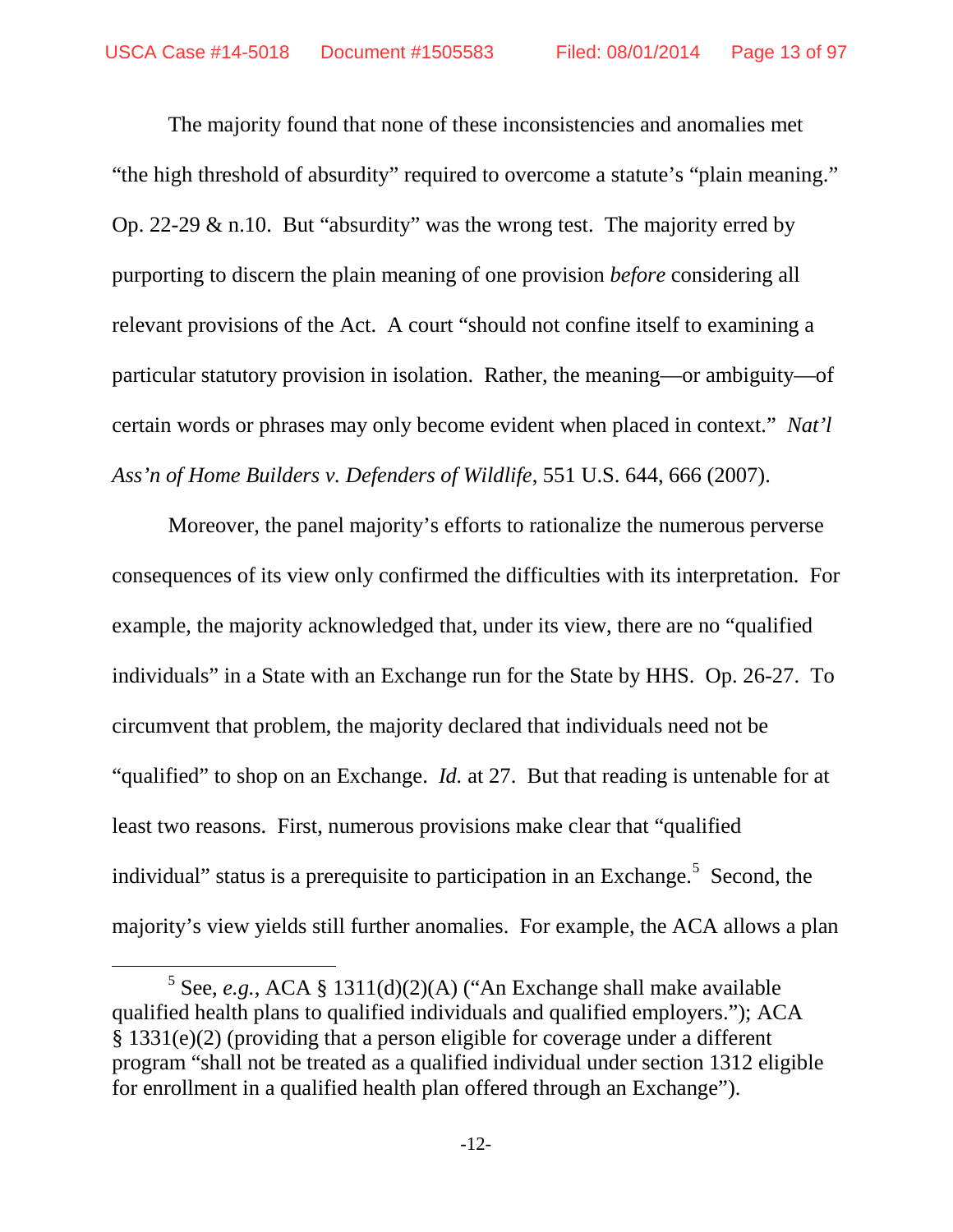to be offered on an Exchange only if "the Exchange determines that making available such health plan through such Exchange is in the interests of *qualified individuals* and qualified employers in the State." § 1311(e)(1)(B) (emphasis added). Under the majority's view, a federally facilitated Exchange could never make this determination for an individual-market plan because, by definition, there would be no "qualified individuals" in the State for which the Exchange was established.

**3.** The majority recognized that its reading would thwart the operation of the ACA's core provisions. The "millions of individuals" currently receiving tax credits through federally facilitated Exchanges would lose their eligibility for subsidies, Op. 41, and the statutory guarantee of affordable insurance would be rendered illusory. In turn, the individual coverage provision would cease to apply to millions of people who would then fall within its unaffordability exemption. *Id.* at 8. The resulting loss of participants would "bode[] ill for individual insurance markets," which would be threatened with the death spiral the ACA was crafted to avoid. *Id.* at 39 n.12. As the Fourth Circuit observed, "denying tax credits to individuals shopping on federal Exchanges would throw a debilitating wrench into the Act's internal economic machinery." *King*, 2014 WL 3582800, at \*11; see Dissent 6 ("a poison pill to the insurance markets").

The panel majority's view would also eviscerate the ACA's model of

-13-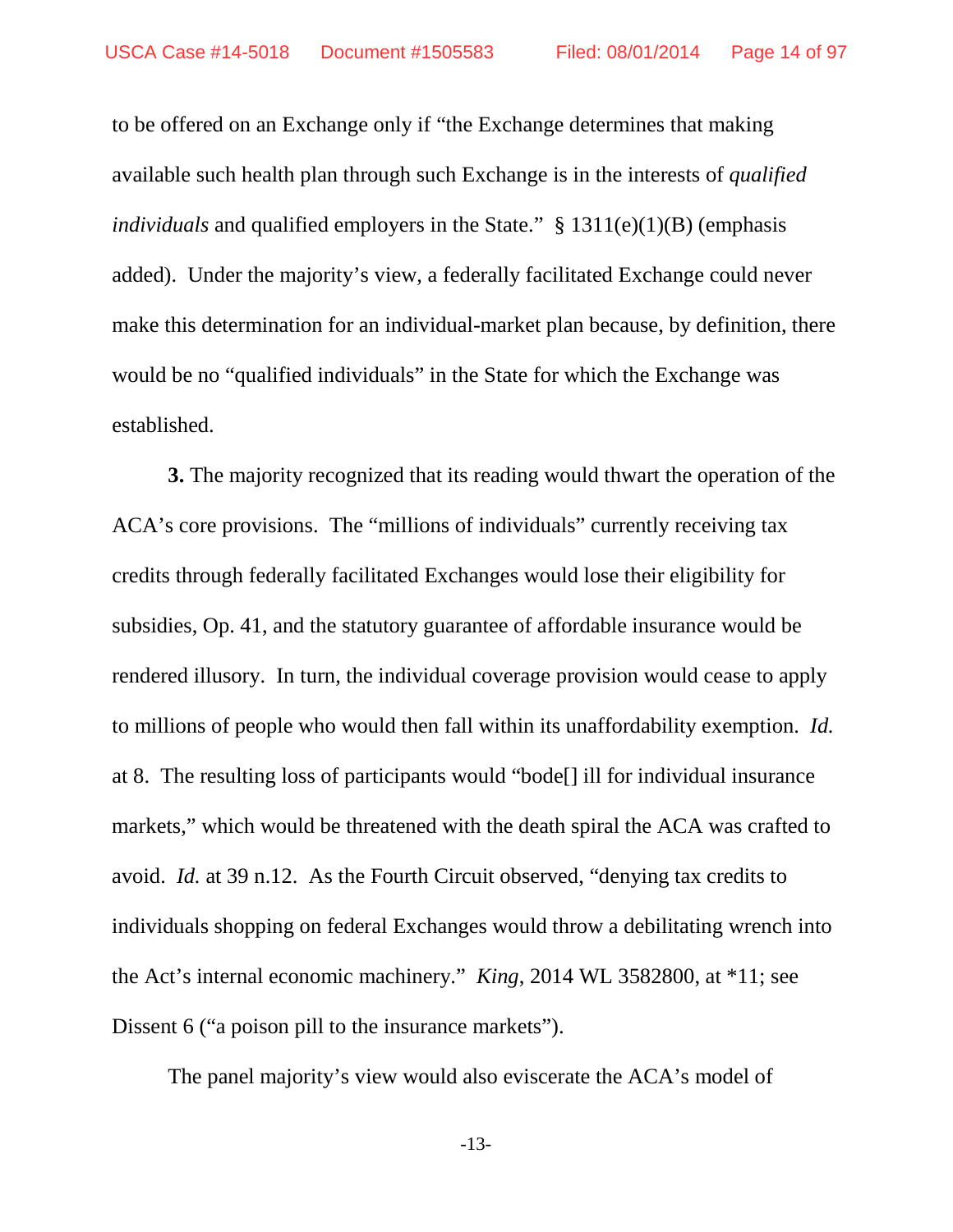cooperative federalism. Section 1321 is expressly designated as affording "State Flexibility" with respect to Exchanges. It provides that if a State opts not to establish an Exchange for itself, HHS shall establish that Exchange, which is "the equivalent of the Exchange a state would have established." Op. 16. Congress thus intended States to have a genuine choice whether to establish Exchanges for themselves or to rely on HHS. On the majority's view, however, an HHS-run Exchange would not be remotely "equivalent" to its State-operated counterpart because it would lack the central features of tax credits and an effective individual coverage provision. The majority's view would also destroy Section 1321's express provision of "State Flexibility" by allowing a State to forgo the operation of an Exchange for itself only at the price of crippling its insurance market and depriving its citizens of the tax credits at the heart of the Act. The majority identified no reason why Congress would have wanted to create such a perverse and self-defeating scheme, much less why it would do so in a statute intended to provide "near-universal coverage," ACA  $\S 1501(a)(2)(C)$ .<sup>[6](#page-14-0)</sup>

Moreover, if Congress had wanted to confront States with these drastic consequences and thereby deprive them of a true choice between alternative ways

 $\overline{a}$ 

<span id="page-14-0"></span> $<sup>6</sup>$  Notably, the majority declined to credit plaintiffs' claim that Congress</sup> *wanted* to put States to this coercive choice in order to pressure them into creating state-run Exchanges. Op. 35-37 n.11. As Judge Edwards explained, that theory of congressional intent "is nonsense, made up out of whole cloth." Dissent 3.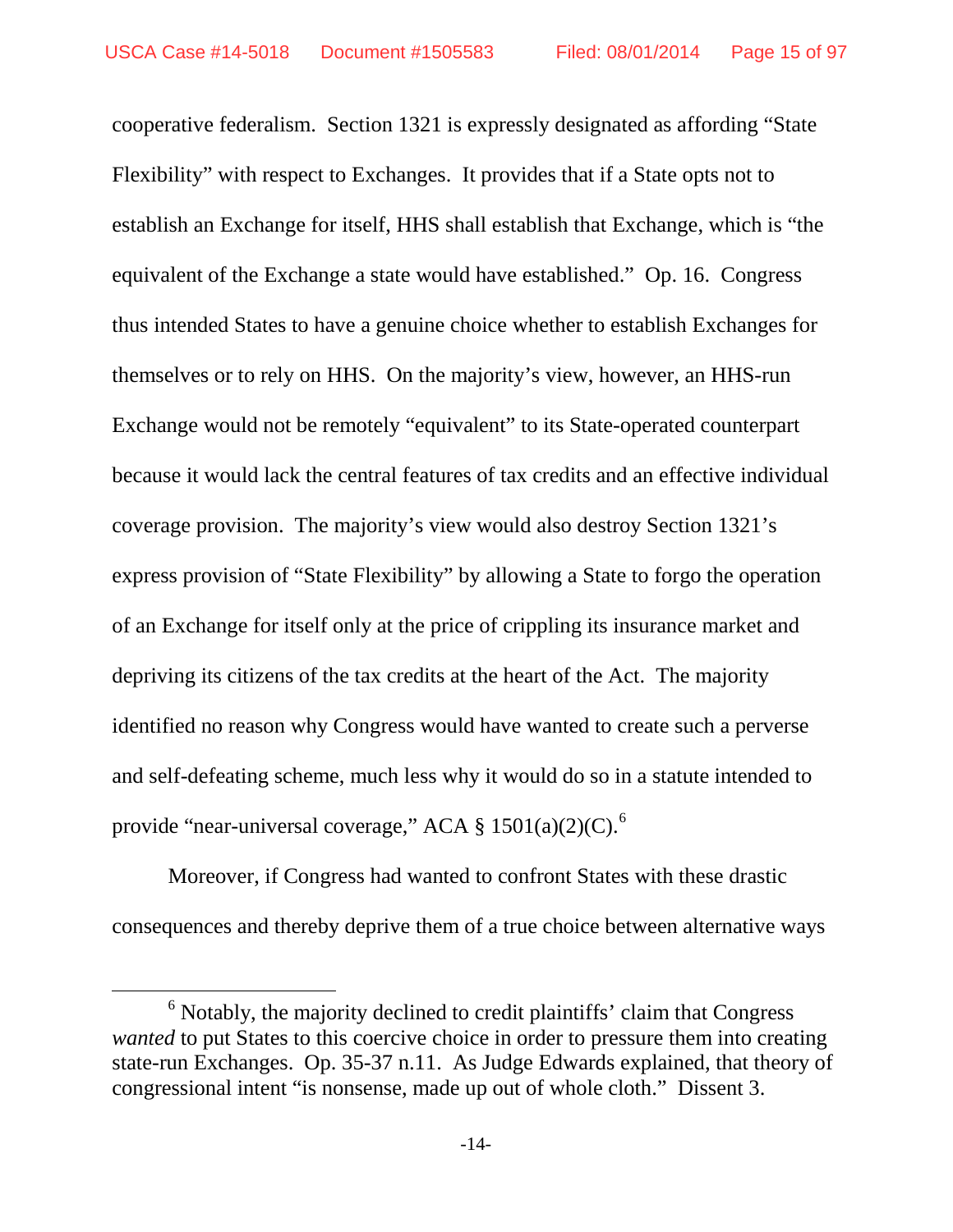to establish the same Exchanges, it would have said so clearly and directly—and there would have been some contemporaneous recognition of this critical feature of the Act. Congress would not have buried the dire ramifications of a State's choice in a subparagraph containing the technical formula for calculating the tax credit amount—Congress "does not, one might say, hide elephants in mouseholes." *Whitman v. Am. Trucking Ass'ns*, 531 U.S. 457, 468 (2001).

In sum, the statutory text—particularly when considered, as it must be, "with reference to the statutory context, 'structure, history, and purpose,'" *Abramski*, 134 S. Ct. at 2267—makes clear that Congress intended an Exchange to operate effectively in each State; intended each State to have a real choice between alternative ways to establish the same Exchange; and intended tax credits to serve their necessary and intended function throughout the country. At an absolute minimum, the IRS's interpretation harmonizing the statutory text, structure, and purpose is a reasonable one entitled to deference under *Chevron*. [7](#page-15-0)

## **CONCLUSION**

The Court should grant rehearing en banc.

 $\overline{a}$ 

<span id="page-15-0"></span> $7$  The panel majority suggested that its ruling would apply nationwide, Op. 41-42, but it did not squarely hold as much or address the many reasons why relief should not extend beyond the named plaintiffs. The panel's decision does not control in other circuits, just as the Fourth Circuit's *King* decision does not control here.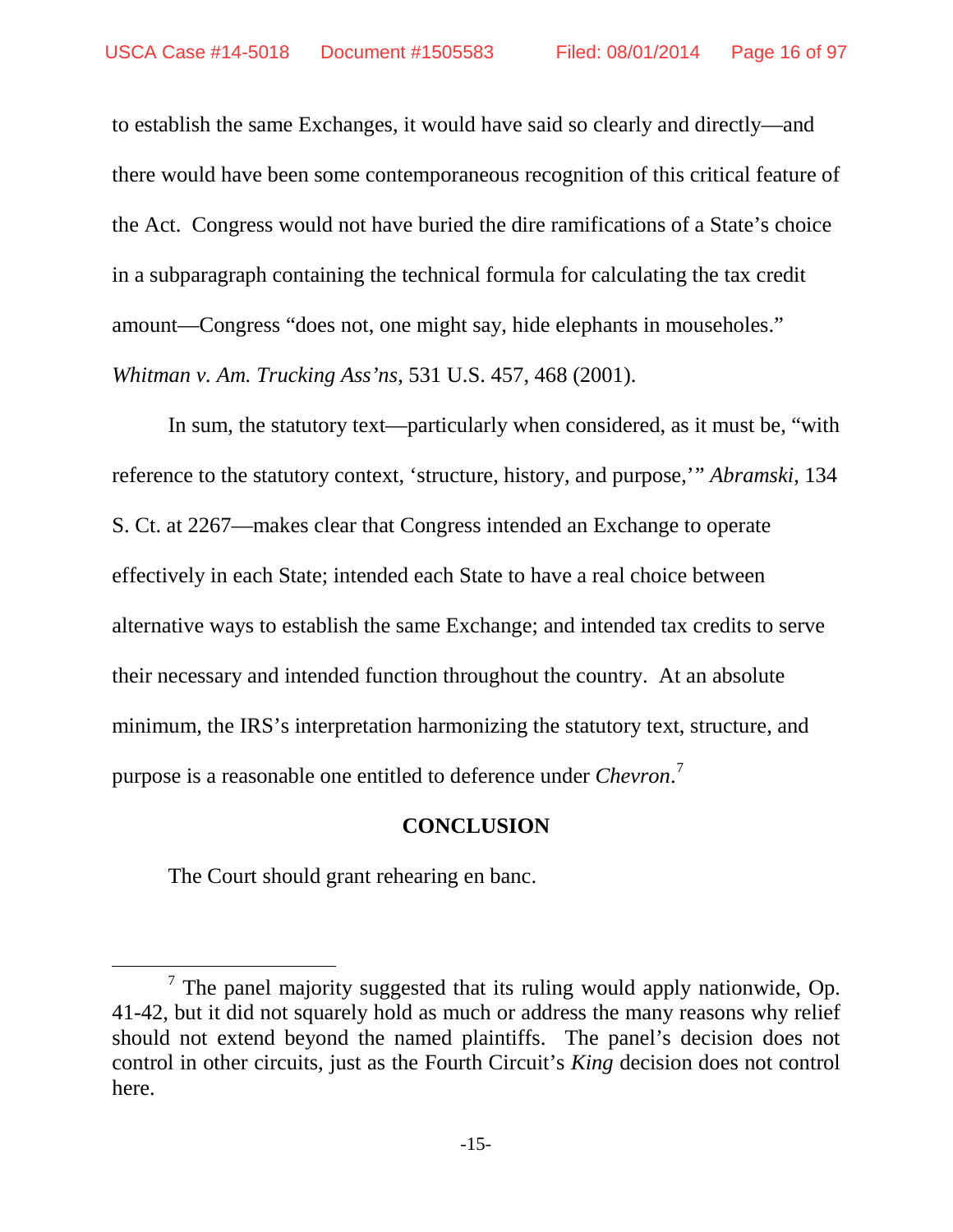Respectfully submitted,

STUART F. DELERY *Assistant Attorney General*

RONALD C. MACHEN, JR. *United States Attorney*

BETH S. BRINKMANN *Deputy Assistant Attorney General*

/s/ Alisa B. Klein

ALISA B. KLEIN MARK B.STERN *(202) 514-1597 Attorneys, Appellate Staff Civil Division, Room 7235 U.S. Department of Justice 950 Pennsylvania Ave., N.W. Washington, D.C. 20530*

AUGUST 2014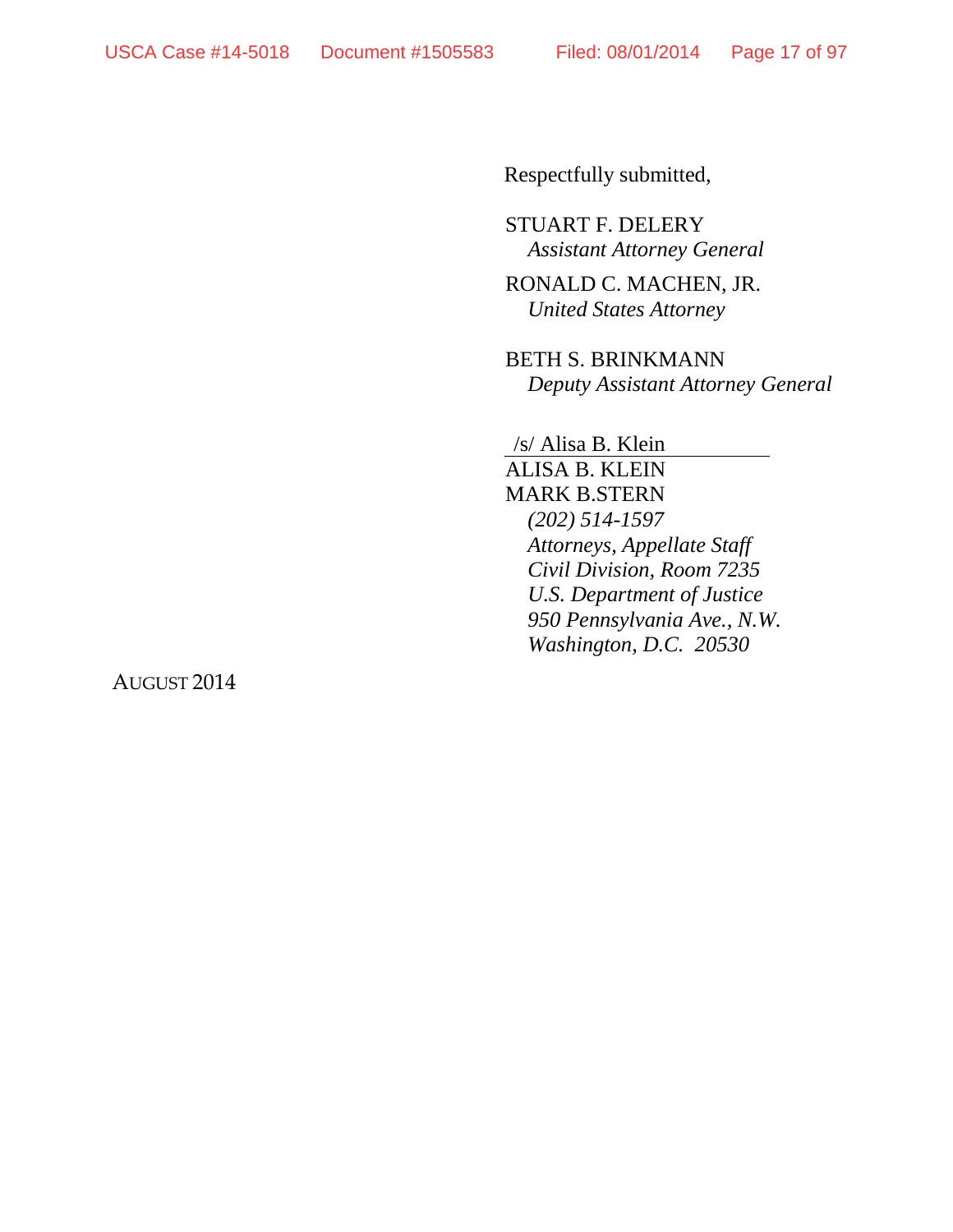## **CERTIFICATE OF COMPLIANCE**

I hereby certify that this petition has been prepared in 14-point Times New Roman, a proportionally spaced font, and does not exceed 15 pages, excluding material not counted under Rule 32.

> /s/ Alisa B. Klein Alisa B. Klein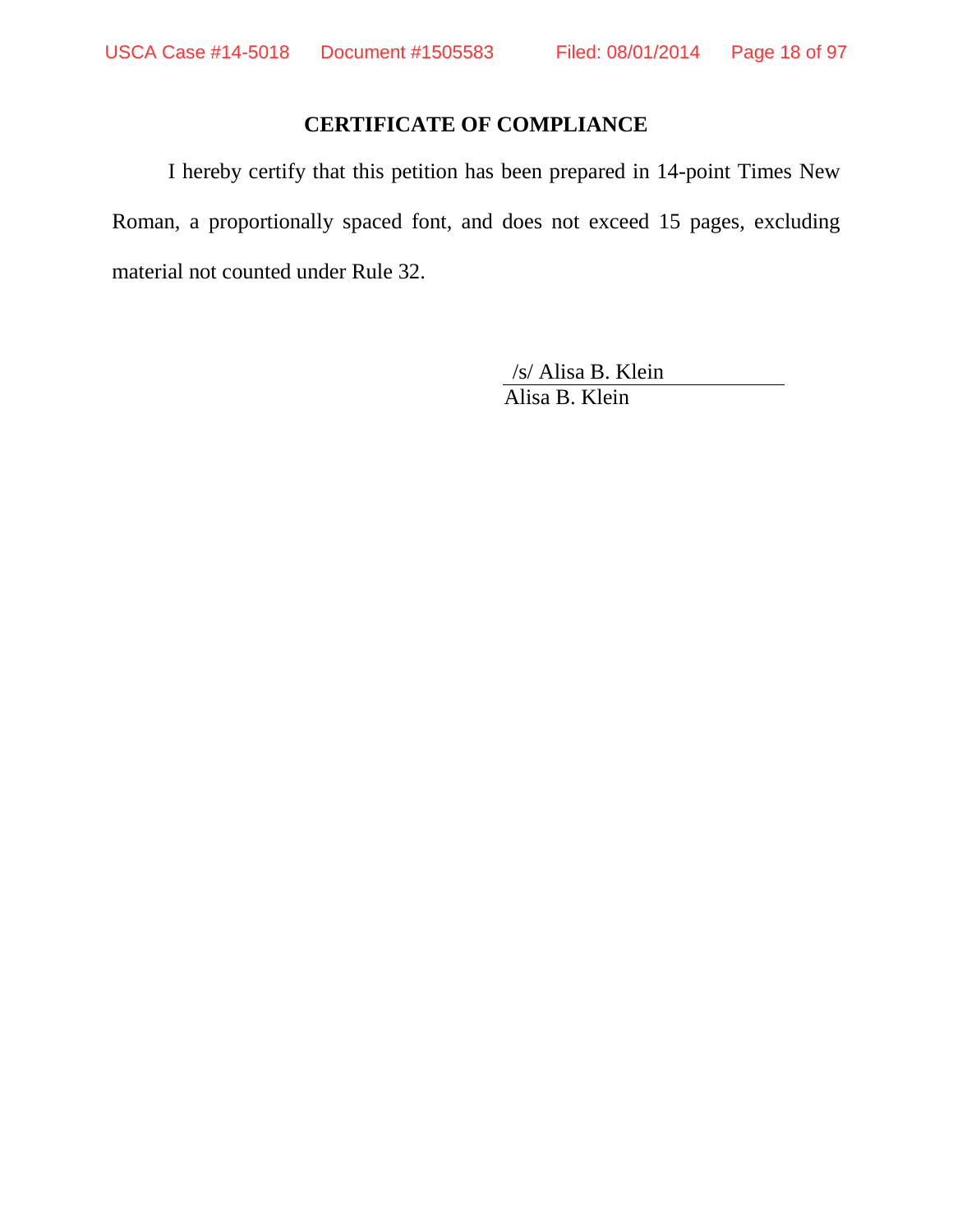## **CERTIFICATE OF SERVICE**

I hereby certify that on August 1, 2014, I electronically filed the foregoing petition with the Clerk of this Court by using the appellate CM/ECF system. The participants in the case are registered CM/ECF users and service will be accomplished by the appellate CM/ECF system.

> /s/ Alisa B. Klein Alisa B. Klein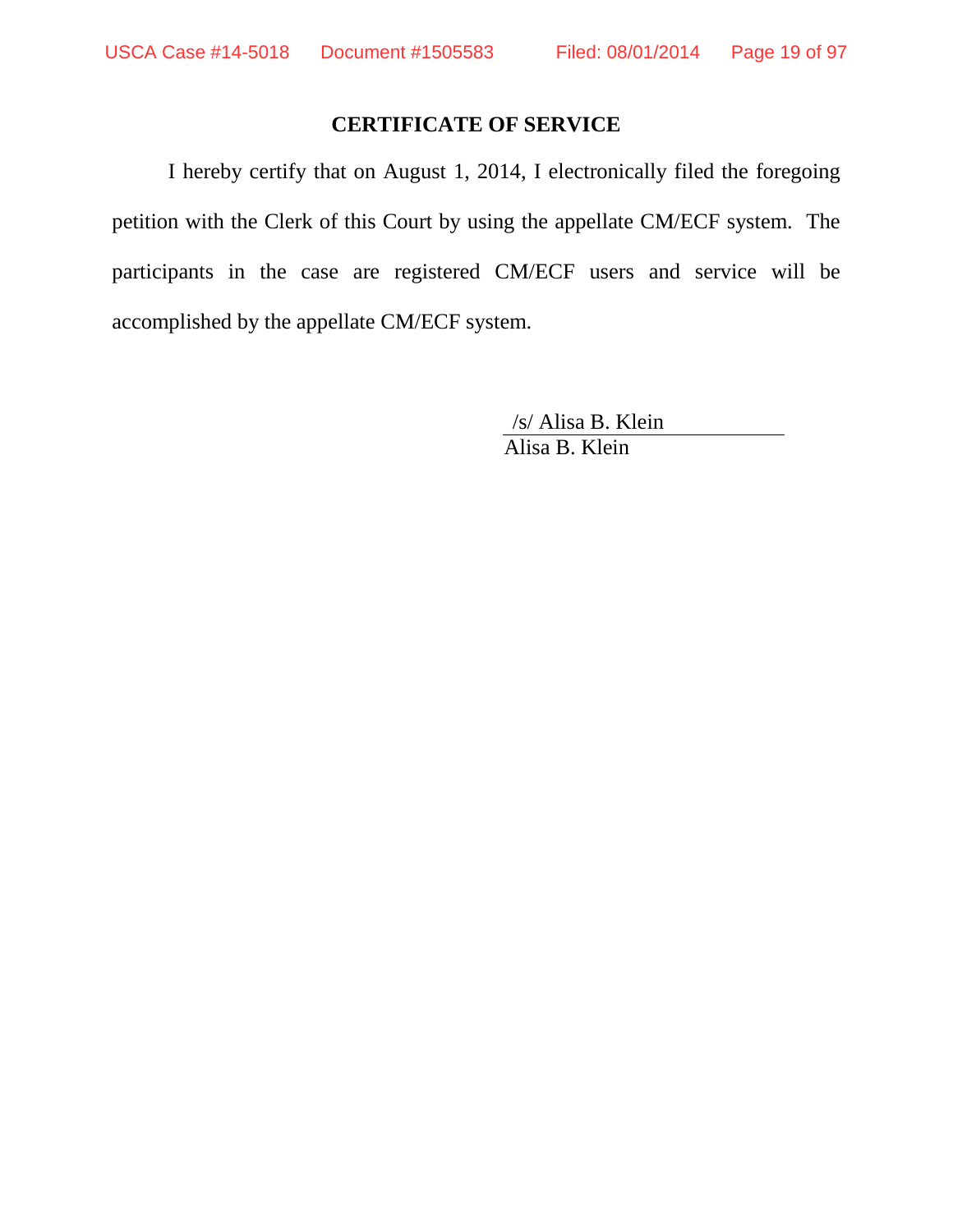# **ADDENDUM**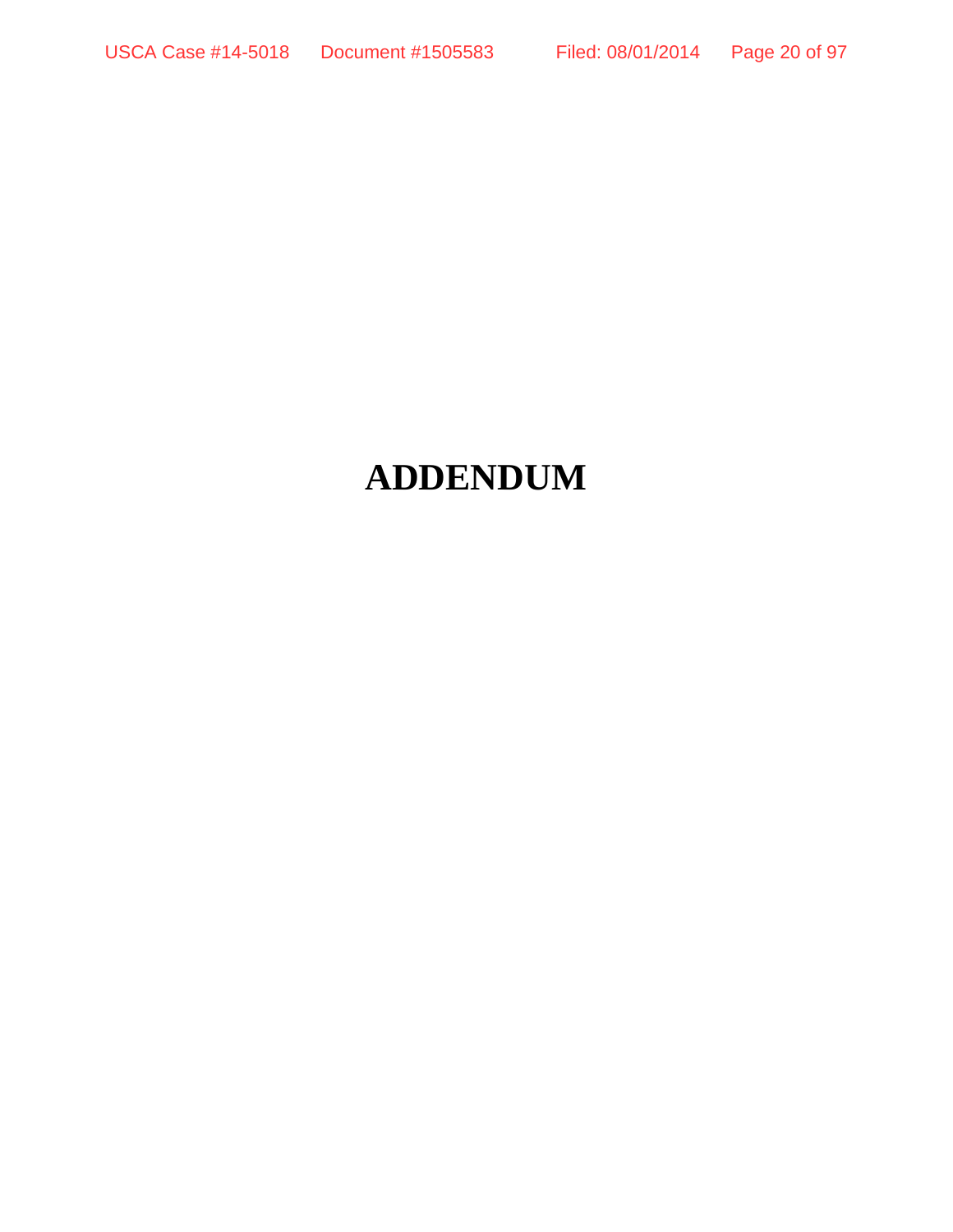# United States Court of Appeals **FOR THE DISTRICT OF COLUMBIA CIRCUIT**

Argued March 25, 2014 Decided July 22, 2014

No. 14-5018

### JACQUELINE HALBIG, ET AL., **APPELLANTS**

v.

SYLVIA MATHEWS BURWELL, IN HER OFFICIAL CAPACITY AS U.S. SECRETARY OF HEALTH AND HUMAN SERVICES, ET AL., **APPELLEES** 

> Appeal from the United States District Court for the District of Columbia (No. 1:13-cv-00623)

*Michael A. Carvin* argued the cause for appellants. With him on the briefs were *Yaakov M. Roth* and *Jonathan Berry*.

*Rebecca A. Beynon*, *E. Scott Pruitt*, Attorney General, Office of the Attorney General for the State of Oklahoma, *Patrick R. Wyrick*, Solicitor General, *Luther Strange*, Attorney General, Office of the Attorney General for the State of Alabama, *Sam Olens*, Attorney General, Office of the Attorney General for the State of Georgia, *Patrick Morrisey*, Attorney General, Office of the Attorney General for the State of West Virginia, *Jon Bruning*, Attorney General, Office of the Attorney General for the State of Nebraska, and *Alan Wilson*, Attorney General, Office of the Attorney General for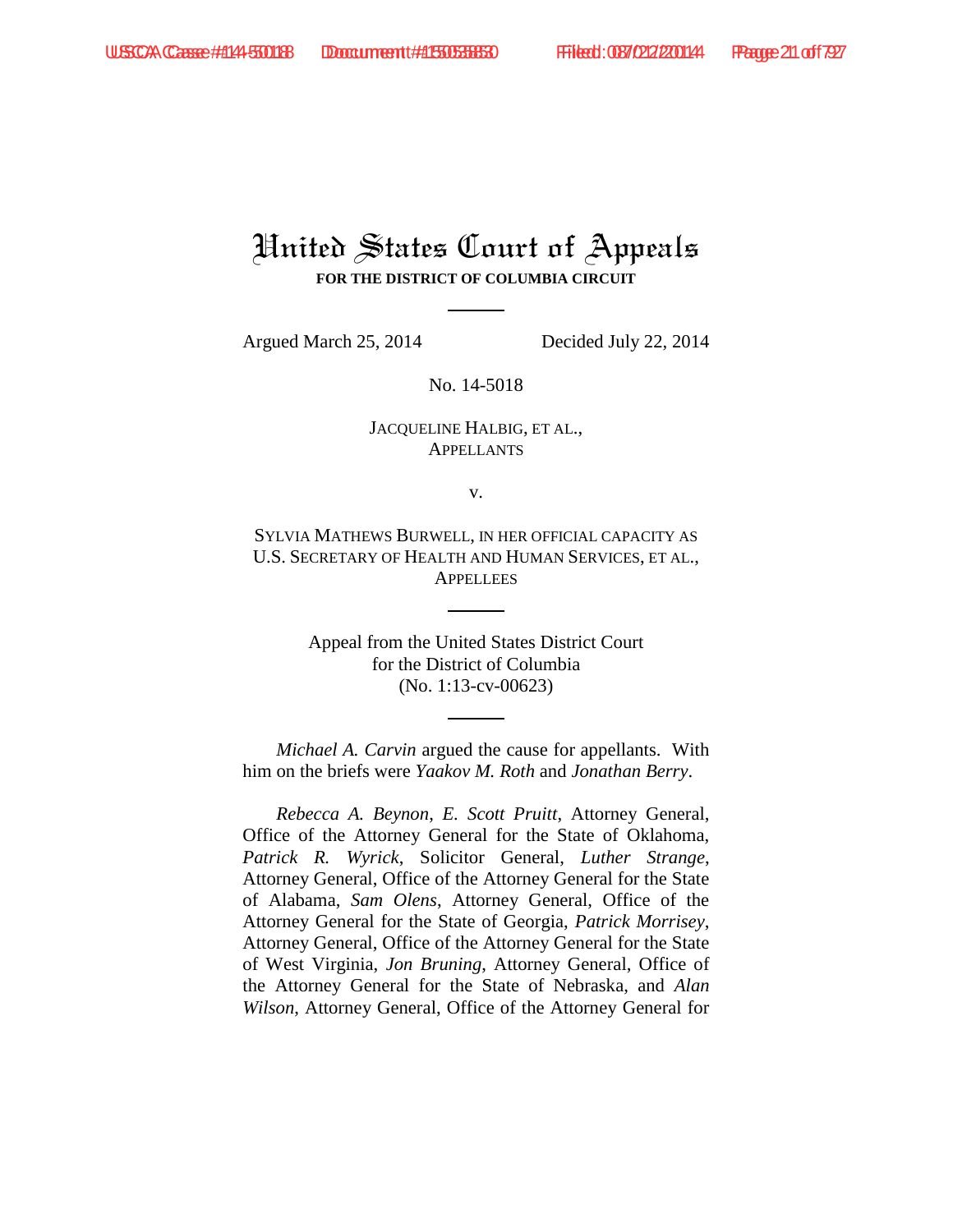$\mathcal{L}$ 

the State of South Carolina were on the brief for *amici curiae* Consumer's Research, et al.

*C. Boyden Gray*, *Adam J. White*, and *Adam R.F. Gustafson* were on the brief for *amicus curiae* The Galen Institute in support of appellants.

*Charles J. Cooper*, *David H. Thompson*, *Howard C. Nielson*, and *Michael E. Roman* were on the brief for *amici curiae* Senator John Cornyn, et al. in support of appellants.

*John R. Woodrum* was on the brief for *amicus curiae*  National Federation of Independent Business Legal Center in support of appellants.

*Bert W. Rein*, *William S. Consovoy*, *John M. Connolly*, and *Ilya Shapiro* were on the brief for *amici curiae* Pacific Research Institute, et al. in support of appellants.

*Derek Schmidt*, Attorney General, Office of the Attorney General for the State of Kansas, *Jeffrey A. Chanay*, Deputy Attorney General, *Stephen R. McAllister*, Solicitor General, *Bryan C. Clark*, Assistant Solicitor General, *Bill Schuette*, Attorney General, Office of the Attorney General for the State of Michigan, and *Jon Bruning*, Attorney General, Office of the Attorney General for the State of Nebraska, were on the brief for *amici curiae* States of Kansas, et al. in support of appellants.

*Andrew M. Grossman* was on the brief for *amici curiae*  Jonathan Adler, et al. in support of appellants.

*Stuart F. Delery*, Assistant Attorney General, U.S. Department of Justice, argued the cause for appellees. With him on the brief were *Ronald C. Machen*, *Jr.*, U.S. Attorney,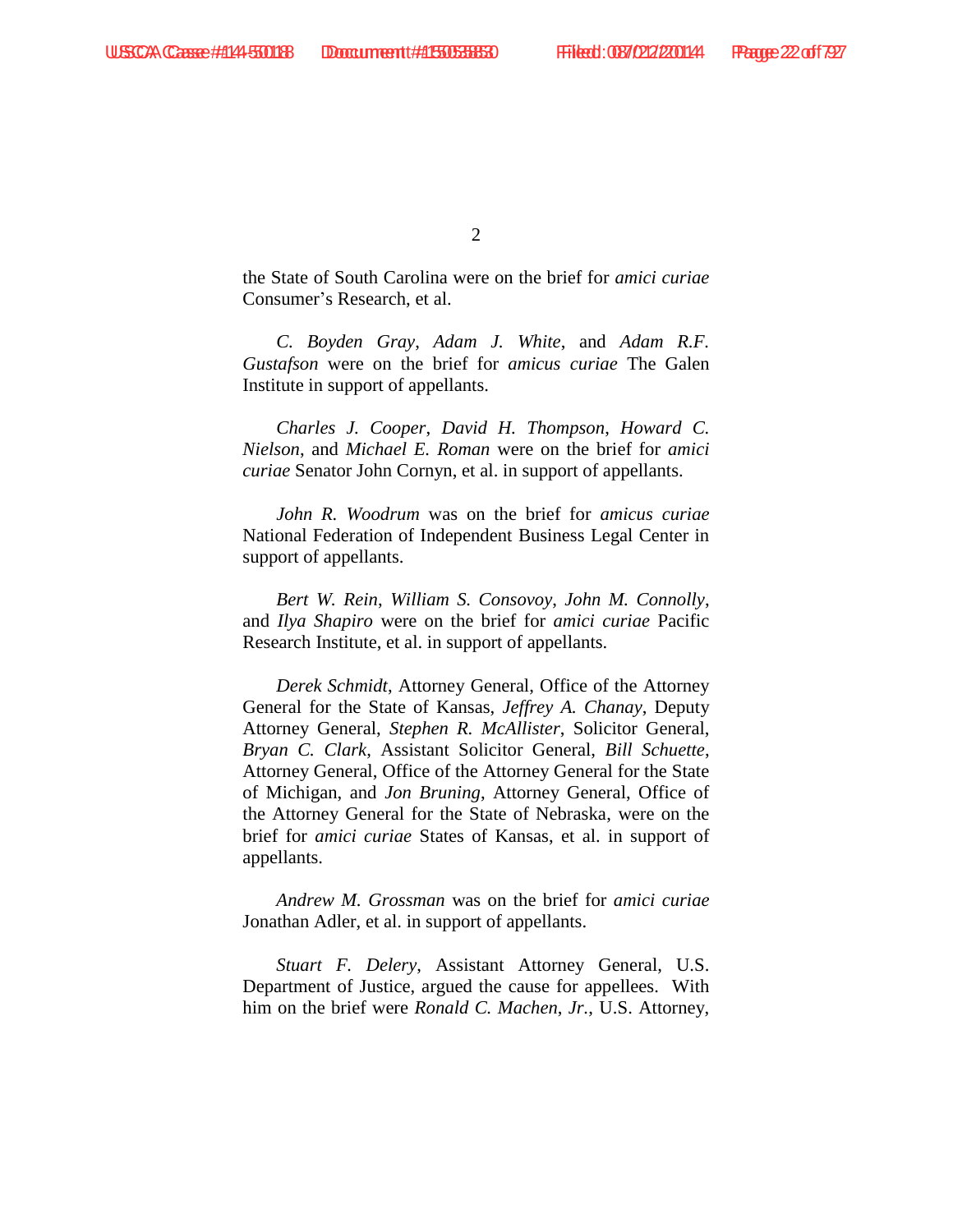*Beth S. Brinkmann*, Deputy Assistant Attorney General, and *Mark B. Stern* and *Alisa B. Klein*, Attorneys.

*Martha Jane Perkins*, *Kelly Bagby*, *Iris Y. Gonzalez*, and *Michael Schuster* were on the brief for *amici curiae* AARP and National Health Law Program in support of appellees.

*Mary P. Rouvelas* was on the brief for *amici curiae* The American Cancer Society, et al. in support of appellees.

*H. Guy Collier* and *Ankur J. Goel* were on the brief for *amici curiae* Public Health Deans, Chairs, and Faculty in support of appellees.

*Elizabeth B. Wydra* and *Simon Lazarus* were on the brief for *amici curiae* Members of Congress and State Legislatures in support of appellees.

*Dominic F. Perella*, *Sean Marotta*, and *Melinda Reid Hatton* were on the brief for *amicus curiae* The American Hospital Association in support of appellees.

*Andrew J. Pincus* and *Brian D. Netter* were on the brief for *amicus curiae* America's Health Insurance Plans in support of appellees.

*Matthew S. Hellman* and *Matthew E. Price* were on the brief for *amici curiae* Economic Scholars in support of appellees.

*Robert Weiner* and *Murad Hussain* were on the brief for *amicus curiae* Families USA in support of appellees.

Before: GRIFFITH, *Circuit Judge*, and EDWARDS and RANDOLPH, *Senior Circuit Judges*.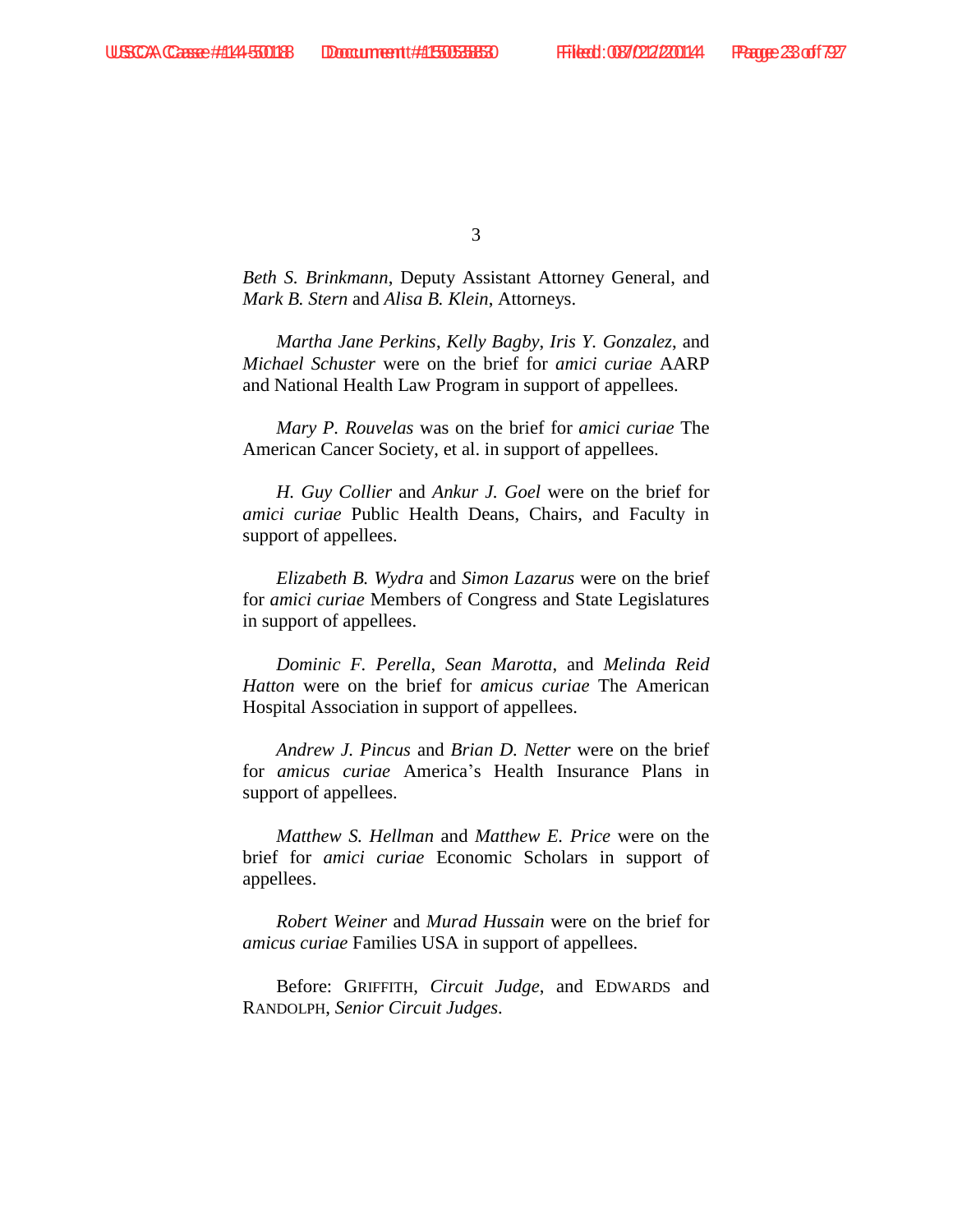Opinion for the Court filed by *Circuit Judge* GRIFFITH.

Concurring opinion filed by *Senior Circuit Judge*  RANDOLPH.

Dissenting opinion filed by *Senior Circuit Judge* EDWARDS.

GRIFFITH, *Circuit Judge*: Section 36B of the Internal Revenue Code, enacted as part of the Patient Protection and Affordable Care Act (ACA or the Act), makes tax credits available as a form of subsidy to individuals who purchase health insurance through marketplaces—known as "American Health Benefit Exchanges," or "Exchanges" for short—that are "established by the State under section 1311" of the Act. 26 U.S.C. §  $36B(c)(2)(A)(i)$ . On its face, this provision authorizes tax credits for insurance purchased on an Exchange established by one of the fifty states or the District of Columbia. *See* 42 U.S.C. § 18024(d). But the Internal Revenue Service has interpreted section 36B broadly to authorize the subsidy also for insurance purchased on an Exchange established by the federal government under section 1321 of the Act. *See* 26 C.F.R. § 1.36B-2(a)(1) (hereinafter "IRS Rule").

Appellants are a group of individuals and employers residing in states that did not establish Exchanges. For reasons we explain more fully below, the IRS's interpretation of section 36B makes them subject to certain penalties under the ACA that they would rather not face. Believing that the IRS's interpretation is inconsistent with section 36B, appellants challenge the regulation under the Administrative Procedure Act (APA), alleging that it is not "in accordance with law." 5 U.S.C. § 706(2)(A).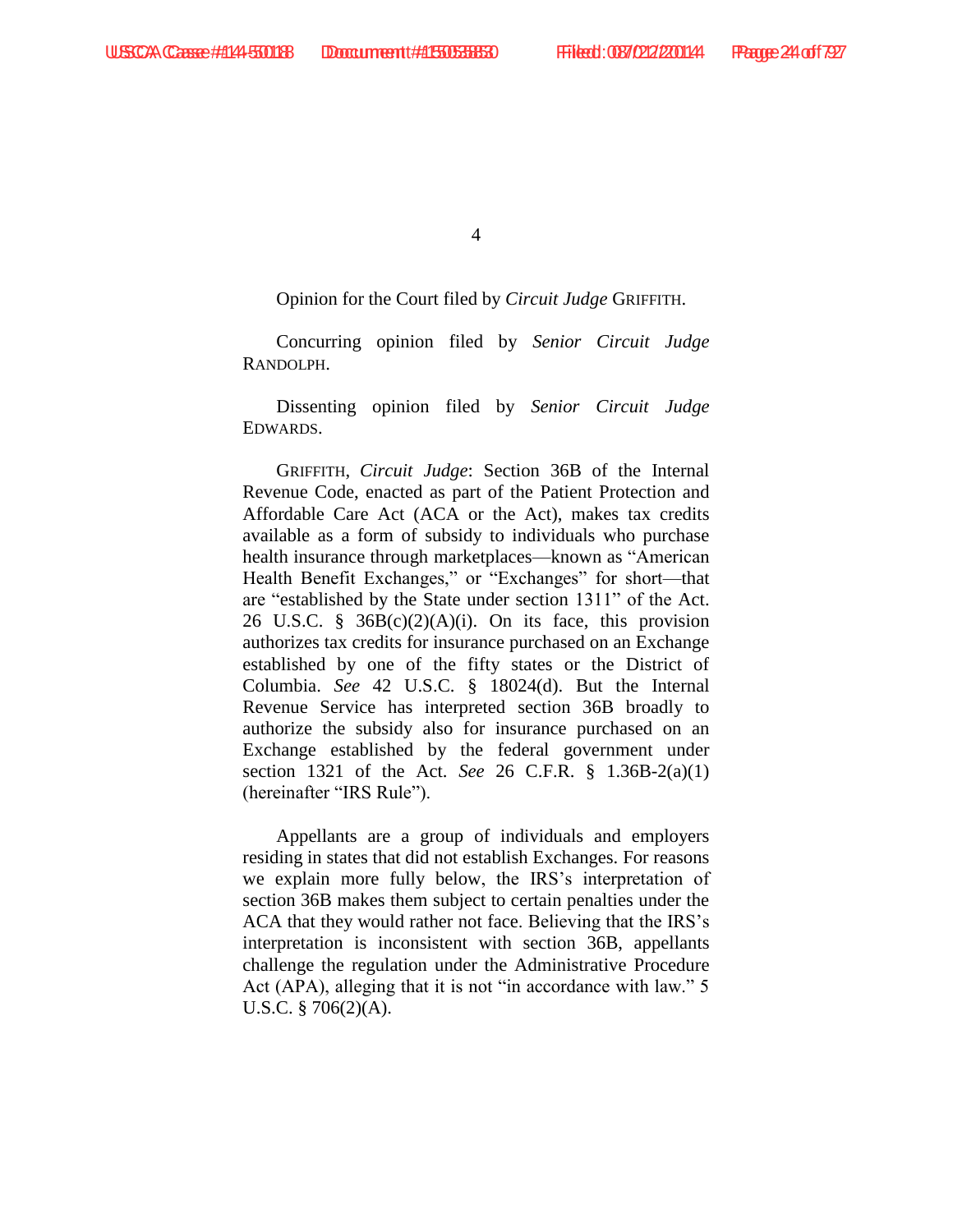On cross-motions for summary judgment, the district court rejected that challenge, granting the government's motion and denying appellants'. *See Halbig v. Sebelius*, No. 13 Civ. 623 (PLF), 2014 WL 129023 (D.D.C. Jan. 15, 2014). After resolving several threshold issues related to its jurisdiction, the district court held that the ACA's text, structure, purpose, and legislative history make "clear that Congress intended to make premium tax credits available on both state-run and federally-facilitated Exchanges." *Id.* at \*18. Furthermore, the court held that even if the ACA were ambiguous, the IRS's regulation would represent a permissible construction entitled to deference under *Chevron U.S.A., Inc. v. Natural Resources Defense Council, Inc.*, 467 U.S. 837 (1984).

Appellants timely appealed the district court's orders, and we have jurisdiction under 28 U.S.C. § 1291. Our review of the orders is de novo, and "[o]n an independent review of the record, we will uphold an agency action unless we find it to be 'arbitrary, capricious, an abuse of discretion, or otherwise not in accordance with law.'" *Holland v. Nat'l Mining Ass'n*, 309 F.3d 808, 814 (D.C. Cir. 2002) (quoting 5 U.S.C.  $§ 706(2)(A)$ . Because we conclude that the ACA unambiguously restricts the section 36B subsidy to insurance purchased on Exchanges "established by the State," we reverse the district court and vacate the IRS's regulation.

I

Congress enacted the Patient Protection and Affordable Care Act in 2010 "to increase the number of Americans covered by health insurance and decrease the cost of health care." *Nat'l Fed'n of Indep. Bus. v. Sebelius* (*NFIB*), 132 S. Ct. 2566, 2580 (2012). The ACA pursues these goals through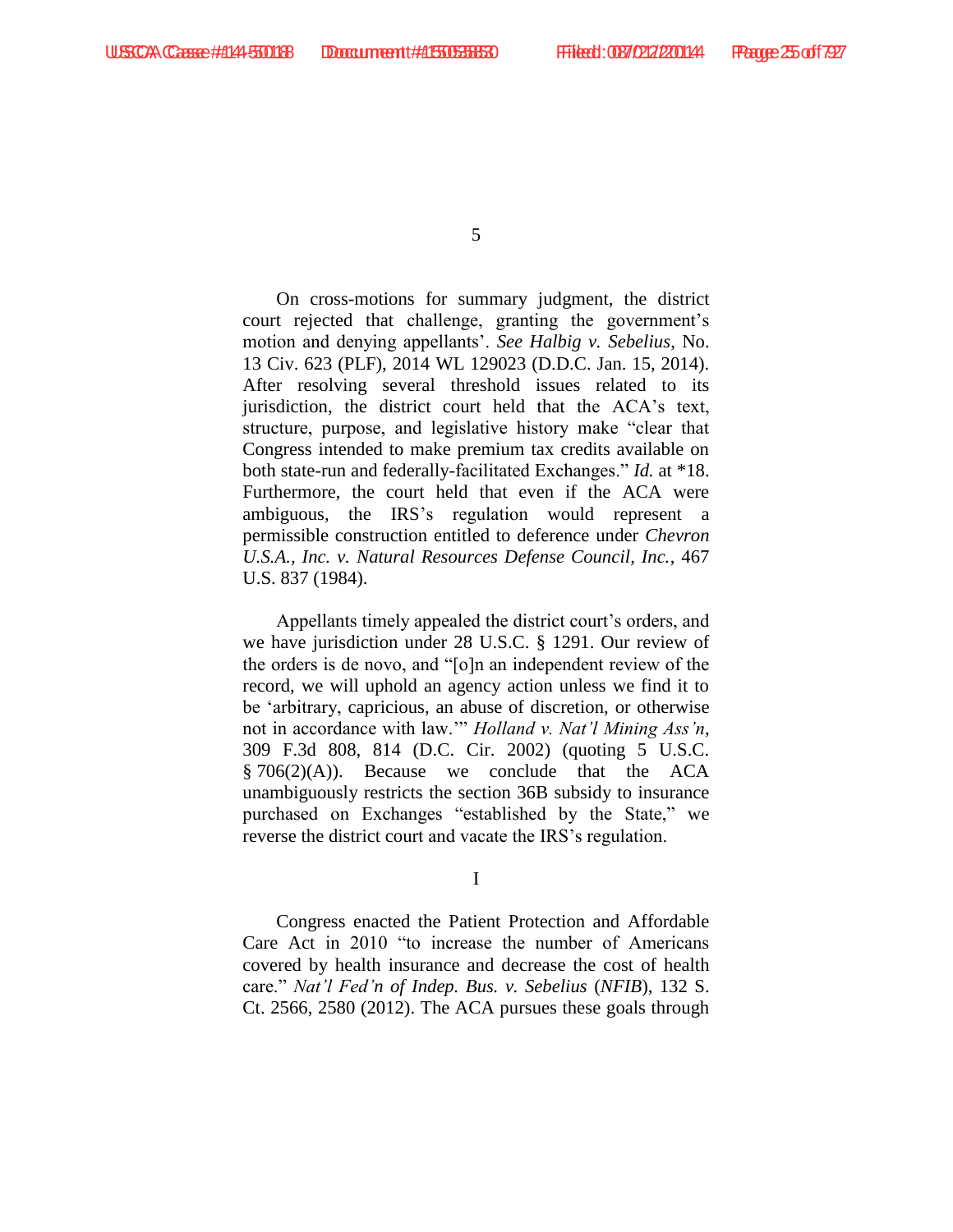a complex network of interconnected policies focused primarily on helping individuals who do not receive coverage through an employer or government program to purchase affordable insurance directly. Central to this effort are the Exchanges. 42 U.S.C. § 18031(b)(1). Exchanges are "governmental agenc[ies] or nonprofit entit[ies]" that serve as both gatekeepers and gateways to health insurance coverage. *See id.* § 18031(d)(1). Among their many functions as gatekeepers, Exchanges determine which health plans satisfy federal and state standards, and they operate websites that allow individuals and employers to enroll in those that do. *See id.* § 18031(b)(1), (d)(1)-(d)(4). Section 1311 of the ACA delegates primary responsibility for establishing Exchanges to individual states. *See id.* § 18031(b)(1) (providing that "[e]ach State shall, not later than January 1, 2014, establish an American Health Benefit Exchange (referred to in this title as an 'Exchange') for the State"). However, because Congress cannot require states to implement federal laws, *see Printz v. United States*, 521 U.S. 898, 904-05, 935 (1997), if a state refuses or is unable to set up an Exchange, section 1321 provides that the federal government, through the Secretary of Health and Human Services (HHS), "shall . . . establish and operate such Exchange within the State." 42 U.S.C. § 18041(c)(1). As of today, only fourteen states and the District of Columbia have established Exchanges. The federal government has established Exchanges in the remaining thirty-six states, in some cases with state assistance but in most cases not. *See* Richard Cauchi, *State Actions To Address Health Insurance Exchanges*, NAT'L CONFERENCE OF STATE LEGISLATURES  $(May \t 9, 2014),$ http://www.ncsl.org/research/health/state-actions-toimplement-the-health-benefit.aspx.

Under section 36B, Exchanges also serve as the gateway to the refundable tax credits through which the ACA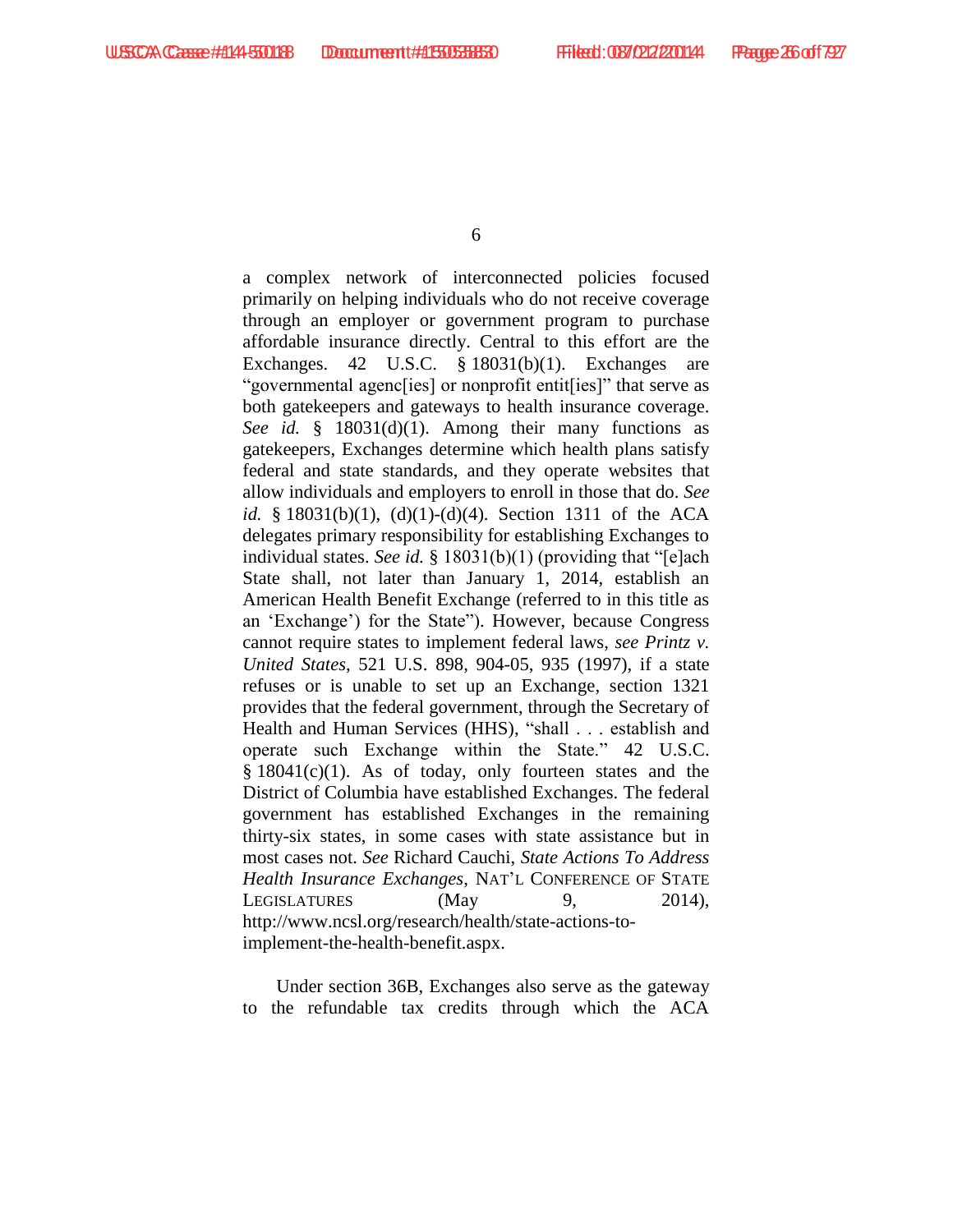subsidizes health insurance. *See* 26 U.S.C. § 36B(a). Generally speaking, section 36B authorizes credits for "applicable taxpayer[s]," *id.*, defined as those with household incomes between 100 and 400 percent of the federal poverty line, *id.* § 36B(c)(1)(A). But section 36B's formula for calculating the credit works further limits on who may receive the subsidy. According to that formula, the credit is to equal the sum of the "premium assistance amounts" for each "coverage month." *Id.* § 36B(b)(1). The "premium assistance" amount" is based on the cost of a "qualified health plan . . . enrolled in through an Exchange established by the State under [section] 1311 of the [ACA]." *Id.* § 36B(b)(2); *see also*  42 U.S.C. §§ 18021(a)(1), 18031(c)(1) (establishing requirements for "qualified health plans"). Likewise, a "coverage month" is a month for which, "as of the first day of such month the taxpayer . . . is covered by a qualified health plan . . . that was enrolled in through an Exchange established by the State under section 1311 of the [ACA]." 26 U.S.C.  $§ 36B(c)(2)(A)(i)$ . In other words, the tax credit is available only to subsidize the purchase of insurance on an "Exchange established by the State under section 1311 of the [ACA]."

But, in a regulation promulgated on May 23, 2012, the IRS interpreted section 36B to allow credits for insurance purchased on either a state- or federally-established Exchange. Specifically, the regulation provided that a taxpayer may receive a tax credit if he "is enrolled in one or more qualified health plans through an Exchange," 26 C.F.R.  $§ 1.36B-2(a)(1)$ , which the IRS defined as "an Exchange" serving the individual market for qualified individuals . . . , *regardless of whether the Exchange is established and operated by a State (including a regional Exchange or subsidiary Exchange) or by HHS*." 45 C.F.R. § 155.20 (emphasis added); *see* 26 C.F.R. § 1.36B-1(k) (incorporating the definition in 45 C.F.R. § 155.20 by reference). In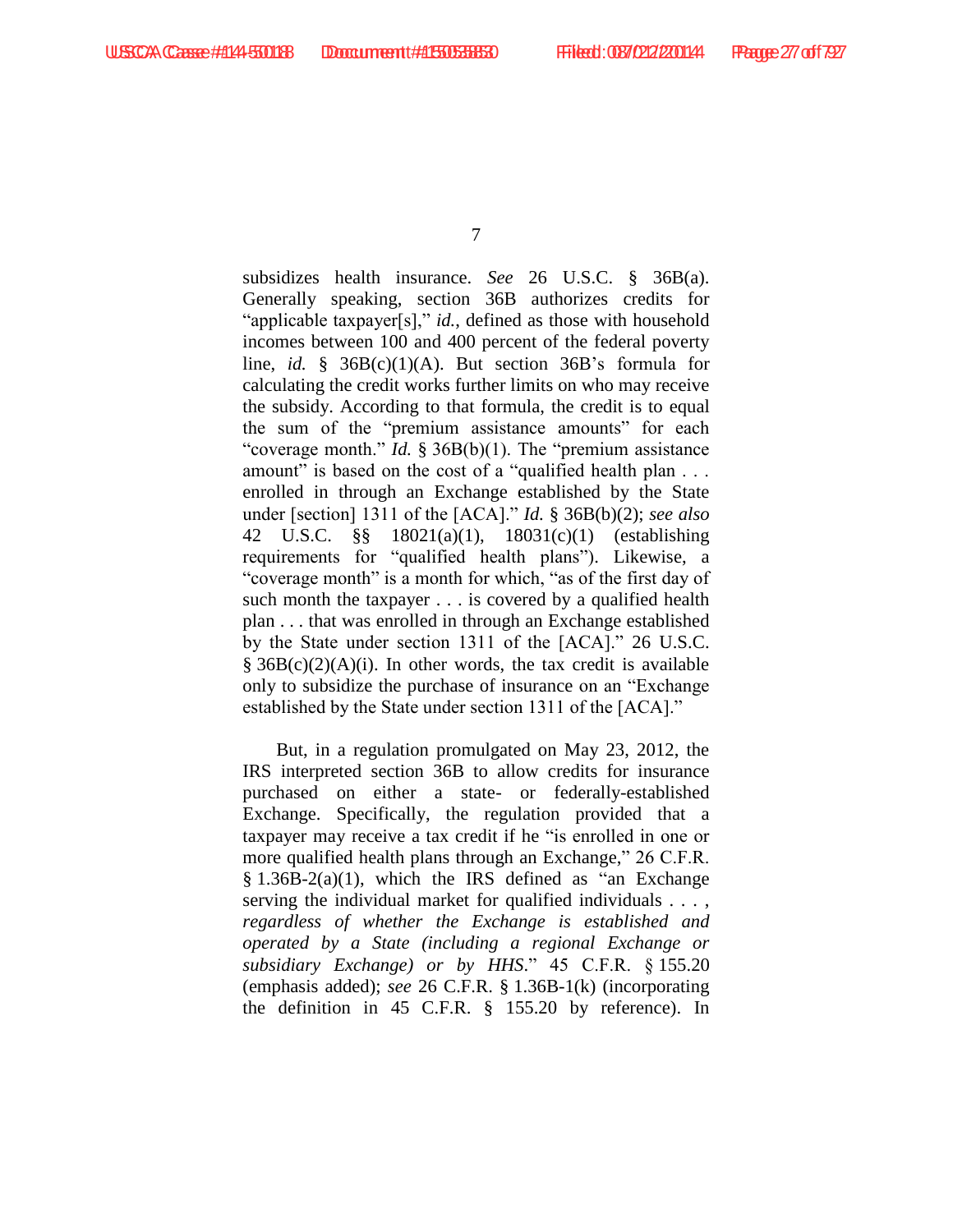promulgating this broader rule, the IRS acknowledged that "[c]ommentators disagreed on whether the language in section  $36B(b)(2)(A)$  limits the availability of the premium tax credit only to taxpayers who enroll in qualified health plans on State Exchanges," but asserted without elaboration that "[t]he statutory language of section 36B and other provisions of the [ACA]," as well as "the relevant legislative history," supported its view. Health Insurance Premium Tax Credit, 77 Fed. Reg. 30,377, 30,378 (May 23, 2012).

This broader interpretation has major ramifications. By making credits more widely available, the IRS Rule gives the individual and employer mandates—key provisions of the ACA—broader effect than they would have if credits were limited to state-established Exchanges. The individual mandate requires individuals to maintain "minimum essential coverage" and, in general, enforces that requirement with a penalty. *See* 26 U.S.C. § 5000A(a)-(b). The penalty does not apply, however, to individuals for whom the annual cost of the cheapest available coverage, *less any tax credits*, would exceed eight percent of their projected household income. *See id.* §  $5000A(e)(1)(A) - (B)$ . By some estimates, credits will determine on which side of the eight-percent threshold millions of individuals fall. *See* Br. of Economic Scholars in Support of Appellees 18. Thus, by making tax credits available in the 36 states with federal Exchanges, the IRS Rule significantly increases the number of people who must purchase health insurance or face a penalty.

The IRS Rule affects the employer mandate in a similar way. Like the individual mandate, the employer mandate uses the threat of penalties to induce large employers—defined as those with at least 50 employees, *see* 26 U.S.C.  $§$  4980H(c)(2)(A)—to provide their full-time employees with health insurance. *See generally id.* § 4980H(a). Specifically,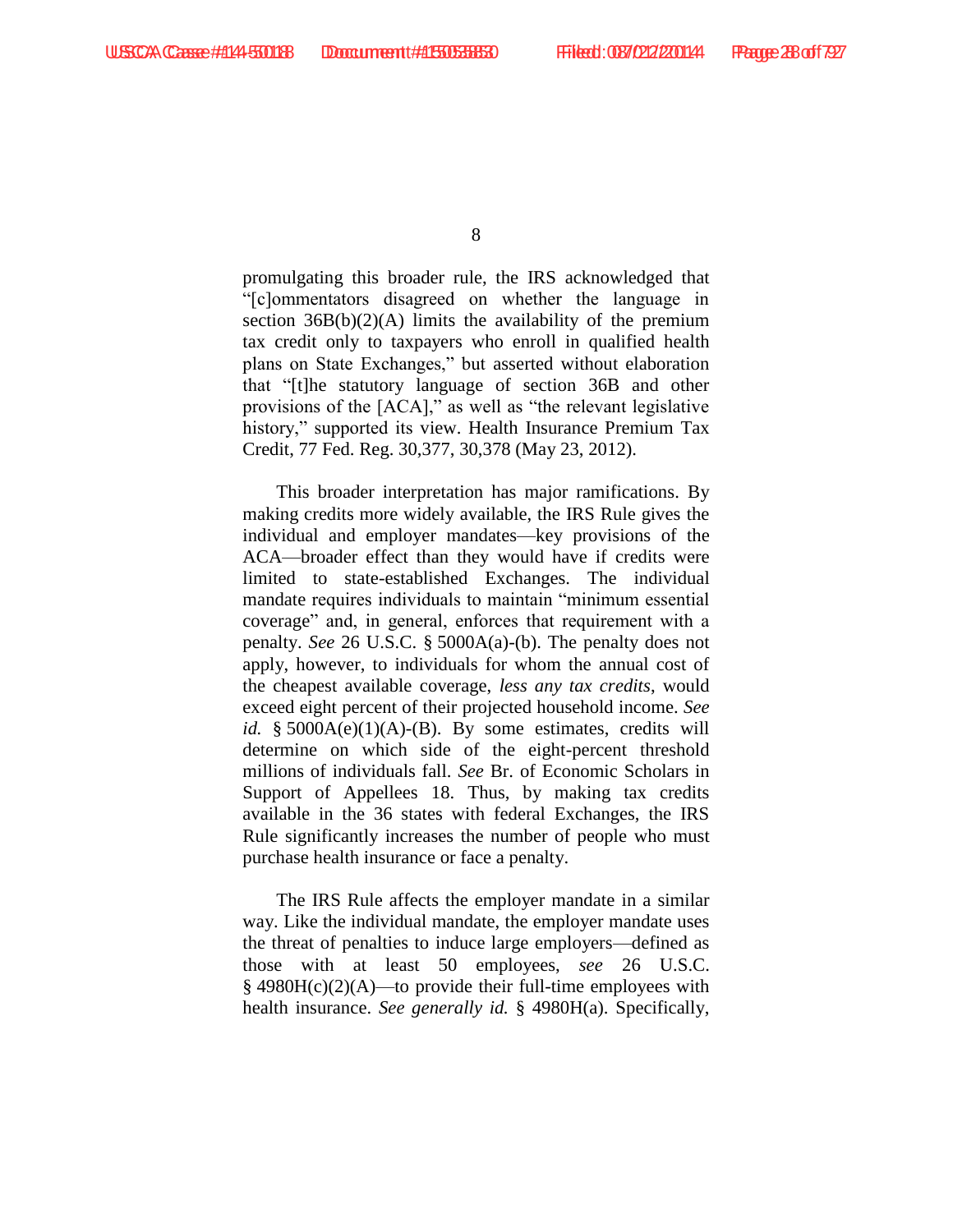the ACA penalizes any large employer who fails to offer its full-time employees suitable coverage *if* one or more of those employees "enroll[s] . . . in a qualified health plan with respect to which an applicable tax credit . . . is allowed or paid with respect to the employee." *Id.* § 4980H(a)(2); *see also id.* § 4980H(b) (linking another penalty on employers to employees' receipt of tax credits). Thus, even more than with the individual mandate, the employer mandate's penalties hinge on the availability of credits. If credits were unavailable in states with federal Exchanges, employers there would face no penalties for failing to offer coverage. The IRS Rule has the opposite effect: by allowing credits in such states, it exposes employers there to penalties and thereby gives the employer mandate broader reach.

#### II

Before we can turn to the merits of the parties' dispute, we must first address the government's argument that all appellants lack standing and that, even if they have standing, the APA does not provide them with a cause of action to challenge the IRS Rule. Because we find that appellant David Klemencic has standing and a cause of action under the APA, we do not reach the issue of our jurisdiction over the remaining appellants' claims. *See Mountain States Legal Found. v. Glickman*, 92 F.3d 1228, 1232 (D.C. Cir. 1996) (explaining that as long as one plaintiff has standing for a claim, "we need not consider the standing of the other plaintiffs to raise that claim").

#### A

The "'irreducible constitutional minimum'" a plaintiff must show to establish standing is (1) an injury in fact (2) fairly traceable to the alleged conduct of the defendant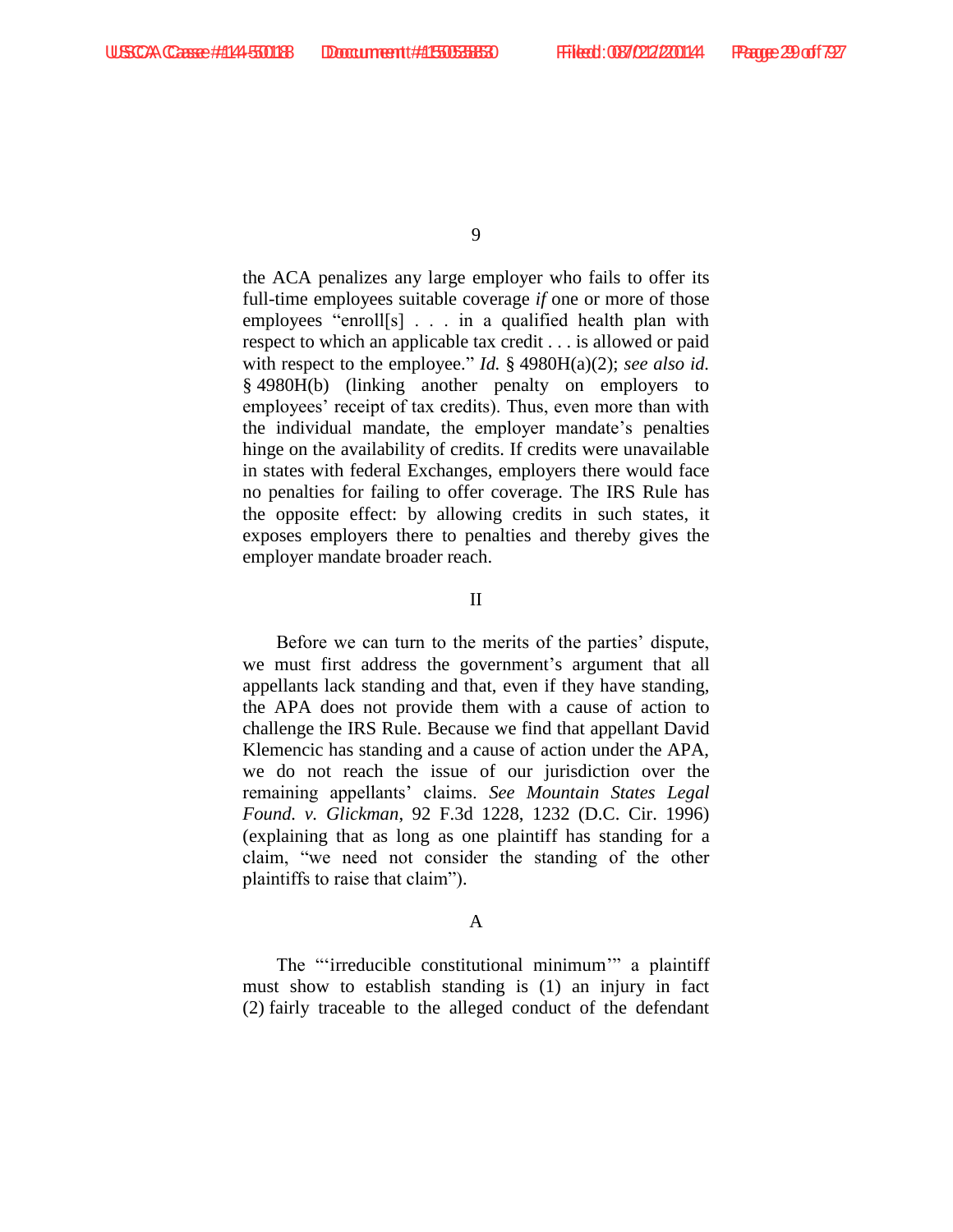$\overline{a}$ 

10

(3) that is likely to be redressed by the relief the plaintiff seeks. *Sprint Commc'ns Co. v. APCC Servs., Inc.*, 554 U.S. 269, 273-74 (2008) (quoting *Lujan v. Defenders of Wildlife*, 405 U.S. 555, 560-61 (1992)). The district court determined that at least one of the appellants, David Klemencic, has standing. Klemencic resides in West Virginia, a state that did not establish its own Exchange, and expects to earn approximately \$20,000 this year.<sup>1</sup> He avers that he does not wish to purchase health insurance and that, but for federal credits, he would be exempt from the individual mandate because the unsubsidized cost of coverage would exceed eight percent of his income. The availability of credits on West Virginia's federal Exchange therefore confronts Klemencic with a choice he'd rather avoid: purchase health insurance at a subsidized cost of less than \$21 per year or pay a somewhat greater tax penalty.

The government primarily questions whether Klemencic has suffered an injury in fact. An injury in fact is "a concrete and particularized invasion of a legally protected interest." *Sprint Commc'ns Co.*, 554 U.S. at 273 (internal quotation marks omitted). The government characterizes Klemencic's injury as purely ideological and hence neither concrete nor particularized. But, although Klemencic admits to being at

<sup>&</sup>lt;sup>1</sup> Although West Virginia actually passed legislation authorizing the establishment of an Exchange, *see* W. VA. CODE § 33-16G-1 *et seq.*, it subsequently decided to allow the federal government to establish the Exchange, in partnership with the state, due to cost concerns, *see* Nat'l Conference of State Legislatures: Health Insurance Exchanges or Marketplaces: State Action—May 2014, http://www.ncsl.org/Portals/1/Documents/Health/Health\_ Insurance\_Exchanges\_State\_Profiles.pdf#page=49 (last visited June 12, 2014).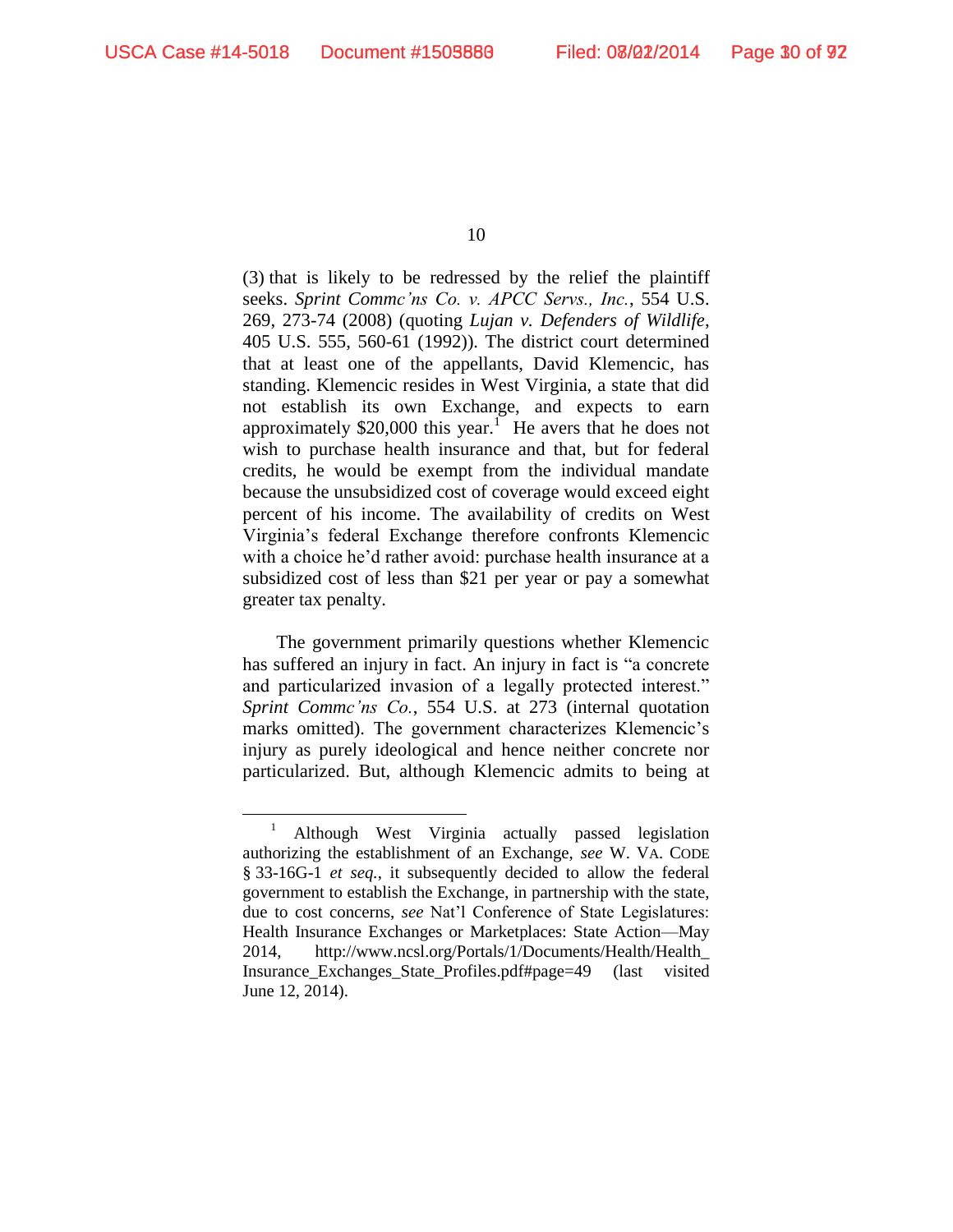least partly motivated by opposition to "government handouts," he has established that, by making subsidies available in West Virginia, the IRS Rule will have quantifiable economic consequences particular to him. *See Clapper v. Amnesty Int'l USA*, 133 S. Ct. 1138, 1147 (2013) (explaining that a "threatened injury" that is "certainly impending" may "constitute injury in fact" (emphasis and internal quotation marks omitted)). Those consequences may be small, but even an "'identifiable trifle'" of harm may establish standing. *Chevron Natural Gas v. FERC*, 199 F. App'x 2, 4 (D.C. Cir. 2006) (quoting *United States v. Students Challenging Regulatory Agency Procedures*, 412 U.S. 669, 689 n.14 (1973)); *see Bob Jones Univ. v. United States*, 461 U.S. 574, 581-82 (1983) (noting that Bob Jones University sued for a tax refund of \$21.00). Klemencic thus satisfies the requirement of establishing an injury in fact, and because that injury is traceable to the IRS Rule and redressable through a judicial decision invalidating the rule, we find that he has standing to challenge the rule. We therefore proceed to consider whether Klemencic may mount his challenge under the APA.

B

The APA provides a cause of action to challenge final agency action "for which there is no other adequate remedy in a court." 5 U.S.C. § 704. The government argues that even if Klemencic has standing to challenge the IRS Rule, he cannot do so under the APA because he has an adequate alternative remedy in the form of a tax-refund suit: Klemencic could violate the individual mandate, pay the penalty, and then sue for a refund, raising the same arguments he makes here. *See*  28 U.S.C. § 1346(a)(1); *see also* 26 U.S.C. § 7422(a). Such a remedy is adequate, the government contends, because if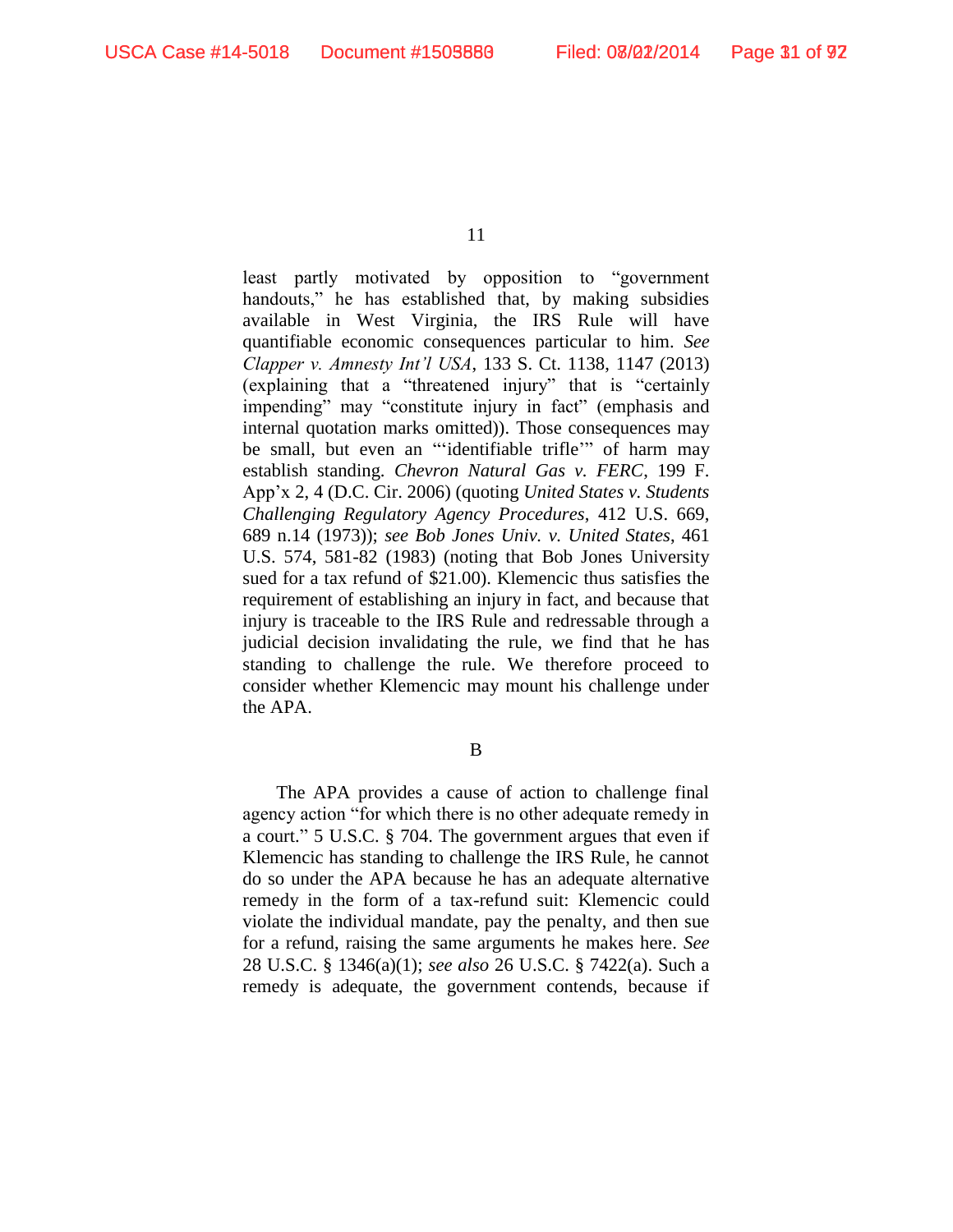Klemencic were successful, the suit would make him financially whole.

The APA "embodies the basic presumption of judicial review" of agency action. *Abbott Labs. v. Gardner*, 387 U.S. 136, 140 (1967). Therefore, in determining whether an alternative remedy is adequate, we must give the APA's "generous review provisions" a "hospitable interpretation," such that "only upon a showing of clear and convincing evidence of a contrary legislative intent should the courts restrict access to judicial review." *Id.* at 141 (internal quotation marks omitted); *see Garcia v. Vilsack*, 563 F.3d 519, 523 (D.C. Cir. 2009). Under this standard, "[a]n alternative remedy will not be adequate . . . if the remedy offers only 'doubtful and limited relief.'" *Garcia*, 563 F.3d at 522 (quoting *Bowen v. Massachusetts*, 487 U.S. 879, 901 (1988)). Although "the alternative remedy need not provide relief identical to relief under the APA," it must "offer[] relief of the 'same genre.'" *Id.* at 522 (quoting *El Rio Santa Cruz Neighborhood Health Ctr. v. U.S. Dep't of Health & Human Servs.*, 396 F.3d 1265, 1272 (D.C. Cir. 2005)).

In arguing that a tax refund suit provides an adequate alternative remedy, the government emphasizes Klemencic's ability to recover any assessed overpayment, plus interest. But that backward-looking relief differs in kind from the prospective relief Klemencic could obtain under the APA. *See Bowen*, 487 U.S. at 904-05 (rejecting as "unprecedented" the government's argument that a suit for monetary damages is an adequate alternative to prospective relief under the APA). Specifically, requiring Klemencic to proceed via refund suit would deprive him of the opportunity to obtain a "certificate of exemption." *See* 45 C.F.R. § 155.605(g)(2). Such certificates are a form of safe harbor, allowing an individual to obtain an exemption from the mandate's penalty on the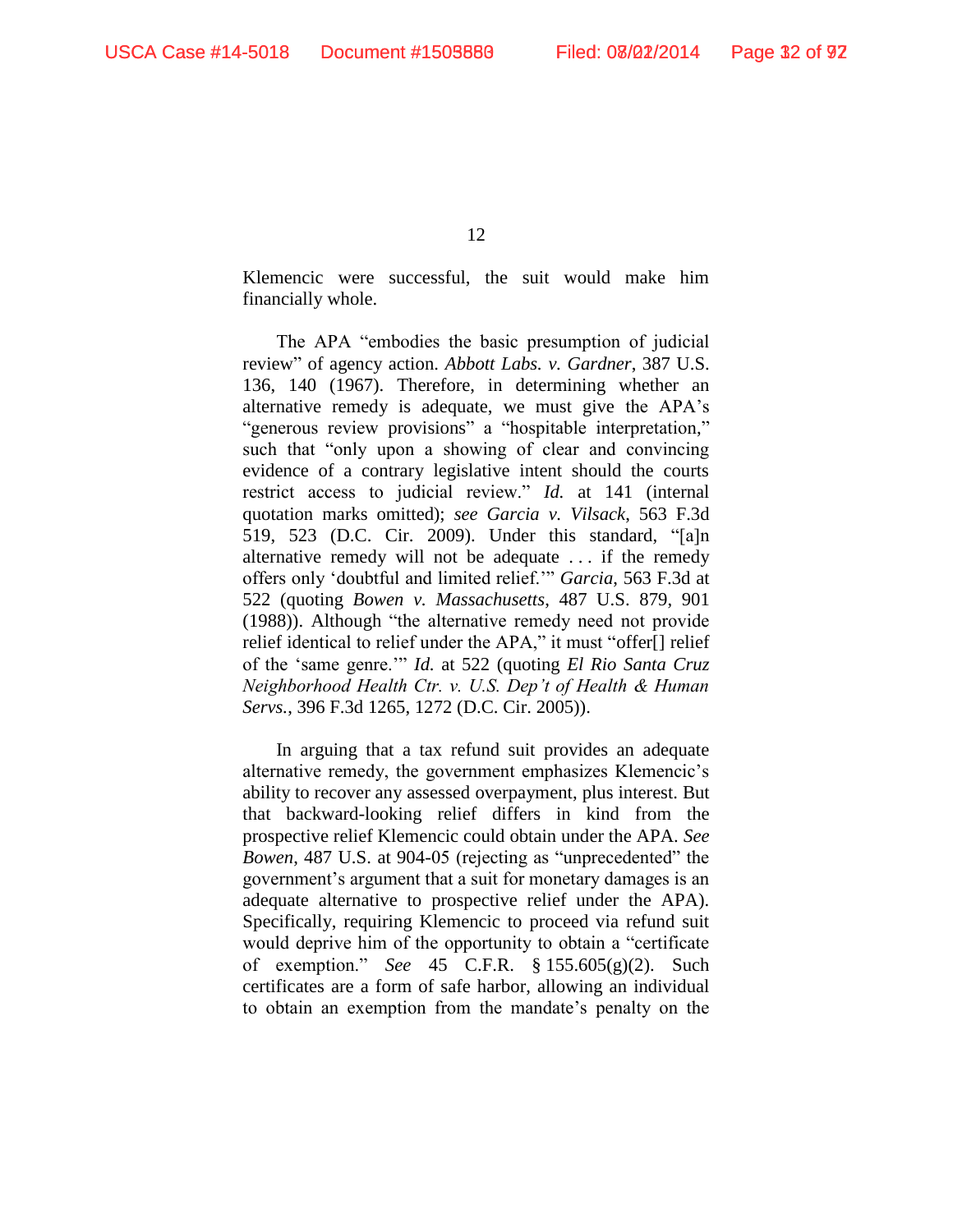basis of projected income, "notwithstanding any [subsequent] change in an individual's circumstances." *Id.*  $§ 155.605(g)(2)(vi)$ . Unlike the "prospective[]" assurance such certificates offer, *id.*, a refund suit would require Klemencic to violate the law as it now stands, pay a penalty, and only then challenge the assessment of the penalty for that previous year based on his actual income. And even if Klemencic were to prevail, his relief—financial restitution would be backwards looking, meaning that Klemencic would have to repeat the cycle the following year. The government offers no suggestion that he could obtain a certificate of exemption through a refund action.

Furthermore, it is not clear that Klemencic could obtain any prospective relief through a refund action, let alone that which he seeks under his APA claim—namely, a declaration that the IRS Rule is invalid and an injunction barring its implementation. As we explained in *Cohen v. United States*, the provision authorizing refund suits "does not, at least explicitly, allow for prospective relief." 650 F.3d 717, 732 (D.C. Cir. 2011) (en banc); *see* 26 U.S.C. § 7422(a) (setting forth requirements applicable to any "suit or proceeding . . . for the *recovery* . . . of any penalty claimed to have been collected without authority" (emphasis added)). And the government here does not suggest that it implicitly allows such relief, maintaining instead the studied silence as to the availability of non-monetary relief that, in *Cohen*, we interpreted as a concession of the limited nature of the remedies a refund suit under section 7422 offers. *See Cohen*, 650 F.3d at 732*.* (noting that, by being "agnostic concerning the availability of broad equitable remedies as part of a refund suit," the IRS "unknowingly concedes" that an action under section 7422 does not offer prospective relief). We must therefore conclude that a tax refund suit is inadequate as an alternative remedy: it is "doubtful" that it offers prospective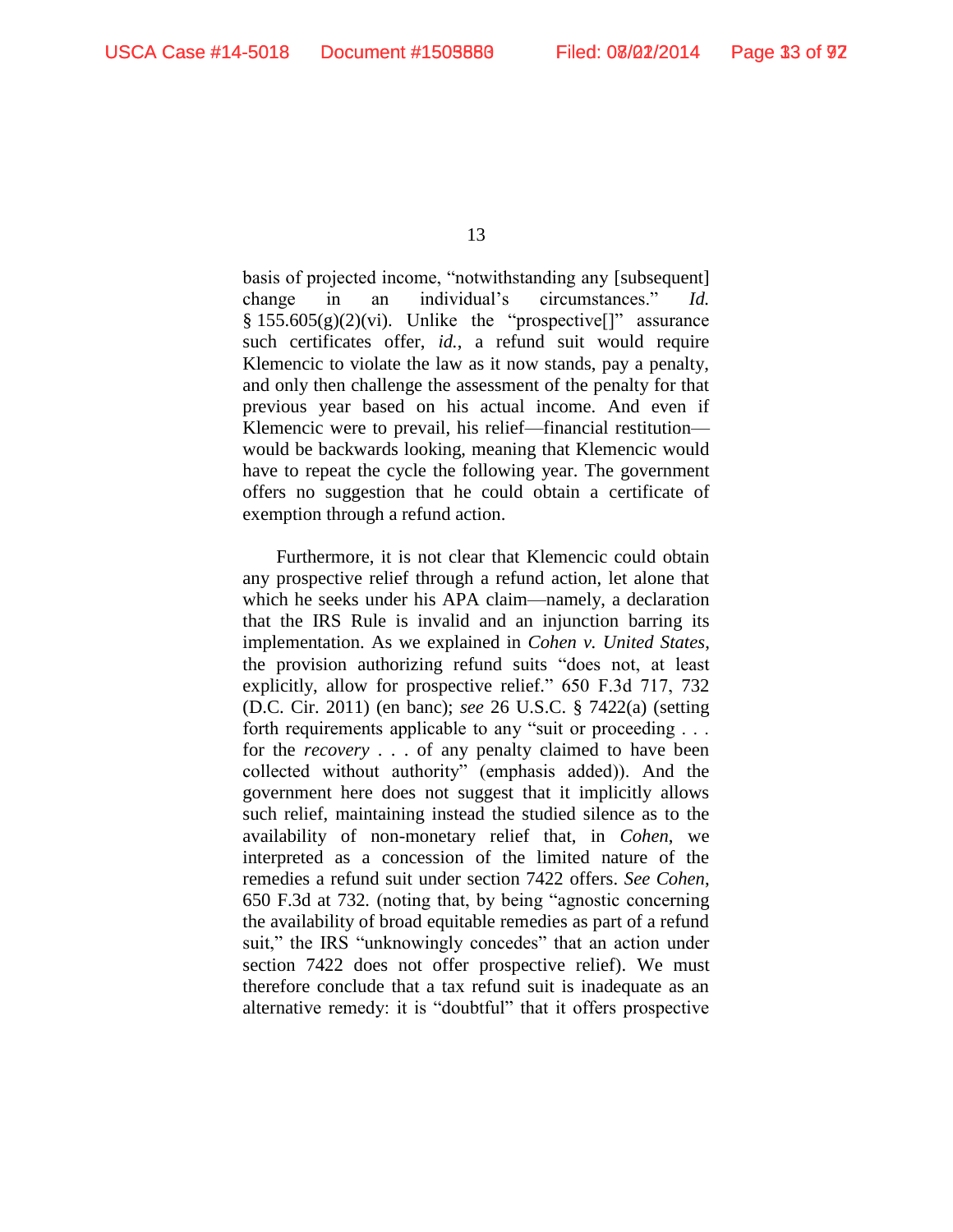relief at all, and the monetary relief it does offer is clearly not "of the same genre" as the relief available to appellants under the APA. *See Garcia*, 563 F.3d at 522 (internal quotation marks omitted). Because a tax refund suit thus offers Klemencic only "doubtful and limited relief," *Bowen*, 487 U.S. at 901, we hold that the APA provides him with a cause of action to challenge the IRS Rule and turn to the merits of his claim.

III

On the merits, this case requires us to determine whether the ACA permits the IRS to provide tax credits for insurance purchased through federal Exchanges. To make this determination, we begin by asking "whether Congress has directly spoken to the precise question at issue," for if it has, we must give effect to its unambiguously expressed intent. *Chevron U.S.A., Inc. v. Natural Res. Def. Council*, 467 U.S. 837, 842-43 (1984). The text of section 36B is only the starting point of this analysis. That provision is but one piece of a vast, complex statutory scheme, and we must consider it both on its own and in relation to the ACA's interconnected provisions and overall structure so as to interpret the Act, if possible, "as a symmetrical and coherent scheme." *See FDA v. Brown & Williamson Tobacco Corp.*, 529 U.S. 120, 133 (2000) (internal quotation marks omitted); *Wolf Run Mining Co. v. Fed. Mine Safety & Health Review Comm'n*, 659 F.3d 1197, 1200 (D.C. Cir. 2011).

Although both appellants and the government argue that the ACA, read in its totality, evinces clear congressional intent, they dispute what that intent actually is. Appellants argue that if taxpayers can receive credits only for plans enrolled in "through an Exchange established by the State under section 1311 of the [ACA]," then the IRS clearly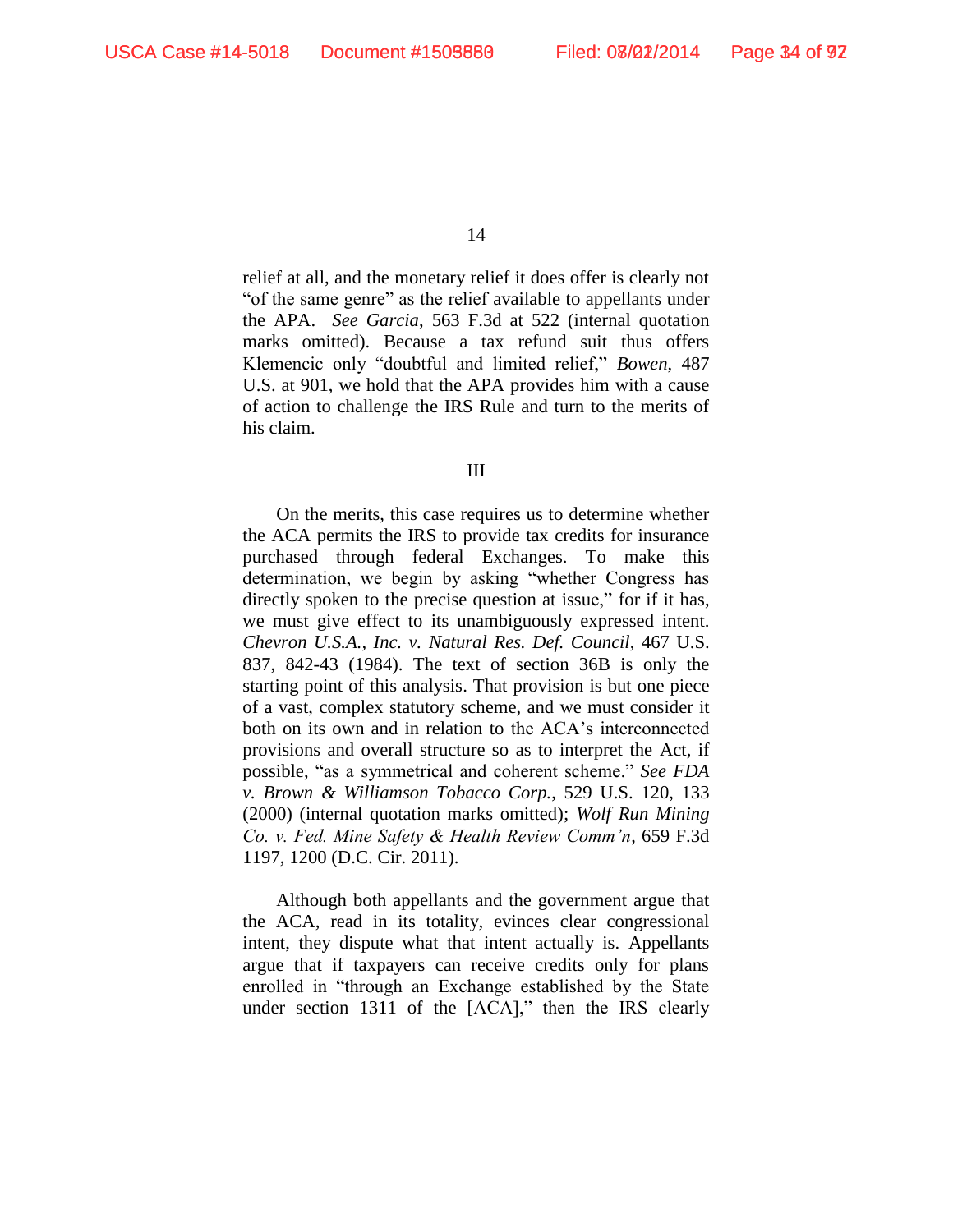cannot give credits to taxpayers who purchased insurance on an Exchange established by the federal government. After all, the federal government is not a "State," *see* 42 U.S.C. § 18024(d) (defining "State" to "mean[] each of the 50 States and the District of Columbia"), and its authority to establish Exchanges appears in section 1321 rather than section 1311, *see id.* § 18041(c)(1). The government counters that appellants take a blinkered view of the ACA and that sections 1311 and 1321 of the Act establish complete equivalence between state and federal Exchanges, such that when the federal government establishes an Exchange, it does so standing in the state's shoes. Furthermore, the government argues, whereas appellants' construction of section 36B renders other provisions of the ACA absurd, its own view brings coherence to the statute and better promotes the purpose of the Act.

We conclude that appellants have the better of the argument: a federal Exchange is not an "Exchange established by the State," and section 36B does not authorize the IRS to provide tax credits for insurance purchased on federal Exchanges. We reach this conclusion by the following path: First, we examine section 36B in light of sections 1311 and 1321, which authorize the establishment of state and federal Exchanges, respectively, and conclude that section 36B plainly distinguishes Exchanges established by states from those established by the federal government. We then consider the government's arguments that this construction generates absurd results but find that it does not render other provisions of the ACA unworkable, let alone so unreasonable as to justify disregarding section 36B's plain meaning. Finally, turning to the ACA's purpose and legislative history, we find that the government again comes up short in its efforts to overcome the statutory text. Its appeals to the ACA's broad aims do not demonstrate that Congress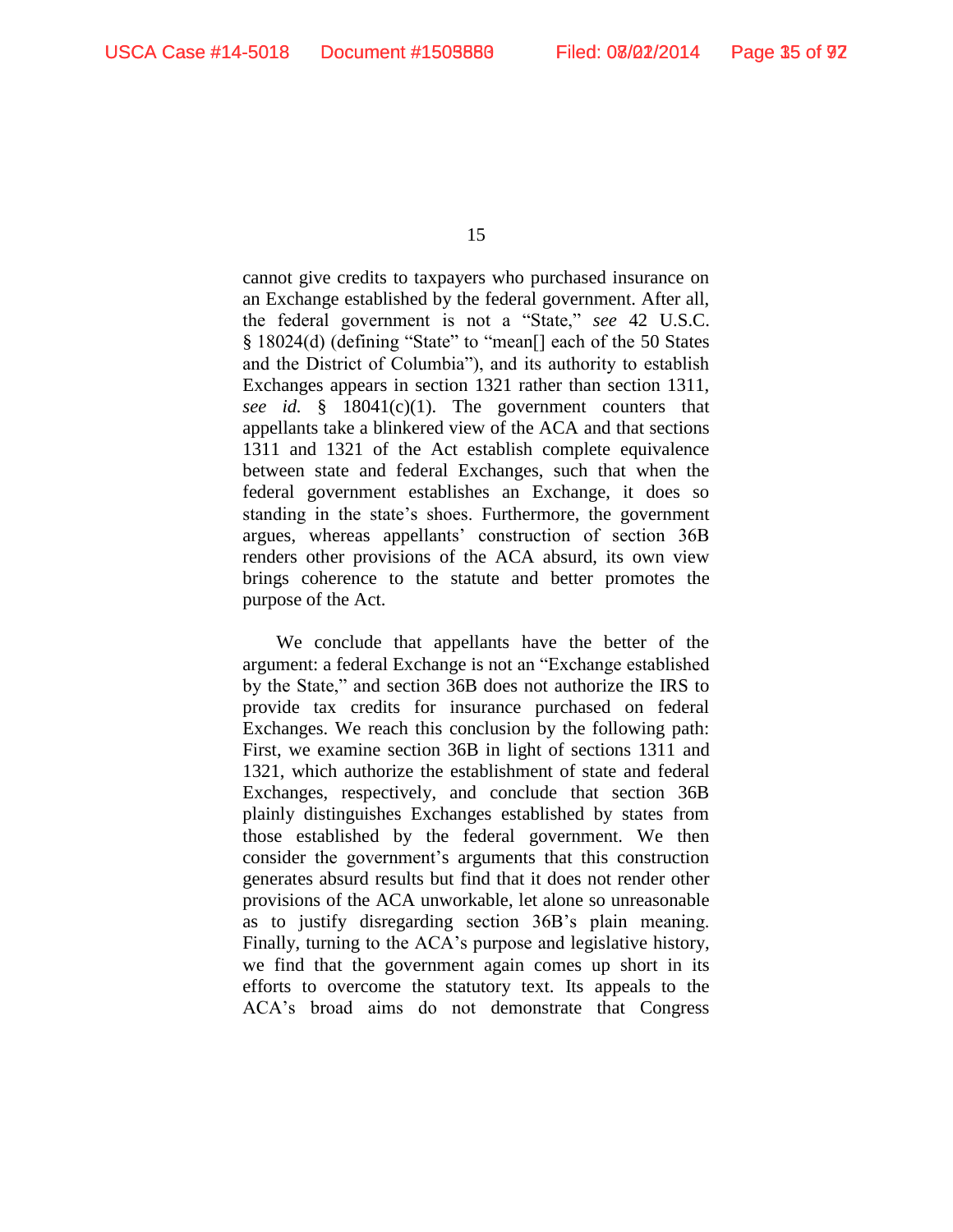manifestly meant something other than what section 36B says.

A

The crux of this case is whether an Exchange established by the federal government is an "Exchange established by the State under section 1311 of the [ACA]." We therefore begin with the provisions authorizing states and the federal government to establish Exchanges. Section 1311 provides that states "shall" establish Exchanges. 42 U.S.C. § 18031(b)(1). But, as the parties agree, despite its seemingly mandatory language, section 1311 more cajoles than commands. A state is not literally required to establish an Exchange; the ACA merely encourages it to do so. And if a state elects not to (or is unable to), such that it "will not have any required Exchange operational by January 1, 2014," section 1321 directs the federal government, through the Secretary of Health and Human Services, to "establish and operate *such Exchange* within the State." *Id.* § 18041(c)(1) (emphasis added).

The phrase "such Exchange" has twofold significance. First, the word "such"—meaning "aforementioned," *see*  BLACK'S LAW DICTIONARY 1473 (8th ed. 2004); WEBSTER'S THIRD INT'L DICTIONARY 2283 (1981)—signifies that the Exchange the Secretary must establish is the "required Exchange" that the state failed to establish. In other words, "such" conveys what a federal Exchange is: the equivalent of the Exchange a state would have established had it elected to do so. The meaning of "Exchange" in the ACA reinforces and builds on this sense. The ACA defines an "Exchange" as "an American Health Benefit Exchange established under [section 1311 of the ACA]." 42 U.S.C. § 300gg-91(d)(21). If we import that definition into the text of section 1321, the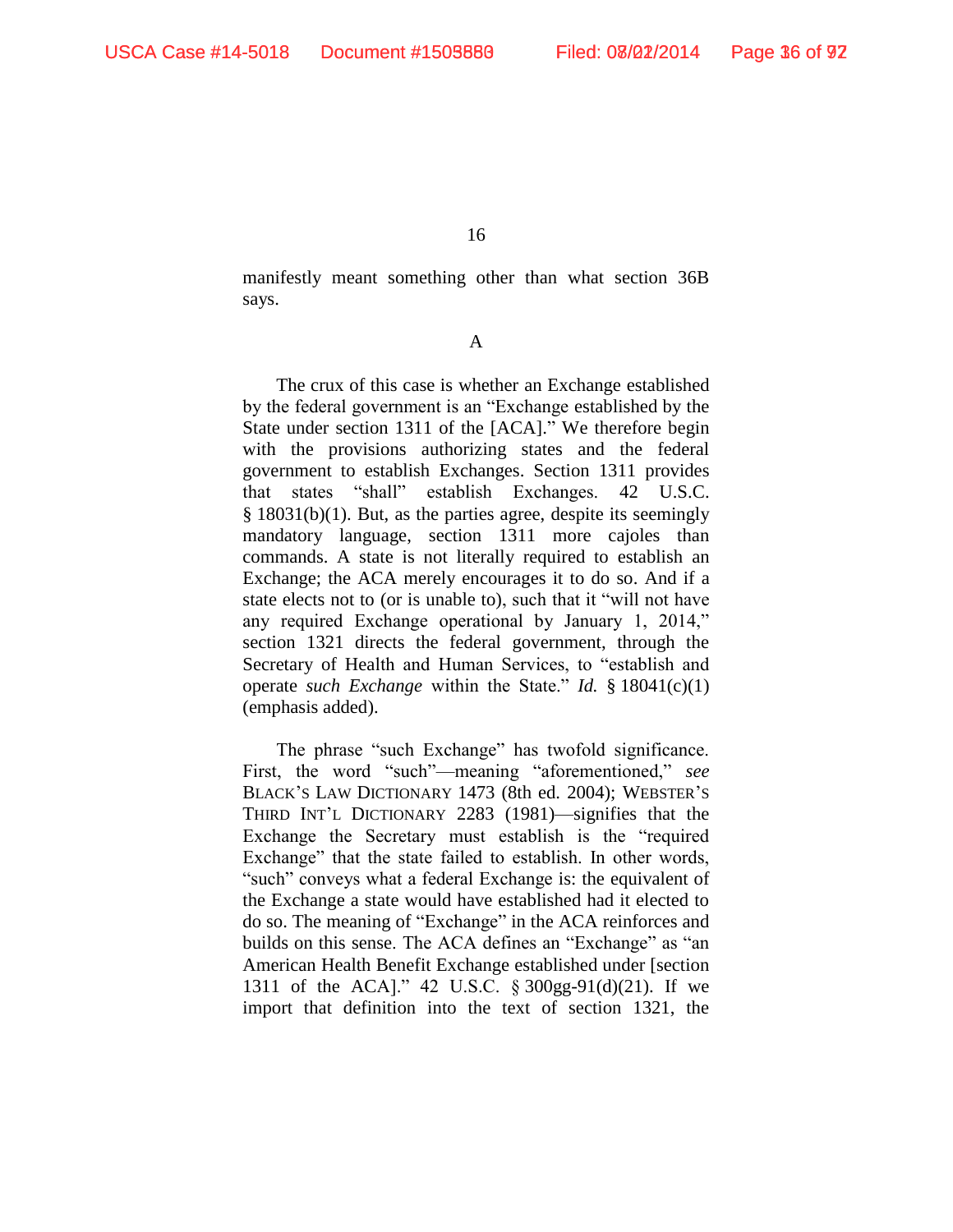17

provision directs the Secretary to "establish . . . such American Health Benefit Exchange established under [section 1311 of the ACA] within the State." This suggests not only that the Secretary is to establish the type of exchange described in section 1311, but also that when she does so, she acts under section 1311, even though her authority appears in section 1321. Thus, section 1321 creates equivalence between state and federal Exchanges in two respects: in terms of what they are and the statutory authority under which they are established.

The problem confronting the IRS Rule is that subsidies also turn on a third attribute of Exchanges: who established them. Under section 36B, subsidies are available only for plans "enrolled in through an Exchange *established by the State* under section 1311 of the [ACA]." 26 U.S.C. § 36B(c)(2)(A)(i) (emphasis added); *see also id.*  $§ 36B(b)(2)(A)$ . Of the three elements of that provision— (1) an Exchange (2) established by the State (3) under section 1311—federal Exchanges satisfy only two: they are Exchanges established under section 1311. Nothing in section 1321 deems federally-established Exchanges to be "Exchange[s] established by the State." This omission is particularly significant since Congress knew how to provide that a non-state entity should be treated as if it were a state when it sets up an Exchange. In a nearby section, the ACA provides that a U.S. territory that "elects . . . to establish an Exchange  $\therefore$  shall be treated as a State."<sup>2</sup> 42 U.S.C.  $§$  18043(a)(1). The absence of similar language in section

 $2^2$  Specifically, the ACA permits territories to be treated as states for the limited purposes of sections 1311, 1312, and 1313. *See* 42 U.S.C. § 18043(a).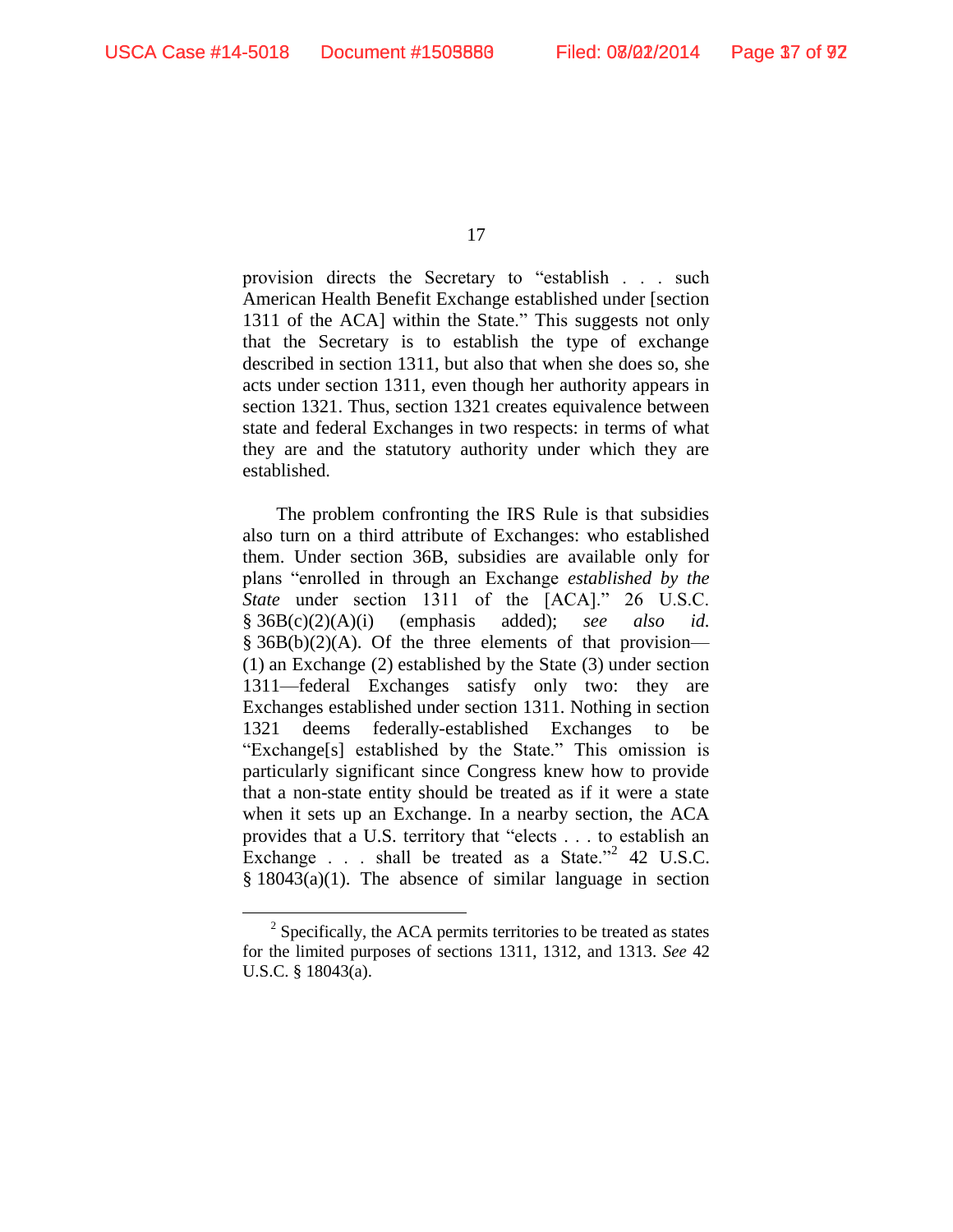18

1321 suggests that even though the federal government may establish an Exchange "within the State," it does not in fact stand in the state's shoes when doing so. *See NFIB*, 132 S. Ct. at 2583 ("Where Congress uses certain language in one part of a statute and different language in another, it is generally presumed that Congress acts intentionally." (citing *Russello v. United States*, 464 U.S. 16, 23 (1983))).

The dissent attempts to supply this missing equivalency by pointing to section  $1311(d)(1)$ , which provides: "An Exchange shall be a governmental agency or nonprofit entity that is established by a State." 42 U.S.C.  $\S$  18031(d)(1). According to the dissent,  $(d)(1)$  means that an Exchange established under section 1311 is, by definition, established by a state. Therefore, the dissent argues, because federal Exchanges are established under section 1311, they too, by definition, are established by a state.

The premise that  $(d)(1)$  is definitional, however, does not survive examination of  $(d)(1)$ 's context and the ACA's structure. The other provisions of section 1311(d) are operational requirements, setting forth what Exchanges must (or, in some cases, may) do.<sup>3</sup> *See generally* 42 U.S.C. § 18031(d)(2)-(7) (listing "[r]equirements"). Read in keeping

<sup>&</sup>lt;sup>3</sup> Although we attach little weight to section titles, the title of section 1321(c)—"Failure to establish Exchange or implement requirements"—reinforces this interpretation. *See Gorman v. Nat'l Transp. Safety Bd.*, 558 F.3d 580, 588 n.5 (D.C. Cir. 2009) (recognizing that "headings 'are of use . . . when they shed light on some ambiguous word or phrase'" (ellipsis in original) (quoting *Bhd. of R.R. Trainmen v. Balt. & O. R. Co.*, 331 U.S. 519, 529  $(1947)$ ).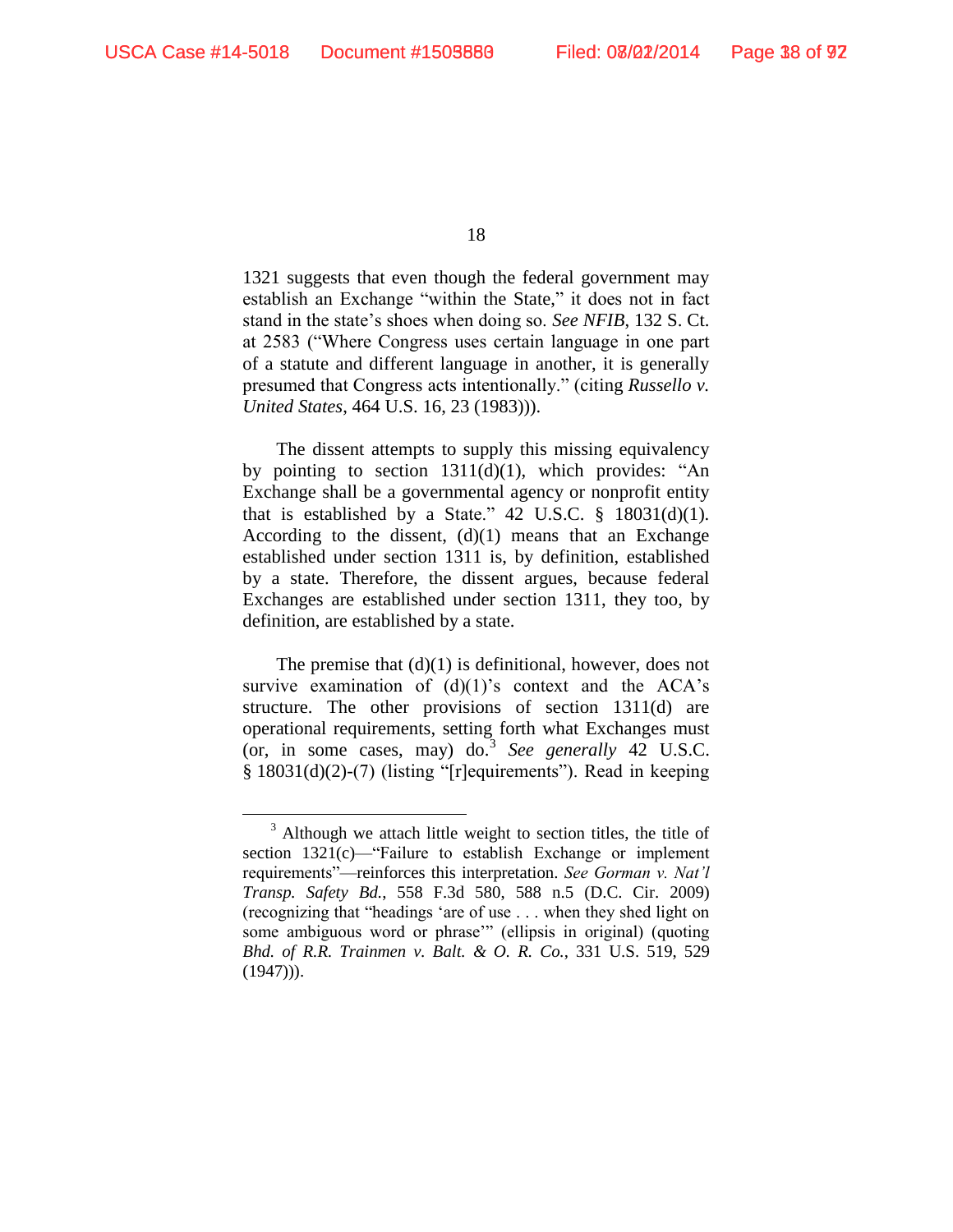19

with that theme,  $(d)(1)$  would simply require that an Exchange operate as either a governmental agency or nonprofit entity. But the dissent would have us construe (d)(1) differently. In its view, (d)(1) plays a definitional role unique among section 1311(d)'s otherwise operational provisions, creating a legal fiction that any Exchange is, by definition, established by a state, even when, as a matter of fact, it is not. That reading, however, would render (d)(1) the odd man out twice over: both within section 1311(d) and among the ACA's other definitional provisions, which, unlike  $(d)(1)$ , employ the (unmistakably definitional) formula of "The term 'X' means . . . ." *See, e.g.*, 42 U.S.C. §§ 300gg-91, 18024; *see also* 26 U.S.C. § 4980H(c).

The dissent's reading would also require us to overlook the fact that section 1311(d) would be a strange place for Congress to have buried such a legal fiction. Section 1311, after all, concerns Exchanges that are established by states *in fact*; the legal fiction the dissent urges would matter only to Exchanges established by the federal government. To accept the dissent's construction would therefore transform  $(d)(1)$ into the proverbial elephant in the mousehole—the "ancillary provision[]" that "alter[s] the fundamental details of a regulatory scheme." *Whitman v. Am. Trucking Ass'ns*, 531 U.S. 457, 468 (2001). The Supreme Court has repeatedly held that Congress does not legislate in this manner, *see id.*; *accord Gonzales v. Oregon*, 546 U.S. 243, 267 (2006), and we see no evidence that it did so here.<sup>4</sup> Indeed, we are particularly loath

<sup>4</sup> The government makes its own elephants-in-mouseholes argument, asserting that the formula for calculating tax credits (located in section 36B(b)) is an odd place to insert a condition that the states must establish their own Exchanges if they wish to secure tax credits for their citizens. The more natural location, the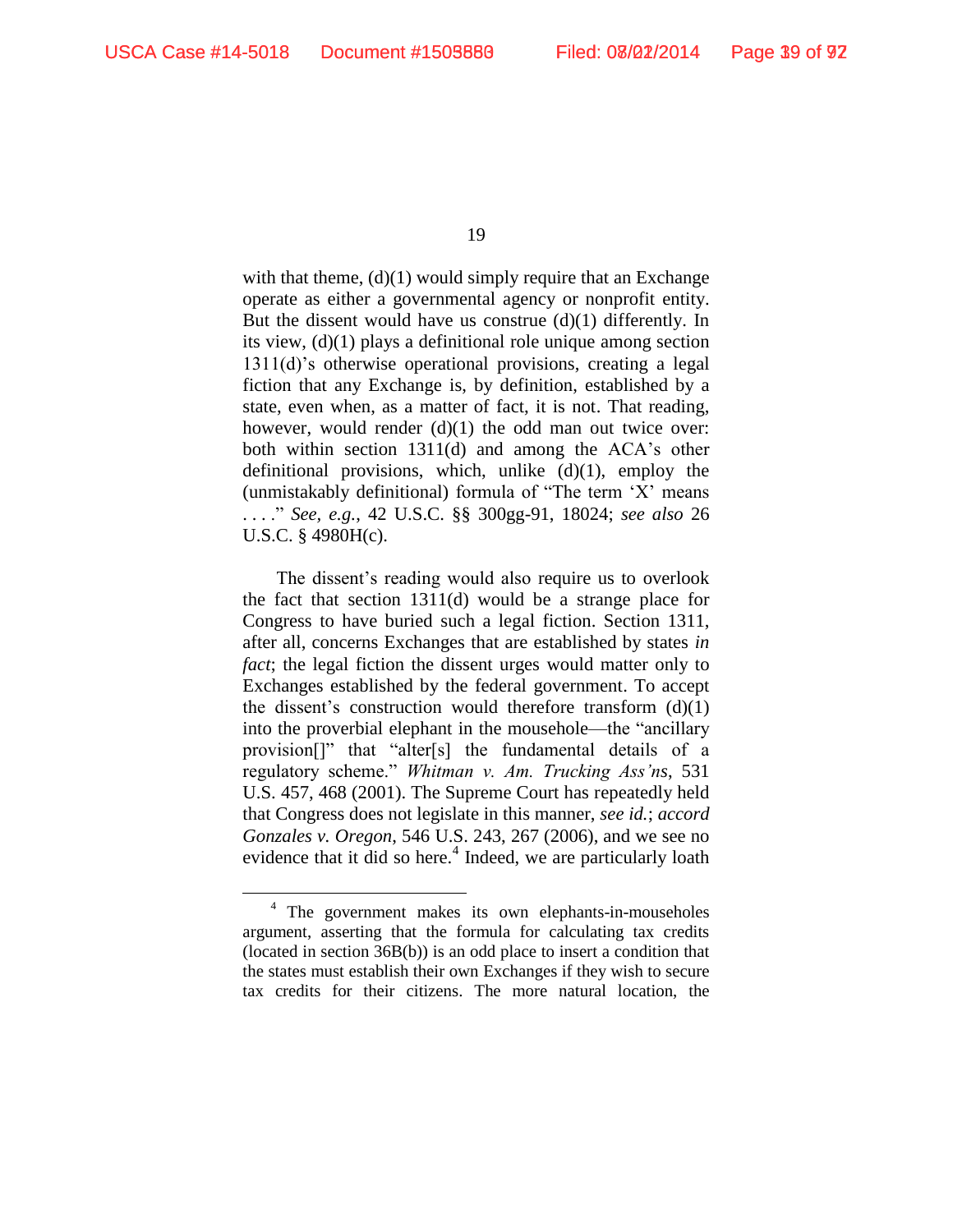20

to accept the dissent's construction given that there are far more natural locations to place this fiction, such as section 1321 or the provision defining the term "Exchange," 42 U.S.C. § 300gg-91(d)(21).

The dissent's construction of  $(d)(1)$  also ignores the structural relationship between sections 1311 and 1321. Just as section 1311(b)(1) assumes that states will establish Exchanges in general, *see* 42 U.S.C. § 18031(b)(1), section

Equally unpersuasive is the dissent's suggestion that section 36B cannot mean what it plainly says because Congress did not use an "if/then" formula to signify that credits are available only on state-established Exchanges. The dissent cites no authority for requiring such magic words, and we perceive none. Section 36B(b) also does not employ an "if/then" construction for the requirement that credit-eligible coverage be purchased through an Exchange, yet neither the government nor dissent disputes that requirement. It is simply not the case that Congress expresses conditions only through such language. Indeed, in 26 U.S.C. § 35, which establishes a tax credit to offset the cost of health insurance for certain workers displaced by foreign competition, Congress made the availability of the credit turn, in part, on state cooperation without employing "if/then" language, simply through its definition of the phrase "eligible coverage month." *See* 26 U.S.C.  $§ 35(e)(2)(A).$ 

government suggests, would have been section 36B(a), which authorizes the credit in the first place. *See* 26 U.S.C. § 36B(a). But even under the government's reading of section 36B(b), the statutory formula houses an elephant: namely, the rule that subsidies are only available for plans purchased through Exchanges. Given that this other crucial limitation on the availability of subsidies is found only in section 36B's formula, the government's contention that the formula is a mere mousehole is unpersuasive.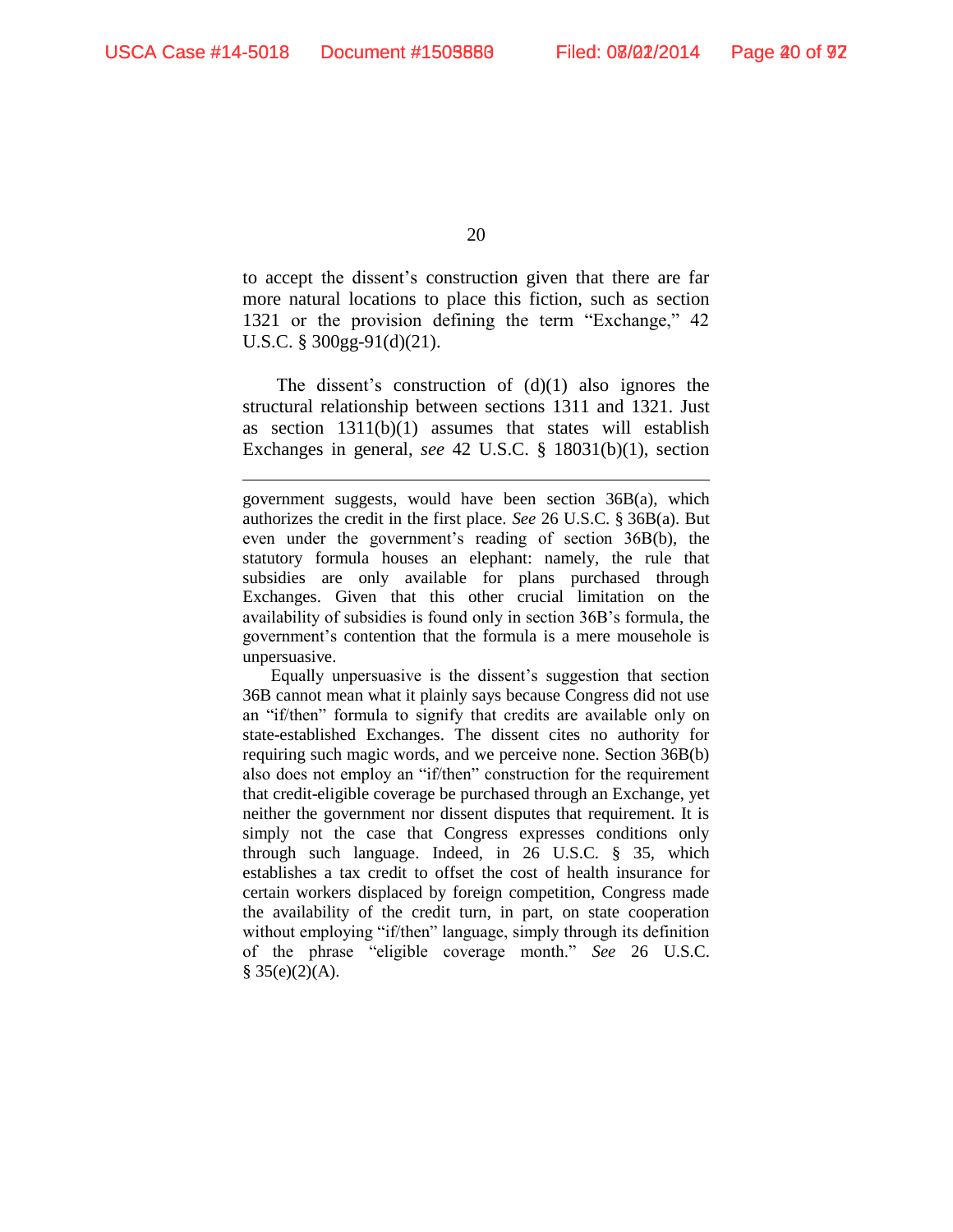1311(d) assumes that states will carry out the specific requirements Exchanges must meet. But if those assumptions prove wrong, section 1321 assigns the federal government responsibility both to establish the Exchange and to ensure that it satisfies the particulars of section 1311(d). *See id.* § 18041(c) (directing the Secretary to "establish and operate such Exchange" *and* to "take such actions as are necessary to implement such other requirements" pertaining to Exchanges). In other words, section 1321 creates a limited scheme of substitution: the requirements assigned to states by 1311(d) are transferred to the federal government if a state fails to establish an Exchange. The specific requirement that  $(d)(1)$  assumes each state will fulfill is to establish an Exchange in the form of "a governmental agency or nonprofit entity." So if a state elects not to participate in the creation of an Exchange, section 1321 directs the federal government that *it* must create "a governmental agency or nonprofit entity" to serve as the Exchange. Crucially, this construction does not entail ignoring the plain meaning of "established by a State" in section 1311(d)(1); here, section 1321 *tells* us to substitute the federal government for the state under a certain scenario. But there is nothing comparable with respect to section 36B: no analogue to section 1321 says that section 36B should be read to encompass federally-established Exchanges. Accordingly, we reject the dissent's argument that, because federal Exchanges are established under section 1311, they are by definition "established by a State."

Instead, sections 1311 and 1321 lead us to interpret section 36B essentially as appellants do. Those provisions, to be sure, establish some degree of equivalence between state and federal Exchanges—enough, indeed, that if section 36B had authorized credits for insurance purchased on an "Exchange established under section 1311," the IRS Rule would stand. But section 36B actually authorizes credits only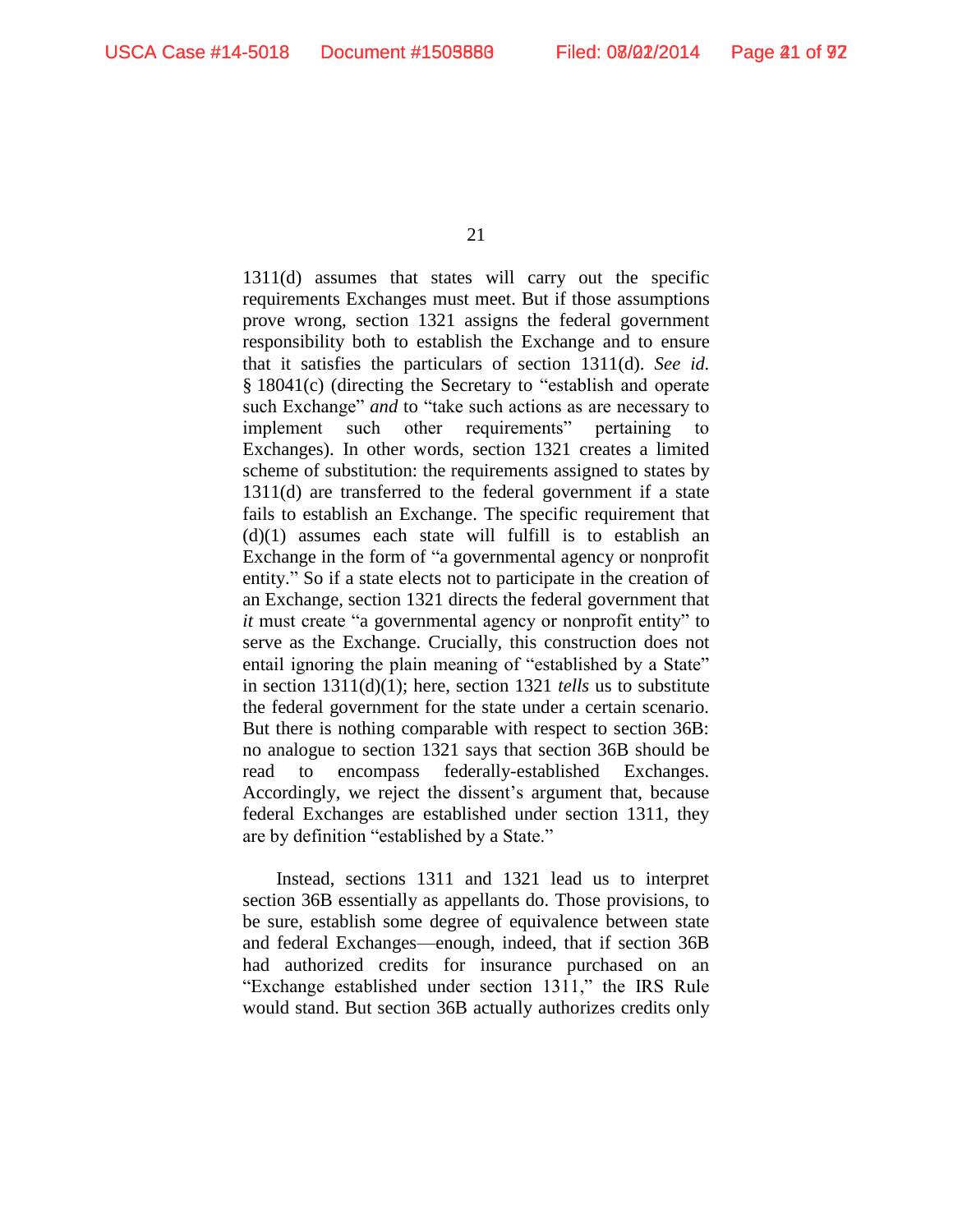for coverage purchased on an "Exchange *established by the State* under section 1311," 26 U.S.C. § 36B(c)(2)(A)(i), and the government offers no textual basis—in sections 1311 and 1321 or elsewhere—for concluding that a federallyestablished Exchange is, in fact or legal fiction, established by a state. Moreover, as we have noted, that absence is especially glaring given that the ACA elsewhere provides that a federal territory that establishes an Exchange "shall be treated as a State," 42 U.S.C. § 18043(a), clearly demonstrating that Congress knew how to deem a non-state entity to be a "State." Thus, at least in light of sections 1311 and 1321, the meaning of section 36B appears plain: a federal Exchange is not an "Exchange established by the State."

B

The government argues that we should not adopt the plain meaning of section 36B, however, because doing so would render several other provisions of the ACA absurd. Our obligation to avoid adopting statutory constructions with absurd results is well-established. *See Pub. Citizen v. U.S. Dep't of Justice*, 491 U.S. 440, 454-55 (1989). Under this principle, we will not give effect to a statute's literal meaning when doing so would "render[ the] statute nonsensical or superfluous or . . . create[] an outcome so contrary to perceived social values that Congress could not have intended it." *United States v. Cook*, 594 F.3d 883, 891 (D.C. Cir. 2010) (internal quotation marks omitted). But we do not disregard statutory text lightly. The Constitution assigns the legislative power to Congress, and Congress alone, *see* U.S. CONST. art. I, § 1, and legislating often entails compromises that courts must respect. *See Barnhart v. Sigmon Coal Co.*, 534 U.S. 438, 461 (2002). *See generally* John F. Manning, *The Absurdity Doctrine*, 116 HARV. L. REV. 2387, 2434-2435 (2003) (warning that an overbroad application of the absurdity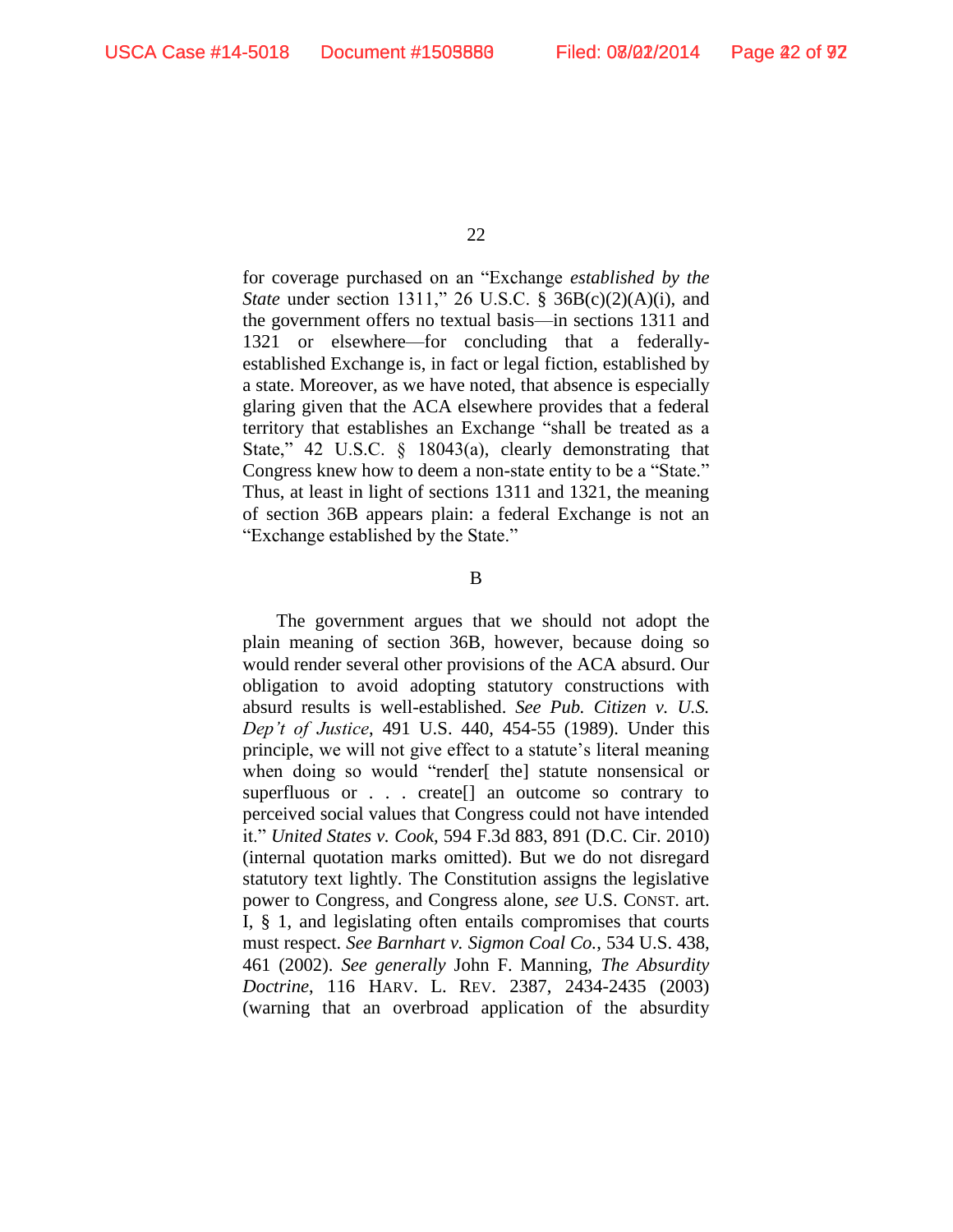doctrine "contradicts the rule-of-law objectives implicit in the Constitution's strict separation of lawmaking from judging"). We therefore give the absurdity principle a narrow domain, insisting that a given construction cross a "high threshold" of unreasonableness before we conclude that a statute does not mean what it says. *Cook*, 594 F.3d at 891. A provision thus "may seem odd" without being "absurd," and in such instances "it is up to Congress rather than the courts to fix it," even if it "may have been an unintentional drafting gap." *Exxon Mobil Corp. v. Allapattah Servs., Inc.*, 545 U.S. 546, 565 (2005) (internal quotation marks omitted); *see also Sierra Club v. EPA*, 294 F.3d 155, 161 (D.C. Cir. 2002) ("Because our role is not to 'correct' the text so that it better serves the statute's purposes, we will not ratify an interpretation that abrogates the enacted statutory text absent an extraordinarily convincing justification." (internal quotation marks and citation omitted)).

i

The government first argues that we must uphold the IRS Rule to avoid rendering language in 26 U.S.C. § 36B(f) superfluous. Titled "Reconciliation of credit and advance credit," section 36B(f) requires the IRS to reduce a taxpayer's end-of-year credit by the amount of any advance payments made by the government to the taxpayer's insurer to offset the cost of monthly premiums. *Id.* § 36B(f)(1); *see* 42 U.S.C.  $§$  18082(c)(2)(A) (authorizing such advance payments). As relevant here, section 36B(f) also requires "each Exchange" *i.e.*, both state and federal Exchanges—to report certain information to the government. With respect to any health plan it provides, an Exchange must report:

(A)The level of coverage . . . and the period such coverage was in effect.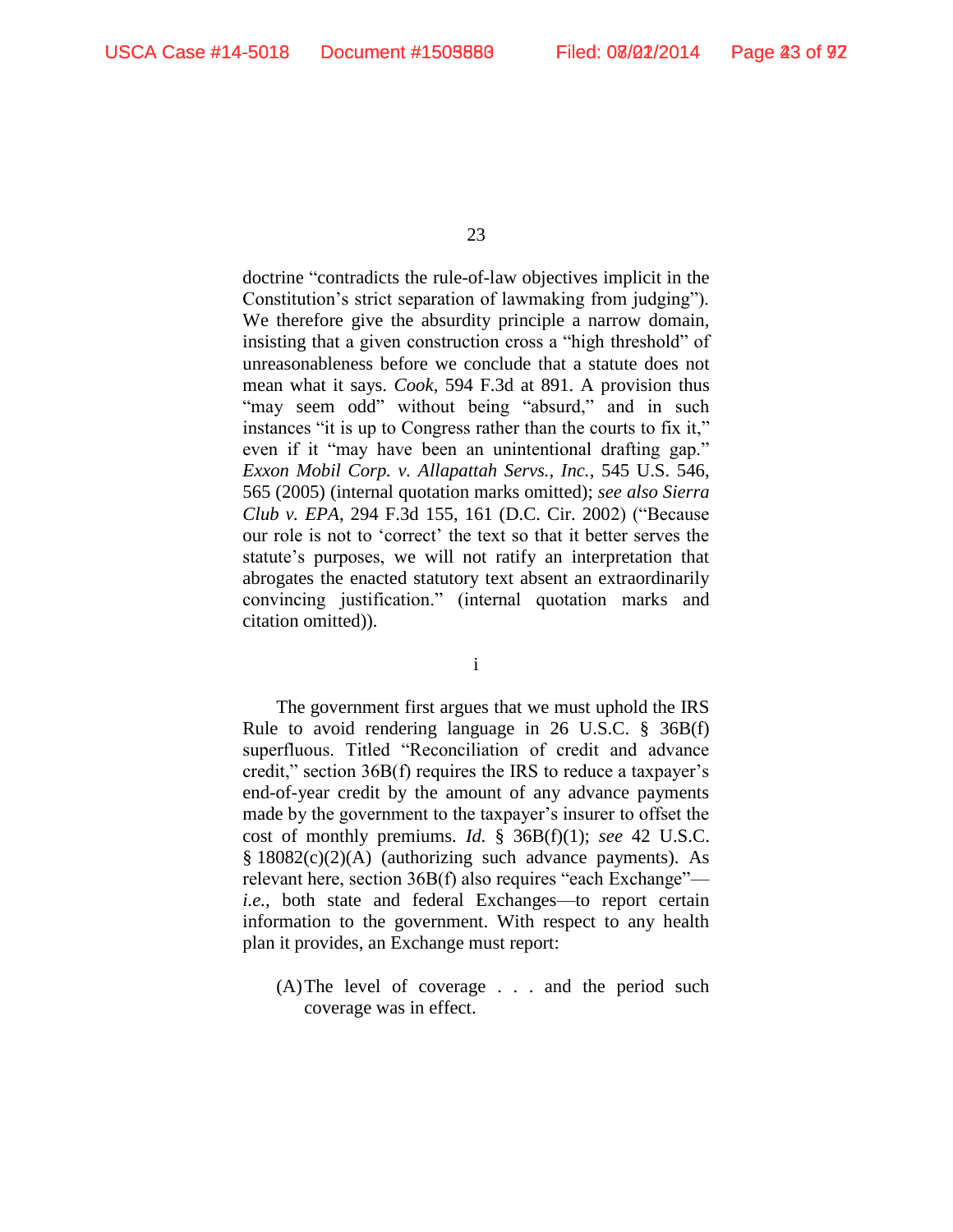- (B) The total premium for the coverage without regard to the credit under this section or cost-sharing reductions under section 1402 of [the ACA].
- (C) The aggregate amount of any advance payment of such credit or reductions . . . .
- (D)The name, address, and [taxpayer identification number (TIN)] of the primary insured and the name and TIN of each other individual obtaining coverage under the policy.
- (E) Any information provided to the Exchange, including any change of circumstances, necessary to determine eligibility for, and the amount of, such credit.
- (F) Information necessary to determine whether a taxpayer has received excess advance payments.

26 U.S.C. § 36B(f)(3). The government contends that these reporting requirements assume that credits are available on federal Exchanges, and it argues that the requirements would be superfluous, even nonsensical, as applied to federal Exchanges if we were to reject that assumption.

Not so. Even if credits are unavailable on federal Exchanges, reporting by those Exchanges still serves the purpose of enforcing the individual mandate—a point the IRS, in fact, acknowledged in promulgating a recent regulation, 26 C.F.R.  $\S$  1.6055-1(d)(1). That regulation exempts insurers from 26 U.S.C. § 6055, which otherwise would require that, for each policy they issue, insurers report to the IRS such information as "the name, address, and TIN of the primary insured," the dates of coverage, and the "amount (if any) or any advance payment . . . or of any premium tax credit under section 36B with respect to such coverage." 26 U.S.C. § 6055(b)(1)(B). The IRS justified the exemption for insurers on the ground that "Exchanges must report on this coverage under section  $36B(f)(3)$ ." Information Reporting of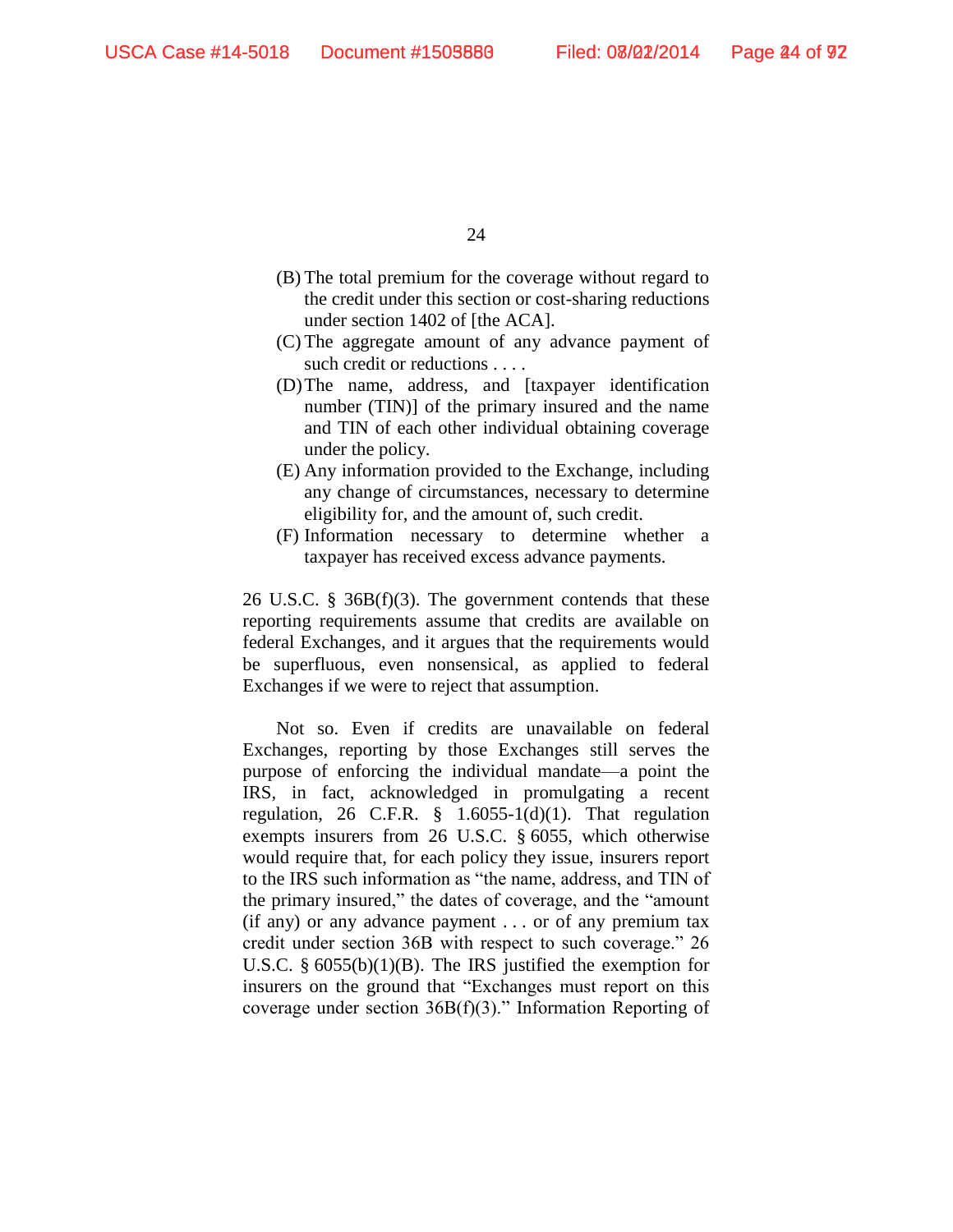25

Minimum Essential Coverage, 79 Fed. Reg. 13,220, 13,221 (Mar. 10, 2014); *see* 26 C.F.R. § 1.6055-1(d)(1).<sup>5</sup> The government's claim that section 36B(f)(3)'s reporting requirement serves no purpose other than reconciling credits is therefore simply not true. $<sup>6</sup>$ </sup>

Furthermore, holding that credits are unavailable on federal Exchanges would not convert the specific reporting requirements concerning credits into an "'empty gesture.'" Gov't Br. 28 (quoting *Fund for Animals, Inc. v. Kempthorne*, 472 F.3d 872, 878 (D.C. Cir. 2006)). Those requirements would still allow the reconciling of credits on state Exchanges; as applied to federal Exchanges, they would simply be over-inclusive. Over-inclusiveness, however, remains a problem even if we were to agree that section 36B allows credits on federal Exchanges. Section 36B(f)(3), after all, mandates reporting "with respect to *any* health plan provided through the Exchange,"  $26$  U.S.C.  $\frac{6}{5}$  36B(f)(3) (emphasis added), even though only plans purchased by taxpayers with incomes between 100 and 400 percent of the federal poverty line may be subsidized, *see id.* § 36B(a),

 $<sup>5</sup>$  Appellants also suggest that the information collected from</sup> federal Exchanges could be useful for the "Study on Affordable Coverage" mandated by the ACA in that same section. *See* ACA § 1401(c), 124 Stat. at 220.

 $6$  The dissent takes a slightly different tack, emphasizing that the "*principal* purpose" of the reporting requirement is to reconcile advance and end-of-year payments. Dissenting Op. at 22. We agree but fail to see how this helps the government. Reporting by stateestablished Exchanges still would serve this purpose, while reporting by federally-established Exchanges would serve the secondary purpose implicitly recognized by 26 C.F.R. § 1.6055-  $1(d)(1)$ .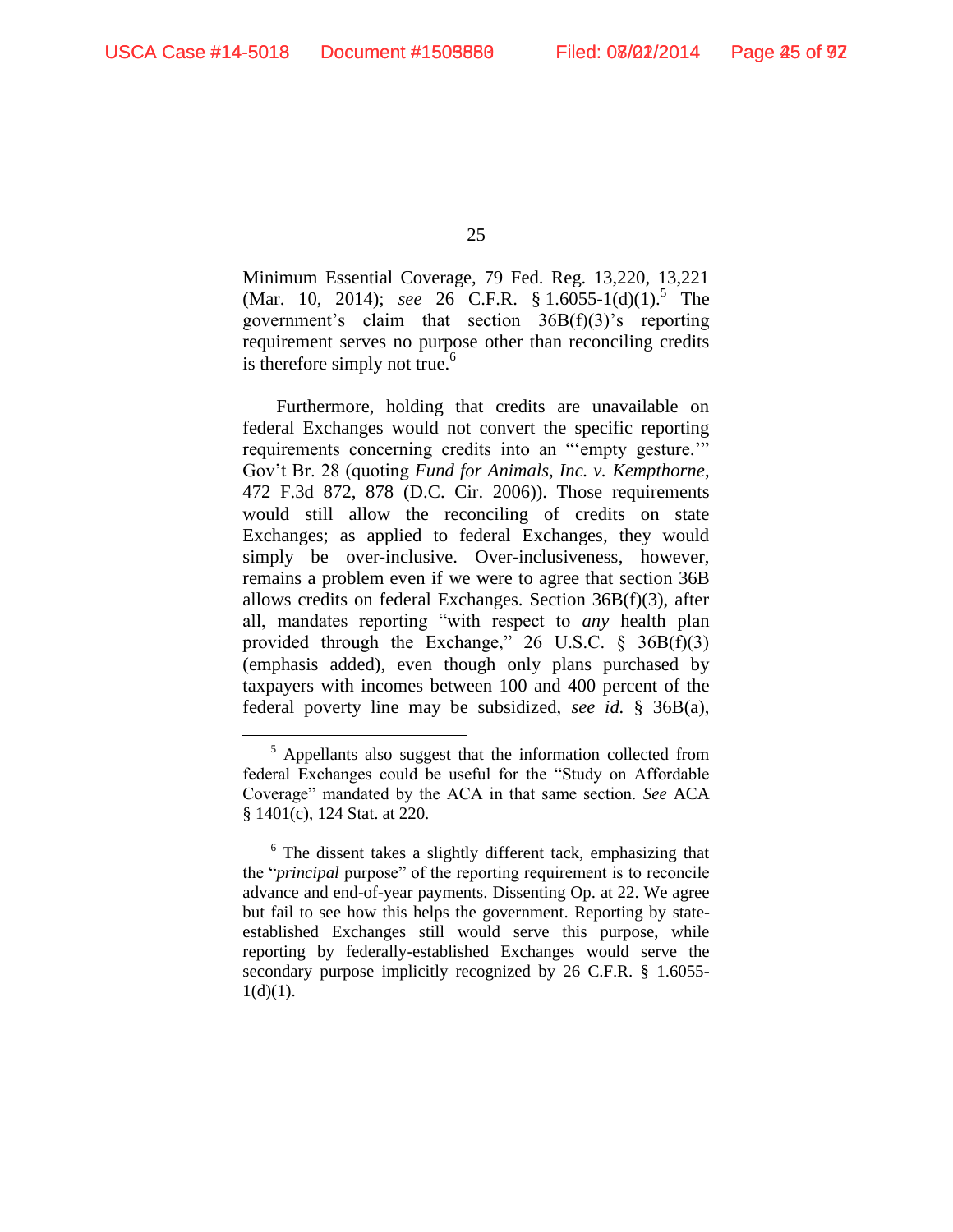$(c)(1)(A)$ . A weakness common to both views of the availability of credits hardly serves as a basis for choosing between them.

ii

The government next points to the supposedly absurd consequences appellants' interpretation of section 36B would have for section 1312 of the ACA, which defines the rights of "qualified individuals." *See* 42 U.S.C. § 18032. The term "'qualified individual' means, with respect to an Exchange, an individual who— (i) is seeking to enroll in a qualified health plan in the individual market offered through the Exchange; and (ii) resides in the State that established the Exchange." *Id.*  $§$  18032(f)(1)(A). If this provision is given its plain meaning, then the 36 states with federal Exchanges (that, obviously, the states did not establish) have no qualified individuals. That outcome is absurd, the government argues, because in its view section 1312 restricts access to Exchanges to qualified individuals alone. *See* 45 C.F.R. § 155.20. The absence of qualified individuals would mean that federal Exchanges have no customers and therefore no purpose. The government urges us to avoid this outcome by construing section 1321 to authorize the federal government to establish Exchanges "*on behalf of*" states that decline to do so. Gov't Br. 21 (internal quotation marks omitted).

The government, however, tilts at windmills. It assumes that when section 1312(a) states that "[a] qualified individual may enroll in any qualified health plan available to such individual and for which such individual is eligible," 42 U.S.C. § 18032(a)(1), it means that *only* a qualified individual may enroll in such a plan. The obvious flaw in this interpretation is that the word "only" does not appear in the provision. We have repeatedly emphasized that it is "not our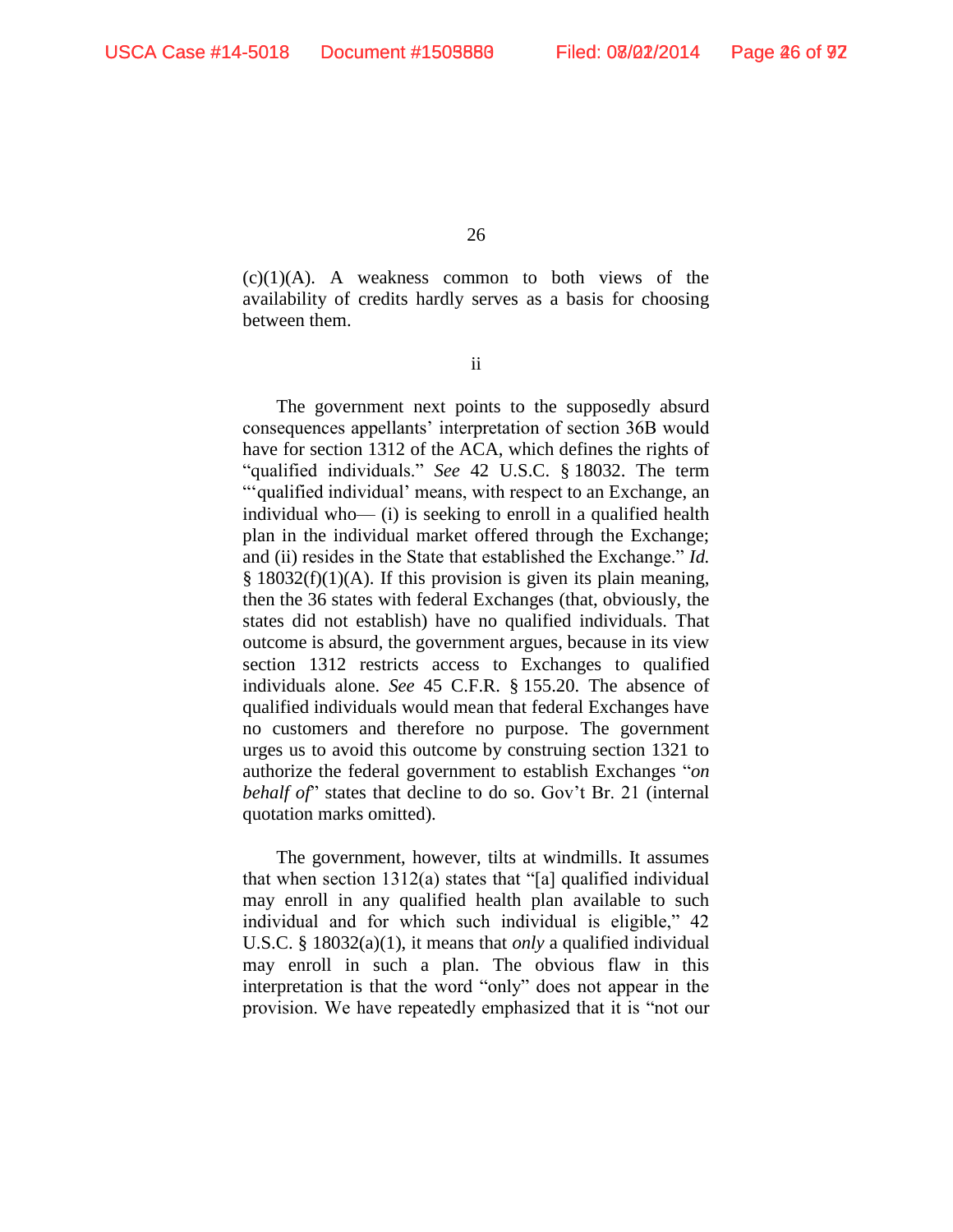27

role" to "engage in a statutory rewrite" by "insert[ing] the word 'only' here and there." *Adirondack Med. Ctr. v. Sebelius*, 740 F.3d 692, 699-700 (D.C. Cir. 2014); *see Lamie v. U.S. Tr.*, 540 U.S. 526, 538 (2004) (rejecting an interpretation that "would have [the Court] read an absent word into the statute" because such an interpretation "would result 'not [in] a construction of [the] statute, but, in effect, an enlargement of it by the court" (second and third alterations in original) (quoting *Iselin v. United States*, 270 U.S. 245, 251 (1926))); *Pub. Citizen*, 533 F.3d at 817 ("Congress knows well how to say that disclosures may be made *only* under specified provisions or circumstances, but it did not do so here." (footnote omitted)). Section 1312(a)'s actual language simply establishes the right of a qualified individual to enroll in any qualified health plan, at any level of coverage.<sup>7</sup> On this reading, giving the phrase "established by the State" its plain meaning creates no difficulty, let alone absurdity. Federal Exchanges might not have qualified individuals, but they would still have customers—namely, individuals who are not "qualified individuals."<sup>8</sup>

Under the ACA, qualified health plans may offer four different levels of coverage: bronze, silver, gold, and platinum. The level of coverage reflects the percentage of the insured's medical costs that the plan's benefits are designed to cover. *See* 42 U.S.C. § 18022(d)(1). Lower levels of coverage have higher deductibles and thus higher out-of-pocket costs and, as a general matter, lower premiums. *See id.*; *see also id.* § 18032(a)(2) (providing that qualified employers may "select[] any level of coverage under section  $18022(d)$ ... to be made available to employees through an Exchange").

 $8$  The government warns that interpreting section 1312(a) as a non-discrimination provision would allow undocumented aliens to shop on Exchanges. Gov't Br. at 31. But section 1312 specifically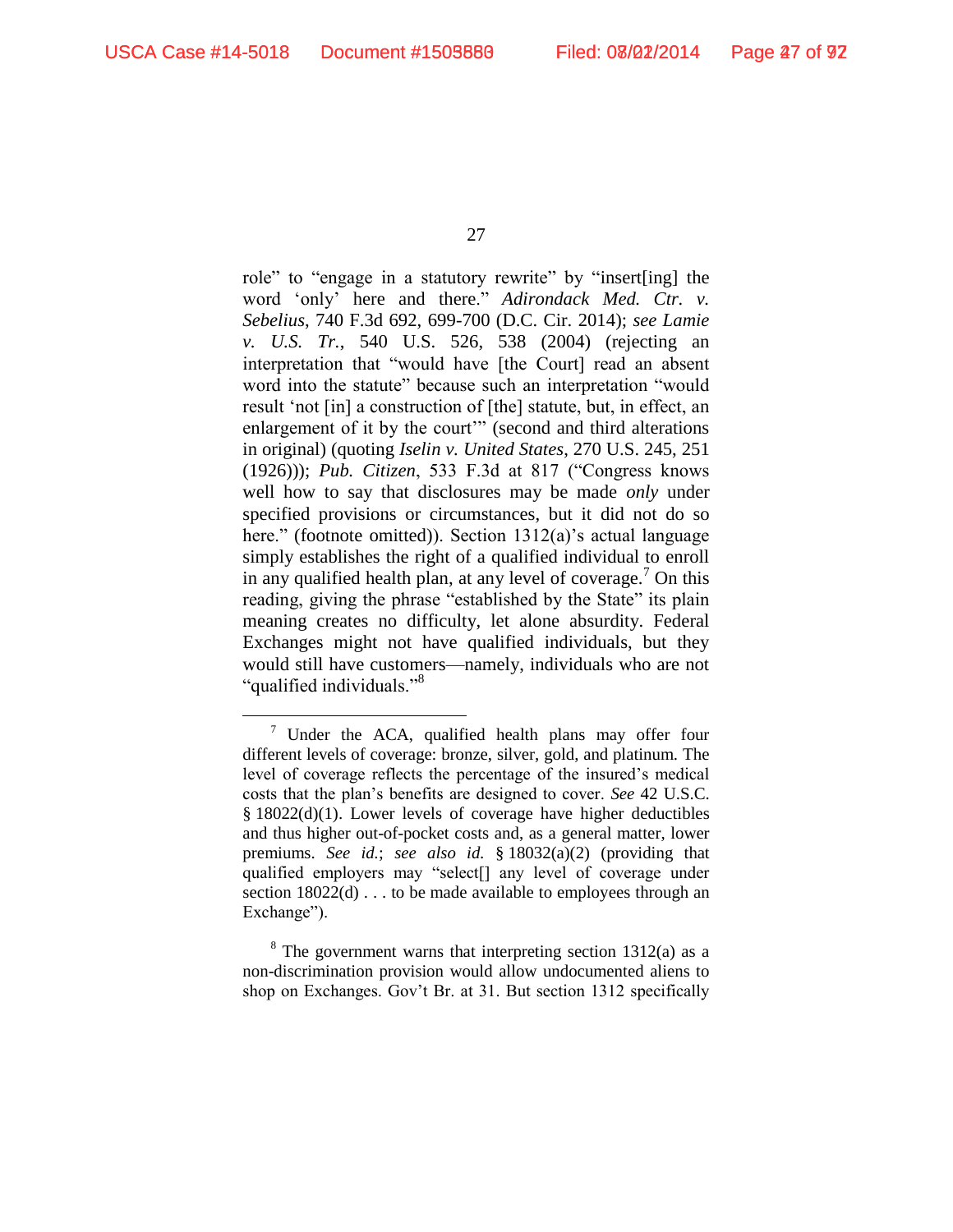28

Several other provisions in section 1312 imply that not only "qualified individuals" may participate in an Exchange. Take, for example, the provision concerning incarcerated convicts. Section  $1312(f)(1)(B)$  states that "[a]n individual shall not be treated as a qualified individual if, *at the time of enrollment*, the individual is incarcerated, other than incarceration pending the disposition of charges." 42 U.S.C.  $§ 18032(f)(1)(B)$  (emphasis added). By implying that an incarcerated convict may enroll in coverage through an Exchange despite not being a "qualified individual," this provision suggests that participation in an Exchange does not depend on "qualified individual" status. That proposition gains further strength from section 1312(d)(3), which states, first, that "[n]othing in this title shall be construed to restrict the choice of a qualified individual to enroll or not to enroll in a qualified health plan or to participate in an Exchange," 42 U.S.C. §  $18032(d)(3)(A)$ , and, second, that "[n]othing in this title shall be construed to compel an individual to enroll in a qualified health plan or to participate in an Exchange," *id.* § 18032(d)(3)(B). The second provision, which speaks of "individual[s]" generally, would be wholly unnecessary if only "qualified individuals" were eligible to participate in the Exchanges.<sup>9</sup>

addresses that concern, providing that aliens not "lawfully present in the United States . . . may not be covered under a qualified health plan in the individual market that is offered through an Exchange." 42 U.S.C. § 18032(f)(3).

<sup>9</sup> We note that section 1312's heading, "Consumer Choice," and subsection 1312(a)'s heading, "Choice," also suggest that the purpose of section 1312(a) is primarily to protect choice among levels of coverage, not restrict access to Exchanges.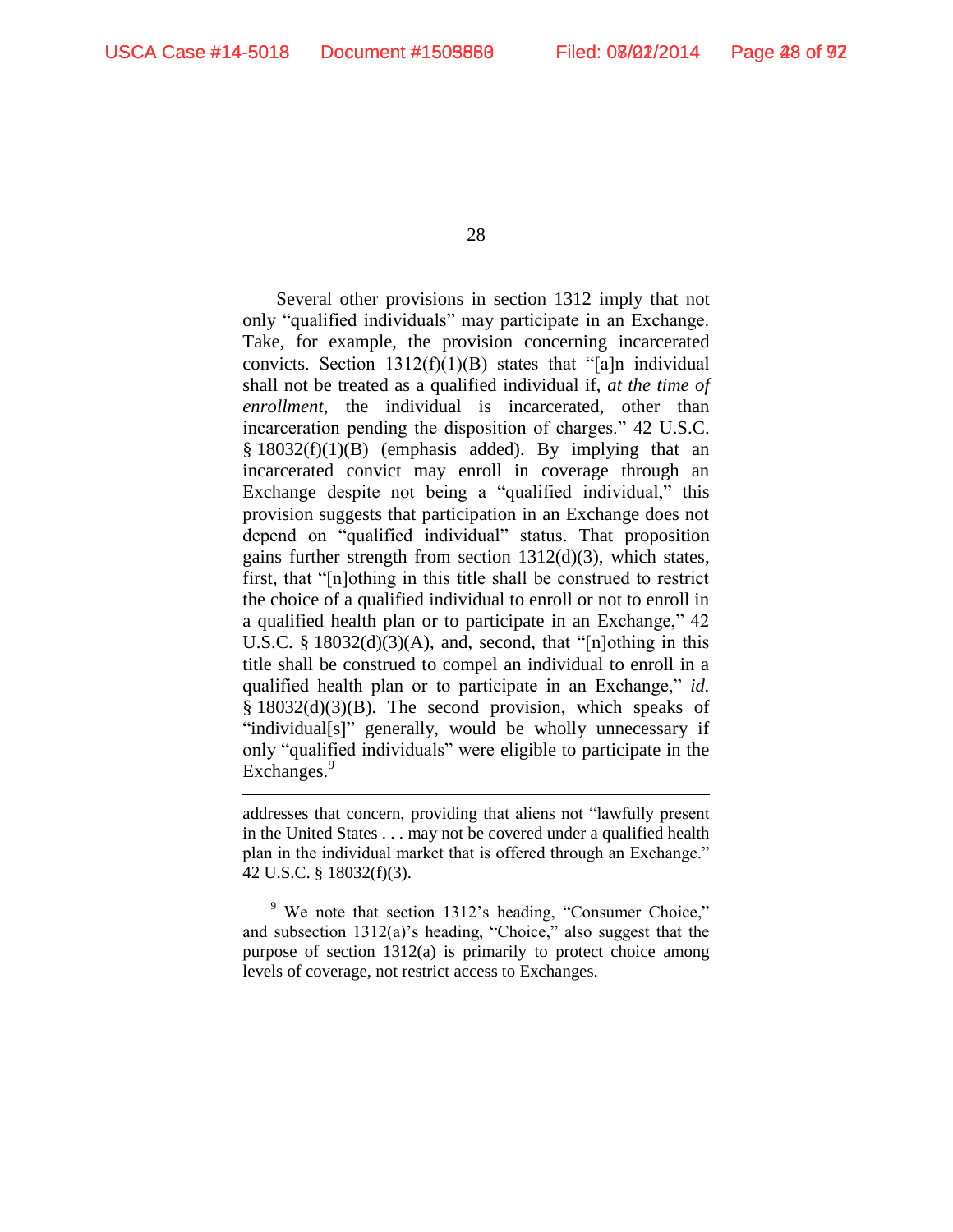29

iii

The government also claims that a plain meaning reading of section 36B would have peculiar effects under 42 U.S.C. § 1396a(gg)(1). That provision states that, as a condition of receiving Medicaid funds, a State may not tighten its Medicaid eligibility standards for adults until "the date on which the Secretary determines that an Exchange established by the State under [section 1311] is fully operational." 42 U.S.C. § 1396a(gg)(1). If a federally-established Exchange is not one "established by the State," the government argues, states with federal Exchanges "would *never* be relieved of th[is] . . . requirement," transforming an "interim measure" into a "perpetual obligation." Gov't Br. at 33. But appellants propose a logical explanation for why the ACA might establish this rule: to preserve Medicaid benefits for the impoverished residents of states where, as a result of having federally-established Exchanges, subsidies are unavailable. *Cf. Pub. Citizen*, 533 F.3d at 817 (adopting a reasonable explanation of a provision's purpose despite not being able to "know for certain what purpose Congress had in mind"). In this light, the results produced by giving section 36B its plain meaning seem sensible, not absurd.<sup>10</sup>

<sup>&</sup>lt;sup>10</sup> In a footnote, the government identifies another set of provisions that supposedly embodies the assumption that federal Exchanges are Exchanges "established by the State": 42 U.S.C. § 1397ee(d)(3)(B)-(C). Those provisions instruct states to enroll children in coverage "offered through an Exchange established by the State under section [1311]" in the event of a funding shortfall in a state's Children's Health Insurance Program. *See id.* § 1397ee(d)(3)(B). Although we recognize the oddity of requiring some states and not others to take this step, we do not see how it makes the statute nonsensical or otherwise meets the high threshold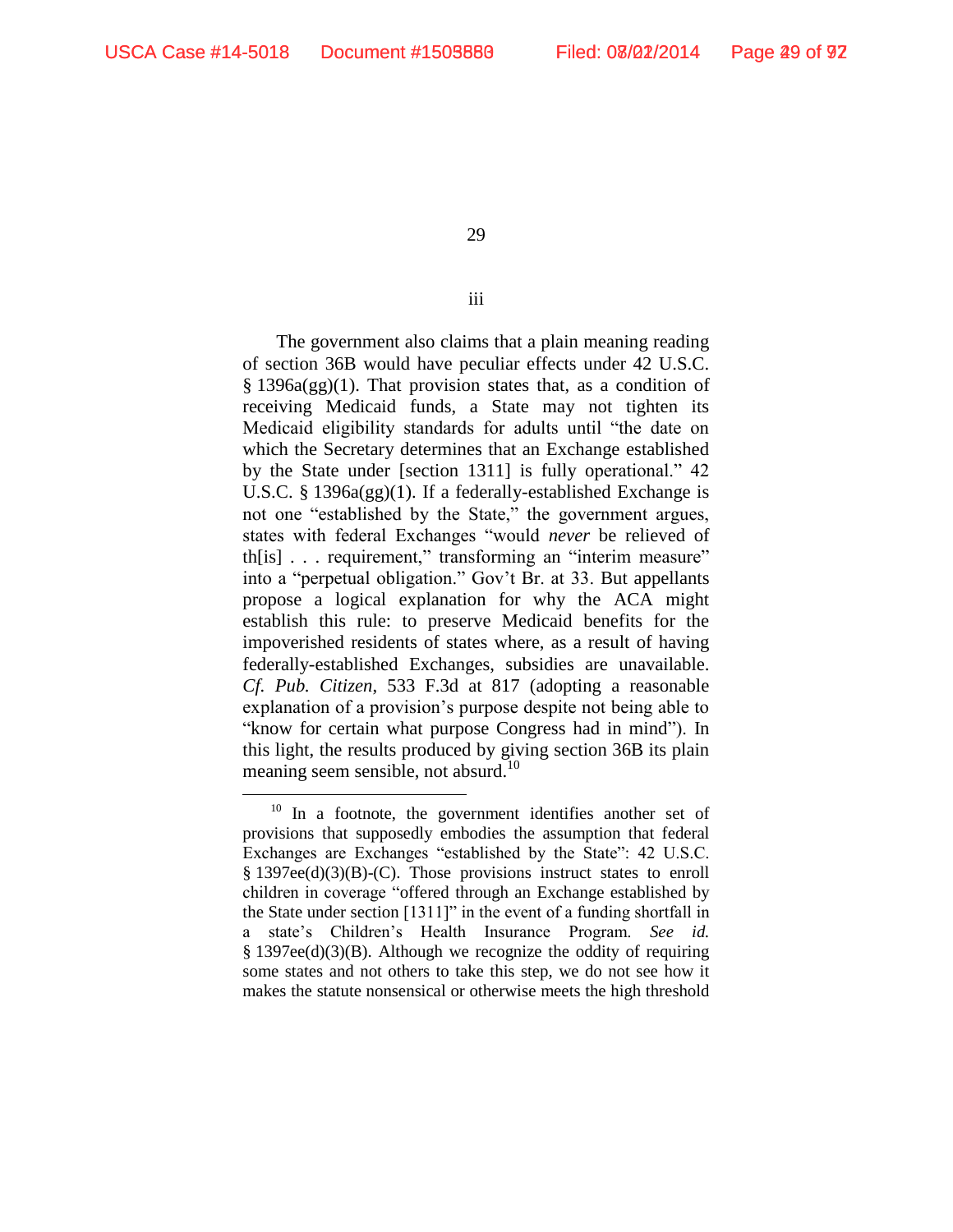30

## iv

The government urges us, in effect, to strike from section 36B the phrase "established by the State," on the ground that giving force to its plain meaning renders other provisions of the Act absurd. But we find that the government has failed to make the extraordinary showing required for such judicial rewriting of an act of Congress. Nothing about the imperative to read section 36B in harmony with the rest of the ACA requires interpreting "established by the State" to mean anything other than what it plainly says.

 $\overline{C}$ 

This conclusion places us at a fork in our precedent. One line of cases instructs us to cease our inquiry and give effect to the statute's unambiguous language. *See Coal. for Responsible Regulation, Inc. v. EPA*, 684 F.3d 102, 137 (D.C. Cir. 2012) (per curiam) (noting, in the *Chevron* context, that "'[w]hen the words of a statute are unambiguous . . . judicial inquiry is complete'" (ellipsis in original) (quoting *Conn. Nat'l Bank v. Germain*, 503 U.S. 249, 254 (1992)), *aff'd in relevant part sub nom. Util. Air Regulatory Grp. v. EPA* (*UARG*), 134 S. Ct. 2427, 2448 (2014); *accord Dep't of Housing & Urban Dev. v. Rucker*, 535 U.S. 125, 132-33 (2002); *Hughes Aircraft Co. v. Jacobson*, 525 U.S. 432, 438 (1999) ("As in *any* case of statutory construction, our analysis

of absurdity. The statute remains workable, and nothing suggests that in states with federal Exchanges, the federal government could not step in and perform the same service for uninsured children. The government's bare citation to the provisions thus hardly demonstrates absurdity.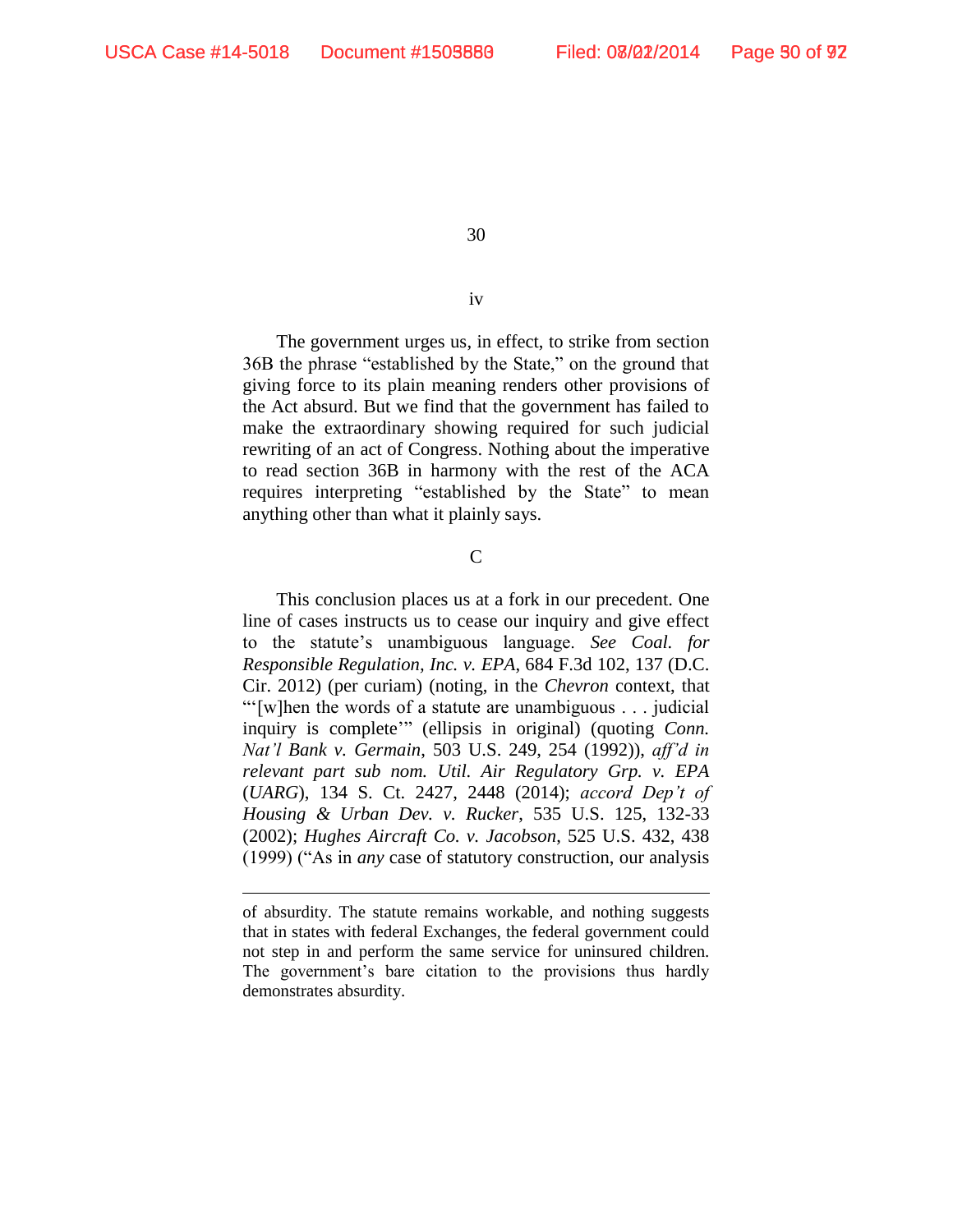begins with the language of the statute. And where the statutory language provides a clear answer, it ends there as well." (emphasis added) (internal quotation marks and citation omitted)); *see also Am. Fed'n of Gov't Emps. v. Shinseki*, 709 F.3d 29, 33 (D.C. Cir. 2013). Another tells us to wade into the legislative history in the hope of glimpsing "new light on congressional intent." *Sierra Club v. EPA*, 551 F.3d 1019, 1027 (D.C. Cir. 2008). But, though we recognize that our decision about which path to travel implicates substantial theoretical questions of statutory interpretation, its practical consequences are less momentous here because both paths lead to the same destination. Therefore, assuming *arguendo* that it is proper to consult legislative history when the statutory text is clear, we consider what light the ACA's history offers.

We begin by clarifying the role the ACA's legislative history might play in our analysis. Legislative history is a means to an end, to be consulted for evidence of congressional intent. *See, e.g.*, *Sierra Club*, 551 F.3d at 1027. But legislative history is not the sole, or even the primary, source of such evidence. Rather, "[t]he most reliable guide to congressional intent is the legislation the Congress enacted." *Sierra Club*, 294 F.3d at 161; *see also Cal. Indep. Sys. Operator Corp. v. FERC*, 372 F.3d 395, 400 (D.C. Cir. 2004) ("[W]e assume 'that the legislative purpose is expressed by the ordinary meaning of the words used.'" (quoting *Sec. Indus. Ass'n v. Bd. of Governors of Fed. Reserve Sys.*, 468 U.S. 137, 149 (1984))); *Engine Mfrs. Ass'n*, 88 F.3d at 1088 (noting that the "most traditional tool" for "determin[ing] Congressional intent" is "to read the text"). Where used, legislative history plays a distinctly secondary role. Its purpose is not to confirm already clear text; clear text speaks for itself and requires no "amen" in the historical record. *See, e.g.*, *Harrison v. PPG Indus., Inc.*, 446 U.S. 578, 592 (1980)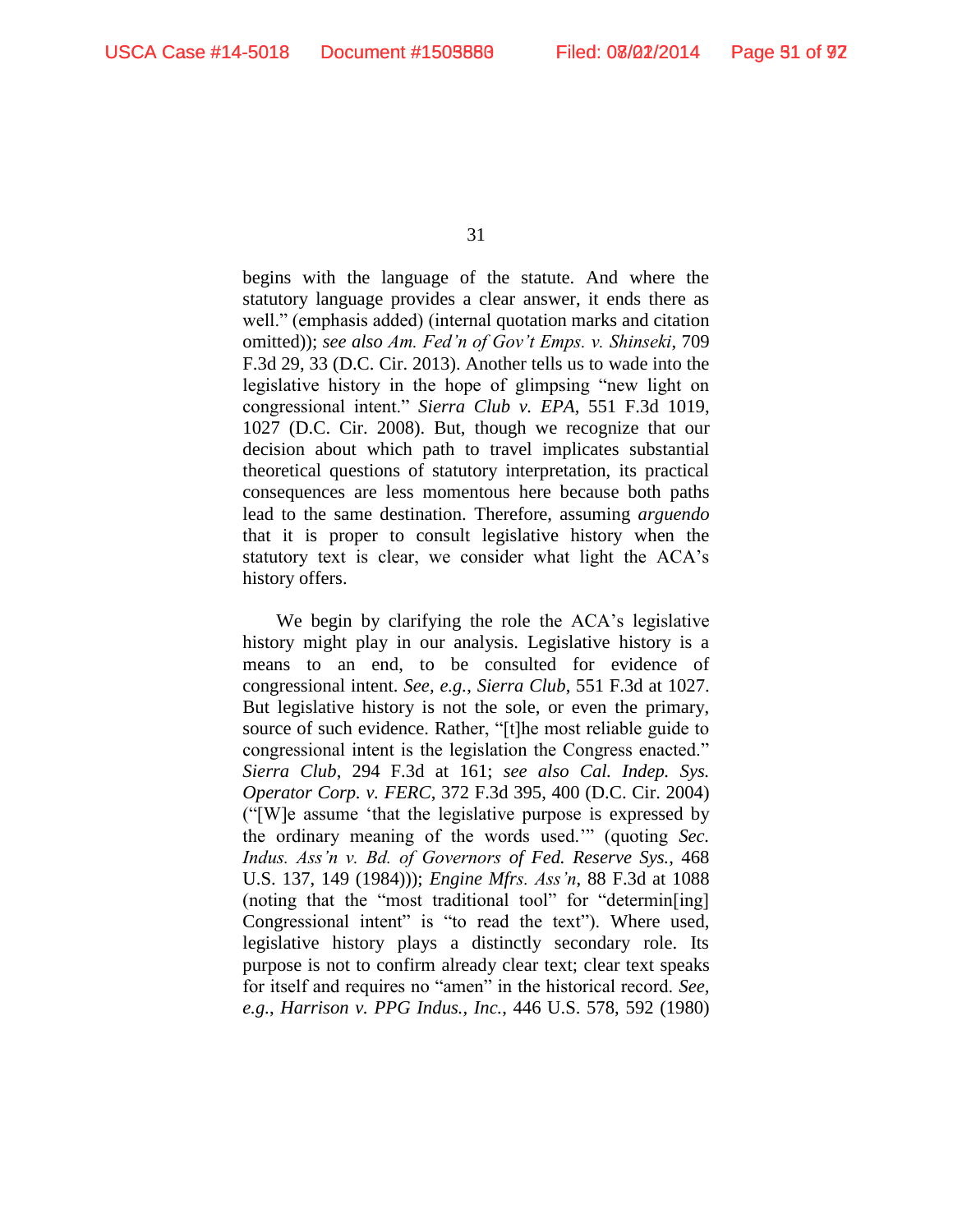("[I]t would be a strange canon of statutory construction that would require Congress to state in committee reports or elsewhere in its deliberations that which is obvious on the face of a statute."). Instead, only when "apparently plain language compels an 'odd result'" might we look to legislative history to ensure that the "'literal application of a statute will [not] produce a result demonstrably at odds with the intentions of its drafters.'" *Engine Mfrs. Ass'n*, 88 F.3d at 1088 (quoting *Public Citizen*, 491 U.S. at 454, and *United States v. Ron Pair Enters., Inc.*, 489 U.S. 235, 242 (1989)). Thus, accepting for the sake of argument the government's contention that the results of appellants' construction of section 36B are odd, our inquiry into the ACA's legislative history is quite narrow. In the face of the statute's plain meaning—a federal Exchange is not an "Exchange established by the State"—we ask only whether the legislative history provides evidence that this literal meaning is "*demonstrably* at odds with the intentions" of the ACA's drafters. Unless evidence in the legislative record establishes that it is, we must hew to the statute's plain meaning, even if it compels an odd result. *See id.* ("[T]here must be evidence that Congress meant something other than what it literally said before a court can depart from plain meaning."); *accord Garcia v. United States*, 469 U.S. 70, 75 (1984) (noting that "only the most extraordinary showing of contrary intentions . . . would justify a limitation on the 'plain meaning' of the statutory language"); *Bldg. & Constr. Trades Dep't, AFL-CIO v. U.S. Dep't of Labor Wage Appeals Bd.*, 932 F.2d 985, 990 (D.C. Cir. 1991).

Here, the scant legislative history sheds little light on the precise question of the availability of subsidies on federal Exchanges. The government points, for example, to a Congressional Budget Office report from November 2009, before the ACA's adoption, that calculated the cost of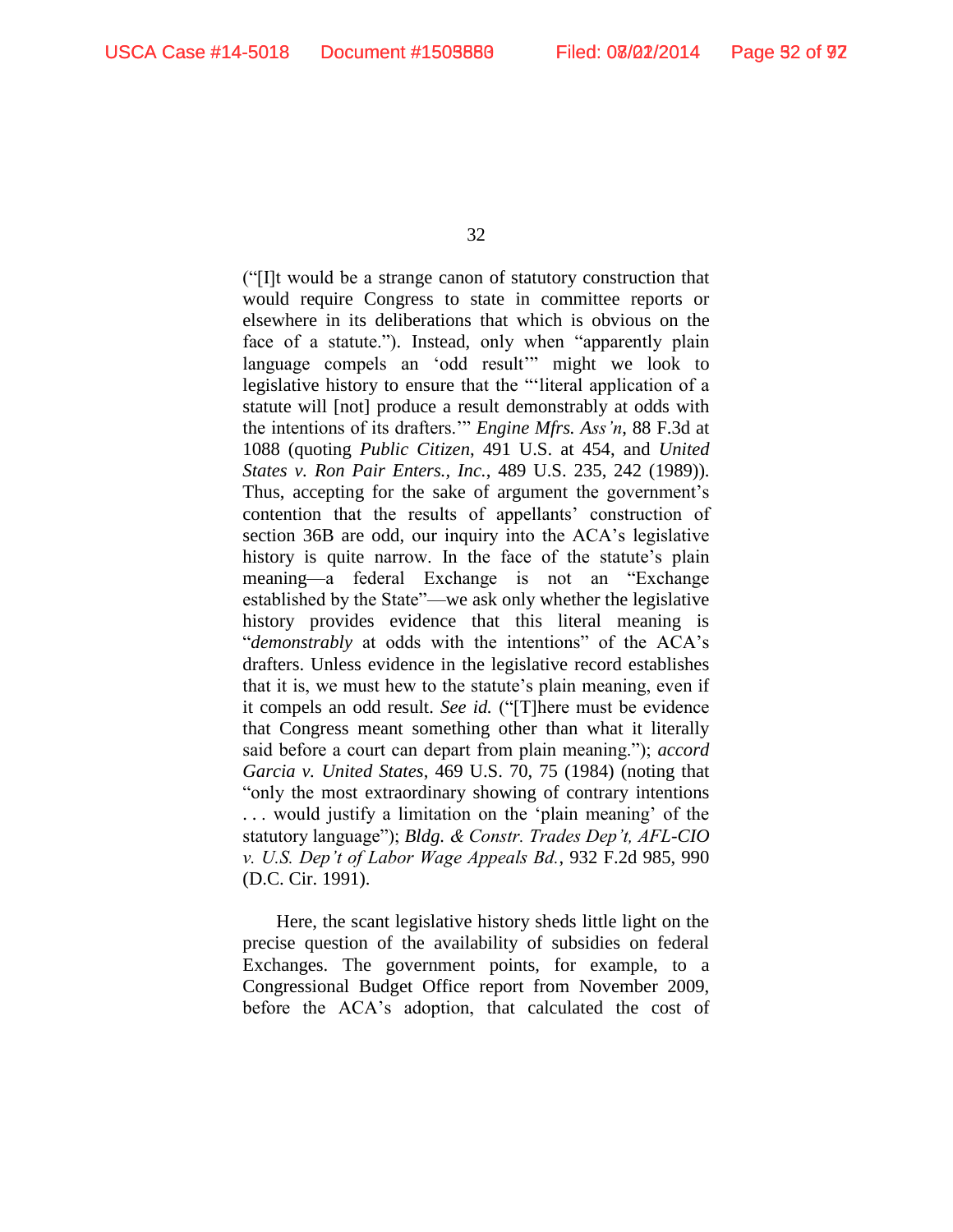subsidies based on the assumption that they would be available in all states. But that assumption is as consistent with an expectation that all states would cooperate (*i.e.*, establish their own Exchanges) as with an understanding that subsidies would be available on federal Exchanges as well. *Cf.* Robert Pear, *U.S. Officials Brace for Huge Task of Operating Health Exchanges*, N.Y. TIMES, at A17 (Aug. 5, 2012) ("When Congress passed legislation to expand coverage two years ago, Mr. Obama and lawmakers assumed that every state would set up its own exchange . . . ."). Equally unilluminating are floor statements by Senate sponsors of the ACA touting the availability and benefits of premium tax credits in general, but not addressing the precise issue of whether they would be available on federal Exchanges.

The government and its amici are thus left to urge the court to infer meaning from silence, arguing that "during the debates over the ACA, no one suggested, let alone explicitly stated, that a State's citizens would lose access to the tax credits if the State failed to establish its own Exchange." Br. of Amici Members of Congress and State Legislatures 8. The historical record, however, belies this claim. The Senate Committee on Health, Education, Labor, and Pensions (HELP) proposed a bill that specifically contemplated penalizing states that refused to participate in establishing "American Health Benefit Gateways," the equivalent of Exchanges, by denying credits to such states' residents for four years. *See* Affordable Health Choices Act, S. 1679, 111th Cong. § 3104(a),  $(d)(2)$  (2009). This is not to say that section 36B necessarily incorporated this thinking; we agree that inferences from unenacted legislation are too uncertain to be a helpful guide to the intent behind a specific provision. *See Village of Barrington v. Surface Transp. Bd.*, 636 F.3d 650, 666 (D.C. Cir. 2011). But the HELP Committee's bill certainly demonstrates that members of Congress at least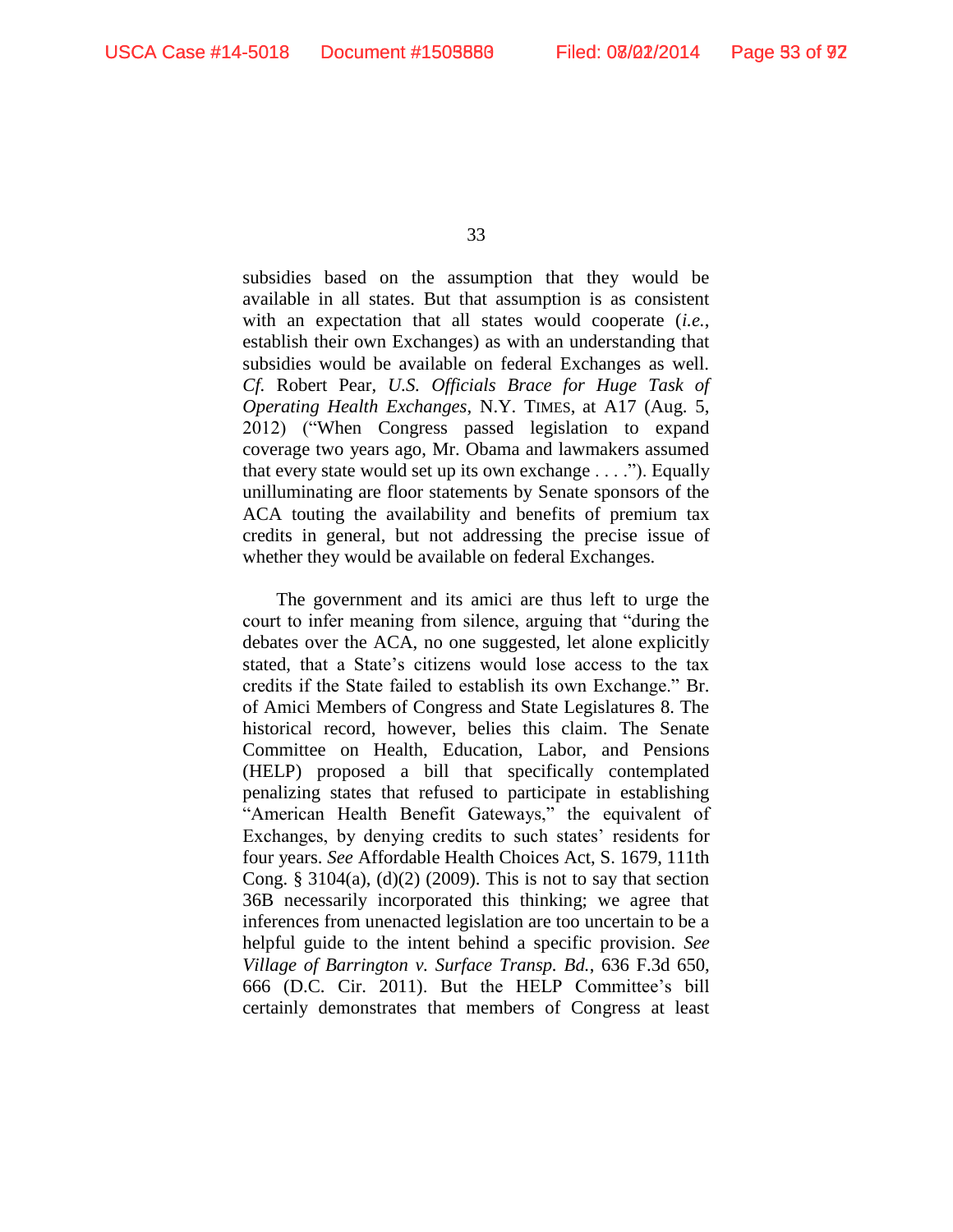considered the notion of using subsidies as an incentive to gain states' cooperation.

In any case, even if the historical record were silent, that silence is unhelpful to the government. For the court to depart from the ACA's plain meaning, which favors appellants, "there must be *evidence* that Congress meant something other than what it literally said," from which the court can conclude that applying the statute literally would be "'*demonstrably* at odds with the intentions of [the ACA's] drafters.'" *Engine Mfrs. Ass'n*, 88 F.3d at 1088 (quoting *Ron Pair Enters.*, 489 U.S. at 242) (emphases added). As Chief Justice Marshall wrote, "it is incumbent on those who oppose" a statute's plain meaning "to shew an intent varying from that which the words import." *United States v. Fisher*, 6 U.S. (2 Cranch) 358, 386 (1805). Nothing the government or its amici cite demonstrates what that precise intent was. And "[i]n the absence of such evidence, the court cannot ignore the text by assuming that if the statute seems odd to us, i.e., the statute is not as we would have predicted beforehand that Congress would write it, it could be the product only of oversight, imprecision, or drafting error." *Engine Mfrs. Ass'n*, 88 F.3d at 1088-89; *see also id.* at 1091 ("With such a meager record of what happened in conference, the court is unable to reconstruct the legislative compromises that were made. Even if the final product might strike us as unexpected . . . the court could not make the leap from such an impression to the certainty that such a result was unintentional.").

The government, together with the dissent, also leans heavily on a more abstract form of legislative history— Congress's broad purpose in passing the ACA—urging the court to view section 36B through the lens of the ACA's economic theory and ultimate aims. They emphasize that to achieve the goals of "near universal coverage" and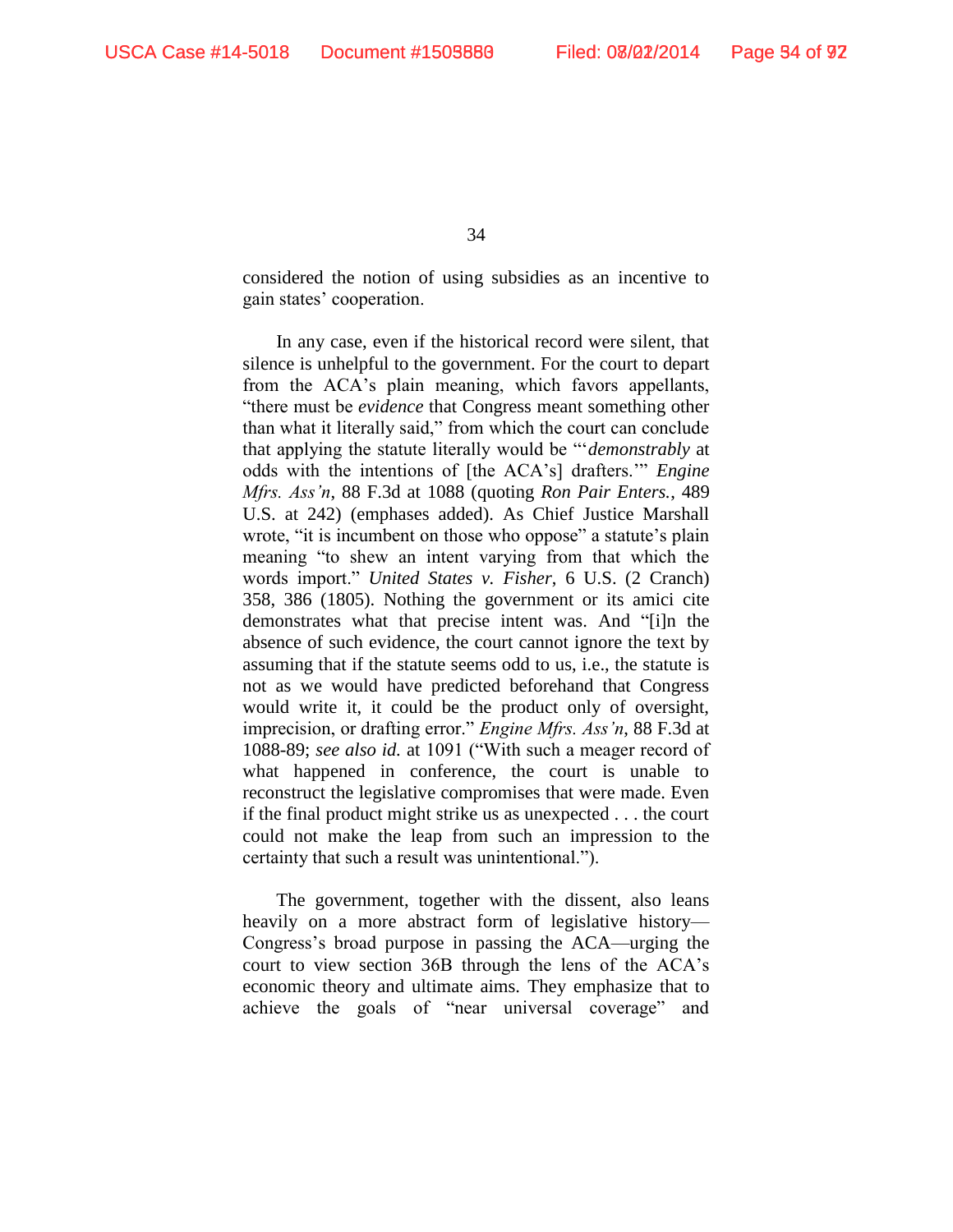35

"lower[ing] health insurance premiums," 42 U.S.C. § 18091(2)(D), (F), the ACA relies on three interrelated policies: insurance market reforms prohibiting insurers from denying coverage or charging higher premiums based on an individual's health status, *see, e.g.*, *id.* § 300gg (community rating requirement); *id.* § 300gg-1 (guaranteed issue requirement); the individual mandate, *see* 26 U.S.C. § 5000A; and subsidies to individuals purchasing insurance in the individual market, *see id.* § 36B. These policies, the government and dissent explain, are like the legs of a threelegged stool; remove any one, and the ACA will collapse. The insurance market reforms are necessary to expand the availability of insurance. The individual mandate is necessary to avoid the adverse selection that would result if people could exploit the insurance market reforms to wait to purchase insurance until they were sick. And subsidies are necessary both to make the mandated insurance affordable and, in so doing, to expand the reach of the individual mandate by reducing the cost of insurance below the threshold—eight percent of household income—at which taxpayers are exempt from the mandate's penalty. *See* 26 U.S.C. §  $5000A(e)(1)(A)-(B)$ . Given this structure, the government and dissent argue that it is "inconceivable" to think Congress would have risked the ACA's stability by making subsidies conditional on states establishing Exchanges.<sup>11</sup> Dissenting Op. at 2.

 $11$  Appellants do not challenge the government's account of the economic theory behind the ACA, but they contend that the theory must be understood through the lens of political reality. In their telling, section 36B is the product of legislative compromise to secure the support of Nebraska Senator Ben Nelson, the crucial sixtieth vote needed to avoid a filibuster. Nelson opposed House plans for a national, federally-run exchange, fearing that it would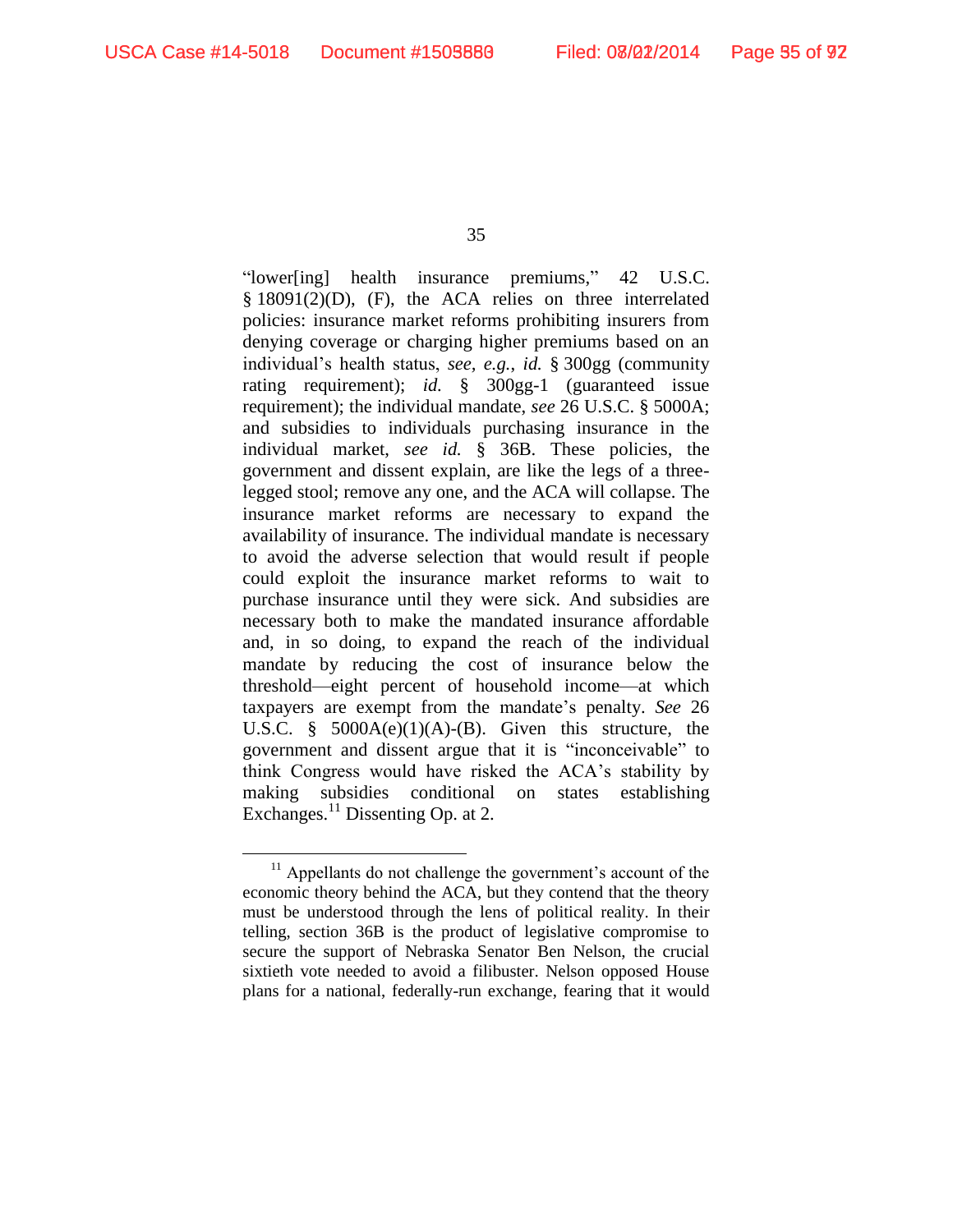36

set the United States down a path to a single-payer system. *See*  Carrie Budoff Brown, *Nelson: National Exchange a Dealbreaker*, POLITICO (Jan. 25, 2010), http://www.politico.com/livepulse/0110/ Nelson\_National\_exchange\_a\_dealbreaker.html. To gain Nelson's support, proponents of the ACA scrapped the national exchange in favor of establishing exchanges on a state-by-state basis. This change, in turn, required Congress to devise means of inducing states to take on the politically and technologically challenging task of establishing exchanges. Congress's solution, appellants maintain, was a package of "carrots" and "sticks" for states. The carrots included federal grants to states for "activities (including planning activities) related to establishing an [Exchange]." 42 U.S.C. § 18031(a)(3). The sticks included the prohibition against tightening Medicaid eligibility requirements imposed on states that do not create their own Exchanges. *See id.* § 1396a(gg). The most important incentive of all, appellants argue, was the provision at issue here: making premium tax credits available only for individual coverage purchased through state-established Exchanges. According to appellants, the ACA's supporters believed no state would refuse so good an offer—and, appellants add, perhaps no state would have had the IRS not eliminated this incentive by proposing and promulgating the IRS Rule, making subsidies available regardless of which entity established an Exchange, before states had to elect whether to establish Exchanges. *See*  Health Insurance Premium Tax Credit, 77 Fed. Reg. 30,377, 30,378 (May 23, 2012); Health Insurance Premium Tax Credit, 76 Fed. Reg. 50,931, 50,934 (Aug. 17, 2011).

Like the government, however, appellants fail to marshal persuasive evidence (apart from the statutory text, that is) in support of their theory. Senator Nelson may have opposed a single, national exchange, but it does not necessarily follow that he opposed making subsidies available on federal fallback Exchanges in uncooperative states. Similarly, the fact that the ACA contained some incentives to states does not necessarily mean that section 36B is one of them. Nor does the fact that Congress has conditioned federal benefits on state cooperation in other contexts shed light on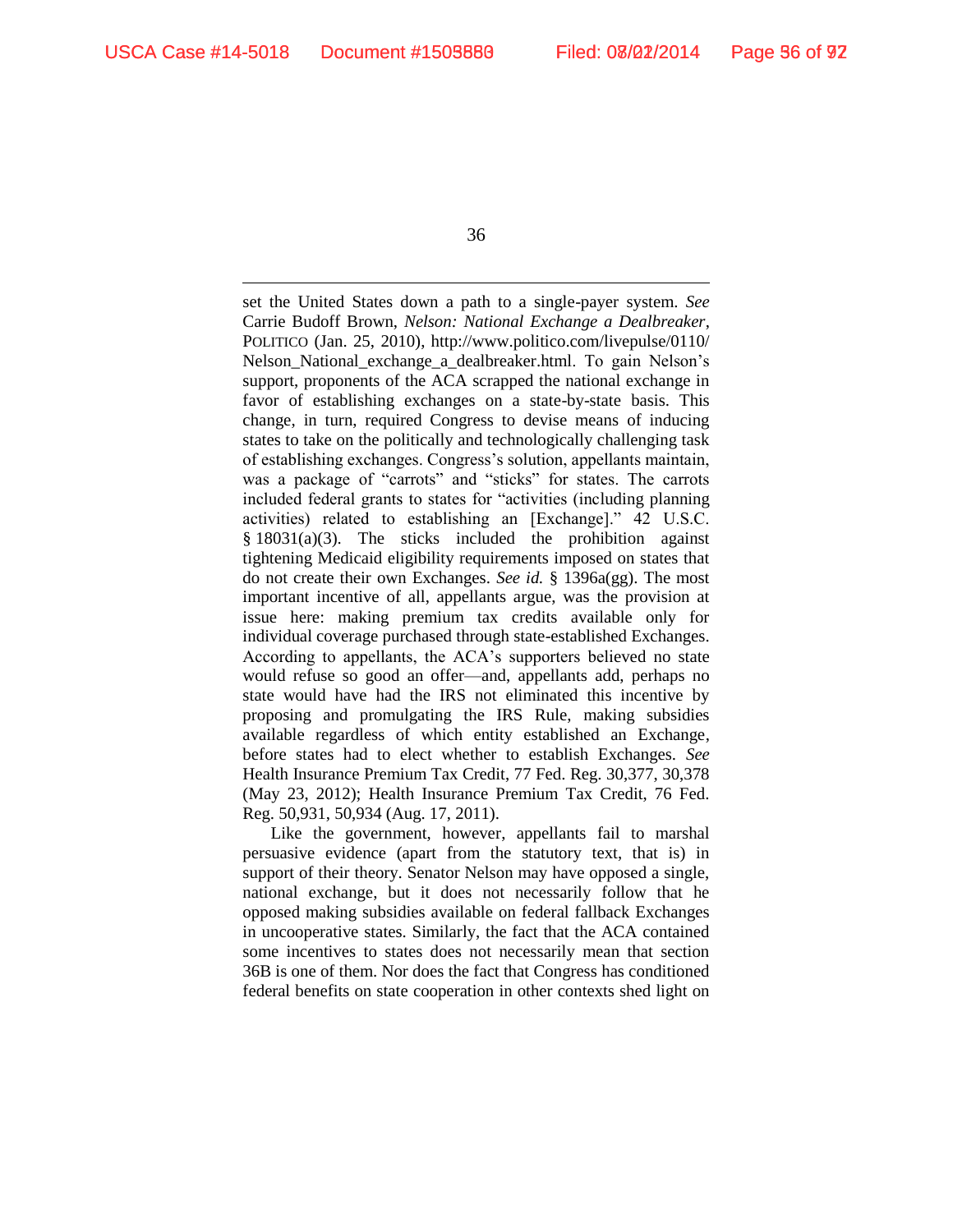37

Yet the supposedly unthinkable scenario the government and dissent describe—one in which insurers in states with federal Exchanges remain subject to the community rating and guaranteed issue requirements but lack a broad base of healthy customers to stabilize prices and avoid adverse selection—is exactly what the ACA enacts in such federal territories as the Northern Mariana Islands, where the Act imposes guaranteed issue and community rating requirements without an individual mandate. *See* 26 U.S.C. § 5000A(f)(4) (exempting residents of such federal territories as Puerto Rico and the Northern Mariana Islands from the individual mandate by providing that they are automatically treated as having "minimum essential coverage"); 42 U.S.C. § 201(f) (providing that the Public Health Service Act, where the guaranteed issue and community rating requirements appear, applies to residents of such territories). This combination, predictably, has thrown individual insurance markets in the territories into turmoil. *See* Sarah Kliff, *Think Your State Has Obamacare Problems? They're Nothing Compared to Guam*, WASH. POST (Dec. 19, 2013), http://www.washingtonpost.com/blogs/wonkblog/wp/2013/12 /19/think-your-state-has-obamacare-problems-theyre-nothingcompared-to-guam/. But HHS has nevertheless refused to exempt the territories from the guaranteed issue and

the precise question of whether Congress did so in section 36B. Thus, the most that can be said of appellants' theory is that it is plausible. But we need not endorse appellants' historical account to agree with their construction of section 36B. "Where the statutory language is clear and unambiguous, we need neither accept nor reject a particular 'plausible' explanation for why Congress would have written a statute [as it did]." *Barnhart*, 534 U.S. at 460.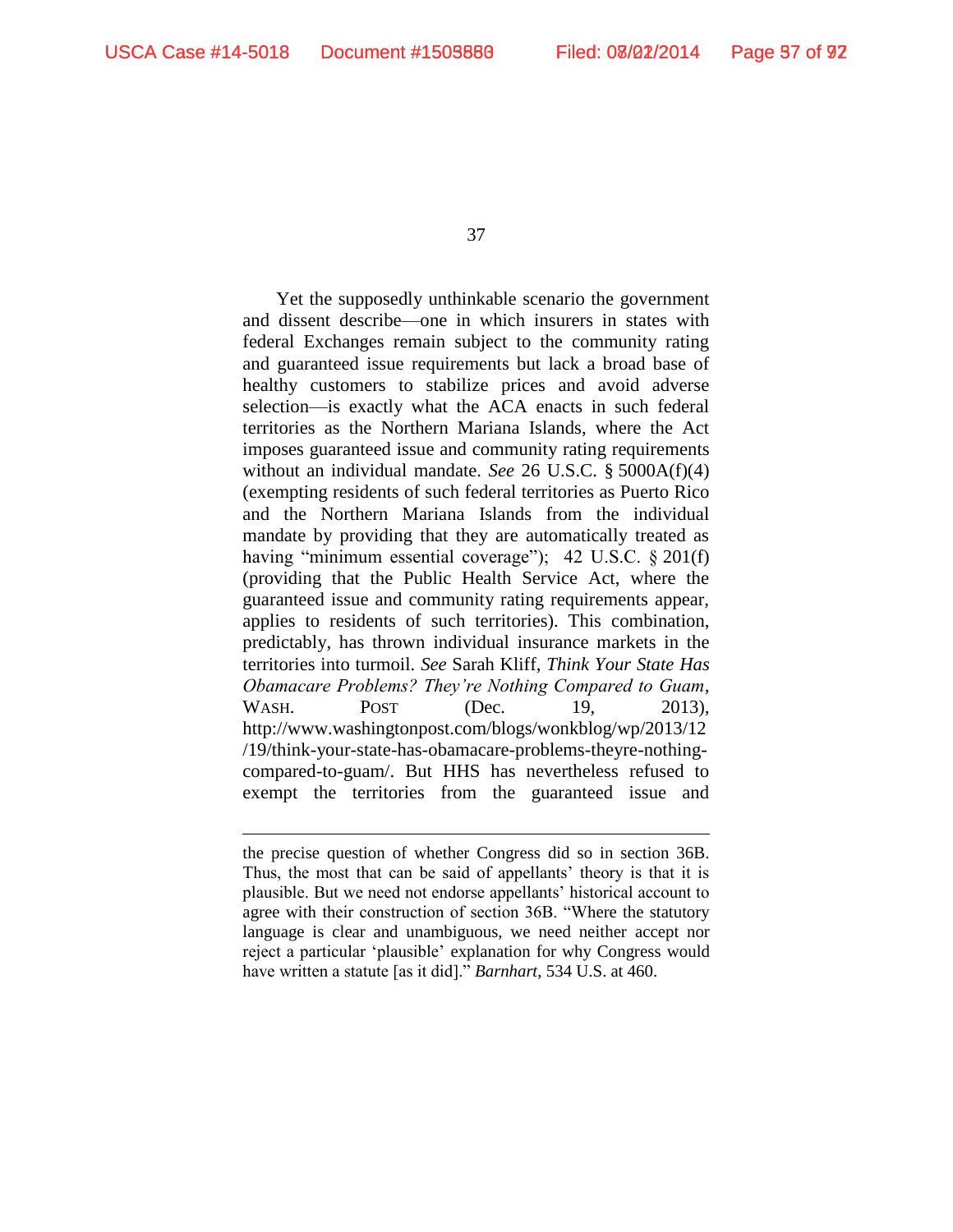38

community rating requirements, recognizing that, "[h]owever meritorious" the reasons for doing so might be, "HHS is not authorized to choose which provisions of the [ACA] might apply to the territories." Letter from Gary Cohen, Director, Center for Consumer Information and Insurance Oversight, HHS, to Sixto K. Igisomar, Secretary of Commerce, Commonwealth of the Northern Mariana Islands (July 12, 2013), *available at* http://www.doi.gov/oia/igia/upload/12-3- HHS-CMS-CNMI-Letter-igisomar7-12-13.pdf.

Moreover, the territories are not the only instance where the ACA did the unimaginable. A separate title of the ACA, known as the Community Living Assistance Services and Supports (CLASS) Act, *see* ACA, Pub. L. No. 111-148, §§ 8001-8002, 124 Stat. 119, 828-47 (2010), required the Secretary of HHS to establish a long-term care insurance program subject to guaranteed issue and community rating requirements but unaided by an individual mandate or premium subsidies, *see* 124 Stat. at 834. This recipe for adverse selection risk never materialized only because Congress, in response to actuarial analyses predicting that the CLASS Act would be fiscally unsustainable, repealed the provision in 2013.<sup>12</sup> *See* American Taxpayer Relief Act of

 $12$  The dissent attempts to distinguish the market targeted by the CLASS Act from the individual insurance market by pointing out that the CLASS Act contains no individual mandate. In the dissent's view, the omission "of a tool [Congress] knew to be important to preventing adverse selection merely indicates that Congress had a substantially higher tolerance for the risk of adverse selection" in peripheral markets than in the core market. Dissenting Op. at 19. This argument, however, assumes the very conclusion at issue, taking for granted that the mandate in the individual market indeed is as broad as it must be to eliminate all adverse selection risk. But the plain language of section 36B suggests that it is not. If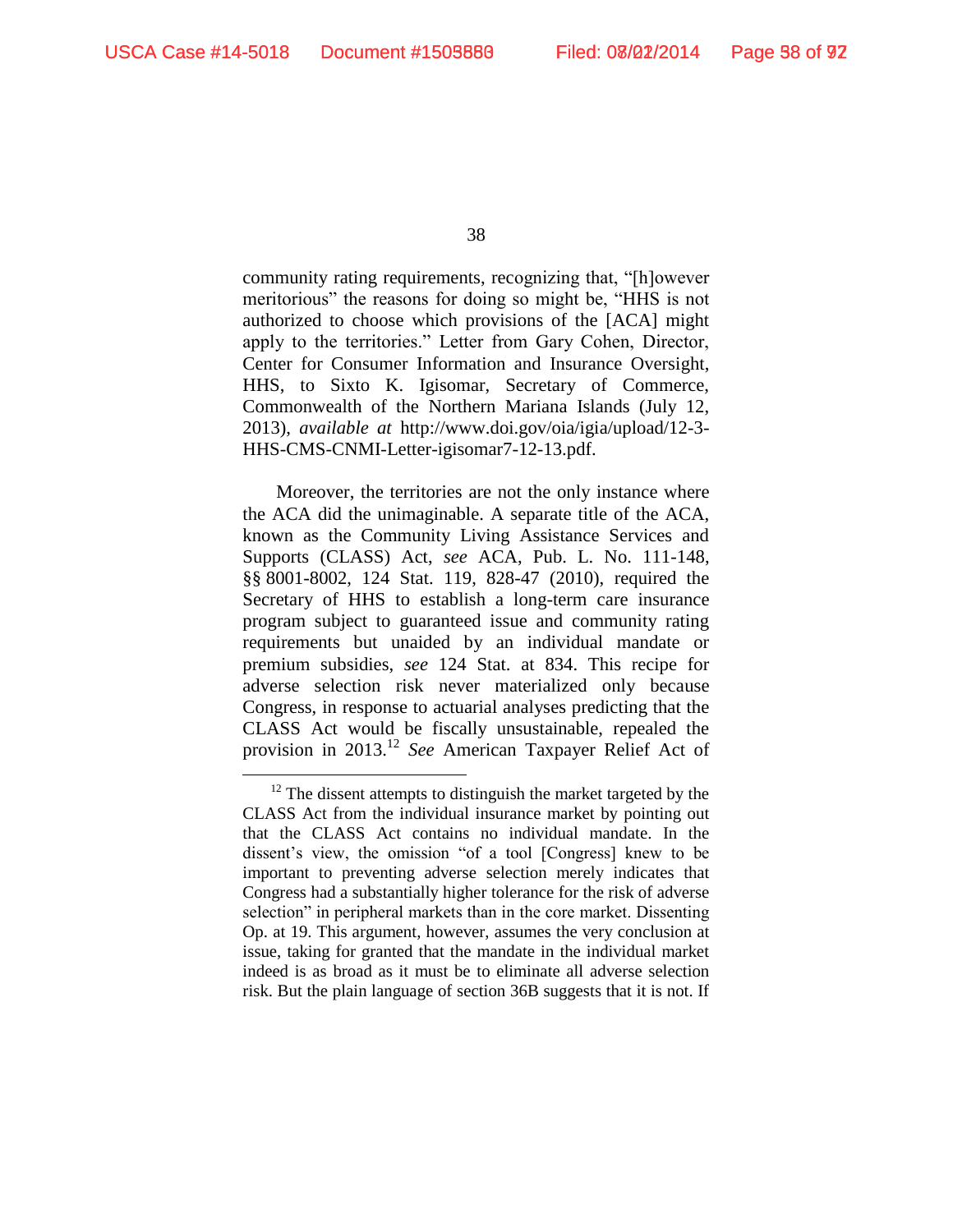39

2012, Pub. L. No. 112-240, § 642, 126 Stat. 2313, 2358 (2013); Sarah Kliff, *The Fiscal Cliff Cuts \$1.9 Billion from Obamacare. Here's How*, WASH. POST (Jan. 2, 2013), http://www.washingtonpost.com/blogs/wonkblog/wp/2013/01 /02/the-fiscal-cliff-cuts-1-9-billion-from-obamacare-hereshow/.

The CLASS Act and the provisions applicable to the territories attest that Congress twice did exactly what the government and the dissent insist it never would: introduce significant adverse selection risk to insurance markets. This is not to say that as Congress did in the CLASS Act and territories, so too must it have done in section 36B; perhaps Congress was willing to tolerate risks in those corners of the insurance market that it never would tolerate at its core. But perhaps not. The point is that we don't know, and in asking us to ignore the best evidence of Congress's intent—the text of section 36B—in favor of assumptions about the risks that Congress would or would not tolerate—assumptions

We recognize that, from an economic standpoint, such adverse selection risk bodes ill for individual insurance markets. But it made no more sense economically in the CLASS Act. Congress may simply have miscalculated the consequences of omitting a mandate, as its decision to repeal the CLASS Act suggests. In any event, whether by error or design, the CLASS Act in clear terms created a significant adverse selection risk, which, as Congress and the government recognized, could be undone only by subsequent legislation, not administrative fiat. *Cf. UARG*, 134 S. Ct. at 2445 ("An agency has no power to 'tailor' legislation to bureaucratic policy goals by rewriting unambiguous statutory terms.").

section 36B limits the availability of subsidies and thus curtails the reach of the individual mandate, this is evidence that Congress *was*  tolerant of adverse selection risk in the core markets, although Congress might not have expected the risk to materialize.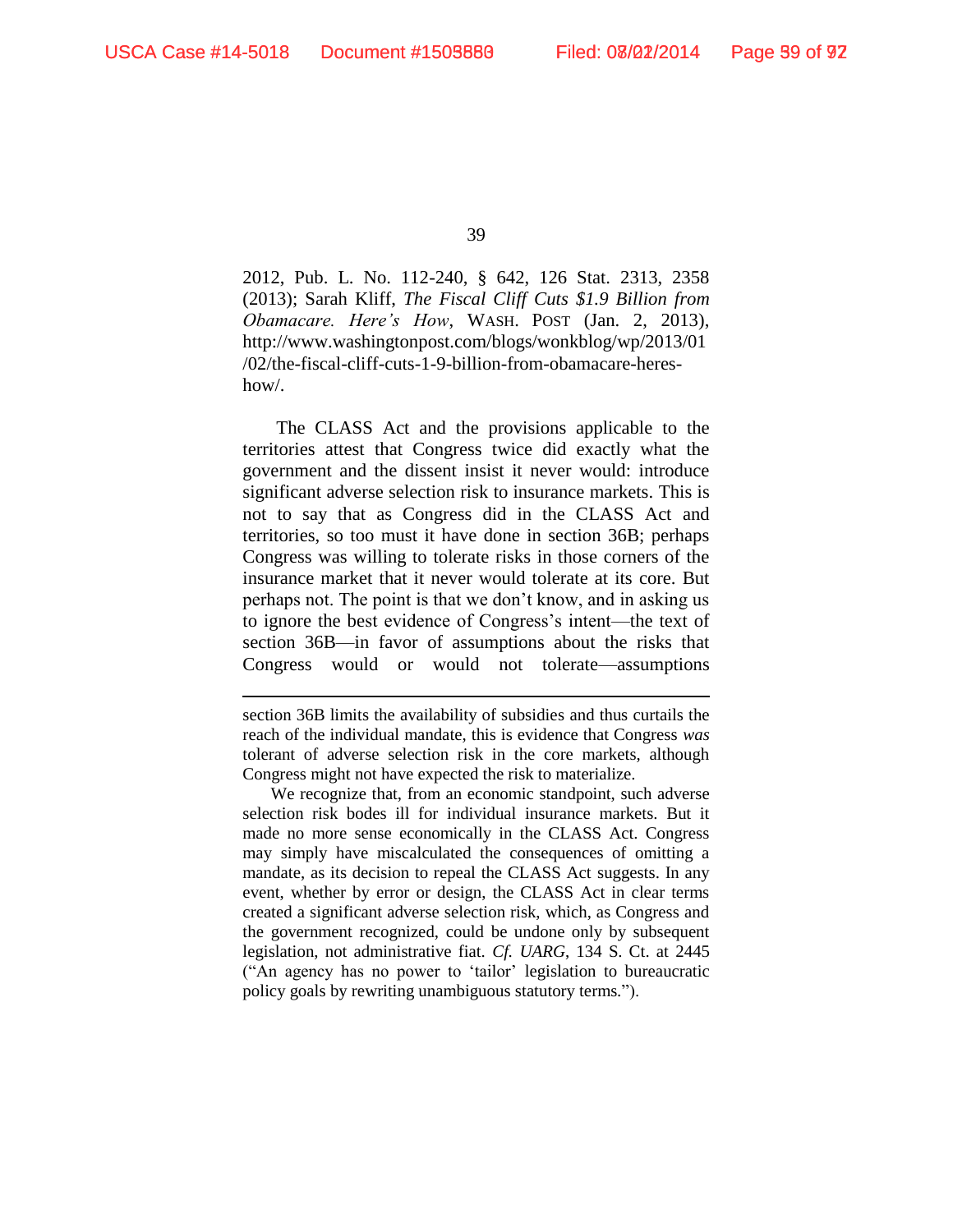doubtlessly influenced by hindsight—the government and dissent in effect urge us to substitute our judgment for Congress's. We refuse. As the Supreme Court explained just this term, "an agency may not rewrite clear statutory terms to suit its own sense of how the statute should operate." *UARG*, 134 S. Ct. at 2446. And neither may we. "The role of th[e] [c]ourt is to apply the statute as it is written—even if we think some other approach might 'accor[d] with good policy.'" *Burrage v. United States*, 134 S. Ct. 881, 892 (2014) (quoting *Comm'r v. Lundy*, 516 U.S. 235, 252 (1996)) (third alteration in original); *see also Lewis v. City of Chicago*, 560 U.S. 205, 217 (2010) ("[I]t is not our task to assess the consequences of each approach [to interpreting a statute] and adopt the one that produces the least mischief. Our charge is to give effect to the law Congress enacted."); *United States v. Locke*, 471 U.S. 84, 95 (1985) ("[T]he fact that Congress might have acted with greater clarity or foresight does not give courts a carte blanche to redraft statutes in an effort to achieve that which Congress is perceived to have failed to do.").

More generally, the ACA's ultimate aims shed little light on the "precise question at issue," *Chevron*, 467 U.S. at 842 namely, whether subsidies are available on federal Exchanges because such Exchanges are "established by the State." As the Supreme Court has repeatedly warned, "it frustrates rather than effectuates legislative intent simplistically to assume that *whatever* furthers the statute's primary objective must be the law" because "no legislation pursues its purposes at all costs." *Rodriguez v. United States*, 480 U.S. 522, 525-26 (1987) (per curiam); *see also Pension Benefit Guar. Corp. v. LTV Corp.*, 496 U.S. 633, 646-47 (1990); *MetroPCS Cal., LLC v. FCC*, 644 F.3d 410, 414 (D.C. Cir. 2011) ("'The Act must do everything necessary to achieve its broad purpose' is the slogan of the enthusiast, not the analytical tool of the arbiter."). Thus, if legislative intent is to be our lodestar, we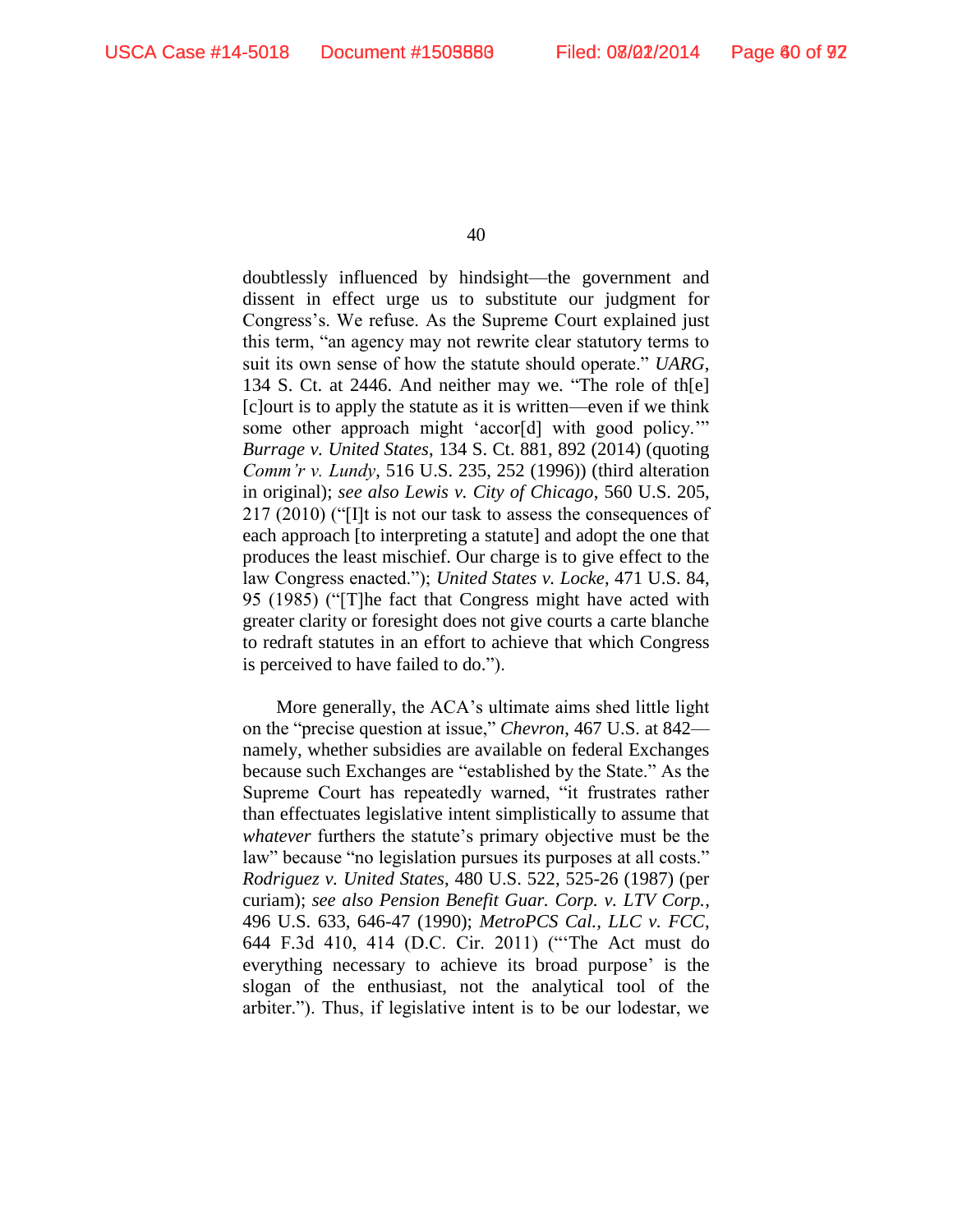cannot assume, as the government does, that section 36B single-mindedly pursues the ACA's lofty goals.

The fact is that the legislative record provides little indication one way or the other of congressional intent, but the statutory text does. Section 36B plainly makes subsidies available only on Exchanges established by states. And in the absence of any contrary indications, that text is conclusive evidence of Congress's intent. *Cf. Ethyl Corp. v. EPA*, 51 F.3d 1053, 1063 (D.C. Cir. 1995) ("At best, the legislative history is cryptic, and this surely is not enough to overcome the plain meaning of the statute."). To hold otherwise would be to say that enacted legislation, on its own, does not command our respect—an utterly untenable proposition. Accordingly, applying the statute's plain meaning, we find that section 36B unambiguously forecloses the interpretation embodied in the IRS Rule and instead limits the availability of premium tax credits to state-established Exchanges.

#### IV

We reach this conclusion, frankly, with reluctance. At least until states that wish to can set up Exchanges, our ruling will likely have significant consequences both for the millions of individuals receiving tax credits through federal Exchanges and for health insurance markets more broadly. But, high as those stakes are, the principle of legislative supremacy that guides us is higher still. Within constitutional limits, Congress is supreme in matters of policy, and the consequence of that supremacy is that our duty when interpreting a statute is to ascertain the meaning of the words of the statute duly enacted through the formal legislative process. This limited role serves democratic interests by ensuring that policy is made by elected, politically accountable representatives, not by appointed, life-tenured judges.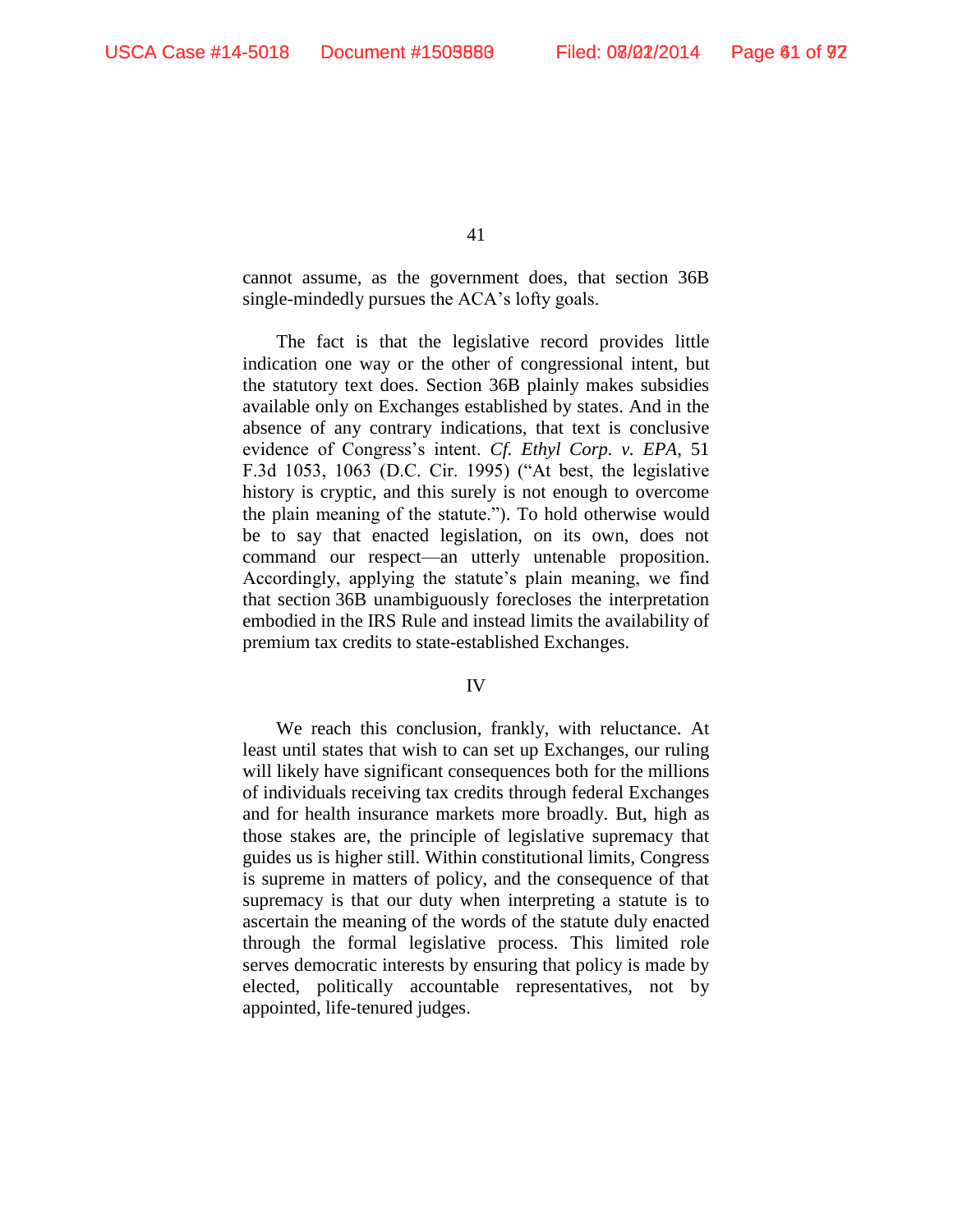Thus, although our decision has major consequences, our role is quite limited: deciding whether the IRS Rule is a permissible reading of the ACA. Having concluded it is not, we reverse the district court and remand with instructions to grant summary judgment to appellants and vacate the IRS Rule.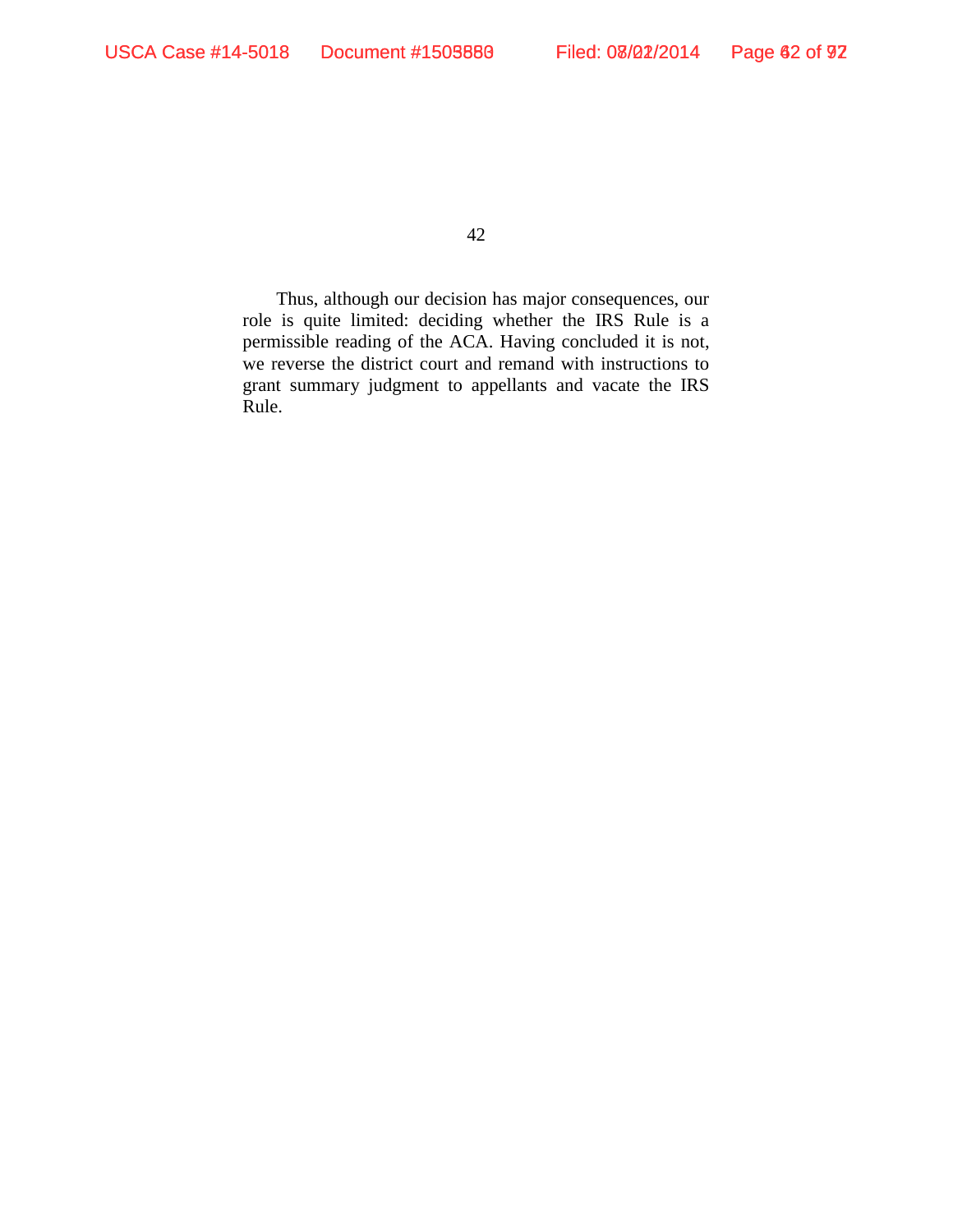RANDOLPH, *Senior Circuit Judge*, concurring: A Supreme Court tax decision, and a tax decision of this court, flatly reject the position the government takes in this case.

As Judge Griffith's majority opinion—which I fully join—demonstrates, an Exchange established by the federal government cannot possibly be "an Exchange established by the State." To hold otherwise would be to engage in distortion, not interpretation. Only further legislation could accomplish the expansion the government seeks.

In the meantime, Justice Brandeis' opinion for the Supreme Court in *Iselin v. United States* is controlling: "What the government asks is not a construction of a statute, but, in effect, an enlargement of it by the court, so that what was omitted, presumably by inadvertence, may be included within its scope. To supply omissions transcends the judicial function." 270 U.S. 245, 251 (1926). We held the same in *National Railroad Passenger Corp. v. United States*, 431 F.3d 374, 378 (D.C. Cir. 2005), citing not only *Iselin* but also *Lamie v. United States Trustee*, 540 U.S. 526, 538 (2004), which reaffirmed *Iselin*'s "longstanding" interpretative principle.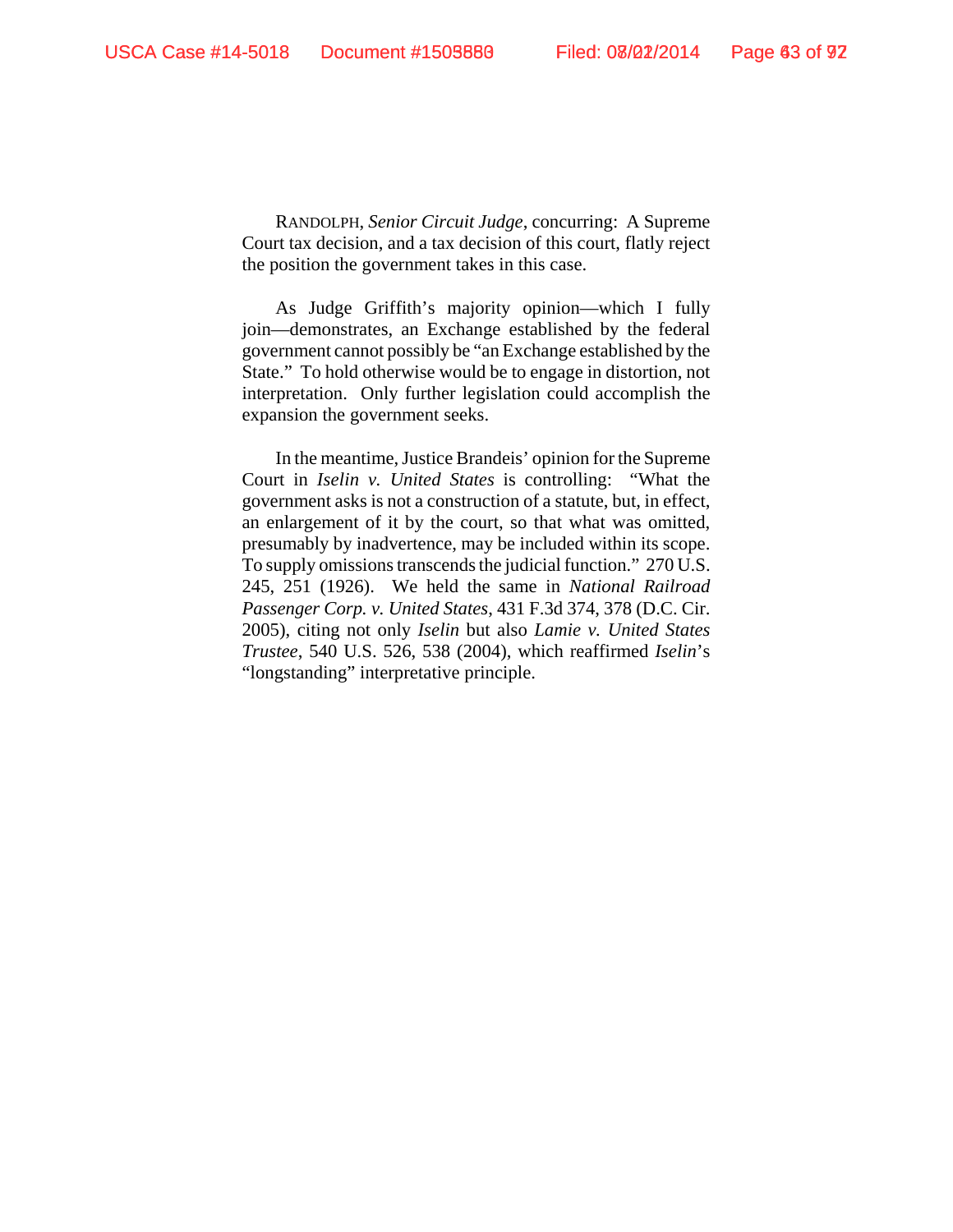EDWARDS, *Senior Circuit Judge*, dissenting: This case is about Appellants' not-so-veiled attempt to gut the Patient Protection and Affordable Care Act ("ACA"). The ACA requires every State to establish a health insurance "Exchange," which "shall be a governmental agency or nonprofit entity that is established by a State." 42 U.S.C.  $§$  18031(b)(1), (d)(1). The Department of Health and Human Services ("HHS") is required to establish "such Exchange" when the State elects not to create one. *Id.* § 18041(c)(1). Taxpayers who purchase insurance from an Exchange and whose income is between 100% and 400% of the poverty line are eligible for premium subsidies. 26 U.S.C. § 36B(a),  $(c)(1)(A)$ . Appellants challenge regulations issued by the Internal Revenue Service ("IRS") and HHS making these subsidies available in all States, including States in which HHS has established an Exchange on behalf of the State. In support of their challenge, Appellants rely on a specious argument that there is no "Exchange established by the State" in States with HHS-created Exchanges and, therefore, that taxpayers who purchase insurance in these States cannot receive subsidies.

As explained below, there are three critical components to the ACA: nondiscrimination requirements applying to insurers; the "individual mandate" requiring individuals who are not covered by an employer to purchase minimum insurance coverage or to pay a tax penalty; and premium subsidies which ensure that the individual mandate will have a broad enough sweep to attract enough healthy individuals into the individual insurance markets to create stability. These components work *in tandem*. At the time of the ACA's enactment, it was well understood that without the subsidies, the individual mandate was not viable as a mechanism for creating a stable insurance market.

Appellants' proffered construction of the statute would permit States to exempt many people from the individual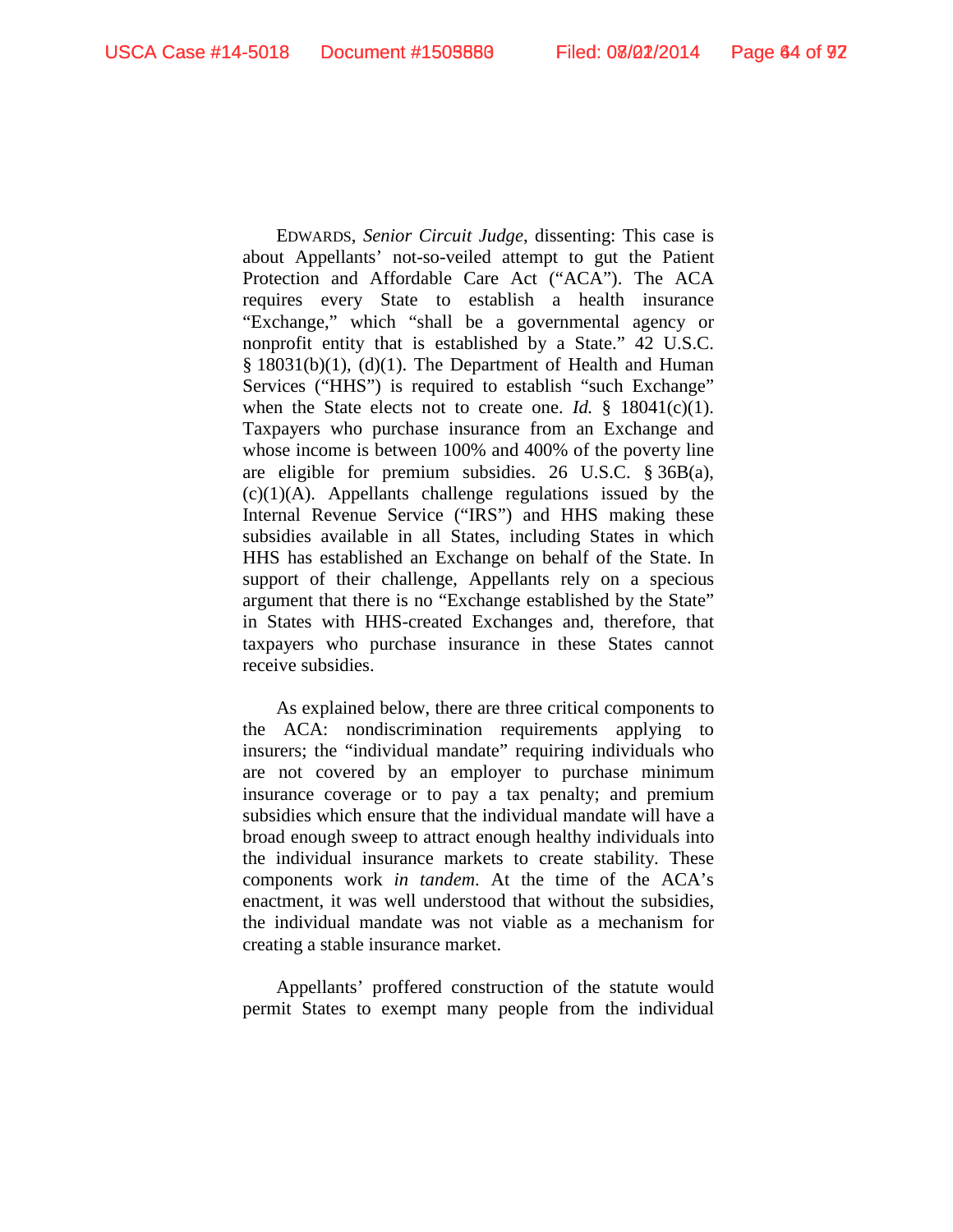mandate and thereby thwart a central element of the ACA. As Appellants' *amici* candidly acknowledge, if subsidies are unavailable to taxpayers in States with HHS-created Exchanges, "the structure of the ACA will crumble." Scott Pruitt, *ObamaCare's Next Legal Challenge*, WALL ST. J., Dec. 1, 2013. It is inconceivable that Congress intended to give States the power to cause the ACA to "crumble."

Appellants contend that the phrase "Exchange established by the State" in § 36B unambiguously bars subsidies to individuals who purchase insurance in States in which HHS created the Exchange on the State's behalf. This argument fails because "the words of a statute must be read in their context and with a view to their place in the overall statutory scheme." *Nat'l Ass'n of Home Builders v. Defenders of Wildlife*, 551 U.S. 644, 666 (2007) (internal quotation marks omitted). When the language of  $\S$  36B is viewed in context – *i.e.*, in conjunction with other provisions of the ACA – it is quite clear that the statute does not reveal the plain meaning that Appellants would like to find.

Because IRS and HHS have been delegated authority to jointly administer the ACA, this case is governed by the familiar framework of *Chevron U.S.A. Inc. v. Natural Resources Defense Council, Inc.*, 467 U.S. 837 (1984). Under *Chevron*, if "the statute is silent or ambiguous with respect to the specific issue," we defer to the agency's construction of the statute, so long as it is "permissible." *Id.* at 843. The Government's permissible interpretation of the statute easily survives review under *Chevron*. The Act contemplates that an Exchange created by the federal government on a State's behalf will have equivalent legal standing with State-created Exchanges. 42 U.S.C. § 18041. And the ACA would be selfdefeating if taxpayers who purchase insurance from an HHScreated Exchange are deemed ineligible to receive subsidies.

 $\mathfrak{D}$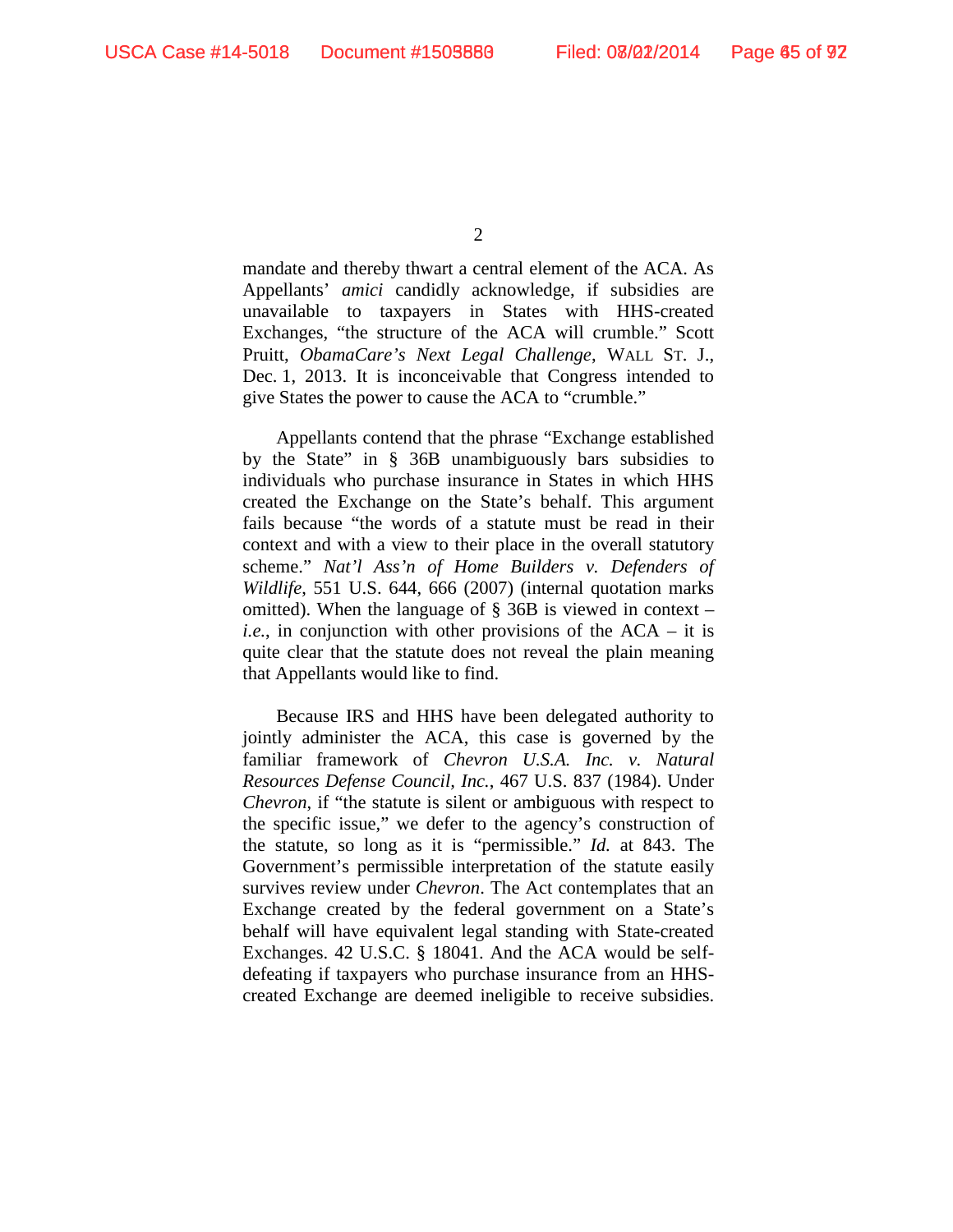Appellants' argument cannot be squared with the clear legislative scheme established by the statute as a whole.

Apparently recognizing the weakness of a claim that rests solely on § 36B, divorced from the rest of the ACA, Appellants attempt to fortify their position with the extraordinary argument that Congress tied the availability of subsidies to the existence of State-established Exchanges to encourage States to establish their own Exchanges. This claim is nonsense, made up out of whole cloth. There is no credible evidence in the record that Congress intended to condition subsidies on whether a State, as opposed to HHS, established the Exchange. Nor is there credible evidence that any State even considered the possibility that its taxpayers would be denied subsidies if the State opted to allow HHS to establish an Exchange on its behalf.

The majority opinion ignores the obvious ambiguity in the statute and claims to rest on plain meaning where there is none to be found. In so doing, the majority misapplies the applicable standard of review, refuses to give deference to the IRS's and HHS's permissible constructions of the ACA, and issues a judgment that portends disastrous consequences. I therefore dissent.

### **I. STANDARD OF REVIEW**

The first question a reviewing court must ask in a case of this sort is whether the disputed provisions of the statute are clear beyond dispute. "If a court, employing traditional tools of statutory construction, ascertains that Congress had an intention on the precise question at issue, that intention is the law and must be given effect." *Chevron*, 467 U.S. at 843 n.9. In determining whether a statutory provision is ambiguous,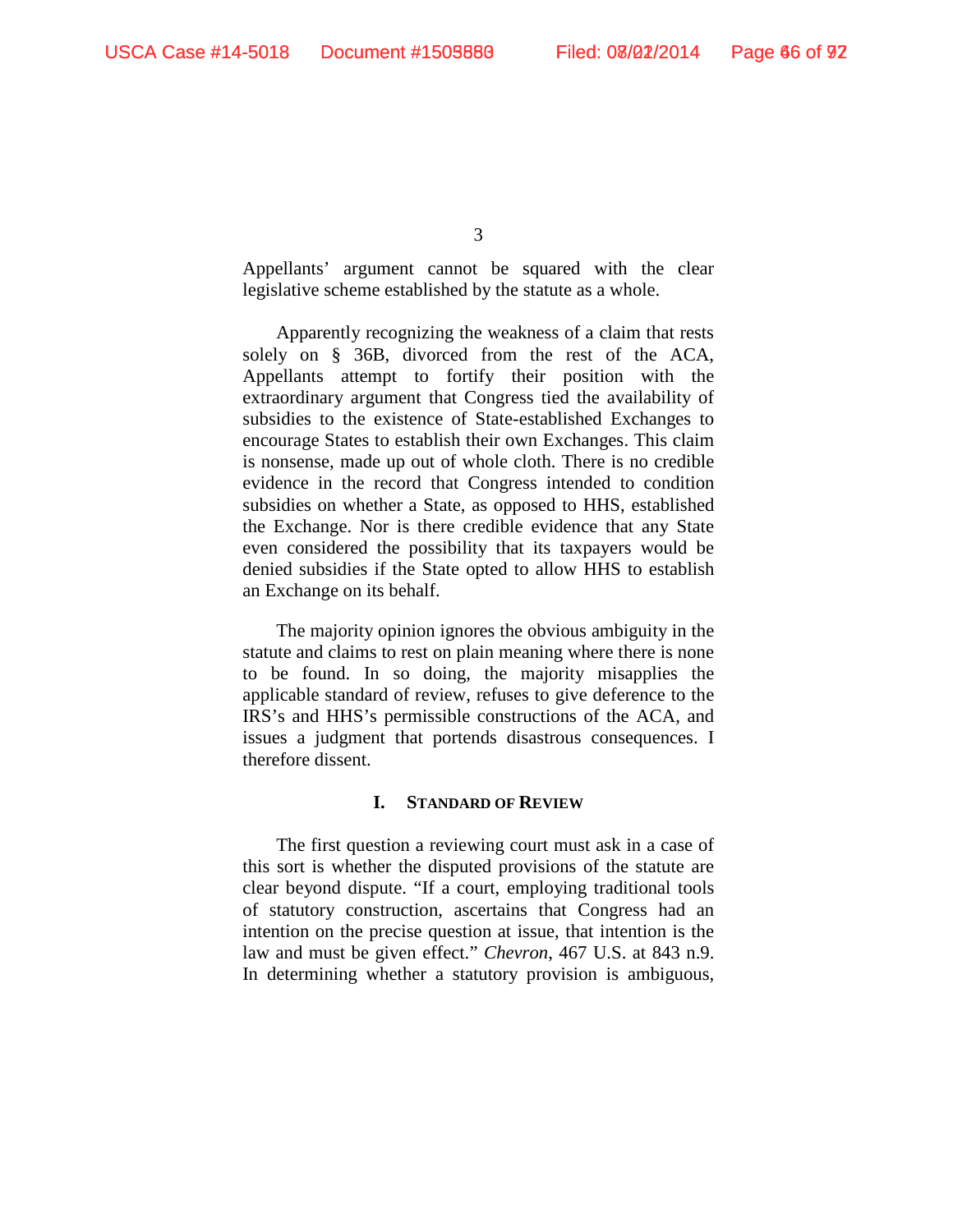however, a court must evaluate it within the context of the statute as a whole:

[A] reviewing court should not confine itself to examining a particular statutory provision in isolation. Rather, the meaning  $-$  or ambiguity  $-$  of certain words or phrases may only become evident when placed in context. . . . It is a fundamental canon of statutory construction that the words of a statute must be read in their context and with a view to their place in the overall statutory scheme.

*Nat'l Ass'n of Home Builders*, 551 U.S. at 666 (citations, alteration, and internal quotation marks omitted); *see also FDA v. Brown & Williamson Tobacco Corp*., 529 U.S. 120, 132-33 (2000); *Davis v. Mich. Dep't of Treasury,* 489 U.S. 803, 809 (1989).

In other words, "[t]he plainness or ambiguity of statutory language is determined by reference to the language itself, the specific context in which that language is used, and the broader context of the statute as a whole." *Robinson v. Shell Oil Co.*, 519 U.S. 337, 341 (1997). The Supreme Court just recently reiterated this principle, making it clear that even when a statute is not "a *chef d'oeuvre* of legislative draftsmanship" – as the ACA is not – courts must bear "in mind the fundamental canon of statutory construction that the words of a statute must be read in their context and with a view to their place in the overall statutory scheme." *Util. Air Regulatory Grp. v. EPA*, No. 12-1146, 2014 WL 2807314, at \*9 (June 23, 2014) (internal quotation marks omitted).

When a "court determines Congress has not directly addressed the precise question at issue, the court does not simply impose its own construction on the statute." *Chevron*,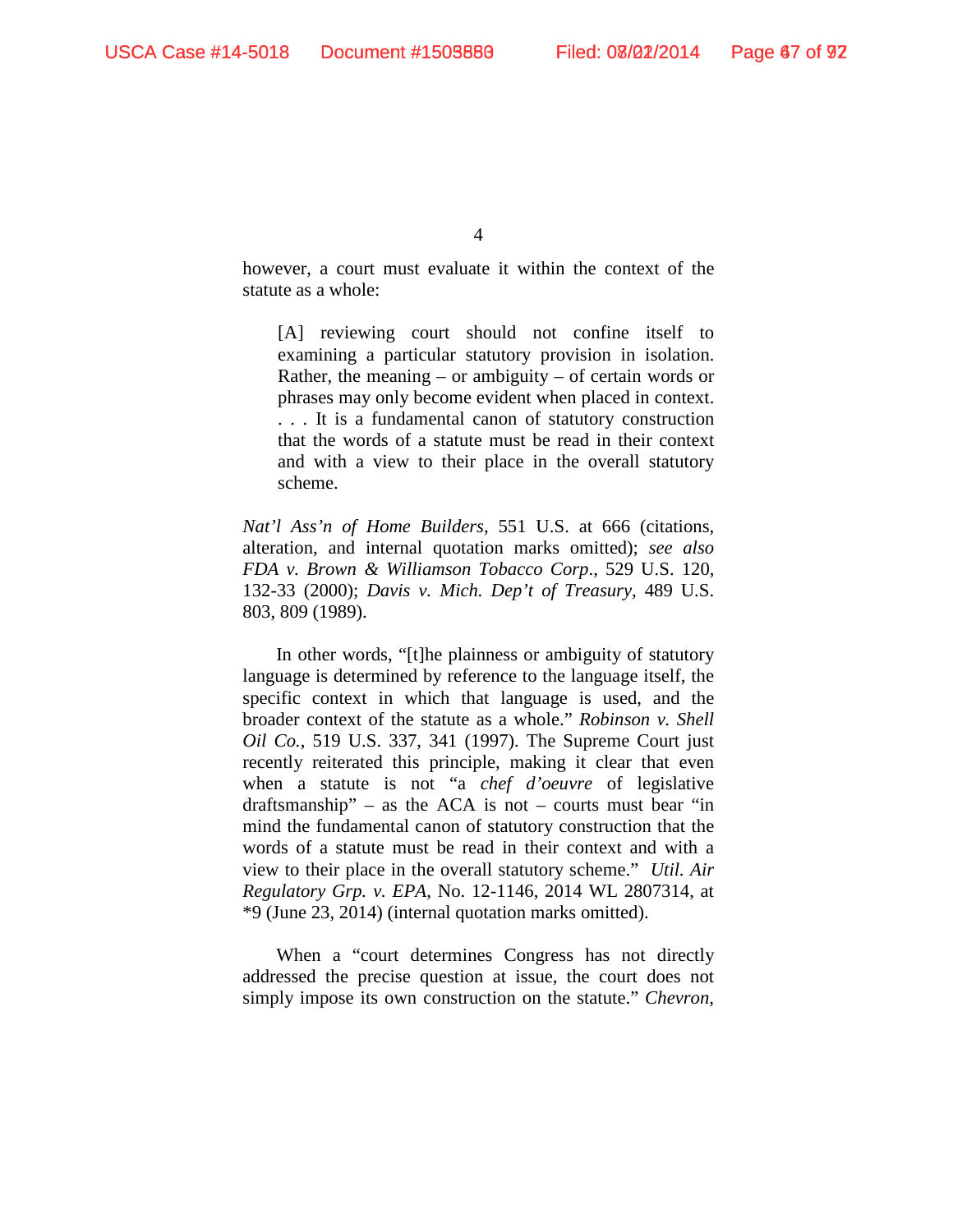467 U.S. at 843. Rather, "the question for the court is whether the agency's answer is based on a permissible construction of the statute," *id.,* that is, whether the agency's interpretation is "manifestly contrary to the statute," *id*. at 844. *See, e.g*., *Mayo Found. for Med. Educ. & Research v. United States*, 131 S. Ct. 704, 711 (2011) (deferring to the agency's interpretation because the statute did not speak with "the precision necessary" to definitively answer the question, and the agency's interpretation was not "manifestly contrary to the statute").

Appellants argue that *Chevron* deference is unwarranted because some of the provisions at issue "are codified in a chapter of Title 42 . . . the domain of *HHS*, not the IRS," and the "IRS has no power to enforce or administer those provisions." Br. for Appellants at 46. Appellants' position is mistaken. *Chevron* applies because IRS and HHS are tasked with administering the provisions of the ACA in coordination. *See* 42 U.S.C. § 18082(a); *Nat'l Ass'n of Home Builders*, 551 U.S. at 665 (applying *Chevron* deference to a regulation promulgated by the National Marine Fisheries Service and the Fish and Wildlife Service "acting jointly"). Here, there is no issue of one agency interpreting the statute in a way that conflicts with the other agency's interpretation. The IRS's rule defines "Exchange" by reference to the HHS's definition, which provides that subsidies are available to low-income taxpayers purchasing insurance on an Exchange "regardless of whether the Exchange is established and operated by a State . . . or by HHS." 45 C.F.R. § 155.20; 26 C.F.R. § 1.36B-1(k).

Appellants also argue that *Chevron* deference is precluded by the canon that "tax credits 'must be expressed in clear and unambiguous terms.'" Br. for Appellants at 51 (quoting *Yazoo & Miss. Valley R.R. Co. v. Thomas*, 132 U.S. 174, 183 (1889)). Again, Appellants' position is mistaken. The Supreme Court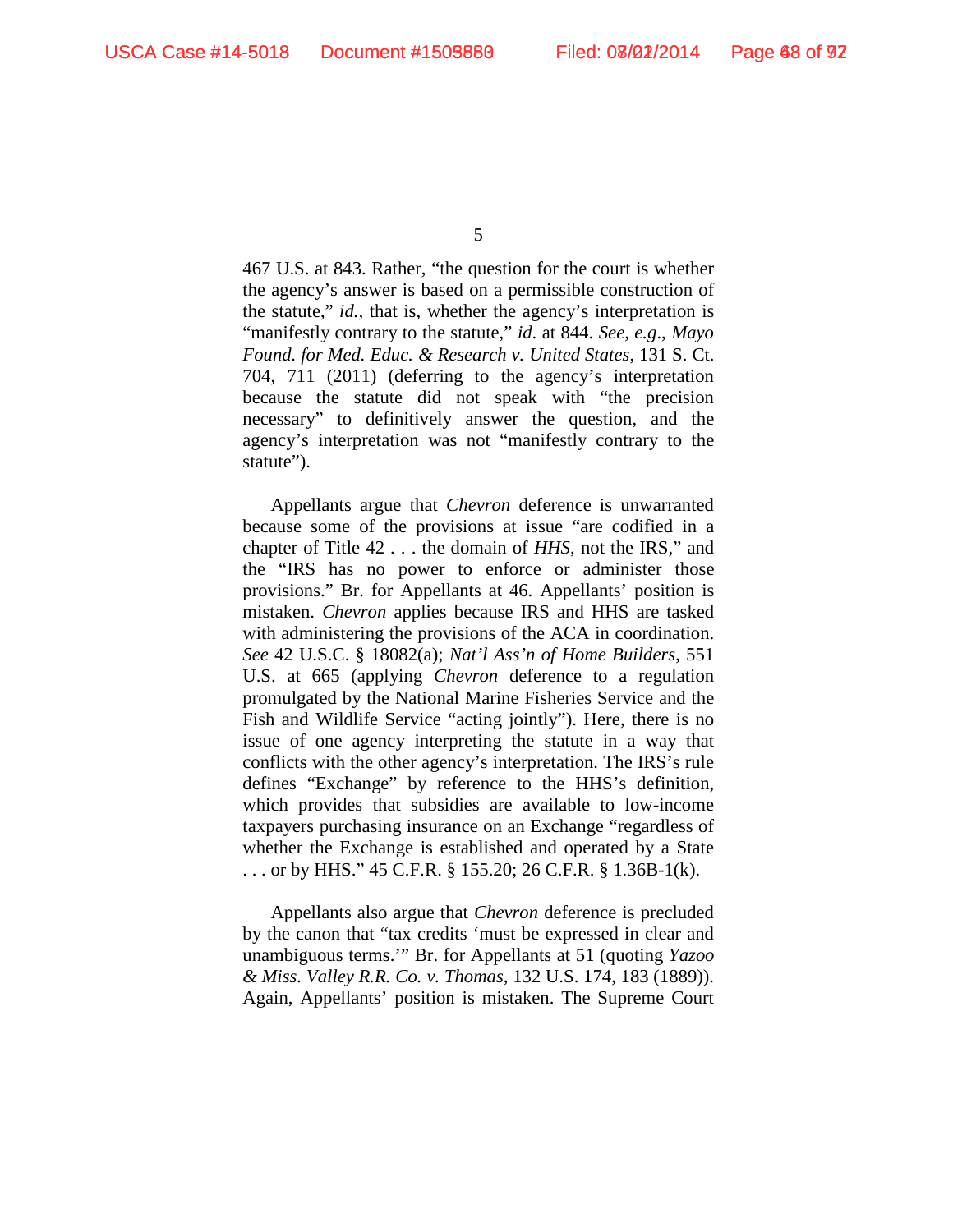has made clear that "[t]he principles underlying [the] decision in *Chevron* apply with full force in the tax context." *Mayo Found.*, 131 S. Ct. at 713.

*Chevron* plainly applies to this case. And this court is obliged to defer to the IRS's and HHS's "permissible" interpretations of the ACA. *Chevron*, 467 U.S. at 843.

### **II. ANALYSIS**

Appellants' argument focuses almost entirely on 26 U.S.C. § 36B, considered in isolation from the other provisions of the ACA. Repeating the phrase "Exchange established by the State" as a mantra throughout their brief, Appellants contend that this language unambiguously indicates that § 36B(b) conditions refundable tax credits on a *State* – and not *HHS* – establishing an Exchange.

Appellants' argument unravels, however, when the phrase "established by the State" is subject to close scrutiny in view of the surrounding provisions in the ACA. *See Brown & Williamson*, 529 U.S. at 132 ("The . . . ambiguity . . . of certain . . . phrases may only become evident when placed in context."). In particular, § 36B has no plain meaning when read in conjunction with  $\S$  18031(d)(1) and  $\S$  18041(c). And, more fundamentally, the purported plain meaning of § 36B(b) would subvert the careful policy scheme crafted by Congress, which understood when it enacted the ACA that subsidies were critically necessary to ensure that the goals of the ACA could be achieved. Simply put, § 36B(b) interpreted as Appellants urge would function as a poison pill to the insurance markets in the States that did not elect to create their own Exchanges. This surely is not what Congress intended.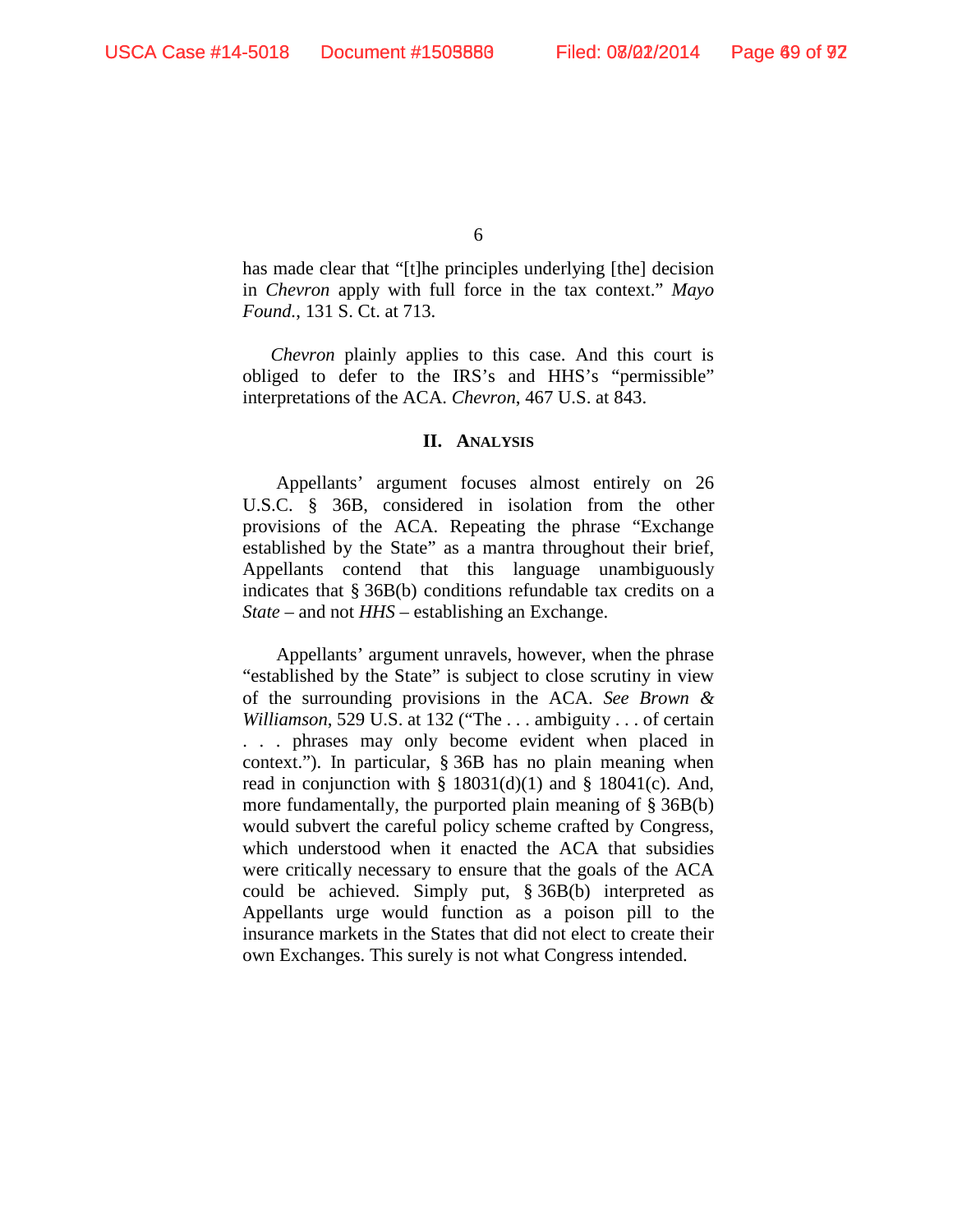Perhaps because they appreciate that no legitimate method of statutory interpretation ascribes to Congress the aim of tearing down the very thing it attempted to construct, Appellants in this litigation have invented a narrative to explain why Congress would want health insurance markets to fail in States that did not elect to create their own Exchanges. Congress, they assert, made the subsidies conditional in order to *incentivize* the States to create their own exchanges. This argument is disingenuous, and it is wrong. Not only is there no evidence that anyone in *Congress* thought § 36B operated as a condition, there is also no evidence that *any State* thought of it as such. And no wonder: The statutory provision presumes the existence of subsidies and was drafted to establish a formula for the payment of tax credits, not to impose a significant and substantial condition on the States.

It makes little sense to think that Congress would have imposed so substantial a condition in such an oblique and circuitous manner. *See Whitman v. Am. Trucking Ass'ns*, 531 U.S. 457, 468 (2001) ("Congress . . . does not alter the fundamental details of a regulatory scheme in vague terms . . . ."). The simple truth is that Appellants' incentive story is a fiction, a *post hoc* narrative concocted to provide a colorable explanation for the otherwise risible notion that Congress would have wanted insurance markets to collapse in States that elected not to create their own Exchanges.

In the end, the question for this court is whether § 36B *unambiguously* operates as a condition limiting the tax subsidies that Congress understood were a necessary part of a functioning insurance market to *only* those States that created their own exchange. The phrase "Exchange established by the State," standing alone, suggests the affirmative. But there is powerful evidence to the contrary – both in § 36B and the

<sup>7</sup>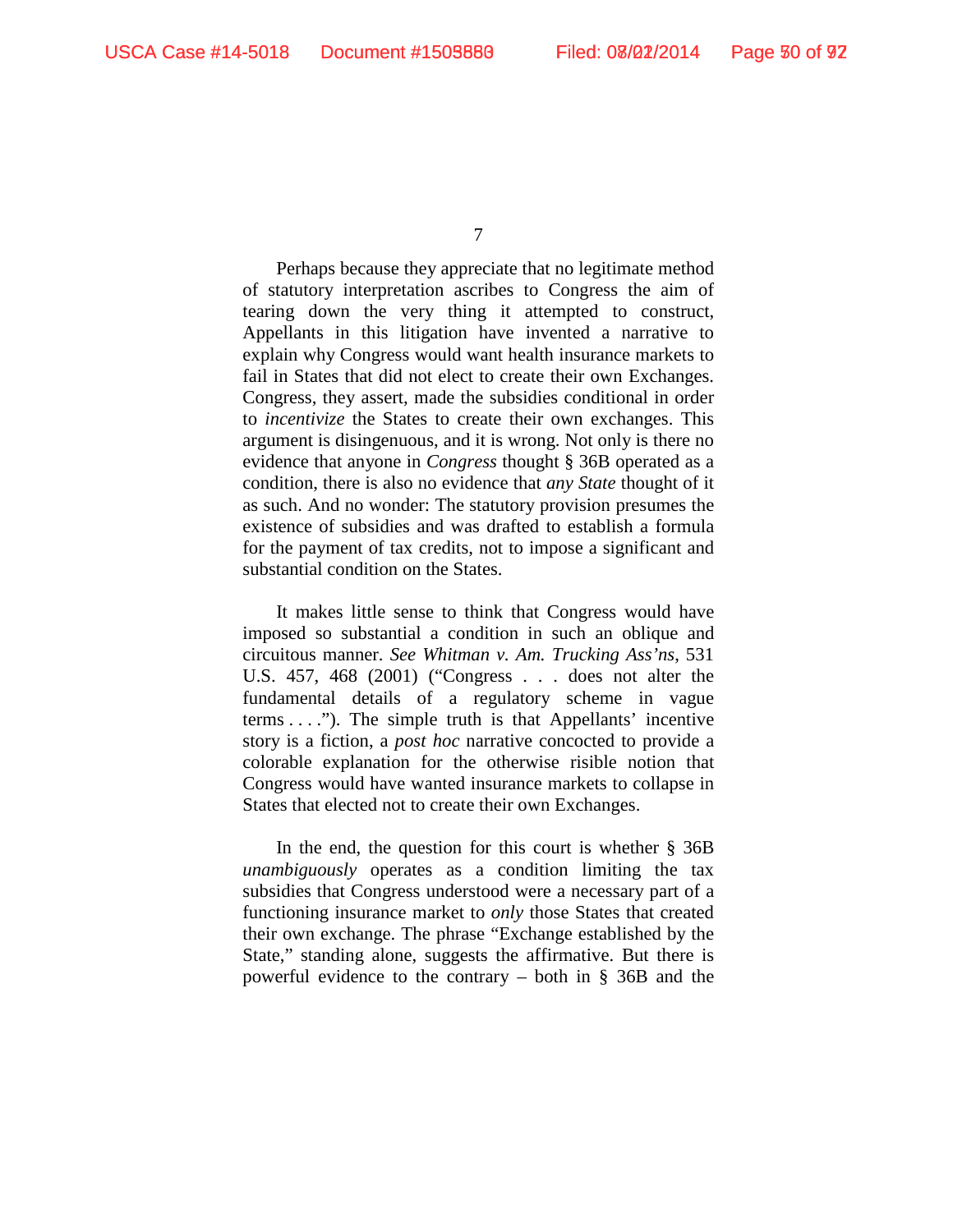provisions it references, and in the Act as a whole – that shows Appellants' argument to be fatally flawed.

It is not the prerogative of this court to interpret the ambiguities uncovered in the ACA. Congress has delegated this authority to the IRS and HHS. And the interpretation given by these agencies is not only *permissible* but also the *better* construction of the statute because § 36B is not clearly drafted as a condition, because the Act empowers HHS to establish exchanges *on behalf of* the States, because parallel provisions indicate that Congress thought that federal subsidies would be provided on HHS-created exchanges, and, most importantly, because Congress established a careful legislative scheme by which individual subsidies were *essential* to the basic viability of individual insurance markets.

# **A.** *Appellants'* **"***Plain Meaning" Argument Viewed in Context*

In arguing that the ACA clearly and unambiguously bars subsidies to individuals who purchase insurance in States in which HHS created the Exchange on the State's behalf, Appellants rest on a narrow, out-of-context interpretation of § 36B(b) and § 36B(c)(2)(A)(i). Br. for Appellants at 16. Appellants argue that because there is no "Exchange established by the State" in States with HHS-created Exchanges, taxpayers who purchase insurance in these States cannot receive subsidies. This plain meaning argument, which views § 36B in isolation, is simplistic and wrong.

We cannot read § 36B in isolation; we must also consider the specific context of the provision and the "broader context of the statute as a whole." *Robinson*, 519 U.S. at 341. And viewing the matter through this wider lens, as we must, the provision which initially might appear plain is far from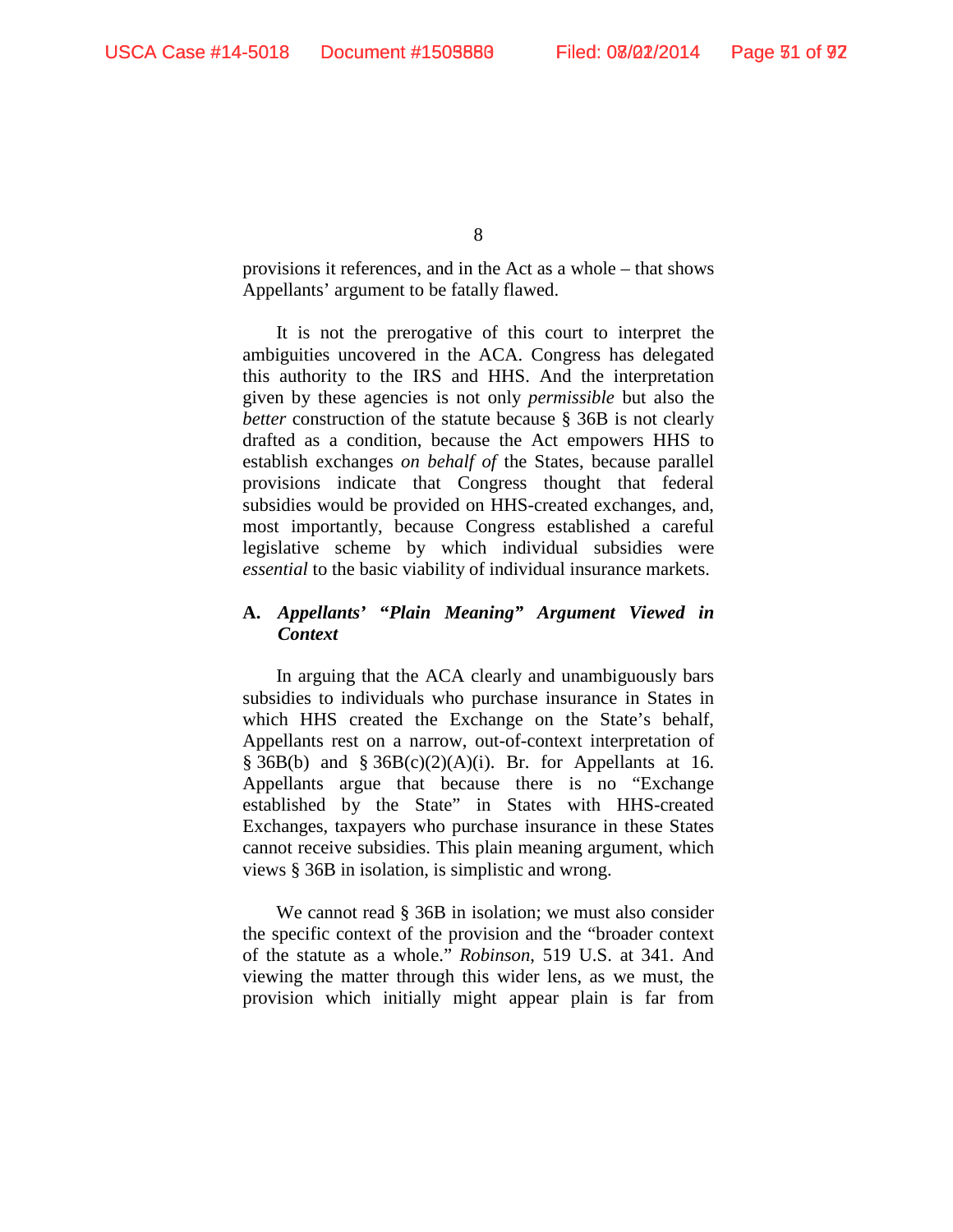unambiguous. To begin with, as the Government points out, § 36B refers to premiums for health plans enrolled in through "an Exchange established by the State *under 1331* [*i.e.*, 42 U.S.C. § 18031]." 26 U.S.C. § 36B(b) (emphasis added). The cross-referenced provision – 42 U.S.C. § 18031 – contains language indicating that *all* States are required to establish an exchange under the section. *See* 42 U.S.C. § 18031(b)(1) ("Each State *shall* . . . establish an American Health Benefit Exchange . . . ."); *see also id.* § 18031(d)(1) ("An Exchange *shall be* a governmental agency or nonprofit entity *that is established by a State*." (emphasis added)). In other words, if our statutory universe consisted only of these two provisions, it would be clear that § 36B intended that residents in *all* States would receive subsidies because *all* States were required to create such exchanges by the section of the Act referenced in § 36B.

Of course, the ACA is broader than just § 36B and § 18031, and in 42 U.S.C. § 18041 it permits a State to elect to allow HHS to establish the Exchange on behalf of the State. In such circumstances, however, the Act *requires* HHS to establish and operate "*such* Exchange." *Id.* § 18041(c) (emphasis added). The use of "such" can reasonably be interpreted to deem the HHS-created Exchange to be the equivalent of an Exchange created in the first instance by the State. That is, when HHS creates an exchange under § 18041(c), it does so *on behalf of* the State, essentially standing in its stead. Put differently, under the ACA, an Exchange within a State is a given. The only question is whether the State opts to create the Exchange on its own or have HHS do it on its behalf. On this view, "established by the State" is term of art that includes any Exchange within a State.

Indeed, the Act says as much when it defines the term *"*Exchange" as "a governmental agency or nonprofit entity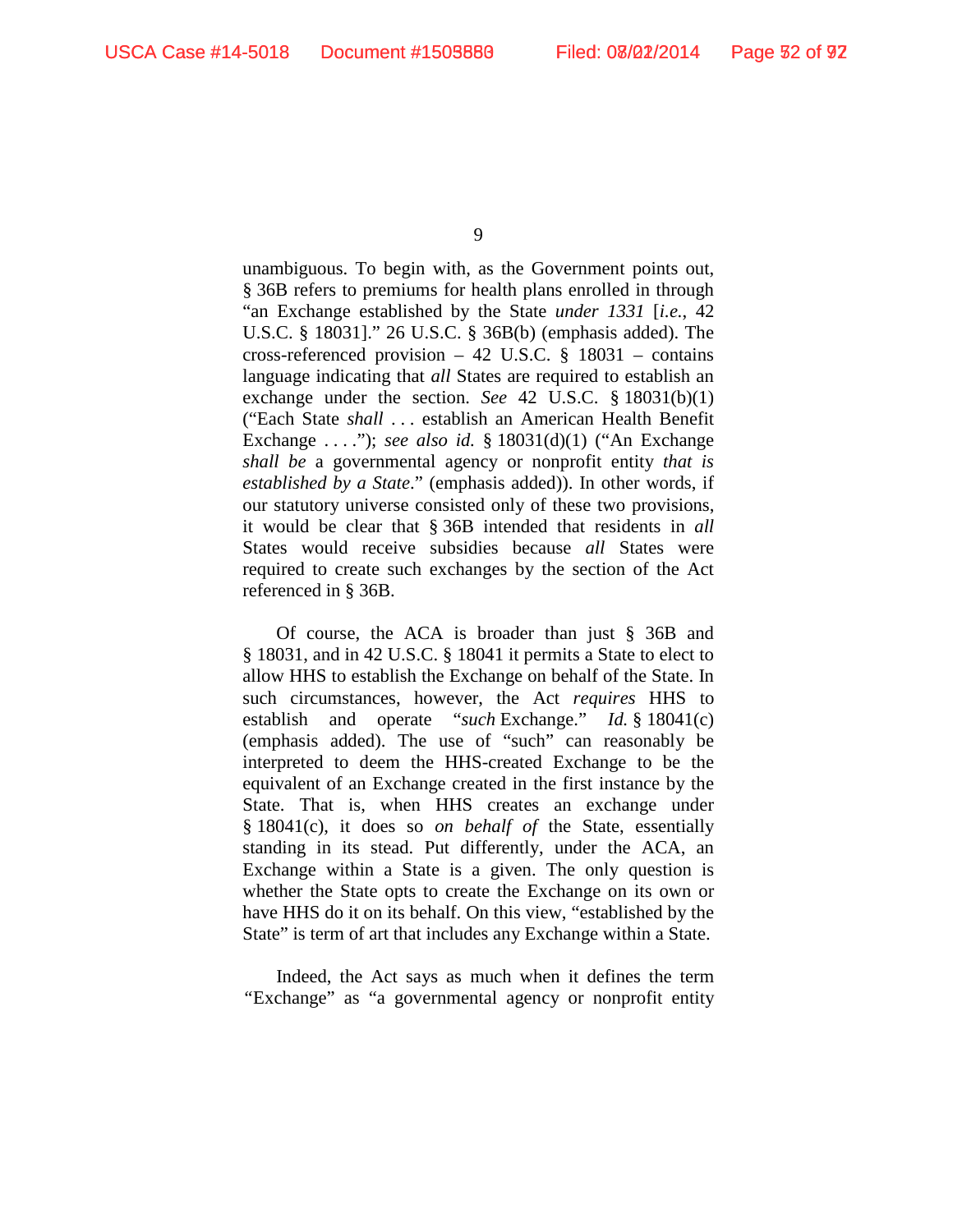that is established by a State."  $42$  U.S.C.  $\S$  18031(d)(1). It is clear that § 18031 is the source of the definition of the term "Exchange" under the Act. *See* 42 U.S.C. § 300gg-91(d)(21) (defining "Exchange" for purpose of Public Health Service Act to mean what it does in § 18031); *id*. § 18111 (incorporating the definitions in § 300gg-91 for purpose of Title I of the ACA). It is also clear that § 18031 defines *every*  "Exchange" under the Act as "a governmental agency or nonprofit entity that is *established by a State*." *Id.* § 18031(d)(1) (emphasis added). Because § 18041(c) authorizes the federal government to establish "Exchanges," the phrase "established by the State" in § 18031 must be broad enough to accommodate Exchanges created by the HHS on a State's behalf. Section 36B expressly incorporates this broad definition of "Exchange" when it uses the phrase an "Exchange established by the State *under [§ 18031]*." 26 U.S.C. § 36B(b) (emphasis added). Therefore, the phrase "established by the State" in § 36B is reasonably understood to take its meaning from the cognate language in the incorporated definition in § 18031, which embraces Exchanges created by HHS on the State's behalf. *See, e.g.*, *Gustafson v. Alloyd Co., Inc.*, 513 U.S. 561, 570 (1995) (noting "the normal rule of statutory construction that identical words used in different parts of the same act are intended to have the same meaning" (internal quotation marks omitted)). These provisions belie the "plain meaning" that Appellants attempt to attribute to § 36B.

What is more, Appellants' interpretation of the operative language in § 36B sits awkwardly with the section's structure. Subsection (a) provides tax credits to any "applicable taxpayer," defined in reference to the poverty line and without regard to what the taxpayer's State has or has not done. 26 U.S.C. § 36 $B(a)$ , (c)(1)(A). Subsection (b) then establishes a numerical formula for calculating the amount of the subsidy. *Id.* § 36B(b). It is only in the context of this numerical formula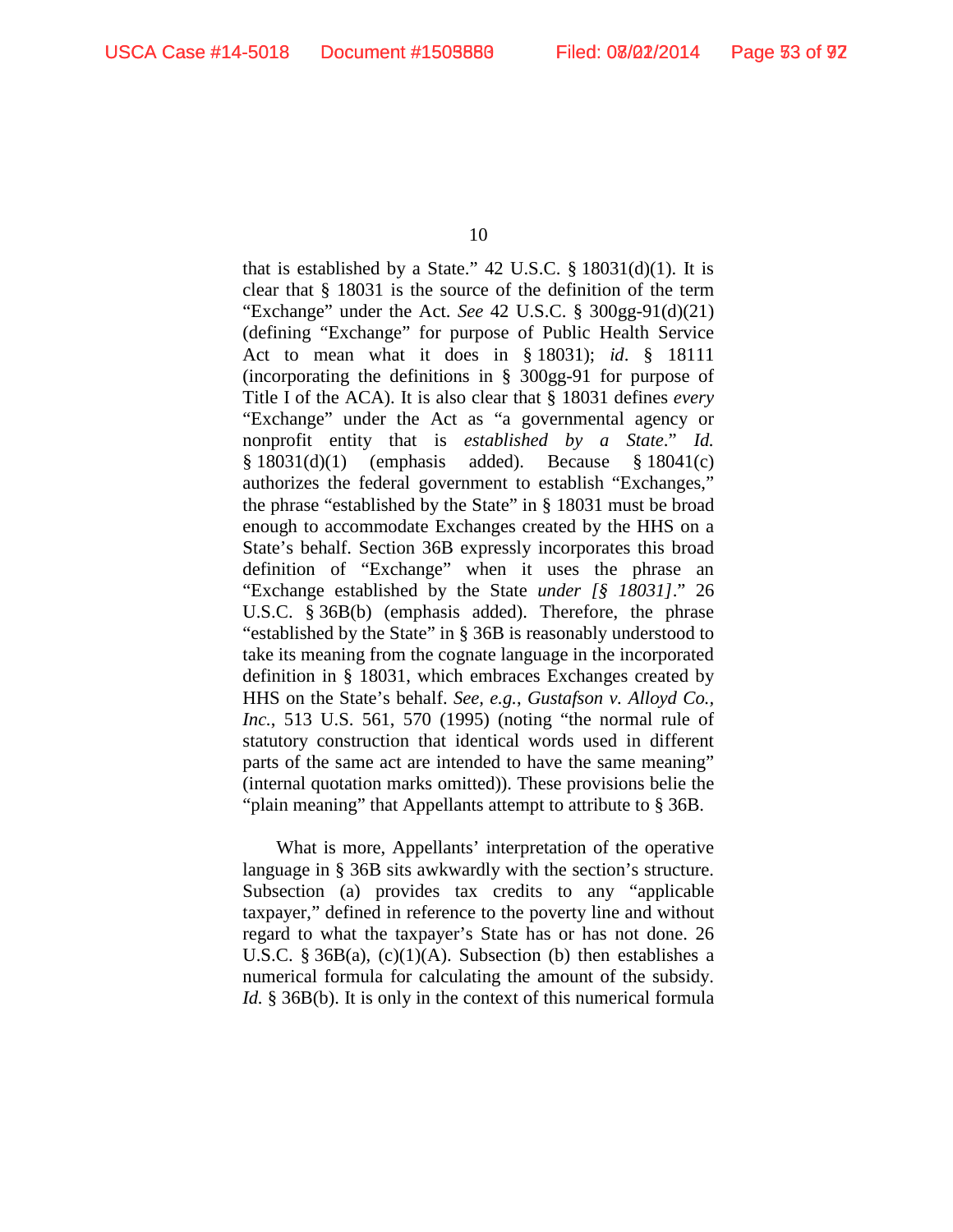and its definition of "coverage month" that the purported condition is found*. Id.* § 36B(b)(1), (c)(2)(A)(i). If Congress intended to create a significant condition on taxpayer eligibility for subsidies of the sort advocated by Appellants, one would expect that it would say so plainly and clearly. *See Am. Trucking Ass'ns*, 531 U.S. at 468. There is no "if/then" or other such conditional language in § 36B. Instead, if Appellants are to be believed, Congress thought it appropriate to incentivize significant State action (creating Exchanges) through an oblique and indirect condition. This is an implausible reading of the statute.

The simple truth is that the phrase "established by the State" in § 36B does not have the plain meaning that Appellants would like. The inquiry does not end with a narrow look at § 36B. That provision must be read in conjunction with  $§ 18031(d)(1)$  and  $§ 18041(c)$ ; and these provisions, read together, defy any claim of plain meaning.

Furthermore, in order to address the question before us, this court is obliged to consider § 36B in "the broader context of the statute as a whole." *Robinson*, 519 U.S. at 341; *see also Zuni Pub. Sch. Dist. No. 89 v. Dep't of Educ.*, 550 U.S. 81, 98 (2007) (looking to "basic purpose and history" of statute). The Supreme Court's recent decision in *Michigan v. Bay Mills Indian Community*, 134 S. Ct. 2024 (2014), which Appellants cite, is not to the contrary. *See also Util. Air Regulatory Grp.,*  2014 WL 2807314, at \*9 (reaffirming that courts must bear "in mind the fundamental canon of statutory construction that the words of a statute must be read in their context and with a view to their place in the overall statutory scheme" (internal quotation marks omitted)). Nothing in *Bay Mills* or *Utility Air Regulatory Group* purport to undermine the commonsense principle – repeatedly endorsed by the Court – that the operative text must be understood in its statutory context, nor

<sup>11</sup>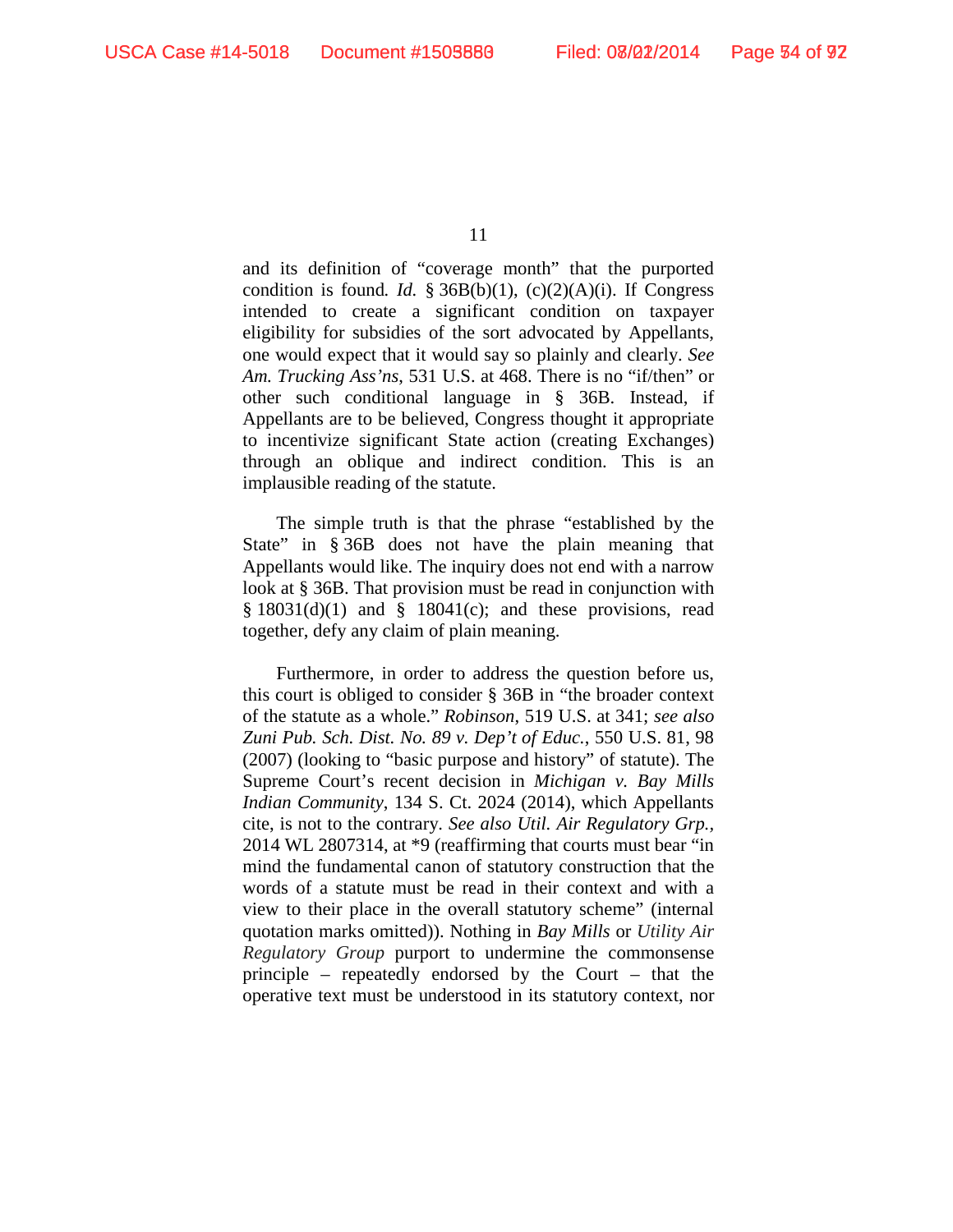the subsidiary principle, which follows from the first, that evidence of meaning drawn from the broader statutory context can render the operative text ambiguous on a particular question of law. Appellants' argument in this case is illogical when cast in the context of the statute as a whole.

### **B.** *The Statute Read as a Whole*

## **1. The "Three-Legged Stool" and the Indispensable Role of the Tax Subsidies**

Appellants' interpretation is implausible because it would destroy the fundamental policy structure and goals of the ACA that are apparent when the statute is read as a whole. A key component to achieving the Act's goal of "near-universal coverage" for all Americans is a series of measures to reform the individual insurance market. 42 U.S.C. § 18091(2)(D). These measures – nondiscrimination requirements applying to insurers, the individual mandate, and premium subsidies – work *in tandem*, each one a necessary component to ensure the basic viability of each State's insurance market. Because premium subsidies are so critical to an insurance market's sustainability, Appellants' interpretation of § 36B would, in the words of Appellants' *amici*, cause "the structure of the ACA [to] crumble." Scott Pruitt, *ObamaCare's Next Legal Challenge*, WALL ST. J., Dec. 1, 2013.

This point is essential and worth explaining in detail. The ACA has been described as a "three-legged stool" in view of its three interrelated and interdependent reforms. Br. for Economic Scholars at 7. The first "leg" of the ACA is the "guaranteed issue" and "community rating" provisions, which prohibit insurers from denying coverage based on health status or history, 42 U.S.C. § 300gg-1, and require insurers to offer coverage to all individuals at community-wide rates, *id*.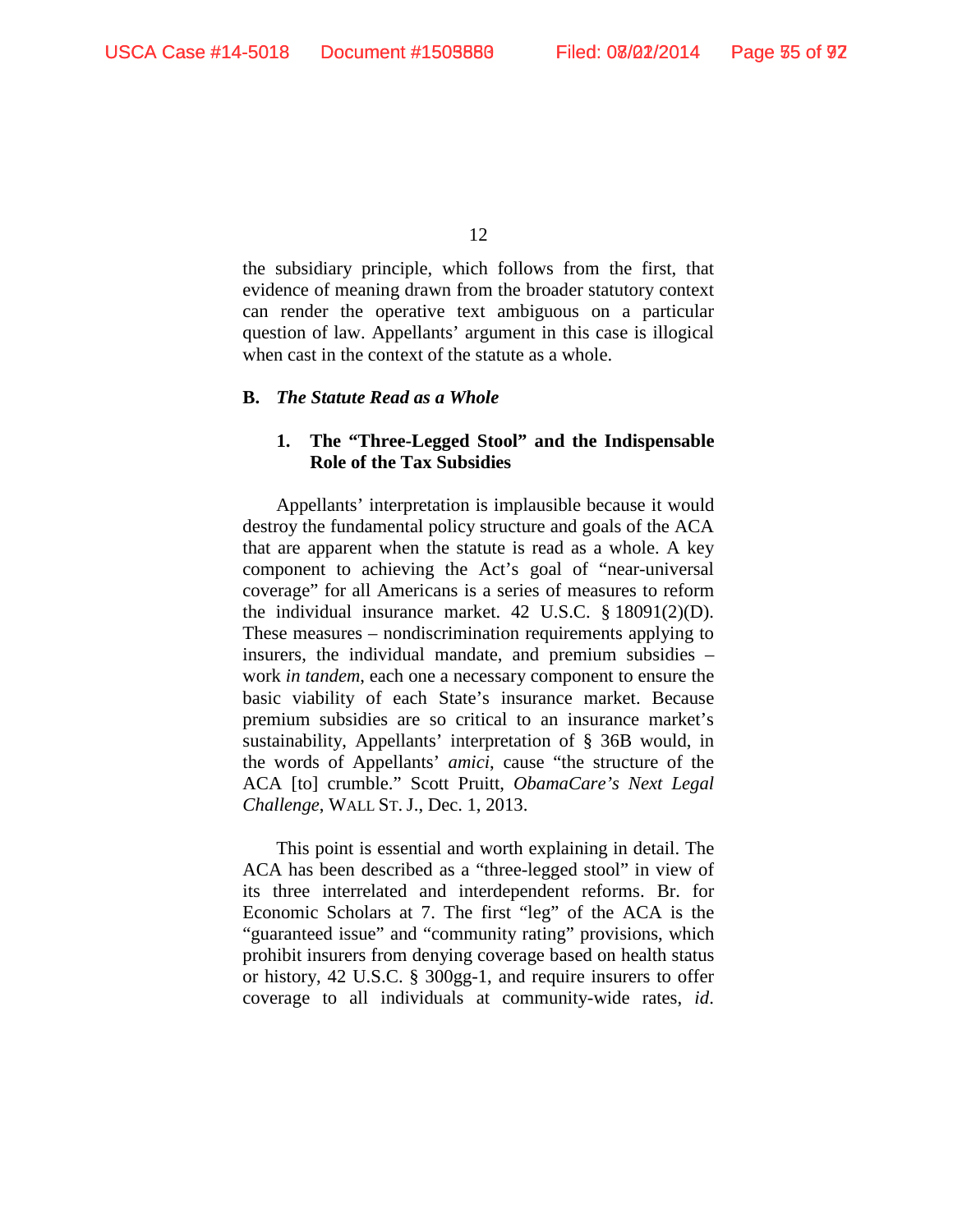§ 300gg(a). But such nondiscrimination provisions cannot function alone because of the problem of "adverse selection." When insurers cannot deny coverage or charge sick or highrisk individuals higher premiums, healthy people delay purchasing insurance (knowing they will not be denied coverage if and when they become sick), and insurers' risk pools thus become skewed toward high-risk individuals (as they are the only ones willing to pay the premiums). The result is that insurers wind up paying more per average on each policy, which leads them to increase the community-wide rate, which, in turn, serves only to exacerbate the "adverse selection" process (as now only those who are *really* sick will find insurance worthwhile). This is the so-called "deathspiral," which Congress understood would doom each State's individual insurance market in the absence of a multifaceted reform program. *Nat'l Fed'n of Indep. Bus. v. Sebelius*, 132 S. Ct. 2566, 2626 (2012) (Ginsburg, J., concurring in part and dissenting in part).

This is where the individual mandate, the second "leg" of the ACA, comes in. Congress recognized:

[I]f there were no requirement, many individuals would wait to purchase health insurance until they needed care. By significantly increasing health insurance coverage, the [individual coverage] requirement, together with the other provisions of this Act, will minimize this adverse selection and broaden the health insurance risk pool to include healthy individuals, which will lower health insurance premiums. The requirement is essential to creating effective health insurance markets in which improved health insurance products that are guaranteed issue and do not exclude coverage of pre-existing conditions can be sold.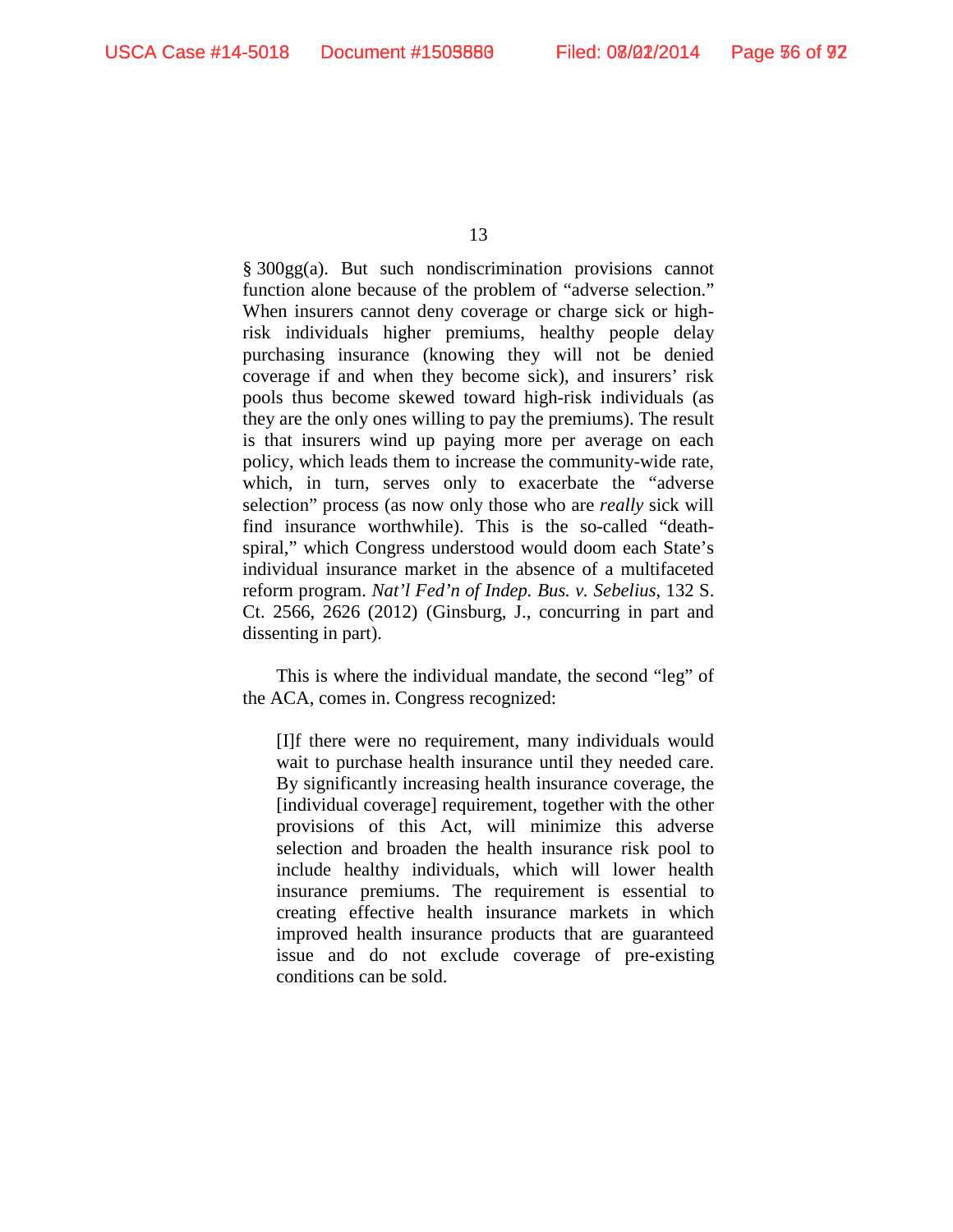42 U.S.C. § 18091(2)(I). Accordingly, the Act requires each individual who is not covered by an employer to purchase minimum coverage or to pay a tax penalty. 26 U.S.C. § 5000A(a)-(b). But recognizing that individuals cannot be made to purchase what they cannot afford, Congress provided that the mandate would not apply if the cost of insurance exceeds eight percent of the taxpayer's income after subsidies. *Id.* § 5000A(e)(1).

The third "leg" of the ACA is the subsidies. The subsidies ensure that the individual mandate will have a broad enough sweep to attract enough healthy individuals into the individual insurance markets to create stability, *i.e.*, to prevent an adverse-selection death spiral. Without the subsidies, the individual mandate is simply not viable as a mechanism for creating a stable insurance market: the lowest level of coverage for typical subsidy-eligible participants will cost 23% of income, meaning that these individuals will be exempt from the mandate. *Id.*; Br. for Economic Scholars at 17-18. Congress was informed of the importance of the subsidies to the overall legislative scheme. *See Roundtable Discussion on Expanding Health Care Coverage: Hearing Before the Senate Comm. On Finance*, 111th Cong. 504 (2009) (statement of Sandy Praeger, Comm'r of Insurance for the State of Kansas) ("State regulators can support these reforms to the extent they are coupled with an effective and enforceable individual purchase mandate *and appropriate income-sensitive subsidies to make coverage affordable.*" (emphasis added)); *see also*  CONGRESSIONAL BUDGET OFFICE, AN ANALYSIS OF HEALTH INSURANCE PREMIUMS UNDER THE PATIENT PROTECTION AND AFFORDABLE CARE ACT 24 (Nov. 30, 2009), (estimating that approximately 78% of people purchasing their own coverage would receive subsidies). It is thus no surprise that Congress provided generous subsidies in the ACA and, importantly, expressly linked the operation of the individual mandate to the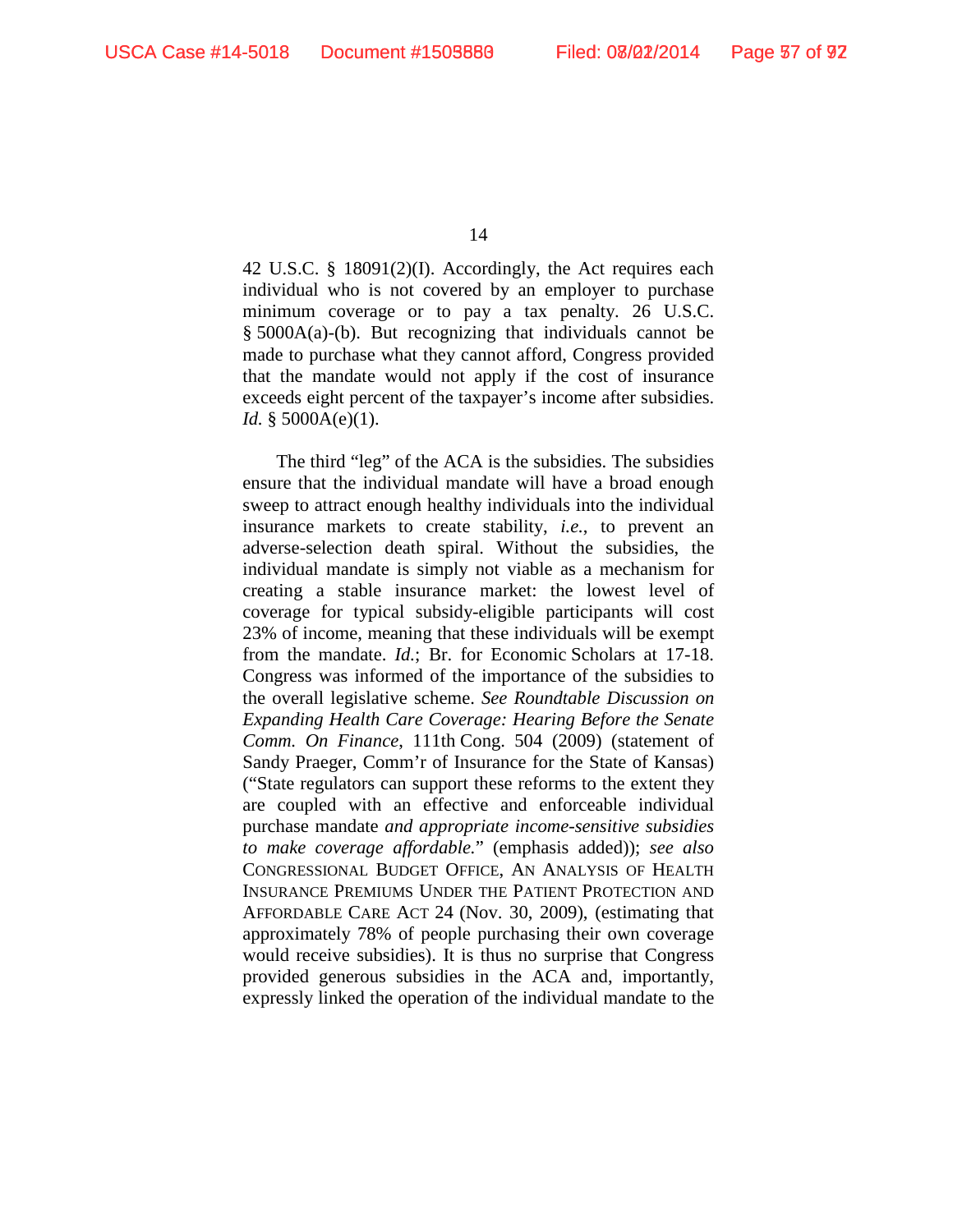cost of insurance *after* taking account of the subsidies. 26 U.S.C.  $\S$  5000A(e)(1)(B)(ii).

If nothing else, it is clear that premium subsidies are an essential component of the regulatory framework established by the ACA. If, as Appellants contend, a State could block subsidies by electing not to establish an Exchange, this would exempt a large number of taxpayers from the individual mandate, cause the risk pool to skew toward higher risk people, and effectively cut the heart out of the ACA. This is one of the points that was made in the joint opinion by Justice Scalia, Justice Kennedy, Justice Thomas, and Justice Alito in *National Federation of Independent Business v. Sebelius*:

Without the federal subsidies, individuals would lose the main incentive to purchase insurance inside the exchanges, and some insurers may be unwilling to offer insurance inside of exchanges. With fewer buyers and even fewer sellers, the exchanges would not operate *as Congress intended* and may not operate at all.

132 S. Ct. at 2674 (Scalia, Kennedy, Thomas, and Alito, JJ., dissenting) (emphasis added); *see also* Br. for the Appellees at 38 ("Insurers in States with federally-run Exchanges would still be required to comply with guaranteed-issue and community rating rules, but, without premium tax subsidies to encourage broad participation, insurers would be deprived of the broad policy-holder base required to make those reforms viable."). This "adverse selection" is precisely what Congress sought to avoid when it enacted the individual mandate.  $42$ U.S.C. § 18091(2)(I). It is unfathomable that Congress intended to allow States to effectively nullify the individual mandate, which it recognized was necessary to the viability of an individual insurance market subject to the "guaranteed issue" and "community rating" requirements.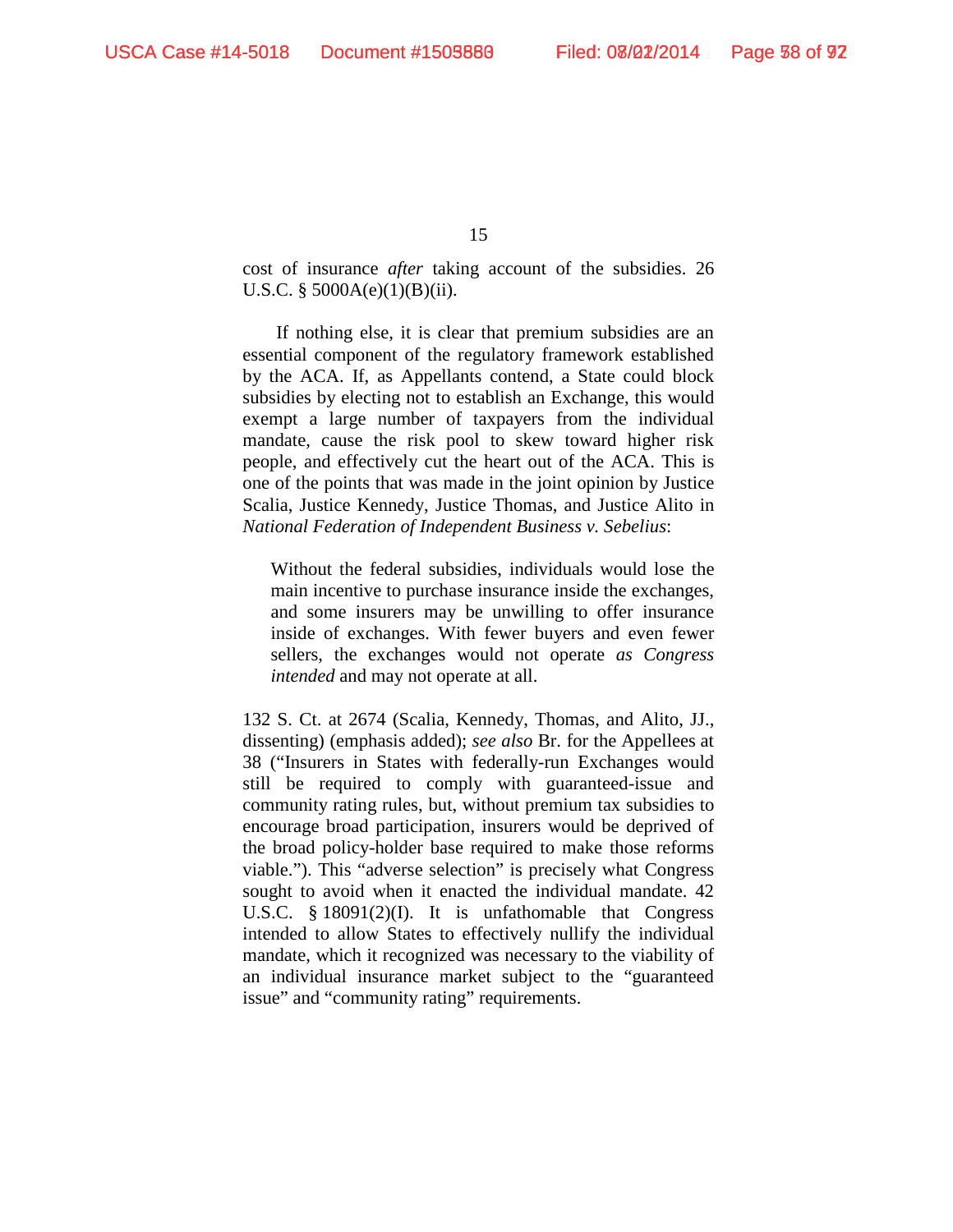Section 36B cannot be interpreted divorced from the ACA's unmistakable regulatory scheme in which premium subsidies are an indispensable component of creating viable and stable individual insurance markets. Due regard for the carefully crafted legislative scheme casts § 36B in a clearer light. "Congress . . . does not alter the fundamental details of a regulatory scheme in vague terms or ancillary provisions—it does not, one might say, hide elephants in mouseholes." *Am. Trucking Ass'ns*, 531 U.S. at 468. If Congress meant to deny subsidies to taxpayers in States with HHS-created Exchanges – thereby initiating an adverse-selection death-spiral that would effectively gut the statute in those States – one would expect to find this limit set forth in terms as clear as day. But the subsection defining which taxpayers are eligible for subsidies make no mention of State-established Exchanges. Subsidies are available to an "applicable taxpayer," 26 U.S.C. § 36B(a), and "applicable taxpayer" is defined as any individual whose household income for the taxable year is between 100% and 400% of the poverty line, *id*.  $§ 36B(c)(1)(A).$ 

A comparison with the ACA's Medicaid expansion condition offers a striking case in point. This condition demonstrates that Congress knew how to speak clearly and provide notice to States when it intended to condition funding on State behavior. The Medicaid provision lays out an express conditional statement in the form of "*if, then*": "*If* the Secretary, after reasonable notice and opportunity for hearing," determines that the State is not in compliance with the Medicaid-expansion requirements, the Secretary "shall notify such State agency that further payments will not be made to the State." 42 U.S.C. § 1396c (emphasis added). This provision stands in stark contrast to § 36B. The formula for calculating subsidies does not say, for example, "*If* a State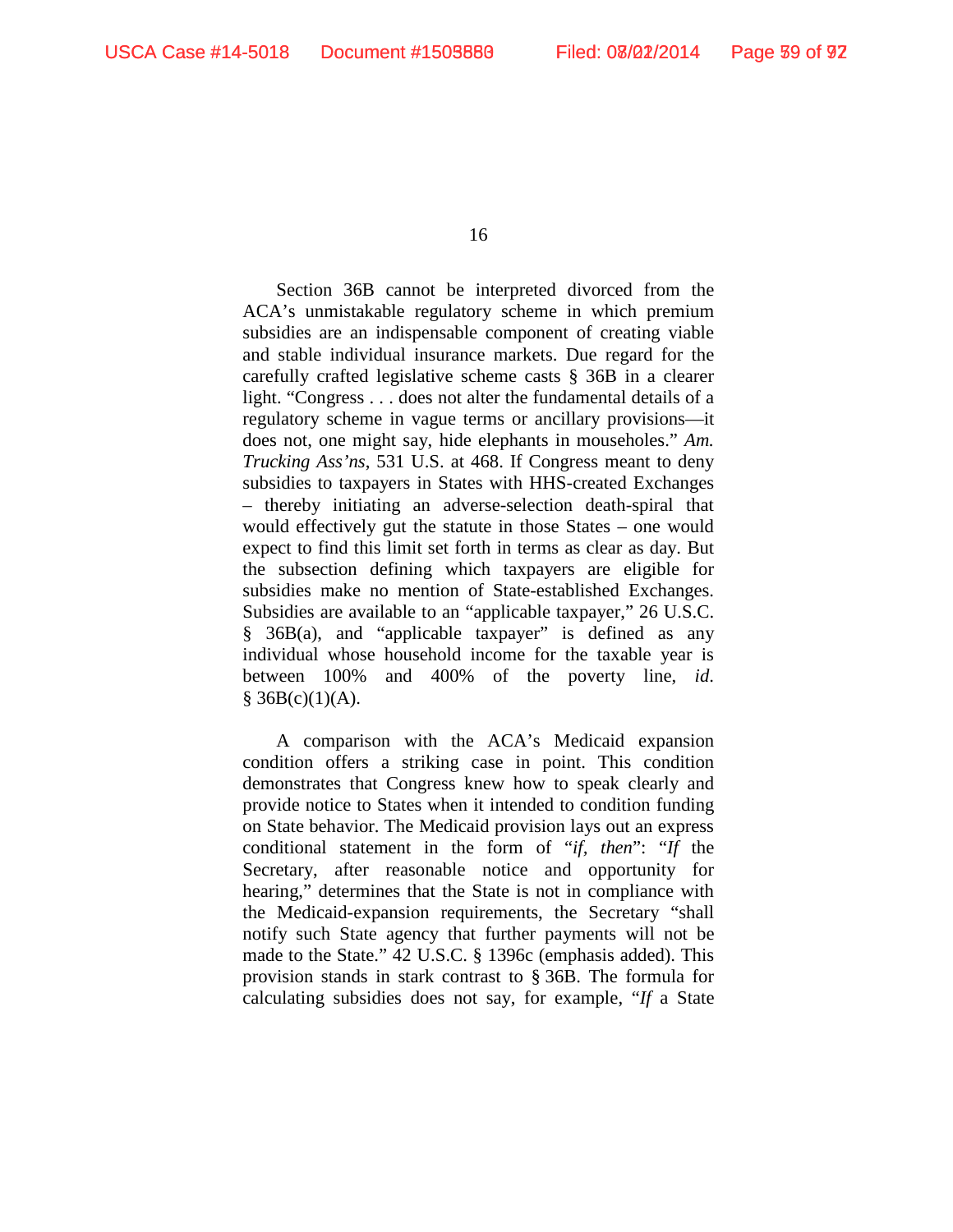does not create an Exchange, its taxpayers shall be ineligible for premium credit subsidies," or "*If* coverage is purchased on an Exchange established by HHS, premium credit subsidies will not be available." Furthermore, § 1396c ensures that States receive *notice* before Medicaid funding is withheld. In contrast, there is no similar notice to States that their taxpayers will be denied subsidies if the State elects to have HHS create an Exchange on its behalf.

The majority thinks it unremarkable that Congress would condemn insurance markets in States with federally-created Exchanges to an adverse-selection death spiral. It reaches this conclusion by observing that, in peripheral statutory provisions, Congress has twice created insurance markets that suffered from the defect of having guaranteed issue requirements without the other measures (such as a mandate or subsidies) necessary to ensure the soundness of the market. Congress did this, the majority notes, in the provisions covering the Northern Mariana Islands and other federal territories, *see* 26 U.S.C. § 5000A(f)(4); 42 U.S.C. § 201(f), and in the Community Living Assistance Services and Supports (CLASS) Act, Pub. L. No. 111-148, §§ 8001-8002, 124 Stat. 119, 828-47 (2010).

This argument entirely misses the point. These peripheral statutory provisions say nothing about the core provisions of the ACA at issue here, as both the majority and the Appellants recognize. In both provisions, Congress purposely decided not to impose an individual mandate. That is a crucial difference. The Government and supporting *amici*'s position in this case relies on Congress' express recognition that the individual mandate, "*together with the other provisions* of this Act, will minimize . . . adverse selection," and that, as such, the mandate "is essential to creating effective health insurance markets" with guaranteed-issue requirements. 42 U.S.C.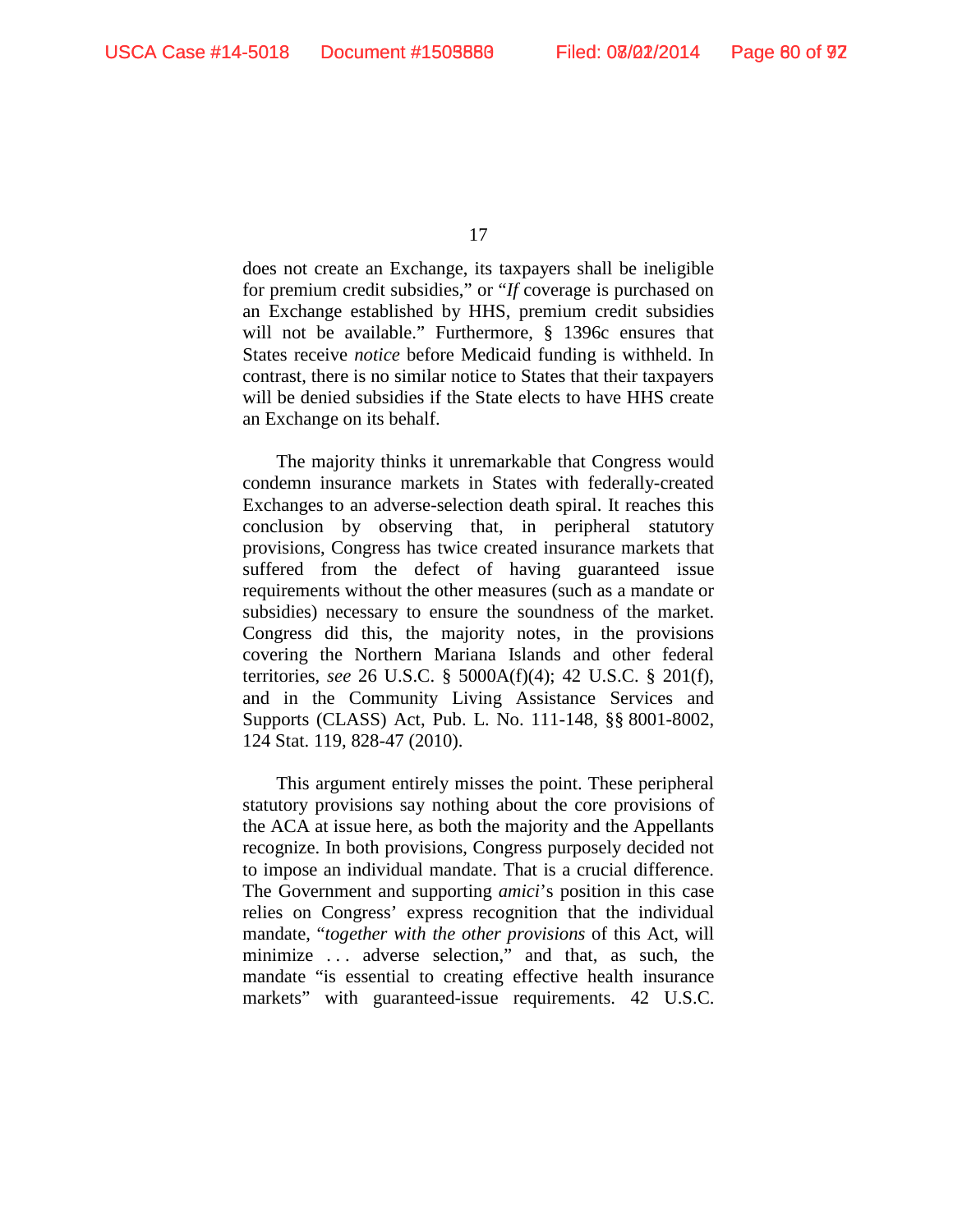§ 18091(2)(I) (emphasis added). This recognition, together with Congress' linking the mandate to the subsidies available to taxpayers, 26 U.S.C.  $\S$  5000A(e)(1)(B)(ii), demonstrates that Congress appreciated that subsidies would be an integral part of ensuring that the individual mandate reached broadly enough to secure the viability of the insurance market. By not imposing individual mandates in the peripheral markets identified by the majority (*i.e.*, in the territories and the CLASS Act), Congress displayed a willingness to tolerate the risk that these markets would succumb to adverse selection. Congress displayed no such willingness here; in the markets covered by the core provisions of the ACA, Congress imposed an individual mandate linked to subsidies as an "essential" tool to ensure market viability. 42 U.S.C. § 18091(2)(I).

Appellants suggest that because Congress enacted peripheral statutory provisions covering territories and in the CLASS Act without including measures to ensure a broad base of healthy customers to stabilize prices and avoid adverse selection, it is reasonable to assume that Congress did the same thing with respect to the core provisions of the ACA. But this argument gets it backwards. The CLASS Act and the provisions covering the federal territories importantly demonstrate that when Congress determined to expose an insurance market to significant adverse selection risk, it specifically declined to enact an individual mandate. In other words, Congress acted intentionally when it passed the CLASS Act and the provisions covering the federal territories *without an individual mandate*. The core provisions of the ACA *include an individual mandate*, which of course indicates that Congress meant to treat the core provisions of the ACA differently.

Appellants' arguments to the contrary are perplexing, to say the least. Congress' omissions of an individual mandate –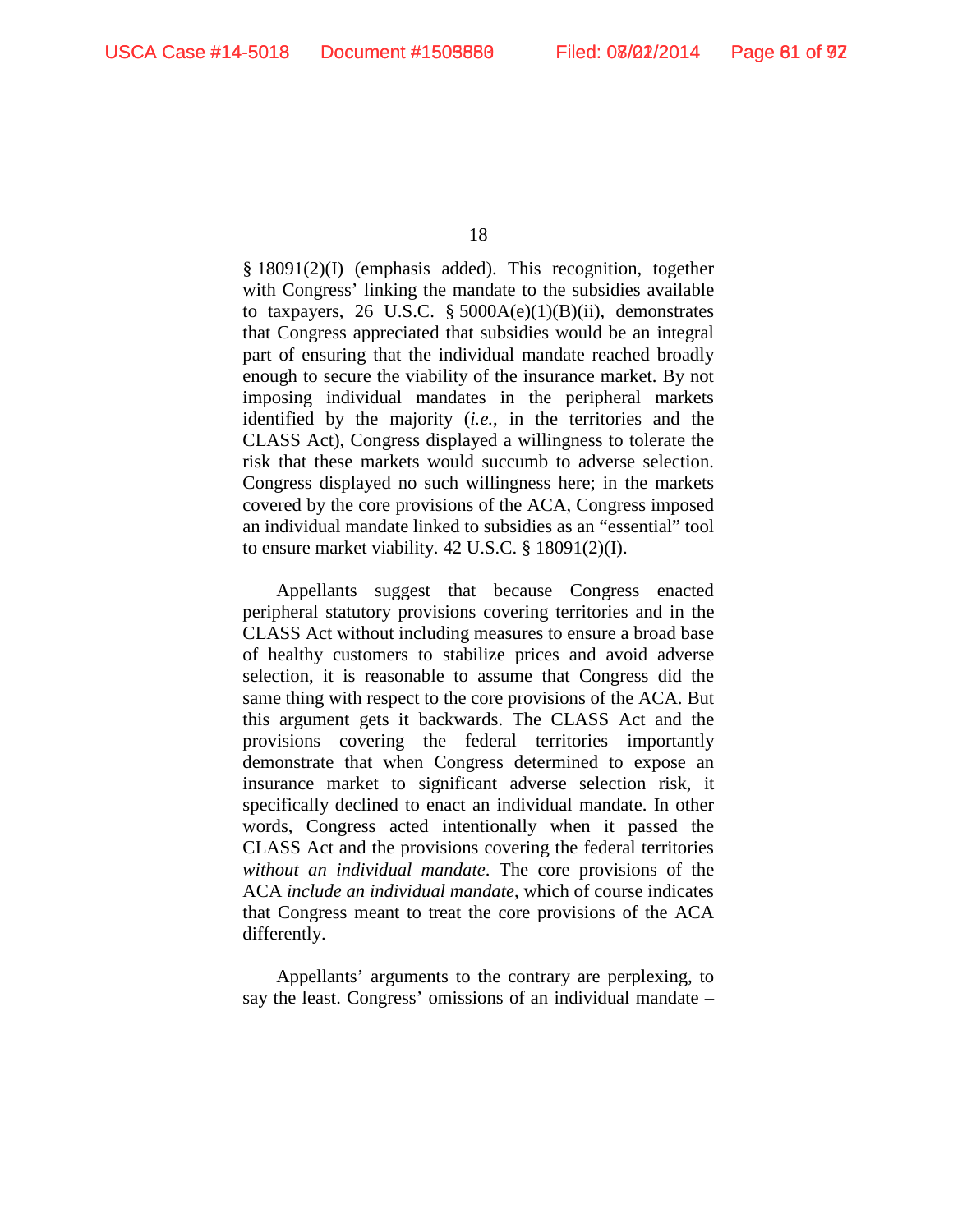which it recognized as an "essential" tool to prevent adverse selection, 42 U.S.C.  $\S$  18091(2)(I) – from the peripheral statutory provisions cited by the majority are not evidence that Congress had some monolithic statute-wide tolerance of the risk that insurance markets might succumb to adverse selection. To the contrary, Congress' intentional omissions in these peripheral insurance markets of a tool it knew to be important to preventing adverse selection merely indicates that Congress had a substantially higher tolerance for the risk of adverse selection in such markets vis-à-vis the core markets where it did impose the individual mandate. The CLASS Act and the provisions covering the territories thus do not rebut the Government's structural argument. Indeed, if anything, the subsequent history concerning the territories and the CLASS Act serve only to highlight that Congress was correct in its judgment that an individual mandate – accompanied by subsidies to ensure its scope was sufficiently large – was necessary to stave off adverse selection in insurance markets. As Appellants note, without an individual mandate, the CLASS Act was "unworkable," which led Congress to repeal it. Reply Br. for Appellants at 15.

The Government and supporting *amici*'s structural argument in this case cannot be dismissed as idle meanderings into legislative history. It is apparent from the statutory text of the ACA that Congress understood (1) the importance of a broadly applicable individual mandate that works "together with the other provisions" to ensure the viability of an insurance market against the threat of adverse selection, 42 U.S.C. § 18091(2)(I), and (2) the necessity of taxpayer subsidies to broaden the scope of the individual mandate, *see*  26 U.S.C. §  $5000A(e)(1)(B)(ii)$ . In giving short shrift to the clear statutory scheme adopted by Congress when it enacted the core provisions of the ACA, the majority has ignored congressional intent and improperly rejected the reasonable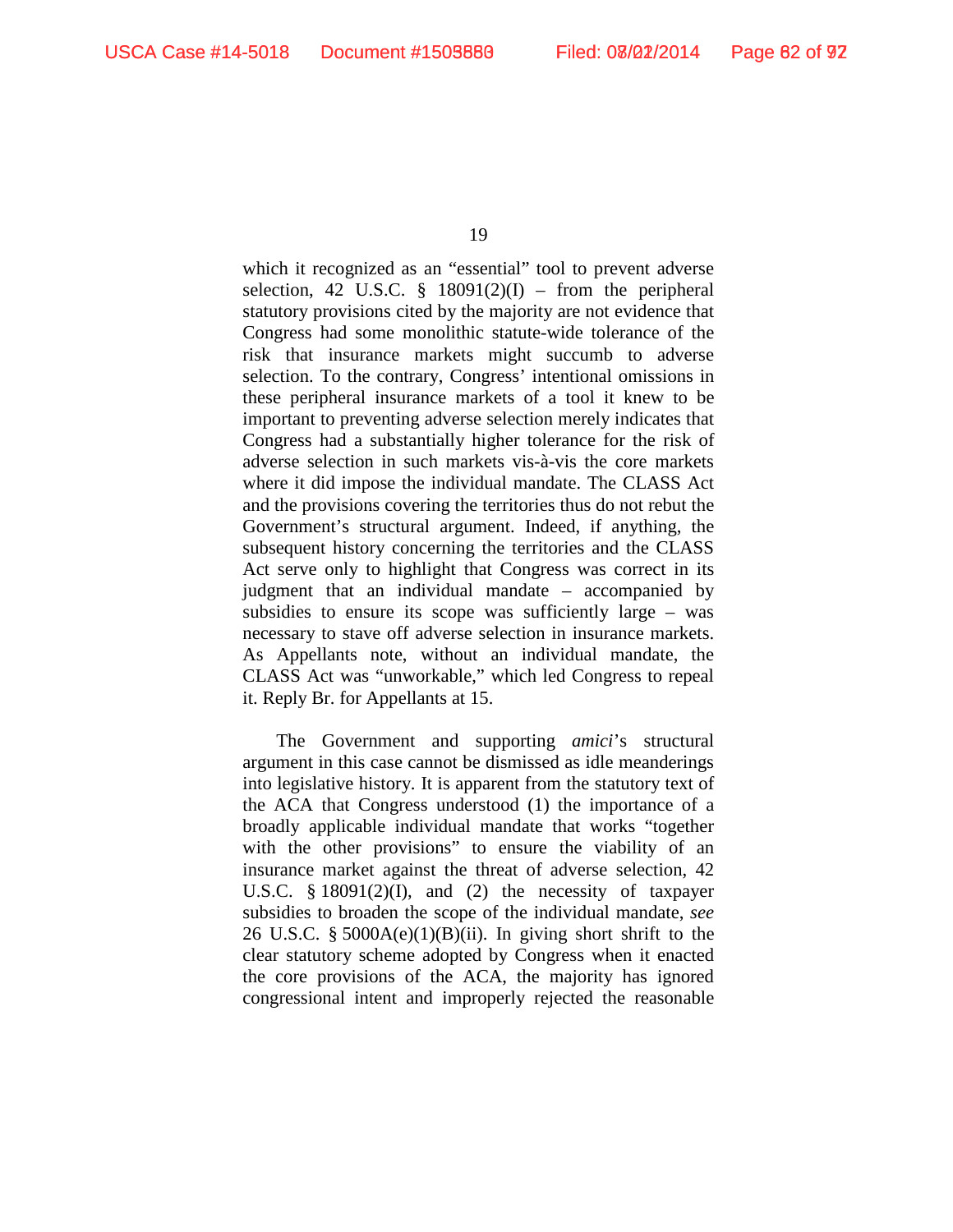interpretations of HHS and IRS. In sum, the majority has drawn the wrong lesson from the CLASS Act and the provisions covering federal territories, which demonstrate just the opposite of the conclusion reached by the majority.

## **2. The Advance Payment Reporting Requirements of § 36B(f)(3)**

One of the subsections in  $\S$  36B – which is the section upon which Appellants stake their case – makes it clear that Congress intended that taxpayers on HHS-created Exchanges would be eligible for subsidies. Subsection (f), entitled "Reconciliation of credit and advance credit," tasks the IRS with reducing the amount of a taxpayer's end-of-year premium tax credit under § 36B by the sum of any advance payments of the credit. 26 U.S.C. § 36B(f). Crucially, subsection (f) establishes reporting requirements that *expressly apply to HHS-created Exchanges*. *Id.* § 36B(f)(3) (citing 42 U.S.C. § 18041(c)). These reporting requirements mandate that Exchanges provide certain information to the IRS, including the "aggregate amount of any advance payment of such credit"; information needed to determine the taxpayer's "eligibility for, and the amount of, such credit"; and "[i]nformation necessary to determine whether a taxpayer has received excess advance payments." *Id.* § 36B(f)(3)(C), (E), (F). The self-evident primary purpose of these requirements – reconciling end-of-year premium tax credits with advance payments of such credits – could not be met with respect to Exchanges created by HHS on behalf of a State if these Exchanges were not authorized to deliver tax credits. Indeed, HHS-created Exchanges would have nothing to report regarding subsidies were they barred from giving any. It is thus plain from subsection (f) that Congress intended credits under § 36B to be available to taxpayers in States with HHScreated Exchanges.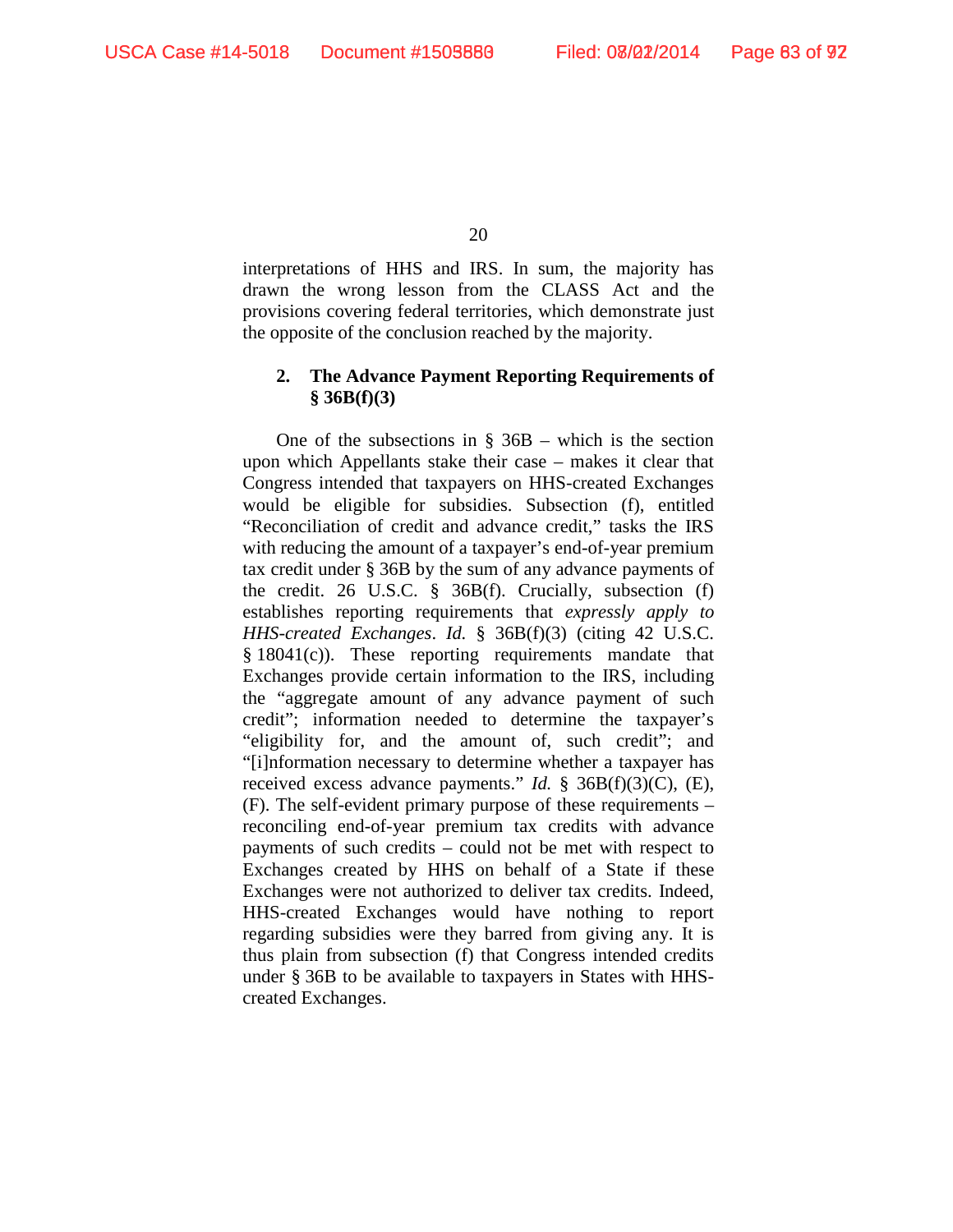Appellants' attempts to minimize the importance of the reporting requirements are specious. They first argue that, even if credits are unavailable on federally-created Exchanges, the reporting provision would nevertheless serve a purpose: to enforce the individual mandate to buy insurance. This amounts to a sleight of hand. The argument ignores the clear purpose – apparent from the statutory text – of subsection  $(f)$  and its reporting requirements. The purpose is front and center in the subsection's title – "Reconciliation of credit and advance credit," *id.* § 36B(f) – and is reinforced by the wording and structure of the provision. Consistent with its title, subsection (f) charges the IRS with reconciling the ultimate tax credit to be paid with any advanced payments of the credit, *id.*  § 36B(f)(1), including advance payments that "exceed the credit allowed" for the tax year, *id.* § 36B(f)(2). The IRS, of course, can accomplish these tasks only if it has adequate information, and the next paragraph,  $\S$  36B(f)(3), establishes the reporting requirements that ensure that the IRS has the information it needs to satisfy the terms of the statute. *See id.*   $\S$  36B(f)(3)(C), (E), (F) (requiring disclosure of information concerning advanced payments of tax credits). Obviously, *some* of the information covered by subsection (f)(3) will also assist in enforcing the individual mandate. But much of the information required to be disclosed by subsection  $(f)(3)$  is irrelevant to the purpose hypothesized by Appellants (*i.e.*, to enforcing the mandate). *See id.* § 36B(f)(3)(F) (mandating the reporting of "[i]nformation necessary to determine whether a taxpayer has received excess advance payments"); *id.*  § 5000A(e)(1)(A)-(B) (in determining whether an individual is exempted from the mandate, the statute takes account of the "amount of the credit allowable," but not the amount of excess advance payments).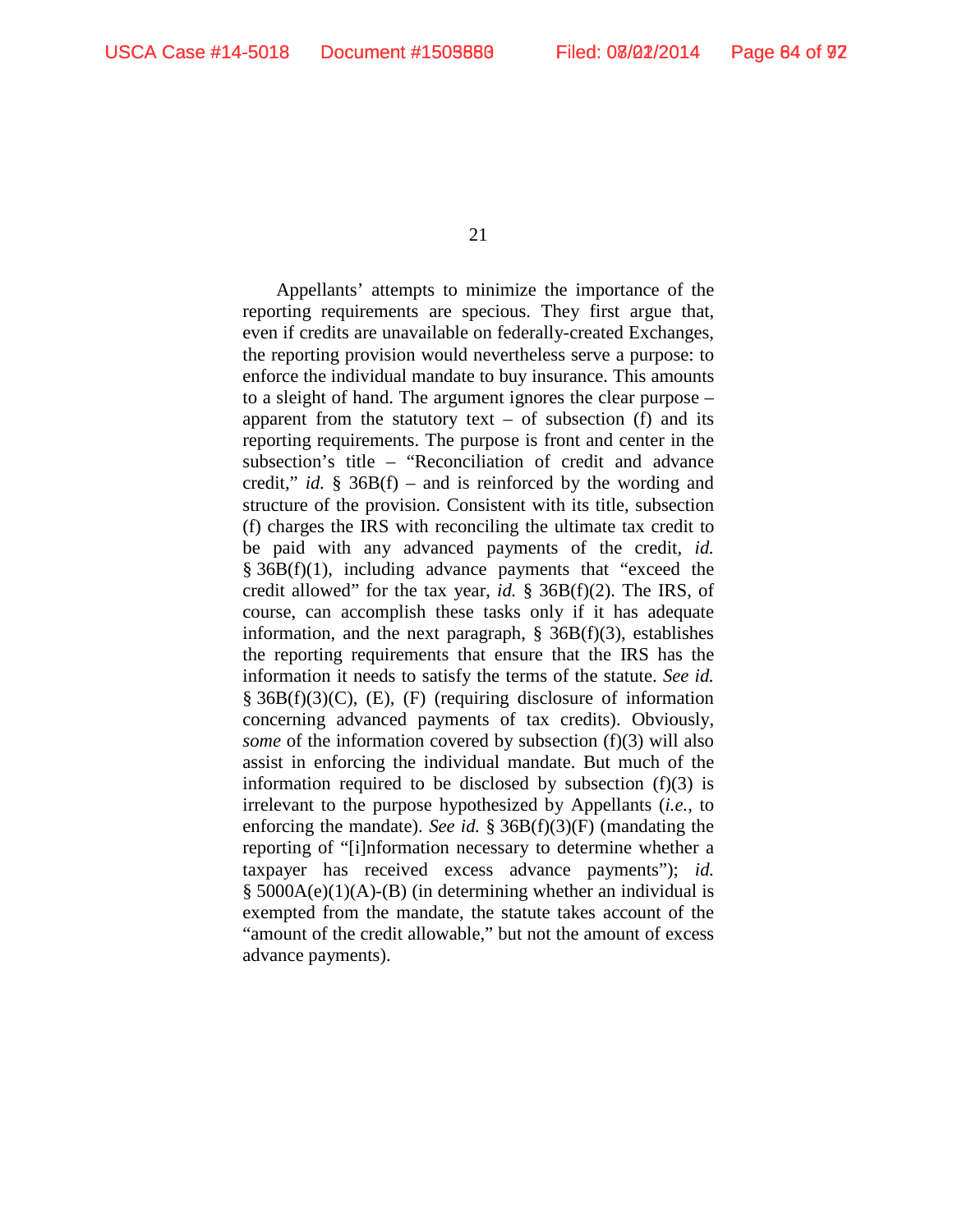In a letter submitted to the court before oral argument, Appellants cited an IRS regulation, 26 C.F.R. § 1.6055- 1(d)(1), that addresses information reporting requirements. "In order to reduce the compliance burden on" insurers, the IRS decided not to require insurers "to report under section 6055 for coverage under individual market qualified health plans purchased through an Exchange because Exchanges must report on this coverage under section 36B(f)(3)." Information Reporting of Minimum Essential Coverage, 79 Fed. Reg. 13,220, 13,221 (Mar. 10, 2014). Appellants seem to think that this regulation somehow vindicates their view of  $\S$  36B(f)(3), but their argument makes no sense. That the IRS determined that additional reporting by insurers in specified circumstances was unnecessary does not imply that Congress drafted  $§ 36B(f)(3)$  solely to enforce the individual mandate, as Appellants would have it. What is clear here is that § 36B(f)(3) establishes reporting requirements for the *principal* purpose of requiring disclosure of information concerning advanced payments of tax credits, a purpose which cannot be squared with Appellants' interpretation under which no credits are available on federally-created Exchanges.

Appellants also argue that the reporting provisions in subsection § 36B(f) are already over-inclusive because they apply to plans serving taxpayers who, by reason of their income, are ineligible for subsidies. The implication suggested by Appellants – and accepted too easily by the majority – is that the reporting requirements in  $\S$  36B(f)(3) already suffer from over-inclusiveness (since such taxpayers will have neither credits nor advance payments) and that there is thus little reason to be concerned about the additional overinclusiveness generated by Appellants' interpretation of § 36B. Framing the issue in this manner obscures a fundamental difference. Interpreting § 36B to foreclose credits on federally-created Exchanges would not merely increase the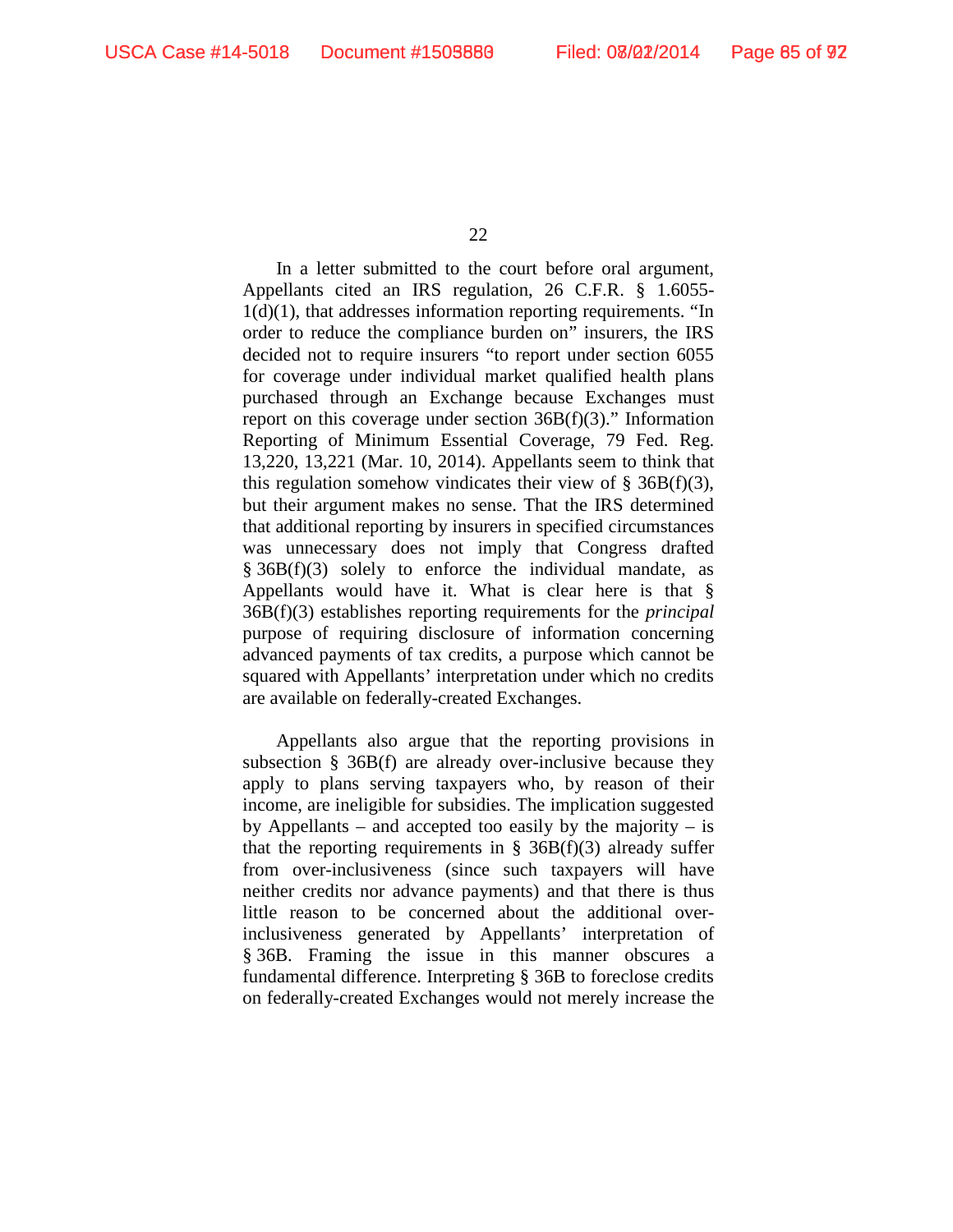"over-inclusiveness" of  $\S$  36B(f)(3)'s reporting requirements; it would render certain of the reporting requirements pointless as to *every single taxpayer* on an HHS-created Exchange. This is a nonsensical interpretation because Congress enacted the § 36B(f)(3) reporting requirements to apply to HHS-created Exchanges. *Id.* § 36B(f)(3) (citing 42 U.S.C. § 18041(c)). The provision is powerful evidence that Congress intended that tax credits be available on federally-created Exchanges.

### **3. Other Provisions**

There are two other provisions of the ACA that strongly support the Government's claim that the statute, read as a whole, permits taxpayers who purchase insurance in nonelecting States to receive subsidies. First, the statute defines a "qualified individual" as a person who "resides in the State that established the Exchange." 42 U.S.C.  $§ 18032(f)(1)(A)(ii)$ . There is no separate definition of "qualified individual" for States with HHS-created Exchanges. If an HHS-created Exchange does not count as established by the State it is in, there would be no individuals "qualified" to purchase coverage in the 34 States with HHS-created Exchanges. This would make little sense.

Second, in a subparagraph entitled "Assurance of exchange coverage for targeted low-income children unable to be provided child health assistance as a result of funding shortfalls," the ACA requires States to "ensure" that lowincome children who are not covered under the State's child health plan are enrolled in a health plan that is offered through "an Exchange established by the State under [§ 18031]." 42 U.S.C. § 1397ee(d)(3)(B). Here again, the statute simply presumes that the existence of such State-established exchanges. The statute's objective of "*assur[ing] exchange coverage for targeted low-income children*" would be largely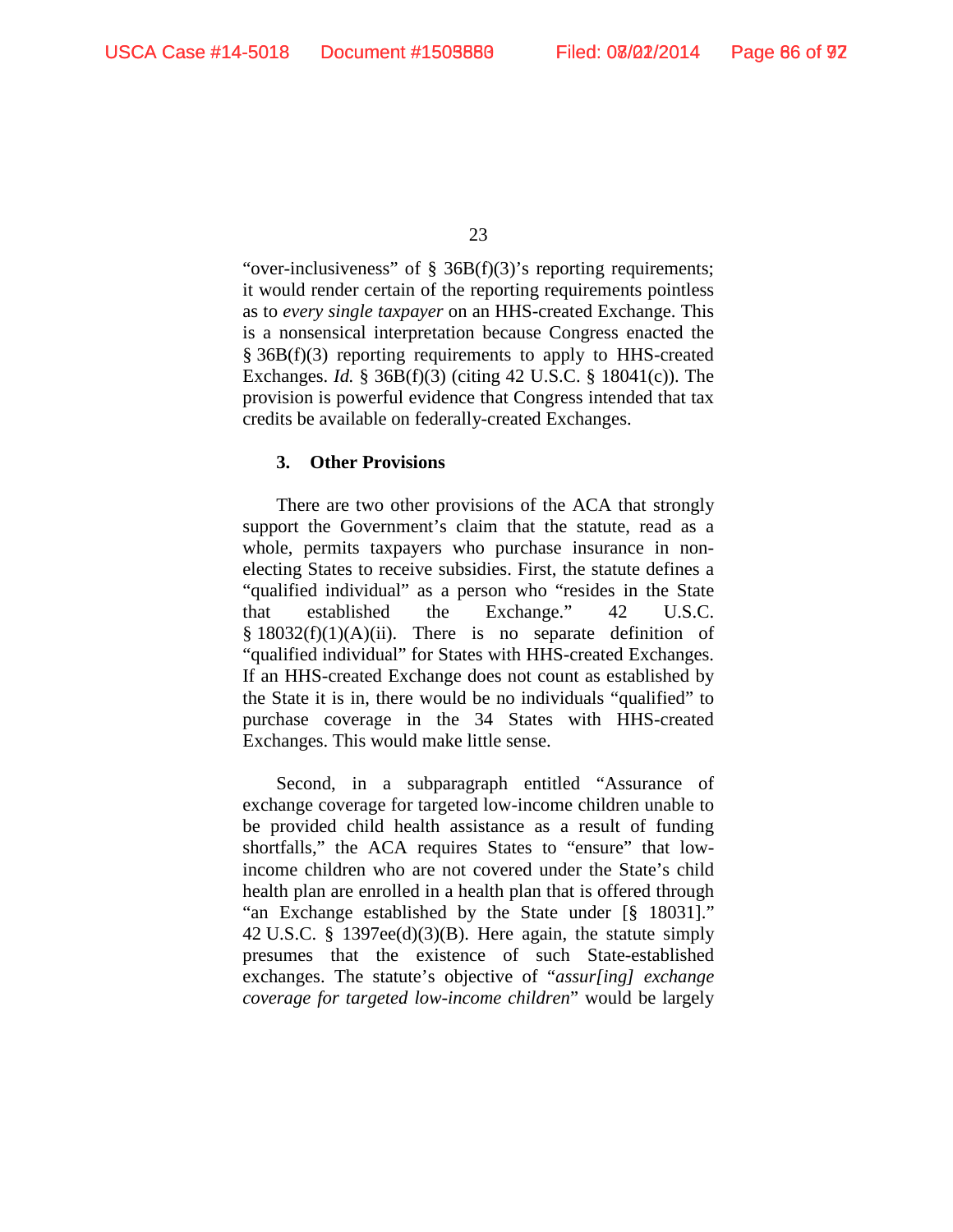lost if States with HHS-created Exchanges are excluded. There is nothing in the statute to indicate that Congress meant to exclude benefits for low-income children in the 34 States in which HHS has established an Exchange on behalf of the State.

\* \* \*

In view of the foregoing, Appellants' reliance on *Bay Mills* is entirely misplaced. In citing that case, Appellants simply cherry pick language which appears favorable to their side but which does not reflect the Court's reasoning. It is true, of course, that courts have no "roving license" to disregard a statute's unambiguous meaning. 134 S. Ct. at 2034. This was an important point in *Bay Mills* because it was undisputed in that case that the plaintiff's position could not be squared with the plain meaning of the statute. And the plaintiff in *Bay Mills* failed "to identify *any* specific textual or structural features of the statute to support its proposed result." *Id.* at 2033 (emphasis added). *Bay Mills* is plainly inapposite. Here, by contrast, there is considerable evidence – textual and structural – to render the ACA ambiguous on the question whether § 36B operates to bar tax subsidies in States in which HHS has established an Exchange on behalf of the State. And, as shown above, when the ACA is read as a whole – including its "textual [and] structural features," "purpose," "history and design," *id*. at 2033-34 – it is clear that the Government's interpretation of the ACA is permissible and reasonable, and, therefore, entitled to deference under *Chevron*.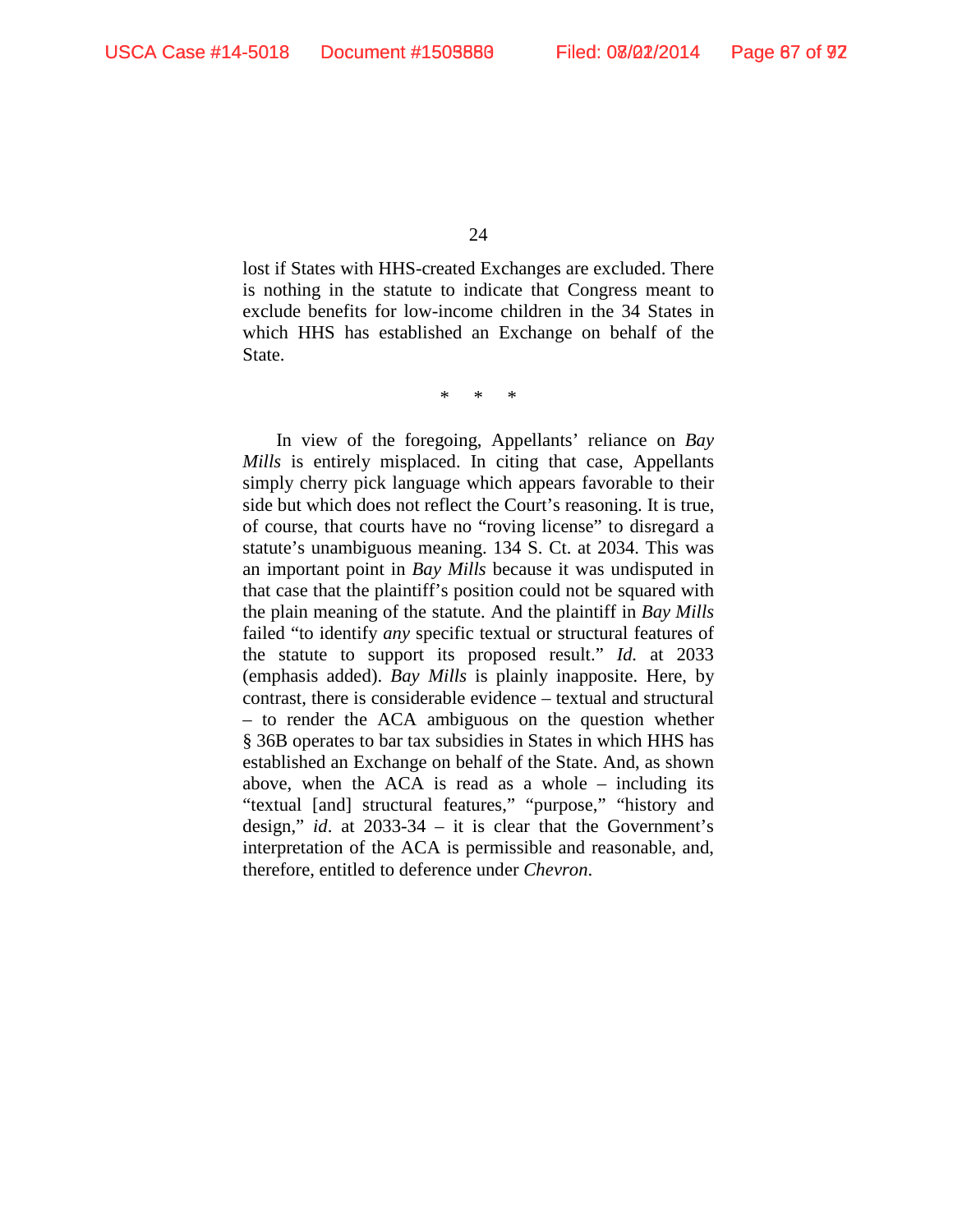### **C.** *Appellants' Extraordinary Subsidies-As-Incentive Argument*

The foregoing examination of the statute shows that when the terms of § 36B are read "with a view to their place in the overall statutory scheme," *Nat'l Ass'n of Home Builders*, 551 U.S. at 666, Appellants' plain meaning argument fails. Appellants obviously recognize that their argument resting on § 36B in isolation, apart from the rest of the ACA, is ridiculous. This is clear because, in an effort to bolster their claim, Appellants proffer the extraordinary argument that Congress limited subsidies to State-run Exchanges as an incentive to encourage States to set up their own Exchanges. Br. for Appellants at 28. As noted above, this argument is nonsense. Appellants have no credible evidence whatsoever to support their subsidies-as-incentive theory.

The record indicates that, when the ACA was enacted, no State even considered the possibility that its taxpayers would be denied subsidies if the State opted to allow HHS to establish an Exchange on its behalf. Not one. Indeed no State even suggested that a lack of subsidies factored into its decision whether to create its own Exchange. Br. of Members of Congress and State Legislatures at 24-25 & n.30 (citing authorities). "States were motivated by a mix of policy considerations, such as flexibility and control, and 'strategic' calculations by ACA opponents, not the availability of tax credits." *Id*. at 24-25 n.30 (citing authorities). The fact that all States recognized and protested the Medicaid expansion condition, while no State raised any concern over the purported subsidy-condition shows that Appellants' argument is at best fanciful. *See* Br. for the Appellees at 42 ("[T]he twenty-six plaintiff states in [*Nat'l Fed'n of Indep. Bus.*, 132 S. Ct. 2566,] repeatedly contrasted the Medicaid eligibility expansion with the 'real choice that the ACA offers States to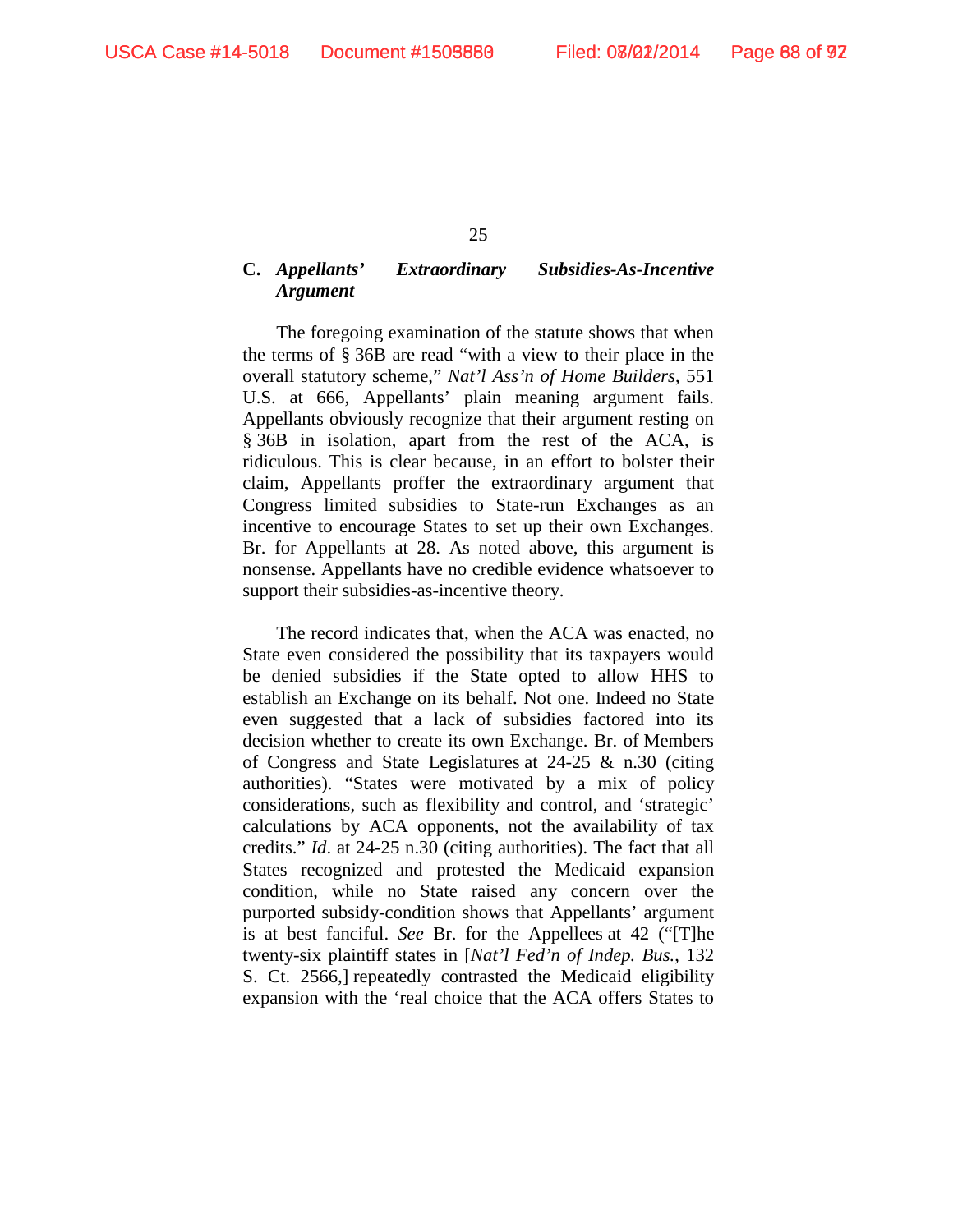create exchanges or have the federal government do so.'" (quoting Br. for State Pet'rs on Medicaid, *Florida v. HHS*, No. 11-400, 2012 WL 105551, at \*51 (2012))).

The legislative history also indicates that Congress assumed subsidies would be available on HHS-created Exchanges. First, earlier proposals for the legislation and an earlier version of the House Bill provided that the federal government would establish and operate Exchanges. *Halbig v. Sebelius*, 2014 WL 129023, at \*17 (D.D.C. Jan. 15, 2014) (citing Reconciliation Act of 2010, H.R. 4872 §§ 141(a), 201(a) (2010) (version reported in the House on March 17, 2010); H. REP. NO. 111–443, at 18, 26 (2013)). When the legislation was modified so that States could operate their own Exchanges, the Senate Finance Committee expressly acknowledged that the federal government could "establish state exchanges." *Id*. (citing S. REP. NO. 111–89, at 19 (2009) ("If these [state] interim exchanges are not operational within a reasonable period after enactment, the Secretary [of HHS] would be required to contract with a nongovernmental entity to *establish state exchanges* during this interim period.") (emphasis added)).

In addition, the three House Committees with jurisdiction over the ACA legislation issued a fact sheet explaining that States would have a choice whether to create their own Exchanges or have one run by the federal government, and "the Exchanges" would make health insurance more affordable. The fact sheet recognized income level as the *only* criteria for subsidy-eligibility. Br. for Members of Congress and State Legislatures at 11-12. The Joint Committee on Taxation also reported that the subsidies would be available to those who purchase insurance through "an exchange." *Id*. at 12. And Congressional Budget Office estimates assumed that subsidies would be available nationwide. Letter from Douglas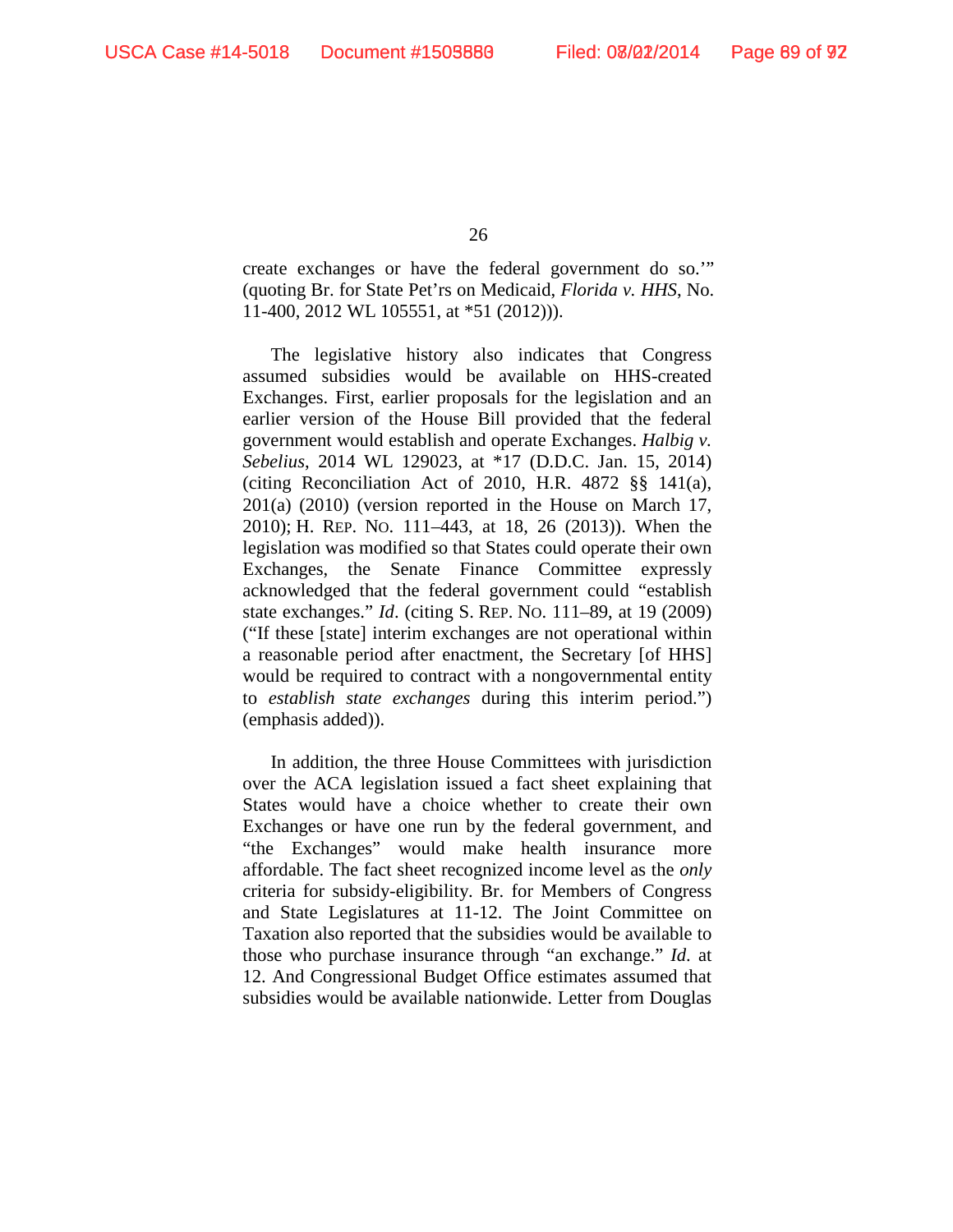W. Elmendorf, Director, CBO, to Rep. Darrell E. Issa, Chairman, House Committee on Oversight and Government Reform (Dec. 6, 2012) ("To the best of our recollection, the possibility that those subsidies would only be available in states that created their own exchanges did not arise during the discussions CBO staff had with *a wide range of Congressional staff* when the legislation was being considered." (emphasis added)).

The truth is that there is nothing in the record indicating that, aside from wanting to afford States *flexibility*, Congress preferred State-run to HHS-run Exchanges. Appellants have not explained why Congress would want to encourage States to operate Exchanges rather than the federal government doing so, nor is there any indication that Congress had this goal. "[T]he purpose of the tax credits was not to encourage States to set up their own Exchanges. Indeed, making the tax credits conditional on state establishment of the Exchanges would have empowered hostile state officials to undermine the core purpose of the ACA, a result that [the] architects of the ACA wanted to avoid, not encourage." Br. for Members of Congress and State Legislatures at 22.

Furthermore, Appellants assume without any basis that denying taxpayers premium subsidies would put political pressure on States to create Exchanges. This assumption runs counter to Appellants' own theory of harm: After all, Appellants object to the subsidies because they impose additional financial obligations on individuals and employers by triggering the individual mandate and assessable payments for employers. These obligations would not attach if the subsidies were not available in the State. Because the subsidies trigger additional costs for individuals and employers, it is not obvious that they would be popular among taxpayers or cause taxpayers to pressure their States to create Exchanges.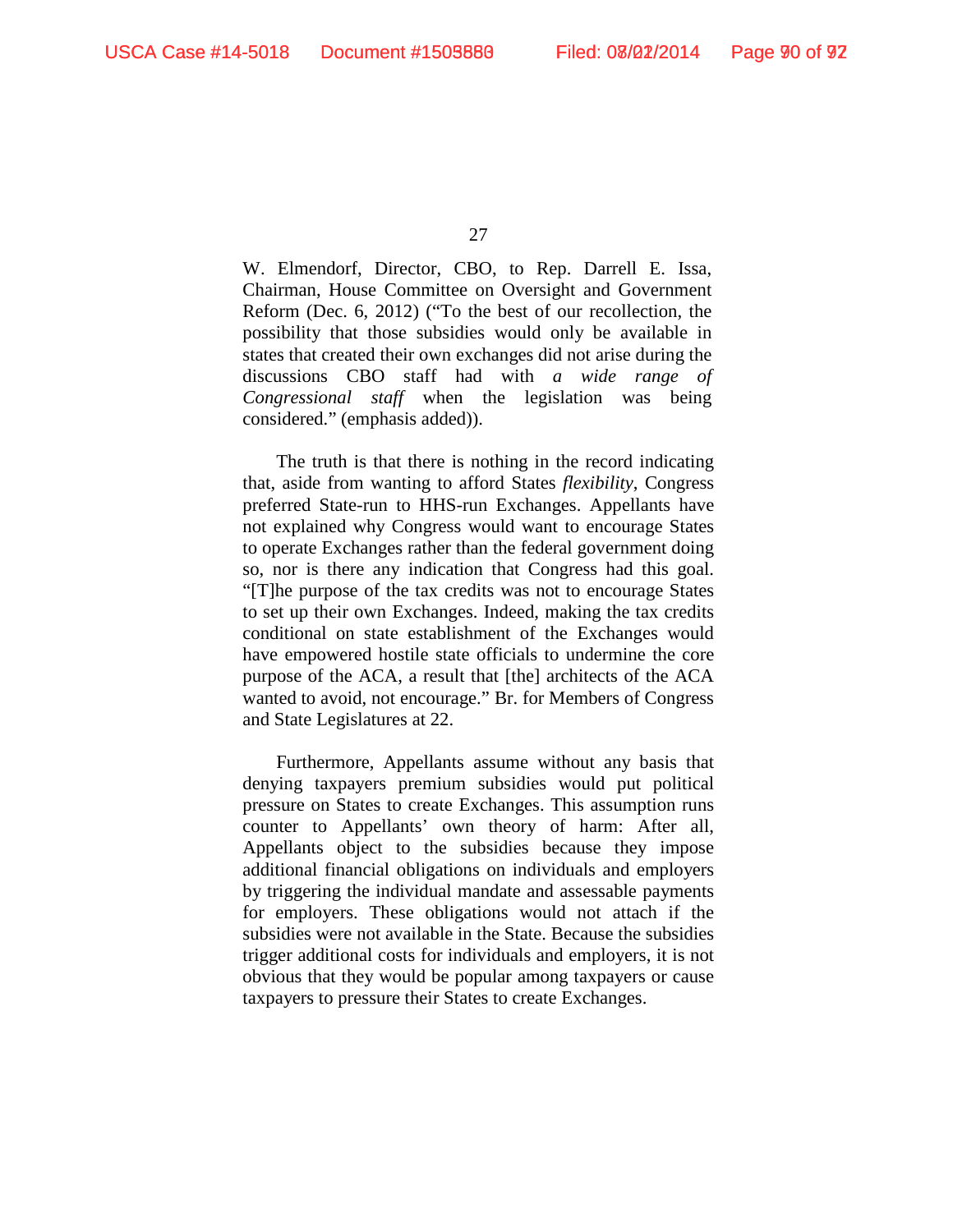The single piece of evidence that Appellants cite to support their claim that Congress intended to restrict subsidies to State-run Exchanges is an article by a law professor. Br. for Appellants at 40 (citing Timothy S. Jost, *Health Insurance Exchanges: Legal Issues*, O'Neill Inst., Georgetown Univ. Legal Ctr., no. 23 (Apr. 7, 2009)). There is no evidence, however, that anyone in Congress read, cited, or relied on this article.

#### **III. CONCLUSION**

The Supreme Court has made it clear that "[t]he plainness or ambiguity of statutory language is determined by reference to the language itself, the specific context in which that language is used, and the broader context of the statute as a whole." *Robinson*, 519 U.S. at 341. We cannot review a "particular statutory provision in isolation . . . . It is a fundamental canon of statutory construction that the words of a statute must be read in their context and with a view to their place in the overall statutory scheme." *Nat'l Ass'n of Home Builders*, 551 U.S. at 666. Following these precepts and reading the ACA as a whole, it is clear that the statute does not unambiguously provide that individuals who purchase insurance from an Exchange created by HHS on behalf of a State are ineligible to receive a tax credit. The majority opinion evinces a painstaking effort – covering many pages – attempting to show that there is no ambiguity in the ACA. The result, I think, is to prove just the opposite. Implausible results would follow if "established by the State" is construed to exclude Exchanges established by HHS on behalf of a State. This is why the majority opinion strains fruitlessly to show plain meaning when there is none to be found.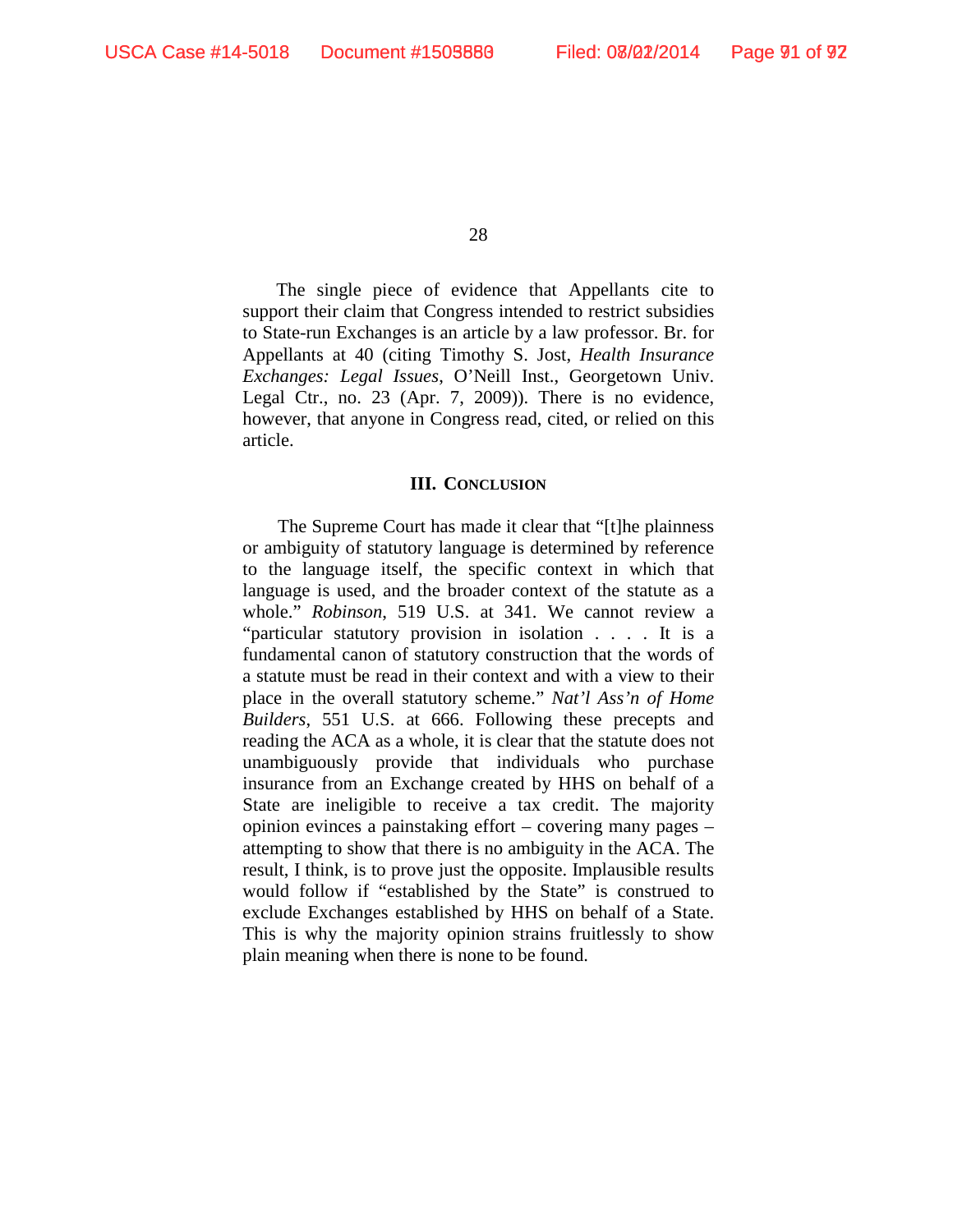The IRS's and HHS's constructions of the statute are perfectly consistent with the statute's text, structure, and purpose, while Appellants' interpretation would "crumble" the Act's structure. Therefore, we certainly cannot hold that that the agencies' regulations are "manifestly contrary to the statute." This court owes deference to the agencies' interpretations of the ACA. Unfortunately, by imposing the Appellants' myopic construction on the administering agencies without any regard for the overall statutory scheme, the majority opinion effectively ignores the basic tenets of statutory construction, as well as the principles of *Chevron*  deference. Because the proposed judgment of the majority defies the will of Congress and the permissible interpretations of the agencies to whom Congress has delegated the authority to interpret and enforce the terms of the ACA, I dissent.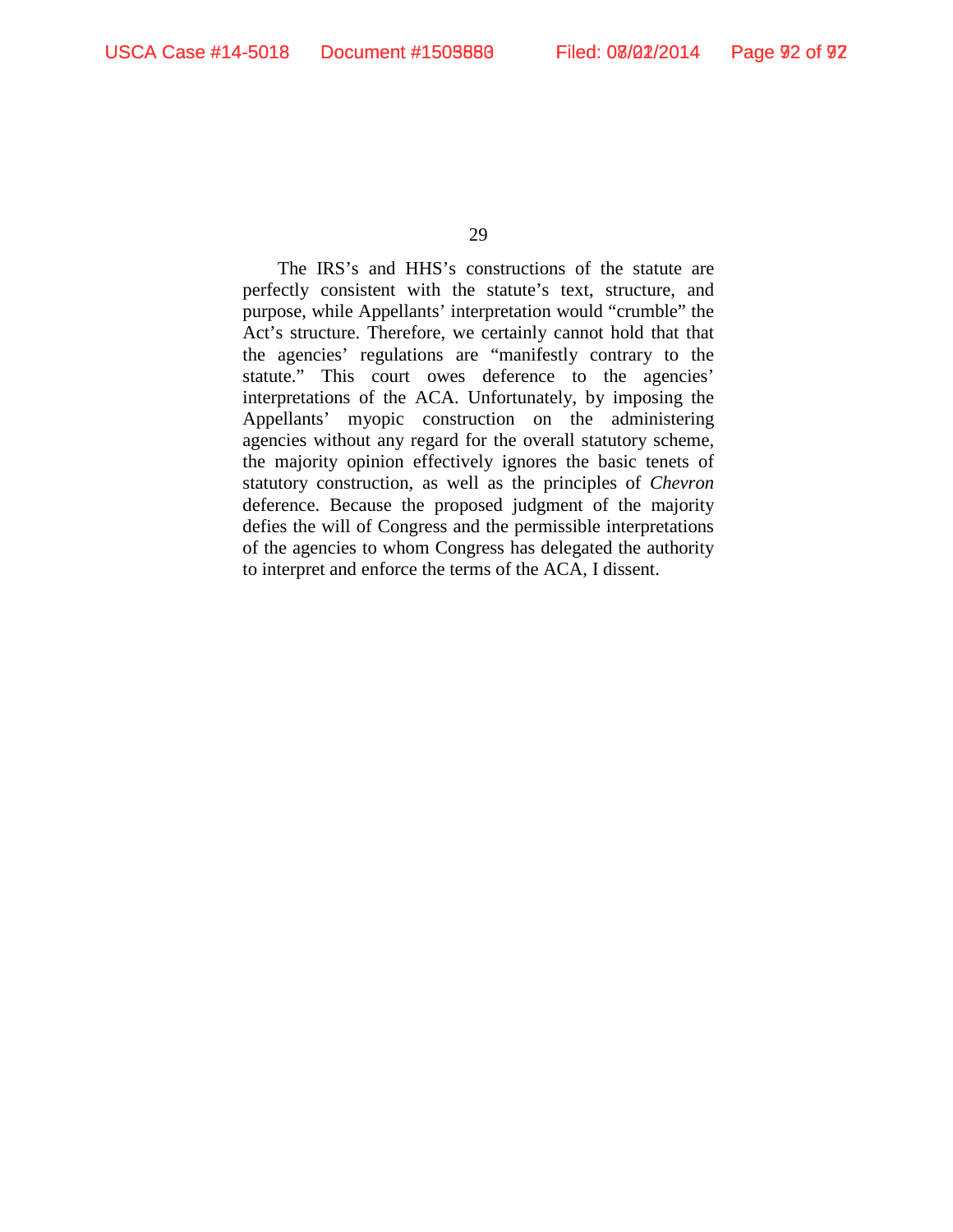# **CERTIFICATE OF PARTIES, RULINGS, AND RELATED CASES**

## **A. Parties and Amici**

Appellants are Jacqueline Halbig; David Klemencic; Carrie Lowery; Sarah Rumpf; Innovare Health Advocates; GC Restaurants SA, LLC; Olde England's Lion & Rose, LTD; Olde England's Lion & Rose at Castle Hills, LTD; Olde England's Lion & Rose Forum, LLC; Olde England's Lion & Rose at Sonterra, LTD; Olde England's Lion & Rose at Westlake, LLC; and Community National Bank.

Appellees are the U.S. Department of Health and Human Services (HHS); HHS Secretary Sylvia M. Burwell; the U.S. Department of the Treasury; Treasury Secretary Jacob J. Lew; the Internal Revenue Service (IRS), and IRS Commissioner John Koskinen.

The following *amici* participated in support of appellants: Pacific Research Institute; National Federation of Independent Business Legal Center; Cato Institute; Jonathan Adler; Michael Cannon; States of Oklahoma, Alabama, Georgia, West Virginia, Nebraska, South Carolina, Kansas, Michigan; Consumer's Research; Galen Institute; Members of Congress John Cornyn, Ted Cruz, Orrin G. Hatch, Mike Lee, Rob Portman, Marco Rubio, Dave Camp, and Darrell Issa.

The following *amici* participated in support of the government: America's Health Insurance Plans; Families USA; Consumer's Research; Economic Scholars Henry Aaron *et al*.; Public Health Deans, Chairs, and Faculty Chris H. Blakeley *et*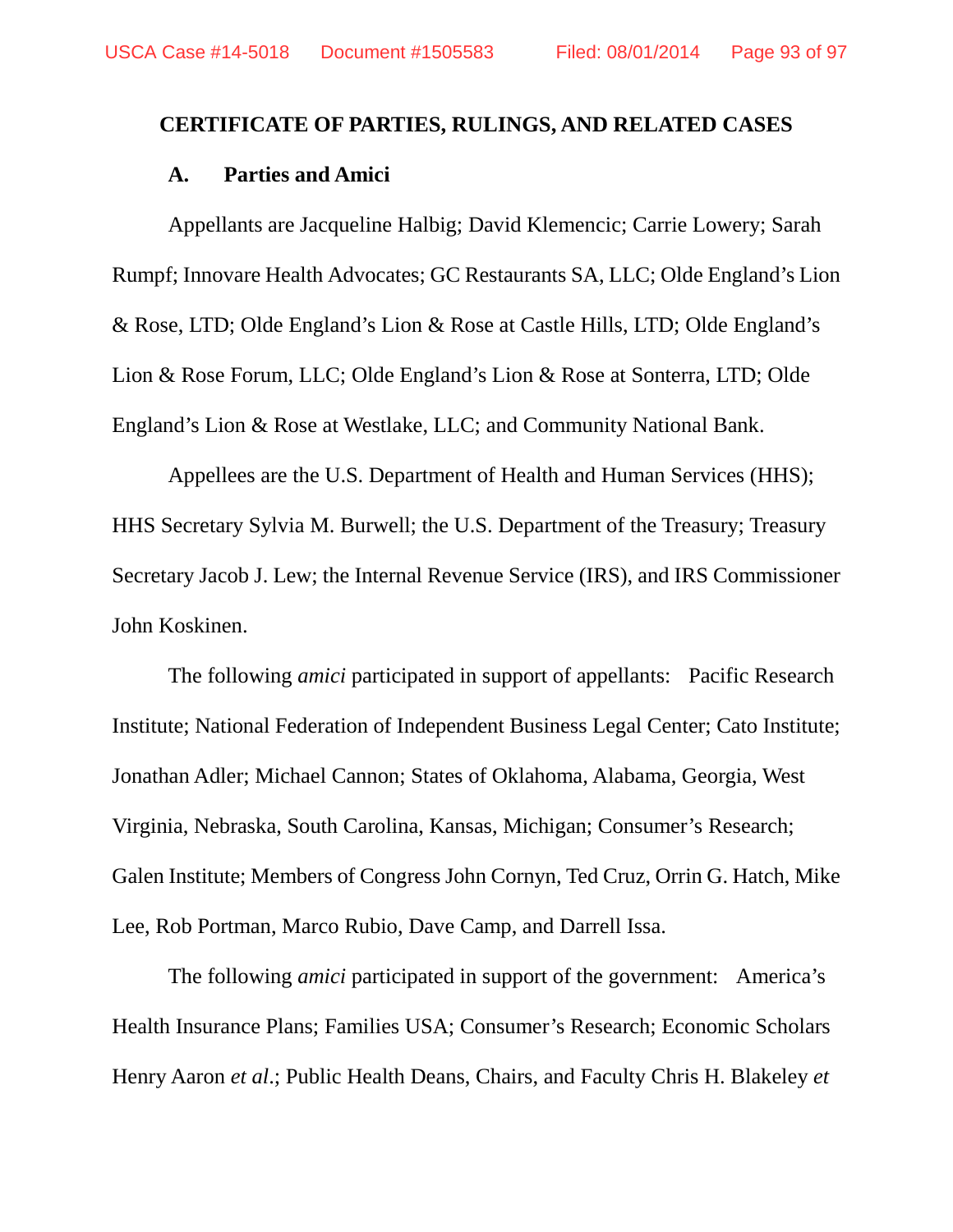*al*.; AARP; National Health Law Program; American Hospital Association;

American Cancer Society; American Cancer Society Cancer Action Network;

American Diabetes Association; American Heart Association; Former Senator Max

Baucus; Members of Congress Tom Harkin, Sandy Levin, George Miller, Nancy

Pelosi, Harry Reid, and Henry Waxman; and the following State legislators:

Ajello, Edith, Representative of Rhode Island Albis, James, Representative of Connecticut Alexander, Kelly, Representative of North Carolina Antonio, Nickie, Representative of Ohio Barrett, Dick, Senator of Montana Beavers, Roberta, Representative of Maine Bennett, David, Representative of Rhode Island Briggs, Sheryl, Representative of Maine Briscoe, Joel, Representative of Utah Bronson, Harry, Assemblymember of New York Bullard, Dwight, Senator of Florida Carey, Michael, Representative of Maine Chase, Cynthia, Representative of New Hampshire Chenette, Justin, Representative of Maine Cody, Eileen, Representative of Washington Coleman, Garnet, Representative of Texas Cooper, Janice, Representative of Maine Cunningham, Carla, Representative of North Carolina Daley, Mary Jo, Representative of Pennsylvania Daughtry, Matthea, Representative of Maine Dicks, Steph, Assemblymember of Pennsylvania Dorney, Ann, Representative of Maine Fahy, Patricia, Assemblymember of New York Falk, Andrew, Representative of Minnesota Farnsworth, Richard, Representative of Maine Ferri, Frank, Representative of Rhode Island Fisher, Susan, Representative of North Carolina Fitzgibbon, Joe, Representative of Washington Fludd, Virgil, Representative of Georgia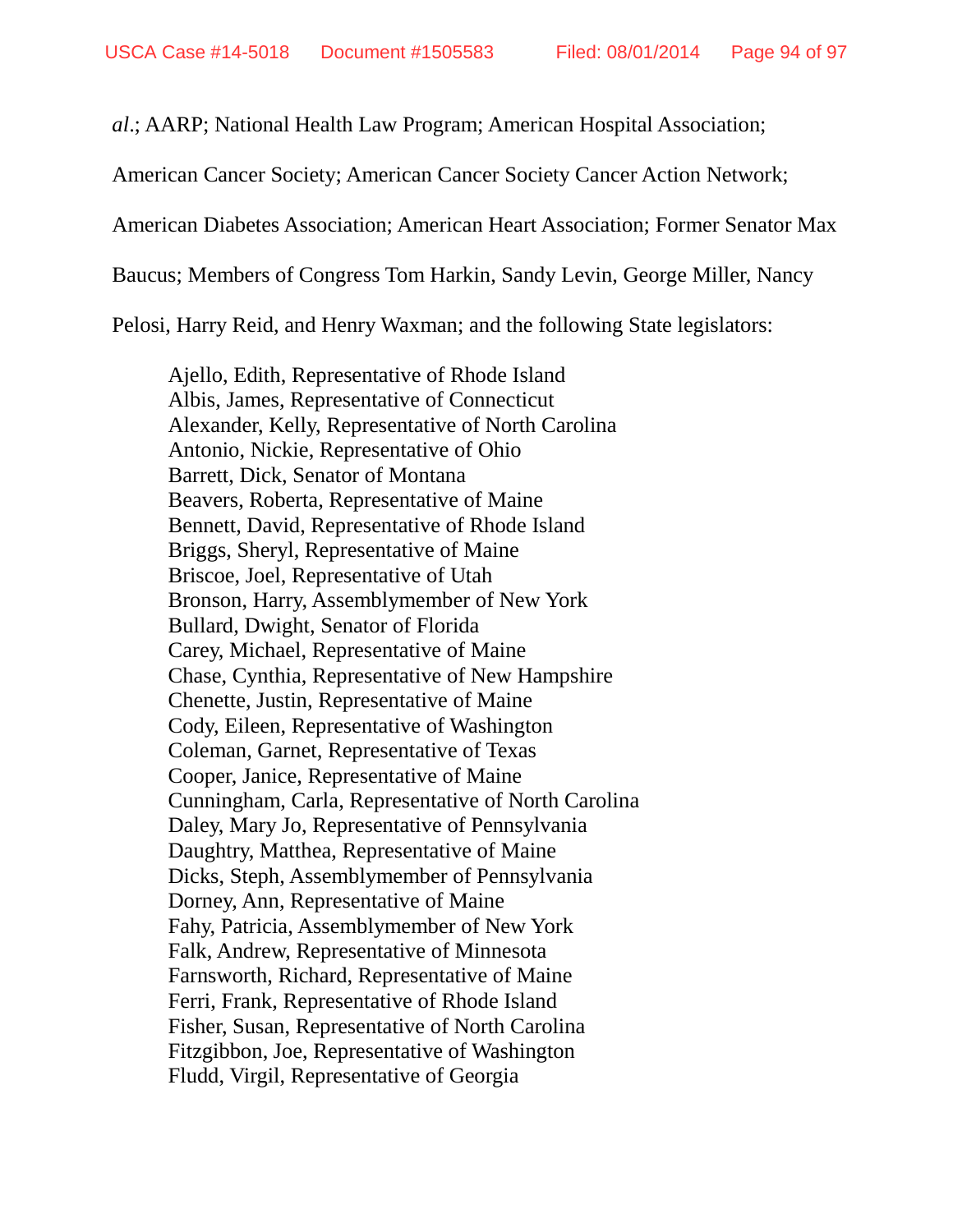Fraser, Karen, Senator of Washington Gardner, Pat, Representative of Georgia Gattine, Drew, Representative of Maine Gilbert, Paul, Representative of Maine Gill, Rosa, Representative of North Carolina Glassheim, Eliot, Representative of North Dakota Glazier, Rick, Representative of North Carolina Goode, Adam, Representative of Maine Goodman, Neal, Representative of Pennsylvania Gottfried, Richard N., Chair, Assembly of New York Hamann, Scott, Representative of Maine Harlow, Denise, Representative of Maine Harrison, Pricey, Representative of North Carolina Hatch, Jack, Senator of Iowa Hunt, Sam, Representative of Washington Insko, Verla, Representative of North Carolina Johnson, Burt, Senator of Michigan Johnson, Connie, Senator of Oklahoma Jones, Brian, Representative of Maine Keiser, Karen, Senator of Washington King, Phylis, Representative of Idaho Kline, Adam, Senator of Washington Kloucek, Frank, former Representative of South Dakota Kohl-Welles, Jeanne, Senator of Washington Kruger, Chuck, Representative of Maine Kumiega, Walter, Representative of Maine Kusiak, Karen, Representative of Maine Lemar, Roland, Representative of Connecticut Lesser, Matthew, Representative of Connecticut Liebling, Tina, Representative of Minnesota Liias, Marko, Senator of Washington Longstaff, Thomas, Representative of Maine Luedtke, Eric, Delegate of Maryland MacDonald, Bruce, Representative of Maine Madaleno, Jr., Richard, Senator of Maryland Markey, Margaret, Assemblywoman of New York Marzian, Mary Lou, Representative of Kentucky Mason, Andrew, Representative of Maine Mastraccio, Anne-Marie, Representative of Maine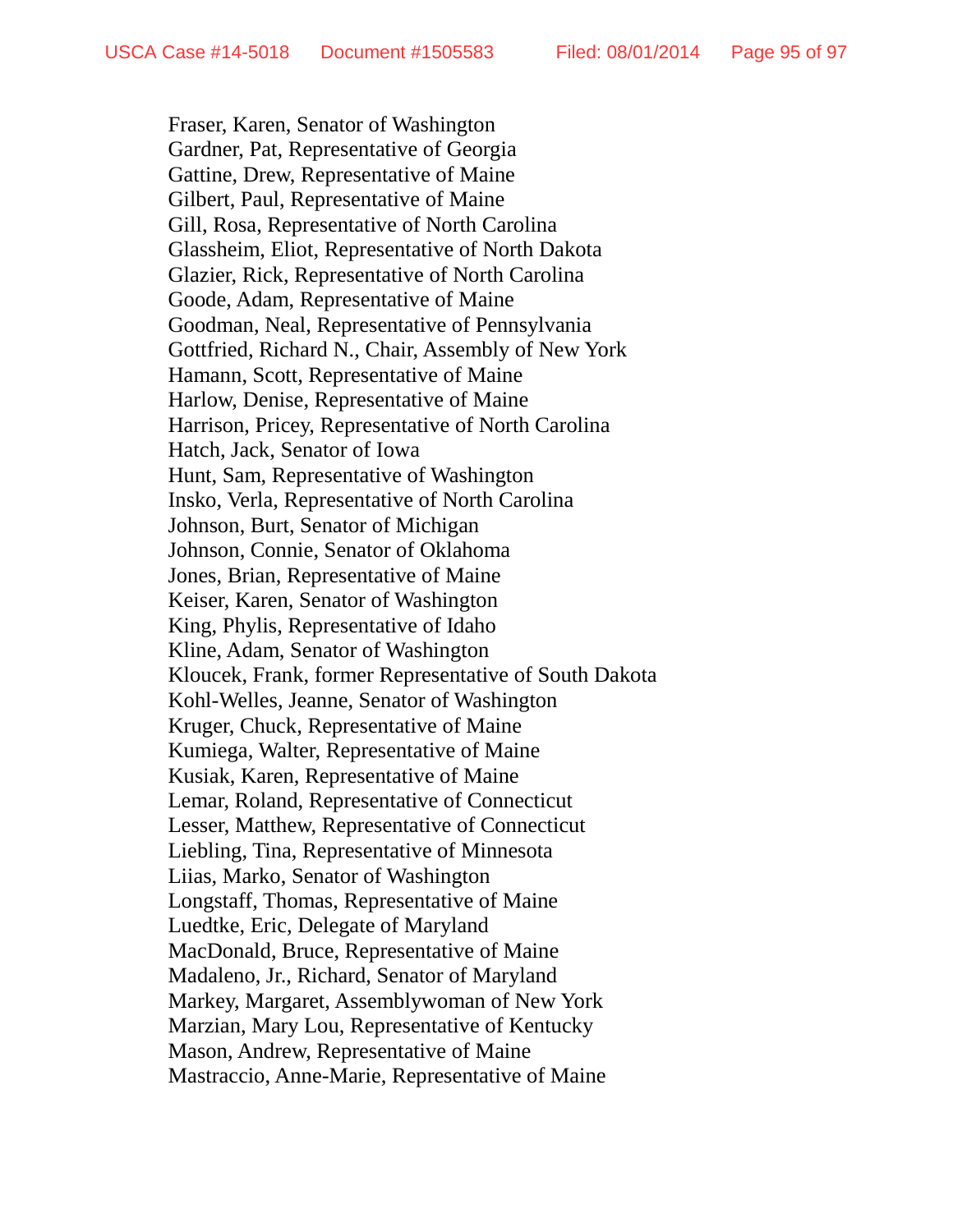Mathern, Tim, Senator of North Dakota McDonald, John, Assemblymember of New York Mcgowan, Paul, Representative of Maine McLean, Andrew, Representative of Maine McNamar, Jay, Representative of Minnesota McSorley, Cisco, Senator of New Mexico Molchany, Erin C., Representative of Pennsylvania Moody, Marcia, Representative of New Hampshire Moonen, Matthew, Representative of Maine Morrison, Terry, Representative of Maine Mundy, Phyllis, Representative of Pennsylvania Nelson, Mary Pennell, Representative of Maine Noon, Bill, Representative of Maine Nordquist, Jeremy, Senator of Nebraska O'Brien, Michael, Representative of Pennsylvania Orrock, Nan, Senator of Georgia Ortiz y Pino, Gerald, Senator of New Mexico Parker, Cherelle L., Representative of Pennsylvania Patterson, Daniel, former Representative of Arizona Paulin, Amy, Assemblymember of New York Phillips, Mike, Senator of Montana Porter, Marjorie, Representative of New Hampshire Pringle, Jane, Representative of Maine Richardson, Bobbie, Representative of North Carolina Ringo, Shirley, Representative of Idaho Ritter, Elizabeth, Representative of Connecticut Rivera, Gustavo, Senator of New York Rochelo, Megan, Representative of Maine Rosenbaum, Diane, Senator of Oregon Rosenwald, Cindy, Representative of New Hampshire Rykerson, Deane, Representative of Maine Ryu, Cindy, Representative of Washington Sanborn, Linda, Representative of Maine Saucier, Robert, Representative of Maine Schlossberg, Michael, Representative of Pennsylvania Schneck, John, Representative of Maine Sells, Mike, Representative of Washington Sepulveda, Luis, Assemblyman of New York Sims, Brian, Representative of Pennsylvania